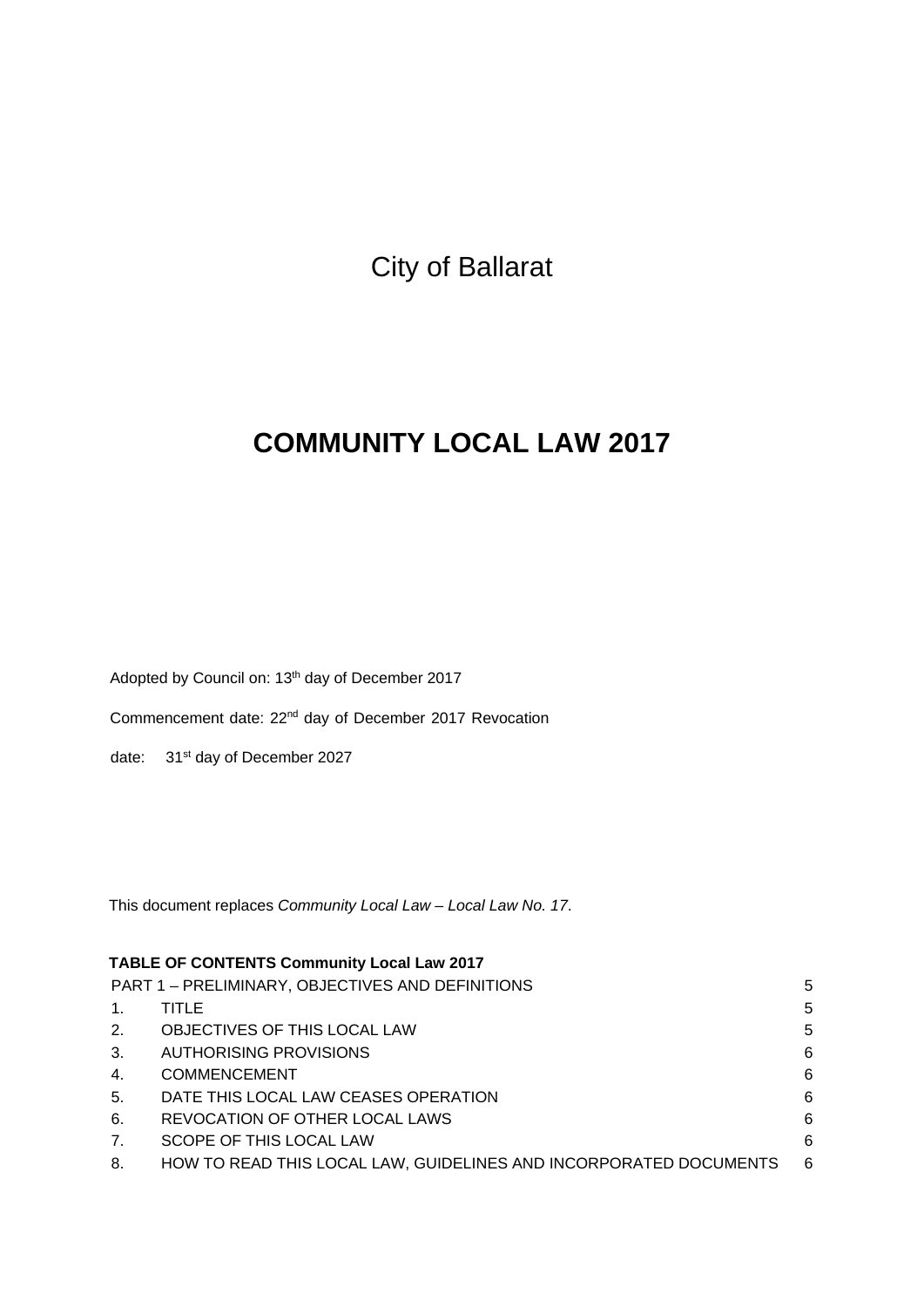|                | <b>Table of Contents</b>                                               |                |
|----------------|------------------------------------------------------------------------|----------------|
| 9.             | <b>DEFINITIONS</b>                                                     | $\overline{7}$ |
|                | PART 2-PROPERTY, ANIMALS AND WASTE COLLECTION                          | 20             |
| 10.            | <b>UNSIGHTLY LAND</b>                                                  | 20             |
| 11.            | <b>DANGEROUS LAND</b>                                                  | 20             |
| 12.            | UNAUTHORISED OCCUPATION OF COUNCIL LAND OR A ROAD                      | 20             |
| 13.            | <b>DILAPIDATED BUILDINGS</b>                                           | 21             |
| 14.            | <b>FIRE HAZARDS</b>                                                    | 22             |
| 15.            | <b>BURNING</b>                                                         | 22             |
| 16.            | OFFENSIVE EMISSIONS ENTERING NEIGHBOURING PROPERTY                     | 24             |
| 17.            | <b>FIREWORKS</b>                                                       | 24             |
| 18.            | CAMPING ON ANY LAND OTHER THAN COUNCIL LAND                            | 24             |
| 19.            | <b>SHIPPING CONTAINERS</b>                                             | 25             |
| 20.            | <b>ADDRESS NUMBERS</b>                                                 | 26             |
| 21.            | TREES, PLANTS, SIGNS AND STRUCTURES NOT TO OBSTRUCT OR OBSCURE         | 27             |
| <b>ANIMALS</b> |                                                                        | 27             |
| 23.            | ANIMAL ACCOMMODATION                                                   | 29             |
| 24.            | NOISE AND SMELL FROM ANIMALS                                           | 29             |
| 25.            | <b>ANIMAL EXCREMENT</b>                                                | 29             |
| 26.            | <b>ADEQUATE FENCING</b>                                                | 30             |
| 27.            | WASTE, RECYCLABLES AND GREEN WASTE COLLECTIONS                         | 30             |
| 28.            | <b>HARD WASTE</b>                                                      | 32             |
| 29.            | INTERFERENCE WITH WASTE, RECYCLABLES, GREEN WASTE OR HARD WASTE        | 32             |
|                | PART 3 - PARKING, VEHICLES, ACTIVITIES ON ROADS, AND STOCK MOVEMENTS   | 33             |
| 30.            | <b>RESIDENTIAL PARKING SCHEME</b>                                      | 33             |
| 31.            | MOTOR BIKES AND MOTORISED RECREATIONAL VEHICLES                        | 33             |
| 32.            | REPAIR AND DISPLAY FOR SALE OF VEHICLES ON ROADS                       | 34             |
| 33.            | ABANDONED VEHICLES                                                     | 35             |
| 34.            | <b>HEAVY AND LONG VEHICLES - STORING</b>                               | 35             |
| 35.            | WASTE RECEPTACLES PLACED ON ROADS OR COUNCIL LAND                      | 35             |
| 36.            | PUBLIC WASTE BINS                                                      | 36             |
| 37.            | <b>SHOPPING TROLLEYS</b>                                               | 36             |
| 38.            | FESTIVALS, PROCESSIONS AND PUBLIC ADDRESS SYSTEMS ON ROADS             | 36             |
| 39.            | <b>LIVESTOCK ON ROADS</b>                                              | 37             |
|                | <b>PART 4- BUSINESS AND BUILDERS</b>                                   | 38             |
| 40.            | DISPLAYING GOODS FOR SALE ON A ROAD OR COUNCIL LAND                    | 38             |
| 41.            | <b>ITINERANT TRADING</b>                                               | 38             |
| 42.            | SPRUIKING, BUSKING AND PAVEMENT ART                                    | 40             |
| 43.            | ERECTING OR PLACING OF ADVERTISING SIGNS                               | 40             |
| 44.            | USE OF COUNCIL LAND OR A ROAD FOR OUTDOOR EATING FACILITIES            | 40             |
| 45.            | SALE AND CONSUMPTION OF LIQUOR ON ROADS ADJOINING LICENSED PREMISES 41 |                |
| 46.            | ASSET PROTECTION - ASSET PROTECTION PERMIT - BUILDING WORKS            | 41             |
| 47.            | <b>ASSET PROTECTION - DRAINAGE</b>                                     | 43             |
| 48.            | ASSET PROTECTION - HOARDING OR OCCUPYING COUNCIL LAND                  | 44             |
| 49.            | ASSET PROTECTION - BUILDING WORK - POWER OF ENTRY                      | 46             |
| 50.            | BUILDING WORK - FENCING, RUN-OFF, REFUSE, EMISSIONS                    | 46             |
| 51.            | <b>BUILDING WORK - ACCESS AND STORAGE</b>                              | 47             |
| 52.            | <b>BUILDING SITE IDENTIFICATION</b>                                    | 47             |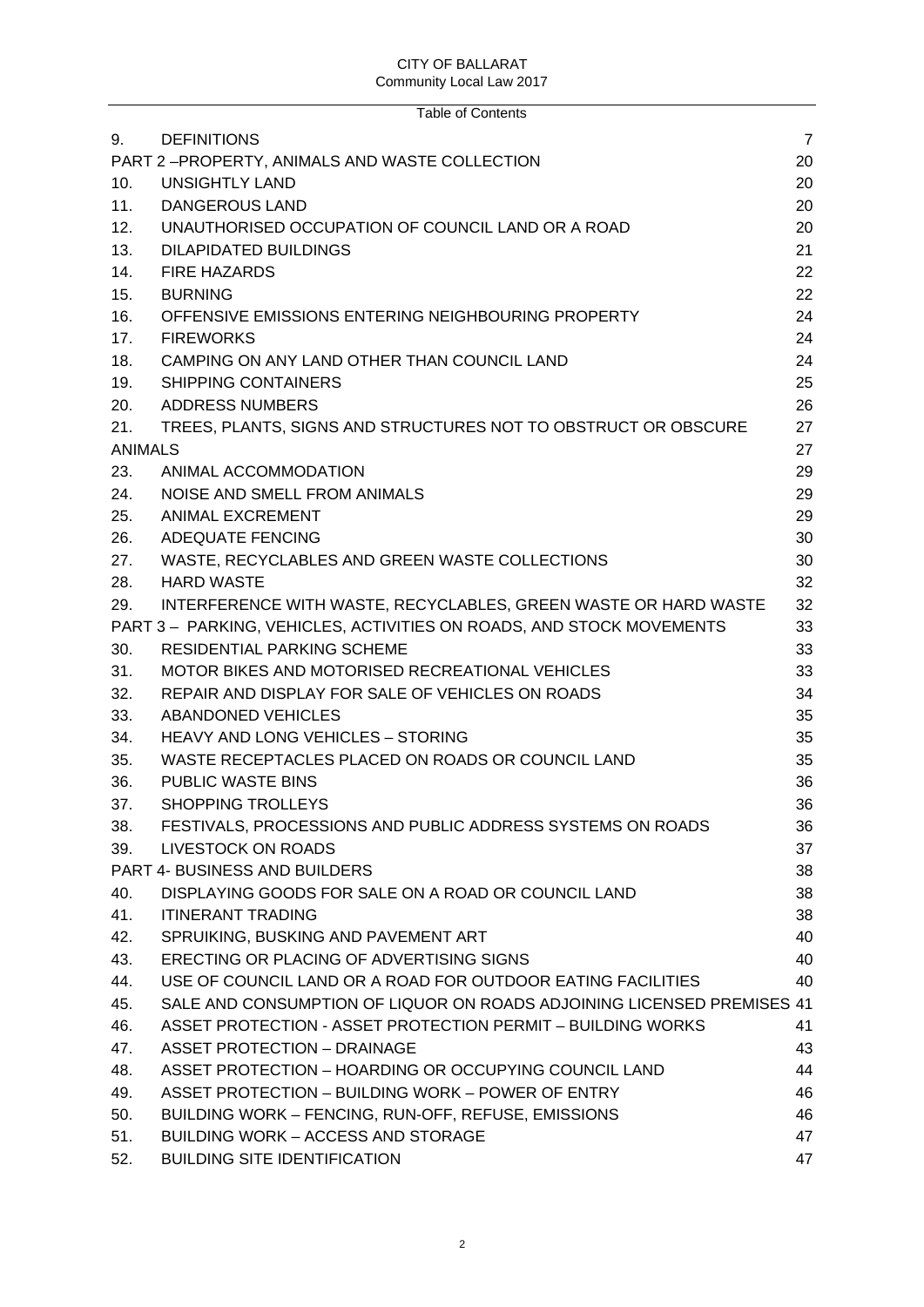| 53.<br><b>VEHICLE CROSSINGS - CONSTRUCTING</b><br>48<br>54.<br><b>VEHICLE CROSSINGS - MAINTAINING</b><br>48<br>VEHICLE CROSSINGS - POWER TO DIRECT WORKS<br>48<br>55.<br><b>PART 5 - ALCOHOL AND SMOKING</b><br>49<br>POSSESSION AND CONSUMPTION OF LIQUOR ON ROADS AND MUNICIPAL PLACES 49<br>56.<br>57.<br><b>GLASS CONTAINERS</b><br>50<br>SMOKE FREE AREAS IN MUNICIPAL PLACES<br>58.<br>50<br>PART 6 MUNICIPAL PLACES, RESERVES, LANDFILL SITES AND BUILDINGS<br>50<br>59.<br>COUNCIL'S POWER IN MUNICIPAL PLACES<br>50<br><b>BEHAVIOUR IN MUNICIPAL PLACES - PROHIBITIONS</b><br>51<br>60.<br>DAMAGING OR INTERFERING WITH A MUNICIPAL PLACE<br>51<br>61.<br>62.<br><b>BALLARAT AERODROME</b><br>52<br>63.<br>OBSTRUCTIONS ON COUNCIL LAND OR A ROAD<br>53<br>BEHAVIOUR IN MUNICIPAL RESERVES - PROHIBITIONS<br>53<br>64.<br>USE OF MUNICIPAL RESERVES - PERMIT APPLICATION<br>54<br>65.<br>USE OF MUNICIPAL RESERVES - PERMITTED USES<br>54<br>66.<br><b>ACCESS TO MUNICIPAL RESERVES</b><br>67.<br>56<br>68.<br><b>EVENTS</b><br>56<br>57<br>CAMPING ON COUNCIL LAND OR A ROAD<br>69.<br>PARKING ON MUNICIPAL RESERVES<br>70.<br>57<br>71. USE OF WHEELED NON-MOTORISED RECREATIONAL DEVICES AND WHEELED CHILD'S<br><b>TOYS</b><br>57<br>72. IMPOUNDING OF WHEELED NON-MOTORISED RECREATIONAL DEVICES AND WHEELED<br><b>CHILD'S TOYS</b><br>58<br>73. DEPOSITING OF WASTE AT MUNICIPAL LANDFILL SITES, RECYCLING AND WASTE<br>TRANSFER FACILITIES AND RESOURCE RECOVERY CENTRES<br>58<br>BEHAVIOUR IN MUNICIPAL BUILDINGS<br>74.<br>58<br>75.<br><b>ENTRY TO MUNICIPAL BUILDINGS</b><br>60<br><b>AVAILABILITY AND HIRE</b><br>76.<br>61<br>PART 7 - ADMINISTRATION, PERMITS, APPEALS, FEES AND PENALTIES<br>62<br><b>EXERCISE OF DISCRETIONS</b><br>62<br>77.<br><b>REGISTER OF DETERMINATIONS</b><br>78.<br>62<br>POWER TO OBTAIN NECESSARY AND ADDITIONAL INFORMATION<br>79.<br>62<br>80.<br>POWER TO DIRECT - NOTICE TO COMPLY<br>63<br>81.<br>POWER TO DIRECT - IN PERSON<br>64<br>POWER TO ACT - URGENT CIRCUMSTANCES<br>82.<br>64<br>POWER TO IMPOUND - IMPOUNDING THINGS<br>83.<br>65<br>65<br>84.<br><b>DELEGATION</b><br><b>PERMITS</b><br>66<br><b>REGISTER OF PERMITS</b><br>68<br>86.<br>87.<br>EXEMPTION FROM PERMIT OR PERMIT FEE<br>68<br><b>APPEALS</b><br>68<br>89.<br>APPEALS - LOCAL LAW INFRINGEMENT NOTICES<br>69<br>90.<br>SETTING FEES AND CHARGES<br>69<br>DIFFERENTIAL OR STRUCTURED FEES AND CHARGES<br>91.<br>69<br>92.<br>WAIVER OR ALTERATION TO FEES AND CHARGES<br>69 |     | <b>Table of Contents</b> |    |
|--------------------------------------------------------------------------------------------------------------------------------------------------------------------------------------------------------------------------------------------------------------------------------------------------------------------------------------------------------------------------------------------------------------------------------------------------------------------------------------------------------------------------------------------------------------------------------------------------------------------------------------------------------------------------------------------------------------------------------------------------------------------------------------------------------------------------------------------------------------------------------------------------------------------------------------------------------------------------------------------------------------------------------------------------------------------------------------------------------------------------------------------------------------------------------------------------------------------------------------------------------------------------------------------------------------------------------------------------------------------------------------------------------------------------------------------------------------------------------------------------------------------------------------------------------------------------------------------------------------------------------------------------------------------------------------------------------------------------------------------------------------------------------------------------------------------------------------------------------------------------------------------------------------------------------------------------------------------------------------------------------------------------------------------------------------------------------------------------------------------------------------------------------------------------------------------------------------------------------------------------------------------------------------------------------------------------------------------------------------------------------------------------------------------------------------------------------------------------------------------------------------|-----|--------------------------|----|
|                                                                                                                                                                                                                                                                                                                                                                                                                                                                                                                                                                                                                                                                                                                                                                                                                                                                                                                                                                                                                                                                                                                                                                                                                                                                                                                                                                                                                                                                                                                                                                                                                                                                                                                                                                                                                                                                                                                                                                                                                                                                                                                                                                                                                                                                                                                                                                                                                                                                                                              |     |                          |    |
|                                                                                                                                                                                                                                                                                                                                                                                                                                                                                                                                                                                                                                                                                                                                                                                                                                                                                                                                                                                                                                                                                                                                                                                                                                                                                                                                                                                                                                                                                                                                                                                                                                                                                                                                                                                                                                                                                                                                                                                                                                                                                                                                                                                                                                                                                                                                                                                                                                                                                                              |     |                          |    |
|                                                                                                                                                                                                                                                                                                                                                                                                                                                                                                                                                                                                                                                                                                                                                                                                                                                                                                                                                                                                                                                                                                                                                                                                                                                                                                                                                                                                                                                                                                                                                                                                                                                                                                                                                                                                                                                                                                                                                                                                                                                                                                                                                                                                                                                                                                                                                                                                                                                                                                              |     |                          |    |
|                                                                                                                                                                                                                                                                                                                                                                                                                                                                                                                                                                                                                                                                                                                                                                                                                                                                                                                                                                                                                                                                                                                                                                                                                                                                                                                                                                                                                                                                                                                                                                                                                                                                                                                                                                                                                                                                                                                                                                                                                                                                                                                                                                                                                                                                                                                                                                                                                                                                                                              |     |                          |    |
|                                                                                                                                                                                                                                                                                                                                                                                                                                                                                                                                                                                                                                                                                                                                                                                                                                                                                                                                                                                                                                                                                                                                                                                                                                                                                                                                                                                                                                                                                                                                                                                                                                                                                                                                                                                                                                                                                                                                                                                                                                                                                                                                                                                                                                                                                                                                                                                                                                                                                                              |     |                          |    |
|                                                                                                                                                                                                                                                                                                                                                                                                                                                                                                                                                                                                                                                                                                                                                                                                                                                                                                                                                                                                                                                                                                                                                                                                                                                                                                                                                                                                                                                                                                                                                                                                                                                                                                                                                                                                                                                                                                                                                                                                                                                                                                                                                                                                                                                                                                                                                                                                                                                                                                              |     |                          |    |
|                                                                                                                                                                                                                                                                                                                                                                                                                                                                                                                                                                                                                                                                                                                                                                                                                                                                                                                                                                                                                                                                                                                                                                                                                                                                                                                                                                                                                                                                                                                                                                                                                                                                                                                                                                                                                                                                                                                                                                                                                                                                                                                                                                                                                                                                                                                                                                                                                                                                                                              |     |                          |    |
|                                                                                                                                                                                                                                                                                                                                                                                                                                                                                                                                                                                                                                                                                                                                                                                                                                                                                                                                                                                                                                                                                                                                                                                                                                                                                                                                                                                                                                                                                                                                                                                                                                                                                                                                                                                                                                                                                                                                                                                                                                                                                                                                                                                                                                                                                                                                                                                                                                                                                                              |     |                          |    |
|                                                                                                                                                                                                                                                                                                                                                                                                                                                                                                                                                                                                                                                                                                                                                                                                                                                                                                                                                                                                                                                                                                                                                                                                                                                                                                                                                                                                                                                                                                                                                                                                                                                                                                                                                                                                                                                                                                                                                                                                                                                                                                                                                                                                                                                                                                                                                                                                                                                                                                              |     |                          |    |
|                                                                                                                                                                                                                                                                                                                                                                                                                                                                                                                                                                                                                                                                                                                                                                                                                                                                                                                                                                                                                                                                                                                                                                                                                                                                                                                                                                                                                                                                                                                                                                                                                                                                                                                                                                                                                                                                                                                                                                                                                                                                                                                                                                                                                                                                                                                                                                                                                                                                                                              |     |                          |    |
|                                                                                                                                                                                                                                                                                                                                                                                                                                                                                                                                                                                                                                                                                                                                                                                                                                                                                                                                                                                                                                                                                                                                                                                                                                                                                                                                                                                                                                                                                                                                                                                                                                                                                                                                                                                                                                                                                                                                                                                                                                                                                                                                                                                                                                                                                                                                                                                                                                                                                                              |     |                          |    |
|                                                                                                                                                                                                                                                                                                                                                                                                                                                                                                                                                                                                                                                                                                                                                                                                                                                                                                                                                                                                                                                                                                                                                                                                                                                                                                                                                                                                                                                                                                                                                                                                                                                                                                                                                                                                                                                                                                                                                                                                                                                                                                                                                                                                                                                                                                                                                                                                                                                                                                              |     |                          |    |
|                                                                                                                                                                                                                                                                                                                                                                                                                                                                                                                                                                                                                                                                                                                                                                                                                                                                                                                                                                                                                                                                                                                                                                                                                                                                                                                                                                                                                                                                                                                                                                                                                                                                                                                                                                                                                                                                                                                                                                                                                                                                                                                                                                                                                                                                                                                                                                                                                                                                                                              |     |                          |    |
|                                                                                                                                                                                                                                                                                                                                                                                                                                                                                                                                                                                                                                                                                                                                                                                                                                                                                                                                                                                                                                                                                                                                                                                                                                                                                                                                                                                                                                                                                                                                                                                                                                                                                                                                                                                                                                                                                                                                                                                                                                                                                                                                                                                                                                                                                                                                                                                                                                                                                                              |     |                          |    |
|                                                                                                                                                                                                                                                                                                                                                                                                                                                                                                                                                                                                                                                                                                                                                                                                                                                                                                                                                                                                                                                                                                                                                                                                                                                                                                                                                                                                                                                                                                                                                                                                                                                                                                                                                                                                                                                                                                                                                                                                                                                                                                                                                                                                                                                                                                                                                                                                                                                                                                              |     |                          |    |
|                                                                                                                                                                                                                                                                                                                                                                                                                                                                                                                                                                                                                                                                                                                                                                                                                                                                                                                                                                                                                                                                                                                                                                                                                                                                                                                                                                                                                                                                                                                                                                                                                                                                                                                                                                                                                                                                                                                                                                                                                                                                                                                                                                                                                                                                                                                                                                                                                                                                                                              |     |                          |    |
|                                                                                                                                                                                                                                                                                                                                                                                                                                                                                                                                                                                                                                                                                                                                                                                                                                                                                                                                                                                                                                                                                                                                                                                                                                                                                                                                                                                                                                                                                                                                                                                                                                                                                                                                                                                                                                                                                                                                                                                                                                                                                                                                                                                                                                                                                                                                                                                                                                                                                                              |     |                          |    |
|                                                                                                                                                                                                                                                                                                                                                                                                                                                                                                                                                                                                                                                                                                                                                                                                                                                                                                                                                                                                                                                                                                                                                                                                                                                                                                                                                                                                                                                                                                                                                                                                                                                                                                                                                                                                                                                                                                                                                                                                                                                                                                                                                                                                                                                                                                                                                                                                                                                                                                              |     |                          |    |
|                                                                                                                                                                                                                                                                                                                                                                                                                                                                                                                                                                                                                                                                                                                                                                                                                                                                                                                                                                                                                                                                                                                                                                                                                                                                                                                                                                                                                                                                                                                                                                                                                                                                                                                                                                                                                                                                                                                                                                                                                                                                                                                                                                                                                                                                                                                                                                                                                                                                                                              |     |                          |    |
|                                                                                                                                                                                                                                                                                                                                                                                                                                                                                                                                                                                                                                                                                                                                                                                                                                                                                                                                                                                                                                                                                                                                                                                                                                                                                                                                                                                                                                                                                                                                                                                                                                                                                                                                                                                                                                                                                                                                                                                                                                                                                                                                                                                                                                                                                                                                                                                                                                                                                                              |     |                          |    |
|                                                                                                                                                                                                                                                                                                                                                                                                                                                                                                                                                                                                                                                                                                                                                                                                                                                                                                                                                                                                                                                                                                                                                                                                                                                                                                                                                                                                                                                                                                                                                                                                                                                                                                                                                                                                                                                                                                                                                                                                                                                                                                                                                                                                                                                                                                                                                                                                                                                                                                              |     |                          |    |
|                                                                                                                                                                                                                                                                                                                                                                                                                                                                                                                                                                                                                                                                                                                                                                                                                                                                                                                                                                                                                                                                                                                                                                                                                                                                                                                                                                                                                                                                                                                                                                                                                                                                                                                                                                                                                                                                                                                                                                                                                                                                                                                                                                                                                                                                                                                                                                                                                                                                                                              |     |                          |    |
|                                                                                                                                                                                                                                                                                                                                                                                                                                                                                                                                                                                                                                                                                                                                                                                                                                                                                                                                                                                                                                                                                                                                                                                                                                                                                                                                                                                                                                                                                                                                                                                                                                                                                                                                                                                                                                                                                                                                                                                                                                                                                                                                                                                                                                                                                                                                                                                                                                                                                                              |     |                          |    |
|                                                                                                                                                                                                                                                                                                                                                                                                                                                                                                                                                                                                                                                                                                                                                                                                                                                                                                                                                                                                                                                                                                                                                                                                                                                                                                                                                                                                                                                                                                                                                                                                                                                                                                                                                                                                                                                                                                                                                                                                                                                                                                                                                                                                                                                                                                                                                                                                                                                                                                              |     |                          |    |
|                                                                                                                                                                                                                                                                                                                                                                                                                                                                                                                                                                                                                                                                                                                                                                                                                                                                                                                                                                                                                                                                                                                                                                                                                                                                                                                                                                                                                                                                                                                                                                                                                                                                                                                                                                                                                                                                                                                                                                                                                                                                                                                                                                                                                                                                                                                                                                                                                                                                                                              |     |                          |    |
|                                                                                                                                                                                                                                                                                                                                                                                                                                                                                                                                                                                                                                                                                                                                                                                                                                                                                                                                                                                                                                                                                                                                                                                                                                                                                                                                                                                                                                                                                                                                                                                                                                                                                                                                                                                                                                                                                                                                                                                                                                                                                                                                                                                                                                                                                                                                                                                                                                                                                                              |     |                          |    |
|                                                                                                                                                                                                                                                                                                                                                                                                                                                                                                                                                                                                                                                                                                                                                                                                                                                                                                                                                                                                                                                                                                                                                                                                                                                                                                                                                                                                                                                                                                                                                                                                                                                                                                                                                                                                                                                                                                                                                                                                                                                                                                                                                                                                                                                                                                                                                                                                                                                                                                              |     |                          |    |
|                                                                                                                                                                                                                                                                                                                                                                                                                                                                                                                                                                                                                                                                                                                                                                                                                                                                                                                                                                                                                                                                                                                                                                                                                                                                                                                                                                                                                                                                                                                                                                                                                                                                                                                                                                                                                                                                                                                                                                                                                                                                                                                                                                                                                                                                                                                                                                                                                                                                                                              |     |                          |    |
|                                                                                                                                                                                                                                                                                                                                                                                                                                                                                                                                                                                                                                                                                                                                                                                                                                                                                                                                                                                                                                                                                                                                                                                                                                                                                                                                                                                                                                                                                                                                                                                                                                                                                                                                                                                                                                                                                                                                                                                                                                                                                                                                                                                                                                                                                                                                                                                                                                                                                                              |     |                          |    |
|                                                                                                                                                                                                                                                                                                                                                                                                                                                                                                                                                                                                                                                                                                                                                                                                                                                                                                                                                                                                                                                                                                                                                                                                                                                                                                                                                                                                                                                                                                                                                                                                                                                                                                                                                                                                                                                                                                                                                                                                                                                                                                                                                                                                                                                                                                                                                                                                                                                                                                              |     |                          |    |
|                                                                                                                                                                                                                                                                                                                                                                                                                                                                                                                                                                                                                                                                                                                                                                                                                                                                                                                                                                                                                                                                                                                                                                                                                                                                                                                                                                                                                                                                                                                                                                                                                                                                                                                                                                                                                                                                                                                                                                                                                                                                                                                                                                                                                                                                                                                                                                                                                                                                                                              |     |                          |    |
|                                                                                                                                                                                                                                                                                                                                                                                                                                                                                                                                                                                                                                                                                                                                                                                                                                                                                                                                                                                                                                                                                                                                                                                                                                                                                                                                                                                                                                                                                                                                                                                                                                                                                                                                                                                                                                                                                                                                                                                                                                                                                                                                                                                                                                                                                                                                                                                                                                                                                                              |     |                          |    |
|                                                                                                                                                                                                                                                                                                                                                                                                                                                                                                                                                                                                                                                                                                                                                                                                                                                                                                                                                                                                                                                                                                                                                                                                                                                                                                                                                                                                                                                                                                                                                                                                                                                                                                                                                                                                                                                                                                                                                                                                                                                                                                                                                                                                                                                                                                                                                                                                                                                                                                              |     |                          |    |
|                                                                                                                                                                                                                                                                                                                                                                                                                                                                                                                                                                                                                                                                                                                                                                                                                                                                                                                                                                                                                                                                                                                                                                                                                                                                                                                                                                                                                                                                                                                                                                                                                                                                                                                                                                                                                                                                                                                                                                                                                                                                                                                                                                                                                                                                                                                                                                                                                                                                                                              |     |                          |    |
|                                                                                                                                                                                                                                                                                                                                                                                                                                                                                                                                                                                                                                                                                                                                                                                                                                                                                                                                                                                                                                                                                                                                                                                                                                                                                                                                                                                                                                                                                                                                                                                                                                                                                                                                                                                                                                                                                                                                                                                                                                                                                                                                                                                                                                                                                                                                                                                                                                                                                                              |     |                          |    |
|                                                                                                                                                                                                                                                                                                                                                                                                                                                                                                                                                                                                                                                                                                                                                                                                                                                                                                                                                                                                                                                                                                                                                                                                                                                                                                                                                                                                                                                                                                                                                                                                                                                                                                                                                                                                                                                                                                                                                                                                                                                                                                                                                                                                                                                                                                                                                                                                                                                                                                              |     |                          |    |
|                                                                                                                                                                                                                                                                                                                                                                                                                                                                                                                                                                                                                                                                                                                                                                                                                                                                                                                                                                                                                                                                                                                                                                                                                                                                                                                                                                                                                                                                                                                                                                                                                                                                                                                                                                                                                                                                                                                                                                                                                                                                                                                                                                                                                                                                                                                                                                                                                                                                                                              |     |                          |    |
|                                                                                                                                                                                                                                                                                                                                                                                                                                                                                                                                                                                                                                                                                                                                                                                                                                                                                                                                                                                                                                                                                                                                                                                                                                                                                                                                                                                                                                                                                                                                                                                                                                                                                                                                                                                                                                                                                                                                                                                                                                                                                                                                                                                                                                                                                                                                                                                                                                                                                                              |     |                          |    |
|                                                                                                                                                                                                                                                                                                                                                                                                                                                                                                                                                                                                                                                                                                                                                                                                                                                                                                                                                                                                                                                                                                                                                                                                                                                                                                                                                                                                                                                                                                                                                                                                                                                                                                                                                                                                                                                                                                                                                                                                                                                                                                                                                                                                                                                                                                                                                                                                                                                                                                              |     |                          |    |
|                                                                                                                                                                                                                                                                                                                                                                                                                                                                                                                                                                                                                                                                                                                                                                                                                                                                                                                                                                                                                                                                                                                                                                                                                                                                                                                                                                                                                                                                                                                                                                                                                                                                                                                                                                                                                                                                                                                                                                                                                                                                                                                                                                                                                                                                                                                                                                                                                                                                                                              |     |                          |    |
|                                                                                                                                                                                                                                                                                                                                                                                                                                                                                                                                                                                                                                                                                                                                                                                                                                                                                                                                                                                                                                                                                                                                                                                                                                                                                                                                                                                                                                                                                                                                                                                                                                                                                                                                                                                                                                                                                                                                                                                                                                                                                                                                                                                                                                                                                                                                                                                                                                                                                                              |     |                          |    |
|                                                                                                                                                                                                                                                                                                                                                                                                                                                                                                                                                                                                                                                                                                                                                                                                                                                                                                                                                                                                                                                                                                                                                                                                                                                                                                                                                                                                                                                                                                                                                                                                                                                                                                                                                                                                                                                                                                                                                                                                                                                                                                                                                                                                                                                                                                                                                                                                                                                                                                              |     |                          |    |
|                                                                                                                                                                                                                                                                                                                                                                                                                                                                                                                                                                                                                                                                                                                                                                                                                                                                                                                                                                                                                                                                                                                                                                                                                                                                                                                                                                                                                                                                                                                                                                                                                                                                                                                                                                                                                                                                                                                                                                                                                                                                                                                                                                                                                                                                                                                                                                                                                                                                                                              |     |                          |    |
|                                                                                                                                                                                                                                                                                                                                                                                                                                                                                                                                                                                                                                                                                                                                                                                                                                                                                                                                                                                                                                                                                                                                                                                                                                                                                                                                                                                                                                                                                                                                                                                                                                                                                                                                                                                                                                                                                                                                                                                                                                                                                                                                                                                                                                                                                                                                                                                                                                                                                                              |     |                          |    |
|                                                                                                                                                                                                                                                                                                                                                                                                                                                                                                                                                                                                                                                                                                                                                                                                                                                                                                                                                                                                                                                                                                                                                                                                                                                                                                                                                                                                                                                                                                                                                                                                                                                                                                                                                                                                                                                                                                                                                                                                                                                                                                                                                                                                                                                                                                                                                                                                                                                                                                              | 93. | <b>OFFENCES</b>          | 69 |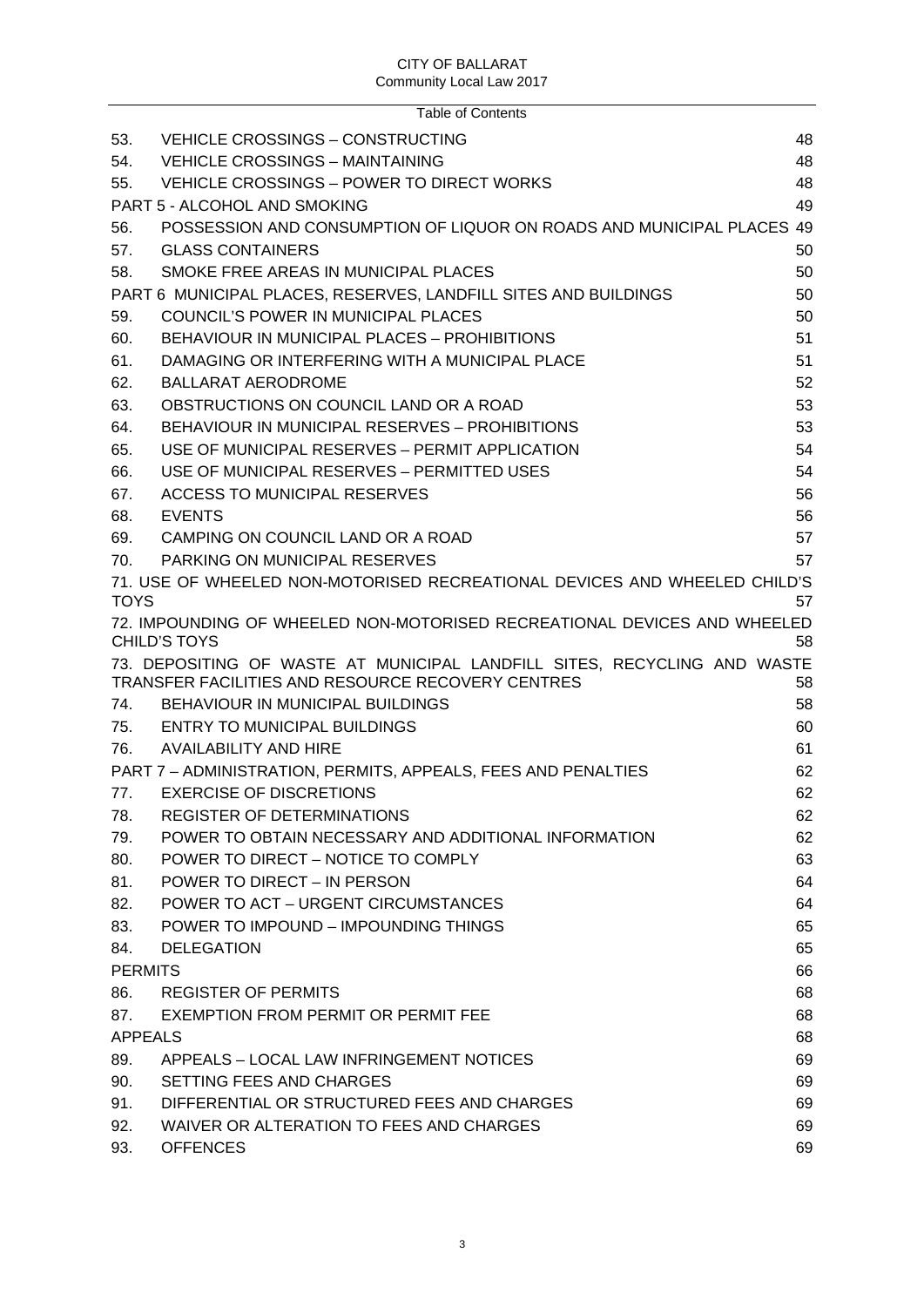| Table of Contents                          |    |
|--------------------------------------------|----|
| 94.<br>PENALTIES                           | 70 |
| SCHEDULE 1 – INFRINGEMENT NOTICE PENALTIES | 71 |
| SCHEDULE 2 – AERODROME MOVEMENT AREA       | 78 |
| SCHEDULE 3 – NOTICE TO COMPLY              | 78 |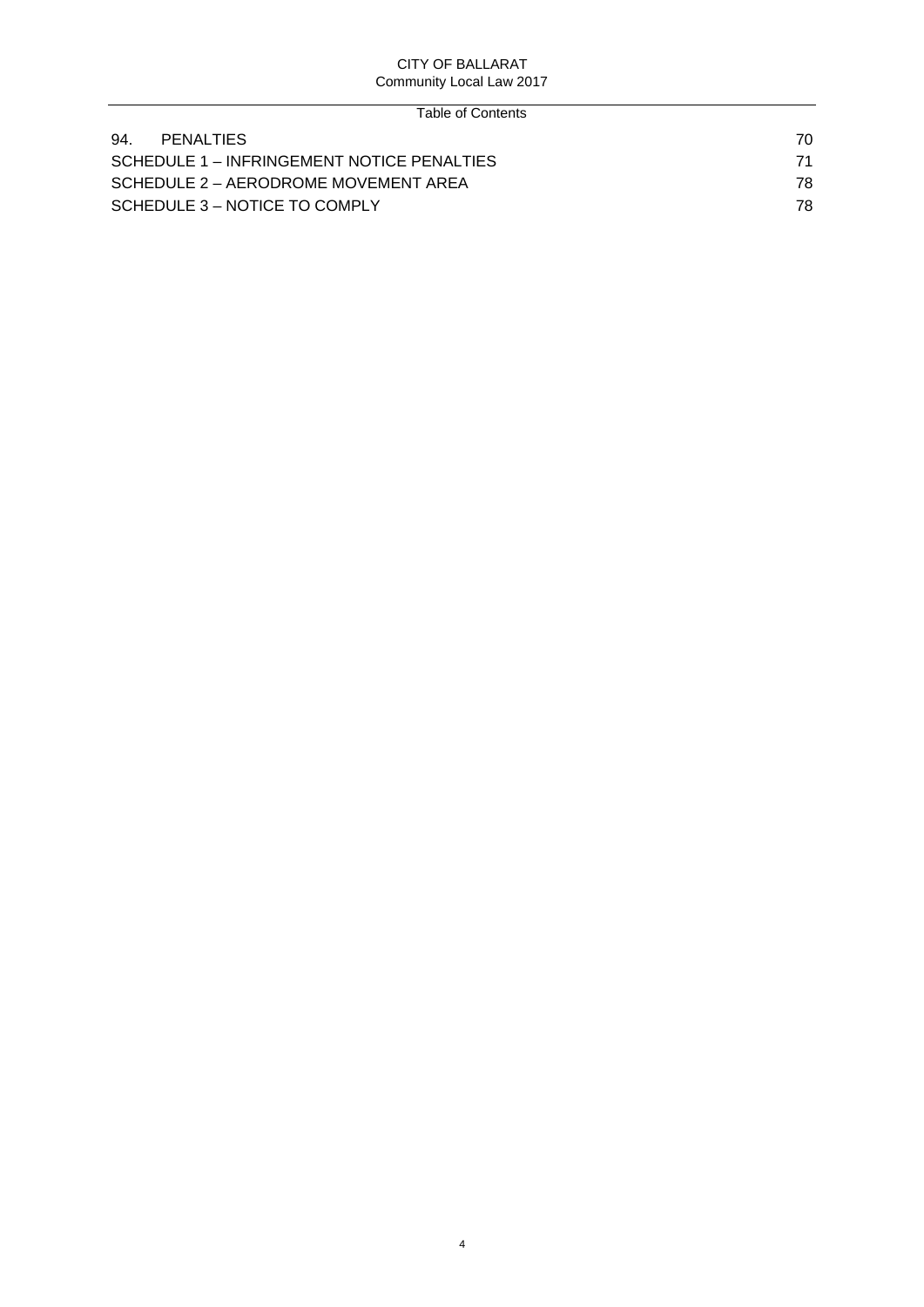# <span id="page-4-0"></span>Part 1 – Preliminary, Objectives and Definitions **PART 1 – PRELIMINARY, OBJECTIVES AND DEFINITIONS**

## <span id="page-4-1"></span>**1. TITLE**

This Local Law is called the Community Local Law 2017 and is referred to below as 'this Local Law'.

## <span id="page-4-2"></span>**2. OBJECTIVES OF THIS LOCAL LAW**

The objectives of this Local Law are to:

- 2.1. provide for the peace, order and good government of the municipal district of the City of Ballarat;
- 2.2. secure community safety and enhance and protect community amenity;
- 2.3. protect public assets and ensure that the public can properly use and enjoy public reserves by regulating activities and behaviour in public reserves;
- 2.4. prohibit, regulate and control the consumption of alcohol in designated areas within the municipality;
- 2.5. manage, regulate and control the different uses to which roads, Council land and footpaths can be put to ensure that there is a proper balance between private uses and the need to maintain freedom of movement for the public;
- 2.6. manage, regulate and control the keeping of animals and birds;
- 2.7. control and regulate emissions to the environment in order to improve the amenity, environment and quality of life in the municipality;
- 2.8. embrace best practice local law making principles of accessibility, accountability, compliance, consistency, currency, efficiency, enforceability, necessity and transparency;
- 2.9. be consistent with the Council's overall objectives and strategies, in particular:
	- 2.9.1. to enhance health, wellbeing and quality of life of Ballarat communities, through healthy lifestyles, healthy environments, and connected, creative and strong communities;
	- 2.9.2. to secure Ballarat's economic future by supporting businesses, facilitating major infrastructure and investment and encouraging a vibrant leading city for tourism, arts, culture and events;
	- 2.9.3. to partner with our community to protect and enhance our natural ecosystems and to encourage sustainable design and reduced resource consumption by protecting natural areas, supporting our community to live sustainably; and
	- 2.9.4. to provide cost effective services that meet the changing needs of the community through an efficient and customer focused organisation, sustainable financial management, an informed and engaged community and a safe work environment;
- 2.10. provide for the administration of the Council's powers and functions; and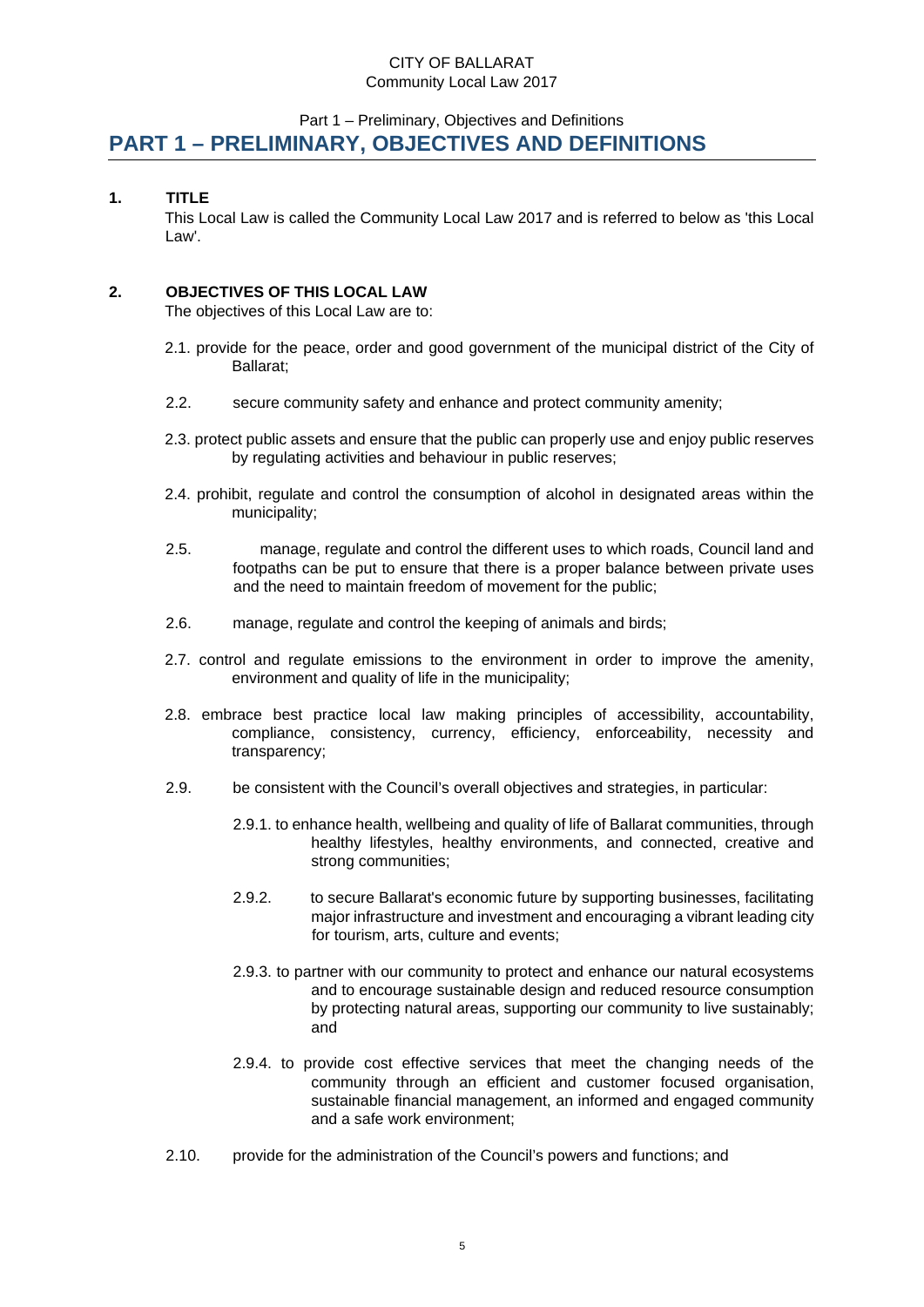## Part 1 – Preliminary, Objectives and Definitions

2.11. revoke Community Local Law No. 17 of 2008.

## <span id="page-5-0"></span>**3. AUTHORISING PROVISIONS**

The Council's authority to make this Local Law is contained in section 111 of the *Local Government Act* 1989, section 42 of the *Domestic Animals Act* 1994 and Clause 52.27 and 62.01 of the Planning Scheme.

## <span id="page-5-1"></span>**4. COMMENCEMENT**

This Local Law operates from the day following its making.

## <span id="page-5-2"></span>**5. DATE THIS LOCAL LAW CEASES OPERATION**

Unless this Local Law is revoked sooner, its operation will cease on the tenth anniversary of its making.

## <span id="page-5-3"></span>**6. REVOCATION OF OTHER LOCAL LAWS**

The following Local Laws of the Council are revoked:

6.1. Community Local Law No. 17 of 2008.

## <span id="page-5-4"></span>**7. SCOPE OF THIS LOCAL LAW**

- 7.1. This Local Law applies to the whole of the Municipal District, except where it is apparent from its wording that a Clause or provision applies to a specific area.
- 7.2. Where this Local Law applies to a Road, it applies to all parts of the Road.
- 7.3. The provisions of this Local Law apply to the extent that they are not inconsistent with any Act or Regulation applicable to the Council or its Municipal District.
- 7.4. Where this Local Law prohibits any act, matter or thing or provides that such act, matter or thing can only be done or exist with a Permit, that prohibition or provision will not apply if the act, matter or thing can be done or can exist by reason of an express permission in the Planning Scheme.
- 7.5. References to any land in this Local Law include buildings and other structures permanently affixed to the land and any land covered with water and any structures over any water affixed to the land or to the land covered with water.

## <span id="page-5-5"></span>**8. HOW TO READ THIS LOCAL LAW, GUIDELINES AND INCORPORATED DOCUMENTS**

Parts 1 to 7 of this Local Law set out provisions for meeting the objectives of this Local Law, organised in a community focussed, user-friendly structure. Part 1 and Part 7 focus on matters generally described as preliminary and administrative, including objectives, scope, definitions, powers, permits, appeals, fees and penalties. Part 2 is a collection of laws as they apply to an individual's home and property, extending to any animals and waste collection. Part 3 deals with laws about vehicles and activities which occur on streets and roads (including stock movements). Part 4 is a collection of laws related particularly to business activities and to building and construction. Part 5 deals with Alcohol consumption and Smoking. Part 6 contains those laws concerned with Municipal Places and Council's reserves, landfill sites and buildings. These laws include prohibited behaviours and permitted activities in these places. Schedule 1 sets out a summary of maximum penalties and Infringement Notice penalties for breaches of this Local Law.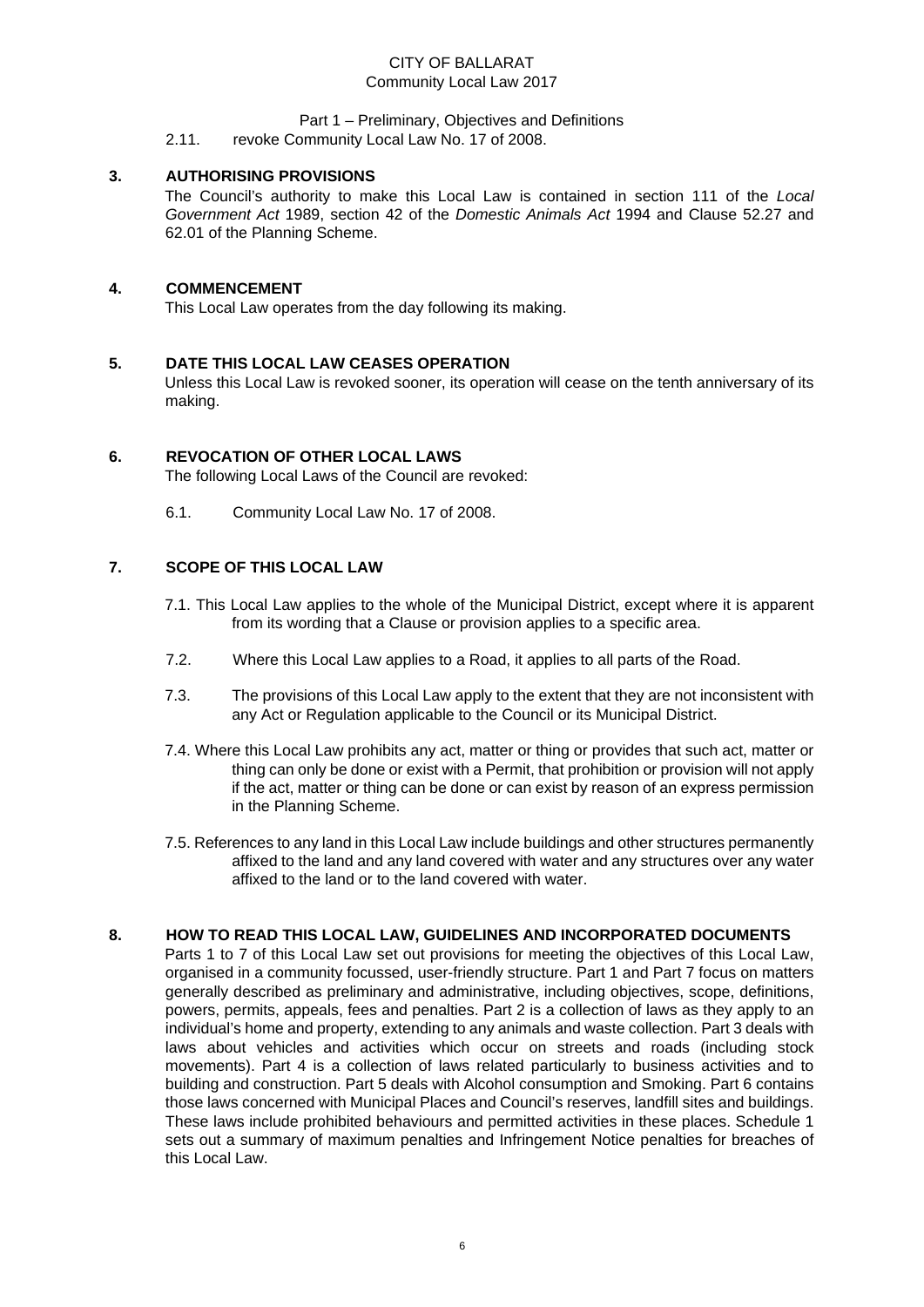### Part 1 – Preliminary, Objectives and Definitions

Included in this Local Law, where appropriate, are examples and Discretion Guidelines to which the Council and its staff must have regard to in exercising discretions under this Local Law.

Reference is also made throughout this Local Law to the other Acts, Regulations, Rules and documents, as amended from time to time, but these documents are not incorporated by reference into this Local Law.

If a provision of any document incorporated by reference, or referred to, in this Local Law is inconsistent with any provision in this Local Law (excluding State and Commonwealth Legislation and the Regulations made under that Legislation and any relevant Planning Scheme), the provision in this Local Law prevails.

## <span id="page-6-0"></span>**9. DEFINITIONS**

In this Local Law, unless the context or subject matter indicates otherwise, definitions are as in the *Local Government Act 1989* indicated by the words '*as in the Act*'. Other words and phrases have the respective meanings assigned:

| <b>WORDS AND PHRASES</b>                     | <b>MEANING OR EXTENDED MEANING</b>                                                                                                                                                                                                                                                                                                                                                                                                                                                                                                                    |
|----------------------------------------------|-------------------------------------------------------------------------------------------------------------------------------------------------------------------------------------------------------------------------------------------------------------------------------------------------------------------------------------------------------------------------------------------------------------------------------------------------------------------------------------------------------------------------------------------------------|
| Act                                          | Means the Local Government Act 1989.                                                                                                                                                                                                                                                                                                                                                                                                                                                                                                                  |
| <b>Abandoned Vehicle</b>                     | Means a Vehicle left on Council Land or a Road where the<br>registered owner cannot be contacted by an Authorised<br>Officer or Delegated Officer and which, in the opinion of that<br>Officer, has been abandoned.                                                                                                                                                                                                                                                                                                                                   |
| <b>Advertising Sign</b><br>Aerodrome Manager | Means any board, notice, structure, banner, flag or other<br>similar device, including signs on a Vehicle, with or without<br>words, symbols or recognisable graphics, used for the<br>purpose of soliciting sales or promoting a brand or person<br>or notifying people of an adjacent property, organisation,<br>business, or event or directing people to a place, whether<br>real, internet-based or electronic, where goods and/or<br>services may be obtained.<br>Means the person appointed by the CEO to manage<br><b>Ballarat Aerodrome.</b> |
| Aerodrome Movement Area                      | Means that part of the Ballarat Aerodrome defined in<br>Schedule 2.                                                                                                                                                                                                                                                                                                                                                                                                                                                                                   |
| Alcohol                                      | Has the same meaning as 'Liquor'.                                                                                                                                                                                                                                                                                                                                                                                                                                                                                                                     |
| Alcohol Free Area                            | Means an area of, or in, any Municipal Place, which has<br>been declared by the Council as an "alcohol free" area and<br>has appropriate signage erected.                                                                                                                                                                                                                                                                                                                                                                                             |
| Allotment                                    | Means any land in separate ownership or occupation.                                                                                                                                                                                                                                                                                                                                                                                                                                                                                                   |
| Animal                                       | Excludes a Person but includes, although is not limited to,<br>any of the species or groups listed in the first column of the<br>Table of Animal Numbers and Types in Clause 22 (Keeping<br>Animals), and includes Livestock, reptiles, birds and<br>insects and any other living animal tame or wild kept by a<br>person, however excludes for the purposes of this Local<br>Law Honey Bees.                                                                                                                                                         |
| <b>Appeals Officer</b>                       | Means an officer of the Council appointed to the role of<br>Appeals Officer or internal ombudsman appointed by the<br>Chief Executive Officer.                                                                                                                                                                                                                                                                                                                                                                                                        |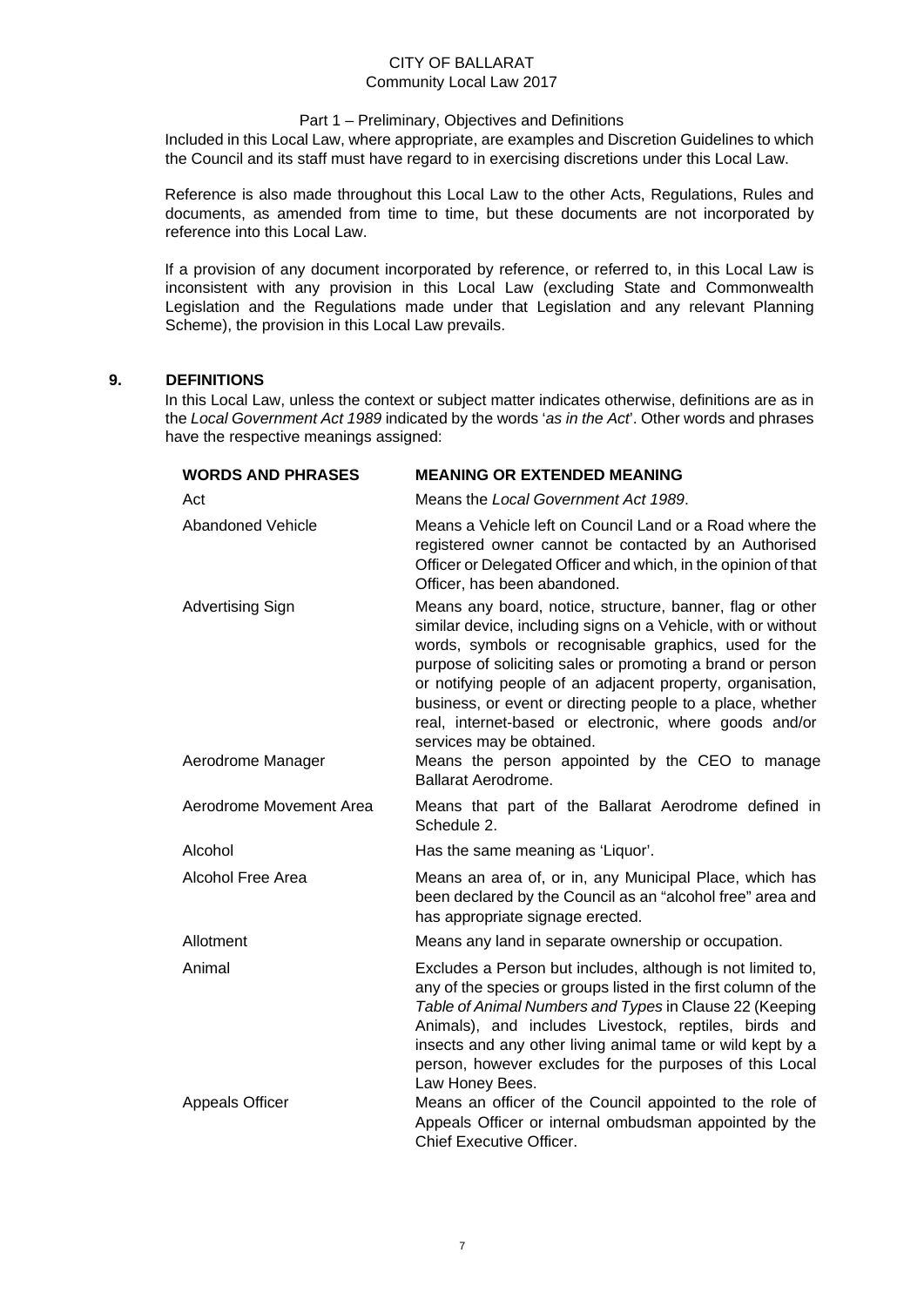|                 | Part 1 – Preliminary, Objectives and Definitions                                           |
|-----------------|--------------------------------------------------------------------------------------------|
| Applicant       | Means a Person who applies for a Permit under this Local<br>Law.                           |
| Appropriate Fee | Means the fee determined by the Council in accordance<br>with Clause 91 of this Local Law. |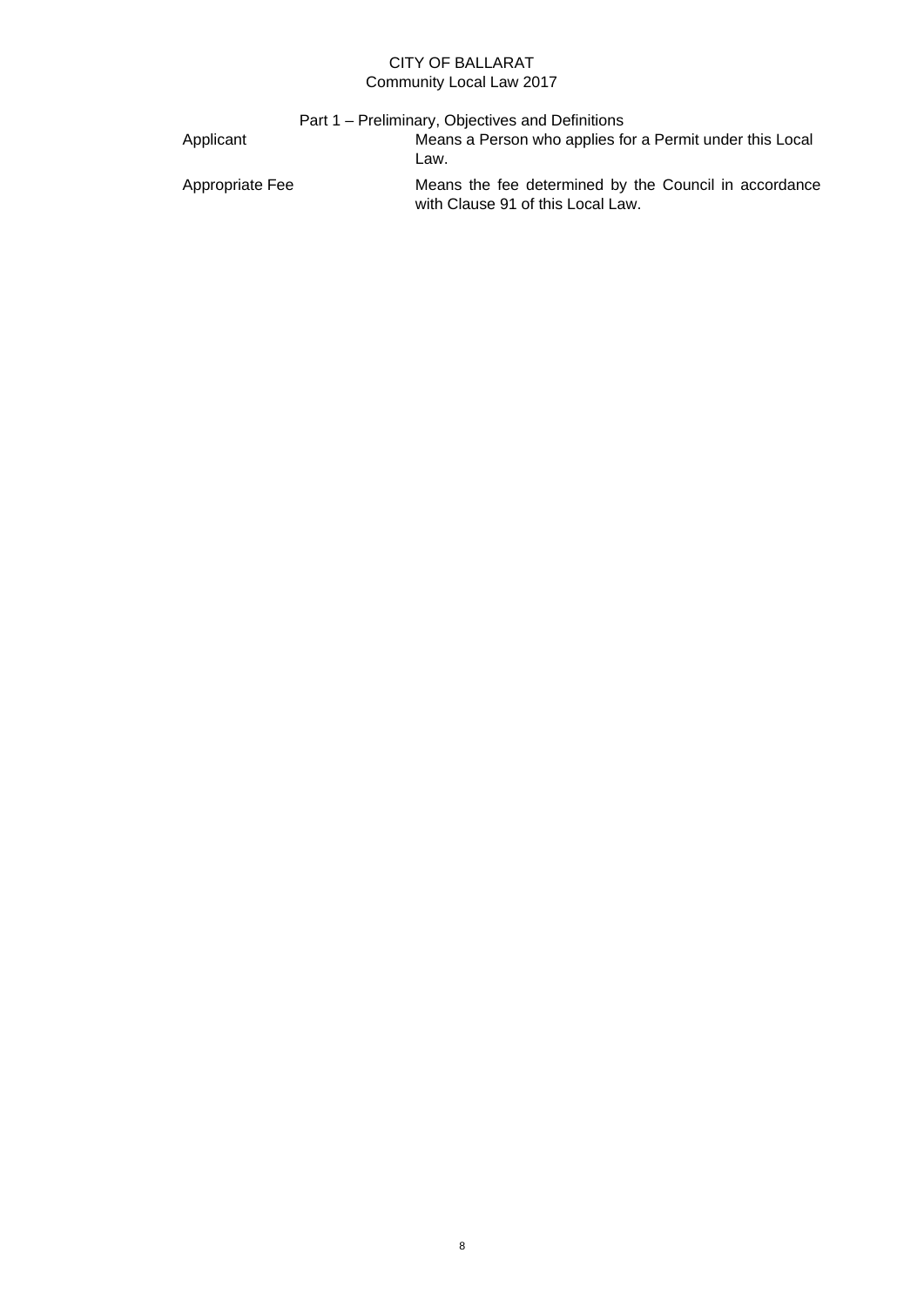| <b>WORDS AND PHRASES</b>                       | <b>MEANING OR EXTENDED MEANING</b>                                                                                                                                                                                                                                                                                                                                                        |
|------------------------------------------------|-------------------------------------------------------------------------------------------------------------------------------------------------------------------------------------------------------------------------------------------------------------------------------------------------------------------------------------------------------------------------------------------|
| <b>Asset Protection Permit</b>                 | Means a Permit referred to in Clauses 46 to 48 of this<br>Local Law.                                                                                                                                                                                                                                                                                                                      |
| Assistance Animal<br><b>Authorised Officer</b> | Means a dog or any other animal, accredited by an animal<br>training organisation prescribed in the regulations, to assist<br>a person with a disability to alleviate the effects of the<br>disability and meets the standards of hygiene and<br>behaviour that are appropriate in a public place.<br>Means an Authorised Officer appointed under section 224                             |
|                                                | of the Act.                                                                                                                                                                                                                                                                                                                                                                               |
| <b>Barbeque</b>                                | Means a device used for the cooking of food outdoors,<br>whether constructed or manufactured and whether<br>powered by gas, electricity, liquid or solid fuel, or any<br>combination of them, and includes a device for spit roasting<br>when used outdoors.                                                                                                                              |
| <b>Building Site</b>                           | Means the entire area of any Building Work secured with<br>permanent or temporary fence, but also includes sites of<br>excavation, landscaping and concreting.                                                                                                                                                                                                                            |
| <b>Building Work</b>                           | Means works for or in connection with the construction,<br>alteration, renovation, demolition or removal of a building in<br>respect of which a building permit is required under the<br>Building Act 1993.                                                                                                                                                                               |
| <b>Built Up Area</b>                           | Means an area in which either or both of the following are<br>present for a distance of at least 500 metres or, if the length<br>of Road is shorter than 500 metres, for the whole of the<br>Road:                                                                                                                                                                                        |
|                                                | (a) buildings, not over 100 metres apart, on land next to<br>the Road; or                                                                                                                                                                                                                                                                                                                 |
|                                                | (b) street lights not over 100 metres apart.                                                                                                                                                                                                                                                                                                                                              |
|                                                | (As in the Road Safety Road Rules 2009).                                                                                                                                                                                                                                                                                                                                                  |
| <b>Bulk Waste Container</b>                    | Means a skip, bin, container, mobile storage unit, charity<br>collection bin or other structure designed or used for<br>holding a substantial quantity of rubbish or storage and<br>which is unlikely to be lifted without mechanical assistance<br>but excludes a container used in connection with the<br>Council's kerbside Waste, Recyclables and Green Waste<br>collection services. |
| Busk, Busking                                  | Means to perform to the public, whether by acting, juggling,<br>dancing, singing, mime, statue, drawing, playing a musical<br>instrument or otherwise entertaining passers-by, with or<br>without collecting money.                                                                                                                                                                       |
| Campervan                                      | Means any Campervan, mobile home or similar vehicle,<br>which includes sleeping and/or living facilities, whether<br>manufactured to luxury standard or privately converted<br>from a standard vehicle and includes a caravan, camper<br>trailer and other similar living/sleeping trailer facility.                                                                                      |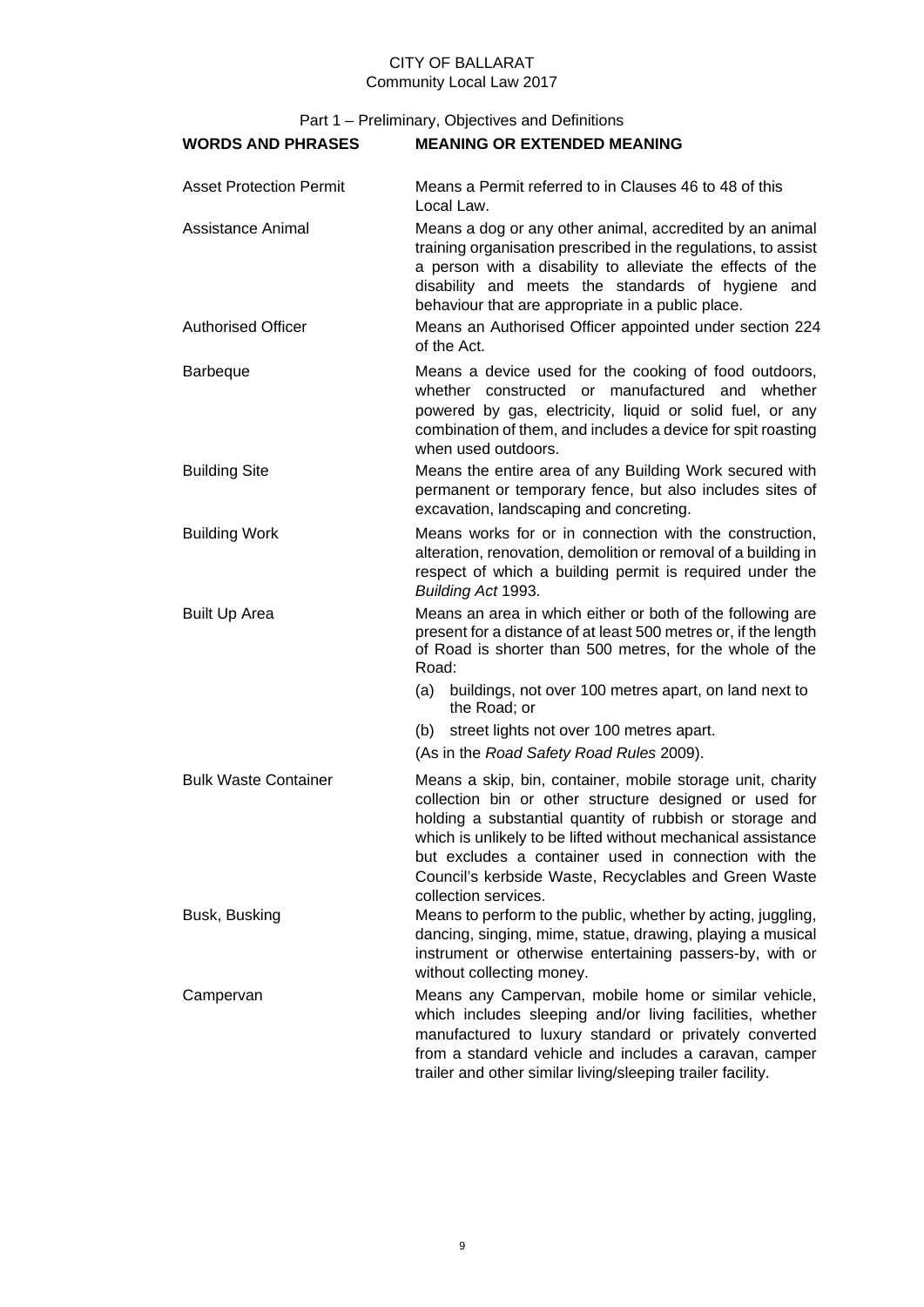| <b>WORDS AND PHRASES</b> | <b>MEANING OR EXTENDED MEANING</b>                                                                                                                                                                                                                                                                                                                                              |
|--------------------------|---------------------------------------------------------------------------------------------------------------------------------------------------------------------------------------------------------------------------------------------------------------------------------------------------------------------------------------------------------------------------------|
| Camping, (to Camp)       | Means the occupation or use of shelter such as a swag,<br>tent, makeshift structure, caravan, Campervan, mobile<br>home or any other Vehicle (including under the Vehicle) for<br>sleeping all or part of a night or as temporary<br>accommodation but excludes brief 'power napping' in a<br>vehicle beside a Road for one hour or less.                                       |
| Camping Area             | Means any land within the Municipal District that has been<br>declared by the Council or other public authority to be a<br>'Camping Area' for the purposes of this Local Law.                                                                                                                                                                                                   |
| Clause                   | Means a Clause of this Local Law, and Sub-clause has a<br>corresponding meaning.                                                                                                                                                                                                                                                                                                |
| Council                  | <b>Means Ballarat City Council</b>                                                                                                                                                                                                                                                                                                                                              |
| Council Land             | Means any land owned, or vested in, or under the control<br>or management of the Council excluding a Road, but<br>including a Municipal Reserve or other reservation,<br>watercourse, jetty, pontoon or boat ramp, and includes any<br>structures, artworks, public decorations or other public<br>displays erected upon or situated at these places including<br>any waterway. |
| <b>Delegated Officer</b> | Means a staff member of the Council delegated by the<br>Council to perform a duty or function or to exercise a power<br>conferred by this Local Law, whether by direct delegation<br>from the Council or by delegation from the Chief Executive<br>Officer.                                                                                                                     |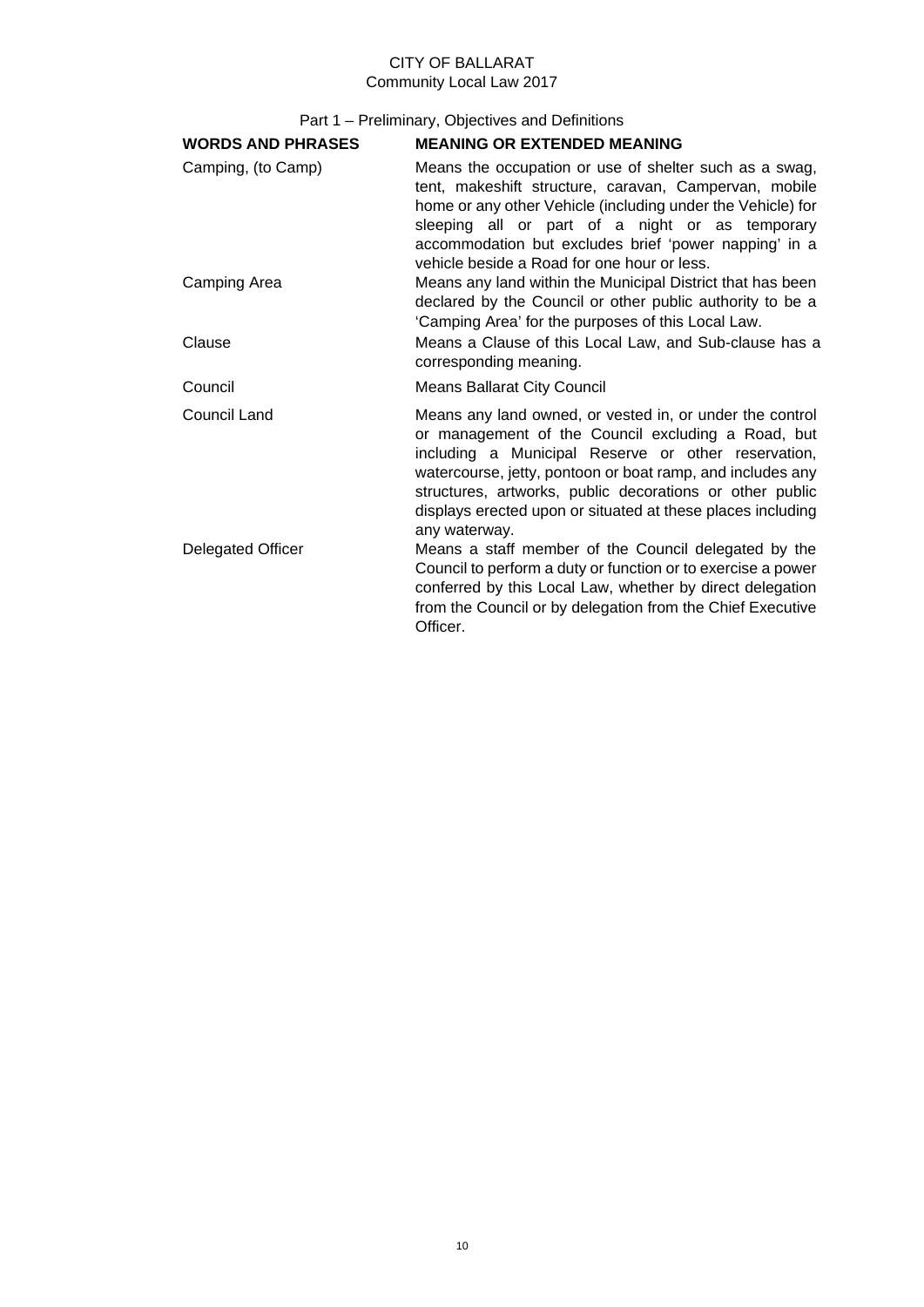## CITY OF BALLARAT

#### Community Local Law 2017

Part 1 – Preliminary, Objectives and Definitions

## **WORDS AND PHRASES MEANING OR EXTENDED MEANING**

Domestic Waste Means all waste or rubbish produced or accumulated in or on any land but

- excludes:
- (a) hot or burning materials;
	- (b) animal parts;
- (c) nightsoil, sewerage, and animal excreta unless it is wrapped in a manner which prevents its escape;
	- (d) slops or liquid wastes;
	- (e) waste generated from Building Work; (f) ash, unless it is:
		- (i) cold;
		- (ii) dampened; and
		- (iii) wrapped or contained in a manner which prevents its escape;
			- (g) Trade Waste;
			- (h) Recyclables;
- $(i)$  oil, paints, solvents and similar substances;  $(i)$  any broken glass,
	- lancet or other sharp object, unless:
		- (i) it is wrapped in impermeable material; or
		- (ii) contained entirely within an impermeable receptacle from which it cannot escape;
		- (k) any waste that cannot be contained in a Council provided mobile bin due to its size, shape, nature or volume;
		- (l) medical or veterinary facility waste;
		- (m) motor vehicle parts;
		- (n) Green Waste;
		- (o) any object which may damage the collection mechanism or a vehicle used for the collection of refuse; and
		- (p) any other substance declared by Council or an authorised officer not to constitute "domestic waste" for the purposes of this Local Law from time to time, the details of which appear on Council's website.
- Droving of Livestock Means a single driving of Livestock in or through the Municipal District, or from one location to another for the purpose of changing the grazing area, or for the purposes of sale or relocation after sale, but excludes the Movement of Livestock or the Grazing of Livestock.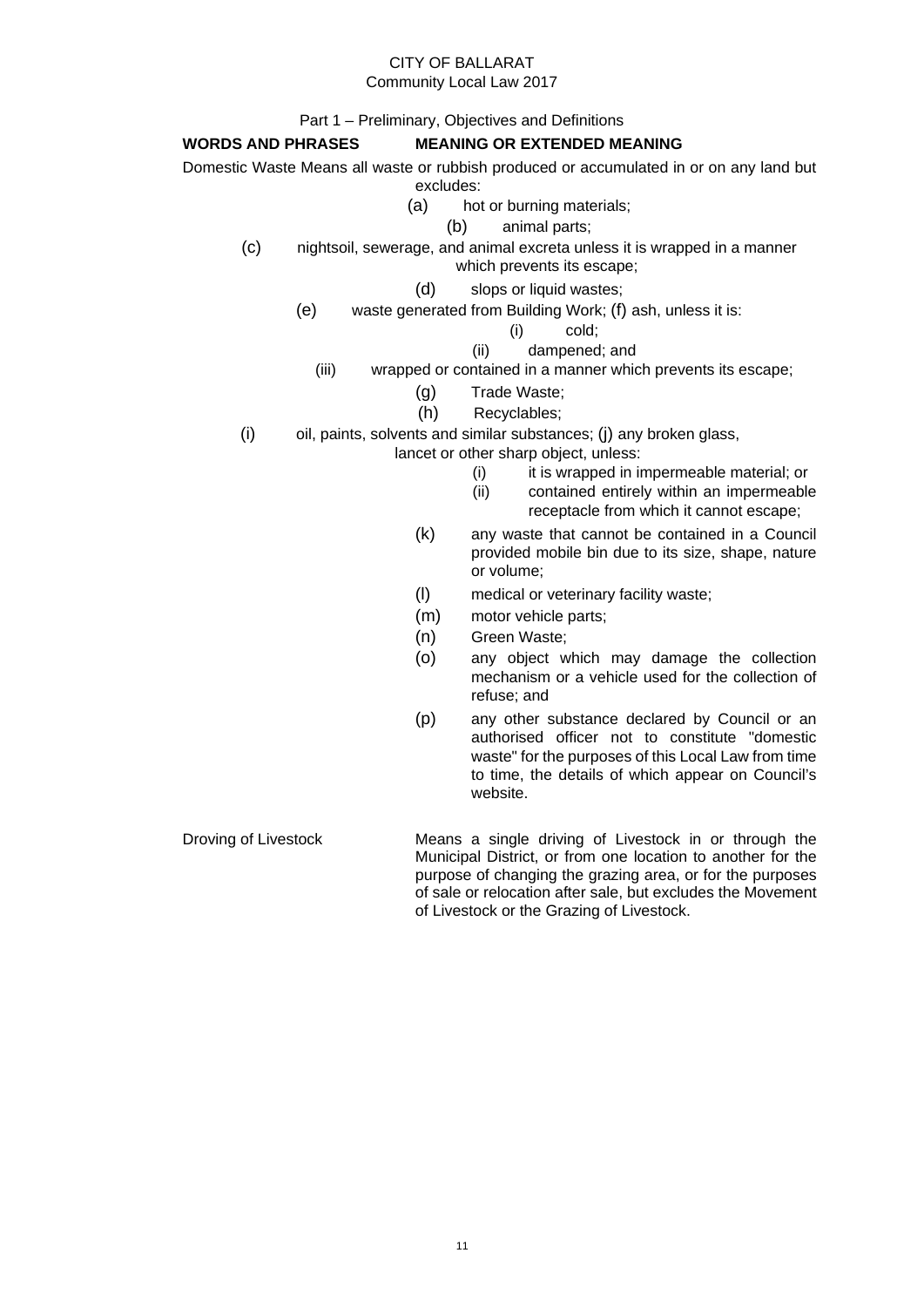| <b>WORDS AND PHRASES</b>   | <b>MEANING OR EXTENDED MEANING</b>                                                                                                                                                                                                                                                                                                                                                                                                      |                                                |                                                                                                                                                                                                                                                                                                                                                                        |                    |        |
|----------------------------|-----------------------------------------------------------------------------------------------------------------------------------------------------------------------------------------------------------------------------------------------------------------------------------------------------------------------------------------------------------------------------------------------------------------------------------------|------------------------------------------------|------------------------------------------------------------------------------------------------------------------------------------------------------------------------------------------------------------------------------------------------------------------------------------------------------------------------------------------------------------------------|--------------------|--------|
| Dry Sheep Equivalent (DSE) | Is a standard unit used to compare the feed requirements<br>of classes of livestock and to assess the carrying capacity<br>of a farm or paddock. The standard DSE is the amount of<br>feed required by a 2 year old 45 kg Merino sheep (whether<br>or nonlactating, non-pregnant ewe) to maintain its weight.<br>Expressed in metabolisable energy or mega-joules/day)<br>equivalent<br><b>DSE</b><br>to<br>7.6<br>one<br>is<br>MJ/day. |                                                |                                                                                                                                                                                                                                                                                                                                                                        |                    |        |
|                            | The potential carrying capacity of a paddock or farm is the<br>number of stock expressed as DSE per hectare that can be<br>carried through most years, except for periods of drought.                                                                                                                                                                                                                                                   |                                                |                                                                                                                                                                                                                                                                                                                                                                        |                    |        |
|                            | Carrying<br>b<br>(Olsen P)                                                                                                                                                                                                                                                                                                                                                                                                              | capacity<br>(growing                           | (DSE/ha)<br>season)                                                                                                                                                                                                                                                                                                                                                    | $= a$<br>$\ddot{}$ | +<br>C |
|                            | Where:<br>paddocks<br>growing<br>months)<br>$c =$ Olsen P (in mg/kg)                                                                                                                                                                                                                                                                                                                                                                    | οf<br>more                                     | $a = -8.30$ for paddocks less than 20 ha in size or $-11.05$ for<br>20<br>than<br>season (expressed                                                                                                                                                                                                                                                                    | ha b<br>in.        | $=$    |
|                            |                                                                                                                                                                                                                                                                                                                                                                                                                                         | Refer - http://agriculture.vic.gov.au          |                                                                                                                                                                                                                                                                                                                                                                        |                    |        |
| <b>Dwelling</b>            |                                                                                                                                                                                                                                                                                                                                                                                                                                         |                                                | Means a building used as a self-contained residence which<br>normally includes a kitchen sink, food preparation facilities,<br>a bath or shower and a closet pan and wash basin, and<br>includes out-buildings and works normal to a Dwelling.                                                                                                                         |                    |        |
| Event                      | party.                                                                                                                                                                                                                                                                                                                                                                                                                                  |                                                | Means an organised recreational, cultural, commercial or<br>social gathering or people or set of inclusive activities<br>undertaken at predetermined date/s and time/s on a<br>temporary basis. These event activities also tend to require<br>effective management of potential detrimental impacts on<br>the community and includes a procession, festival or street |                    |        |
| Fence (Fencing)            |                                                                                                                                                                                                                                                                                                                                                                                                                                         | limited to) a gate, grid or similar structure. | Means any enclosure by design or intent that is used for<br>the confinement of an Animal, or for security, privacy,<br>amenity or boundary marking, and includes (but is not                                                                                                                                                                                           |                    |        |
| <b>Fire Danger Period</b>  | 1958                                                                                                                                                                                                                                                                                                                                                                                                                                    |                                                | Has the same meaning as in the Country Fire Authority Act                                                                                                                                                                                                                                                                                                              |                    |        |
| Footpath                   |                                                                                                                                                                                                                                                                                                                                                                                                                                         | a public authority for use by pedestrians.     | Means a pathway or other area constructed or developed by                                                                                                                                                                                                                                                                                                              |                    |        |
| Graffiti                   | exhibition.                                                                                                                                                                                                                                                                                                                                                                                                                             |                                                | Means any defacement of property, whether written,<br>drawn, sprayed, scratched or otherwise marked on a wall<br>or other surface, which is not readily removable by wiping<br>with a dry cloth, is detrimental to the visual amenity of the<br>neighbourhood and is not part of any approved artistic                                                                 |                    |        |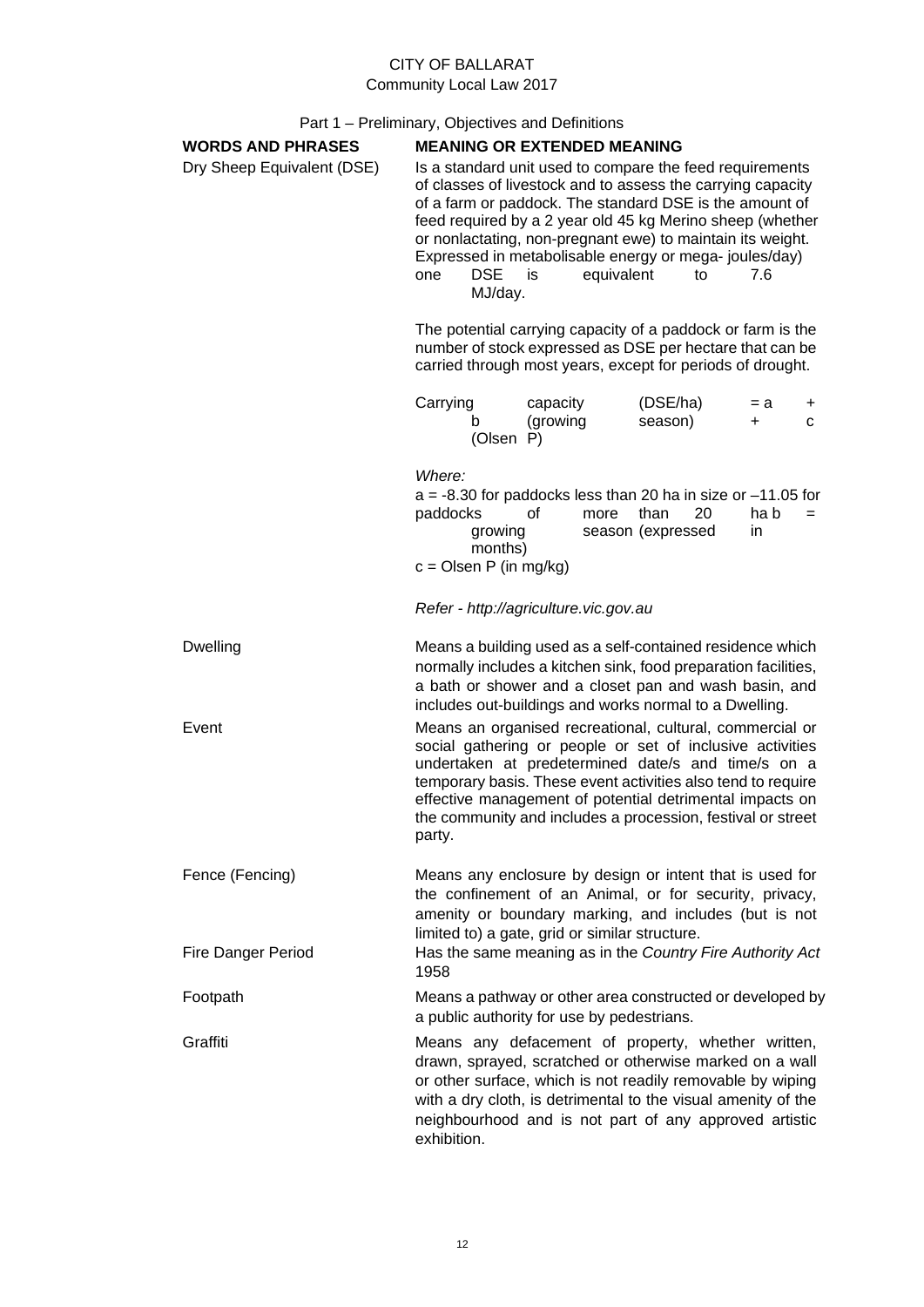| <b>WORDS AND PHRASES</b>         | <b>MEANING OR EXTENDED MEANING</b>                                                                                                                                                                                                                                                                                                                                                  |  |  |  |
|----------------------------------|-------------------------------------------------------------------------------------------------------------------------------------------------------------------------------------------------------------------------------------------------------------------------------------------------------------------------------------------------------------------------------------|--|--|--|
| Grazing of Livestock             | Means the use of a Road for the purposes of grazing<br>Livestock, which includes supplementary feeding, but<br>excludes the Droving of Livestock or the Movement of<br>Livestock.                                                                                                                                                                                                   |  |  |  |
| <b>Green Waste</b><br><b>GVM</b> | Means all types of organic Waste produced or accumulated<br>on any land that the Council designates as acceptable<br>Waste for any Green Waste collection as described by the<br>Council on its website or in any newspaper generally<br>circulating in the Municipal District.<br>Means the Gross Vehicle Mass of a Vehicle which means<br>the maximum loaded mass of the Vehicle: |  |  |  |
|                                  | (a) as specified by the Vehicle's manufacturer; or (b)                                                                                                                                                                                                                                                                                                                              |  |  |  |
|                                  | as specified by VicRoads if:                                                                                                                                                                                                                                                                                                                                                        |  |  |  |
|                                  | the manufacturer has not specified a maximum<br>(i)<br>loaded mass; or                                                                                                                                                                                                                                                                                                              |  |  |  |
|                                  | the manufacturer cannot be identified; or<br>(ii)                                                                                                                                                                                                                                                                                                                                   |  |  |  |
|                                  | the Vehicle has been modified to the extent that the<br>(iii)<br>manufacturer's specification is no longer appropriate<br>(as in the Road Safety Act 1986).                                                                                                                                                                                                                         |  |  |  |
| <b>Hazardous Material</b>        | Means any material designated by the Council as<br>unacceptable for deposit in a Council-provided mobile bin<br>or other Council-provided bin or class of such mobile or<br>other bins and publicised by printed matter or on Council's<br>website.                                                                                                                                 |  |  |  |
| <b>Heavy Vehicle</b>             | Means a motor vehicle or trailer that has a GVM greater<br>than 4.5 tonnes, and includes:<br>any other Vehicle that is physically connected to the<br>(a)<br>heavy vehicle (even if that other Vehicle is not a heavy<br>vehicle); and<br>a bus that is used, or intended to be used to carry<br>(b)                                                                                |  |  |  |
|                                  | passengers for reward or in the course of a business<br>(as in the Road Safety Act 1986).                                                                                                                                                                                                                                                                                           |  |  |  |
| Honey Bee                        | Apis Mellfera - European or Western Honey Bee                                                                                                                                                                                                                                                                                                                                       |  |  |  |
| Incinerator                      | Means a structure, device or contraption (not enclosed in a<br>building) which is:                                                                                                                                                                                                                                                                                                  |  |  |  |
|                                  | used or intended, adapted or designed to be used or<br>(a)<br>capable of being used for the purpose of burning any<br>matter, material or substance;                                                                                                                                                                                                                                |  |  |  |
|                                  | not licensed or otherwise subject to control under the<br>(b)<br>provisions of any legislation; and                                                                                                                                                                                                                                                                                 |  |  |  |
|                                  | not a Barbeque or a manufactured fireplace for the<br>(c)<br>purpose of outdoor heating or cooking.                                                                                                                                                                                                                                                                                 |  |  |  |
| Infringement Notice              | Means an Infringement Notice issued by the Council or by<br>an Authorised Officer or Delegated Officer under this Local<br>Law.                                                                                                                                                                                                                                                     |  |  |  |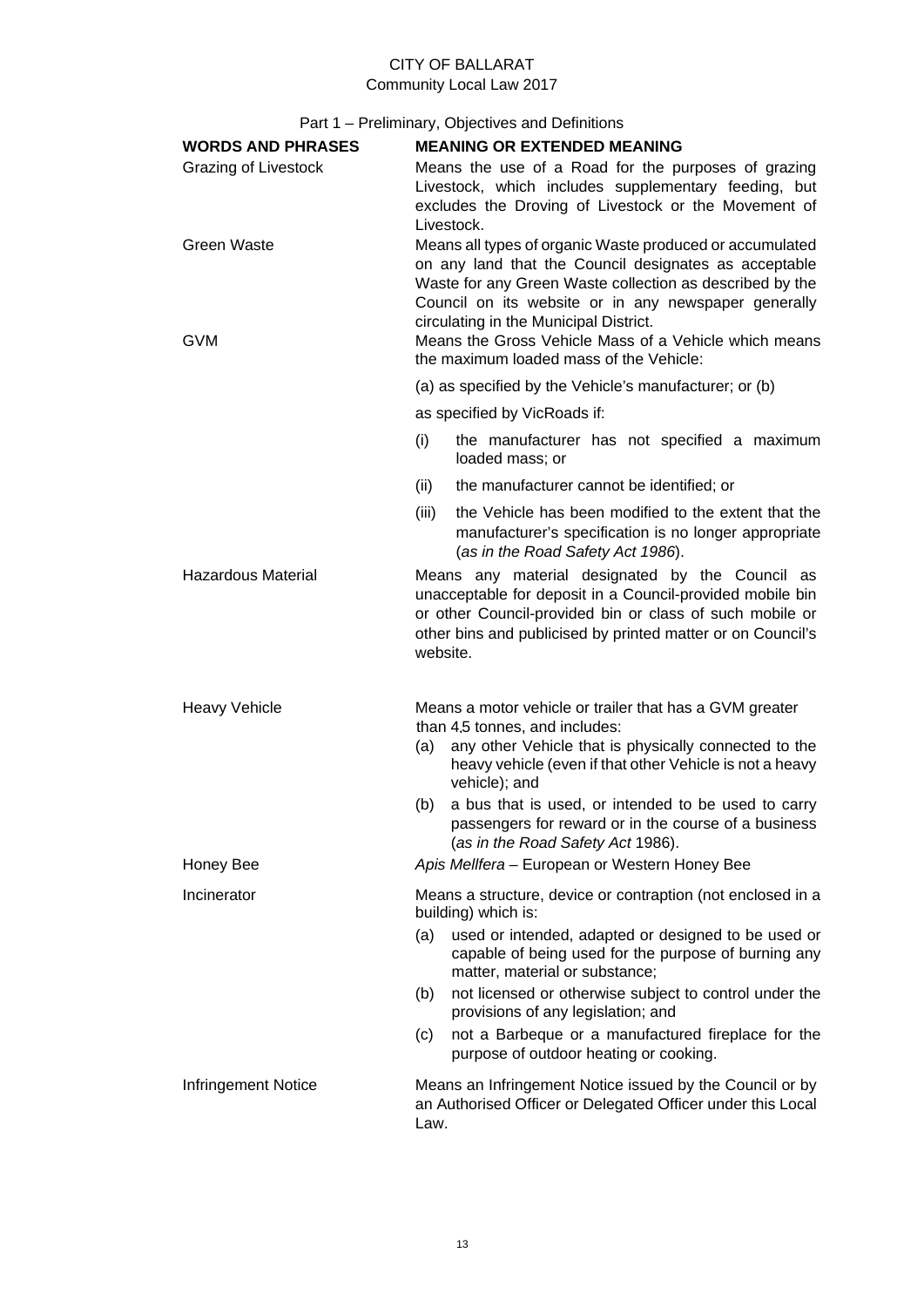| <b>WORDS AND PHRASES</b>                                     |                                                                                                                                                                                                                                                  | <b>MEANING OR EXTENDED MEANING</b>                                                                                                                                                                                                |  |  |
|--------------------------------------------------------------|--------------------------------------------------------------------------------------------------------------------------------------------------------------------------------------------------------------------------------------------------|-----------------------------------------------------------------------------------------------------------------------------------------------------------------------------------------------------------------------------------|--|--|
| <b>Licensed Premises</b>                                     |                                                                                                                                                                                                                                                  | Means premises licensed under the Liquor Control Reform<br>Act 1998 to sell or serve alcohol and includes premises<br>which have been granted a BYO permit under the Liquor<br>Control Reform Act 1998.                           |  |  |
| Liquor                                                       |                                                                                                                                                                                                                                                  | Means a beverage or other prescribed substance intended<br>for human consumption, with an alcoholic content greater<br>than 0.5 per cent by volume at a temperature of 20° Celsius<br>(as in the Liquor Control Reform Act 1998). |  |  |
| <b>Litter Device</b>                                         | bag.                                                                                                                                                                                                                                             | Means, in relation to the excrement of an Animal, an<br>apparatus designed for the purpose of removing the<br>excrement of the Animal and includes a paper or plastic                                                             |  |  |
| Livestock                                                    | Means an Animal of any species used in connection with<br>primary production or kept or used for recreational<br>purposes or for the purposes of recreational sport, other<br>than a dog or cat (as in the Impounding of Livestock Act<br>1994). |                                                                                                                                                                                                                                   |  |  |
| <b>Local Water Authority</b>                                 |                                                                                                                                                                                                                                                  | Means Central Highlands Water or its successor.                                                                                                                                                                                   |  |  |
| Long Vehicle                                                 |                                                                                                                                                                                                                                                  | Means a Vehicle that, together with any load or projection,<br>is 7.5 metres long or longer.                                                                                                                                      |  |  |
| Manager                                                      | Means a Person appointed by the Council to manage any<br>Municipal Building, Municipal Reserve or other Municipal<br>Place, or any other relevant Authorised Officer or<br>Delegated Officer of the Council.                                     |                                                                                                                                                                                                                                   |  |  |
| Motor Bike or other Motorised<br><b>Recreational Vehicle</b> | Means a motor vehicle, whether registered or unregistered,<br>used for recreational purposes on any land (excluding a<br>Road) and includes, but is not limited to, the following motor<br>vehicles:                                             |                                                                                                                                                                                                                                   |  |  |
|                                                              | (a)                                                                                                                                                                                                                                              | a motor vehicle with two (2) wheels, with or without a<br>sidecar attached that is supported by a third wheel;                                                                                                                    |  |  |
|                                                              | (b)                                                                                                                                                                                                                                              | a motor vehicle with three (3) wheels that is ridden in<br>the same way as a motor vehicle with two (2) wheels;<br>and                                                                                                            |  |  |
|                                                              | (c)                                                                                                                                                                                                                                              | any other motorised, recreational vehicle including,                                                                                                                                                                              |  |  |
|                                                              |                                                                                                                                                                                                                                                  | but not limited to, mini-bikes, trail bikes, monkey bike,<br>motorised scooters, motorised go-carts and quad<br>bikes,                                                                                                            |  |  |
|                                                              |                                                                                                                                                                                                                                                  | but excludes:                                                                                                                                                                                                                     |  |  |
|                                                              | (a)                                                                                                                                                                                                                                              | a motorised wheelchair, or other aid used by a Person<br>with a disability or limited mobility;                                                                                                                                   |  |  |
|                                                              | (b)                                                                                                                                                                                                                                              | a motorised farm vehicle that is being used for farming<br>purposes; and                                                                                                                                                          |  |  |
|                                                              | (c)                                                                                                                                                                                                                                              | a motorised bicycle with a maximum capacity of 22<br>watt aggregate power.                                                                                                                                                        |  |  |
|                                                              |                                                                                                                                                                                                                                                  |                                                                                                                                                                                                                                   |  |  |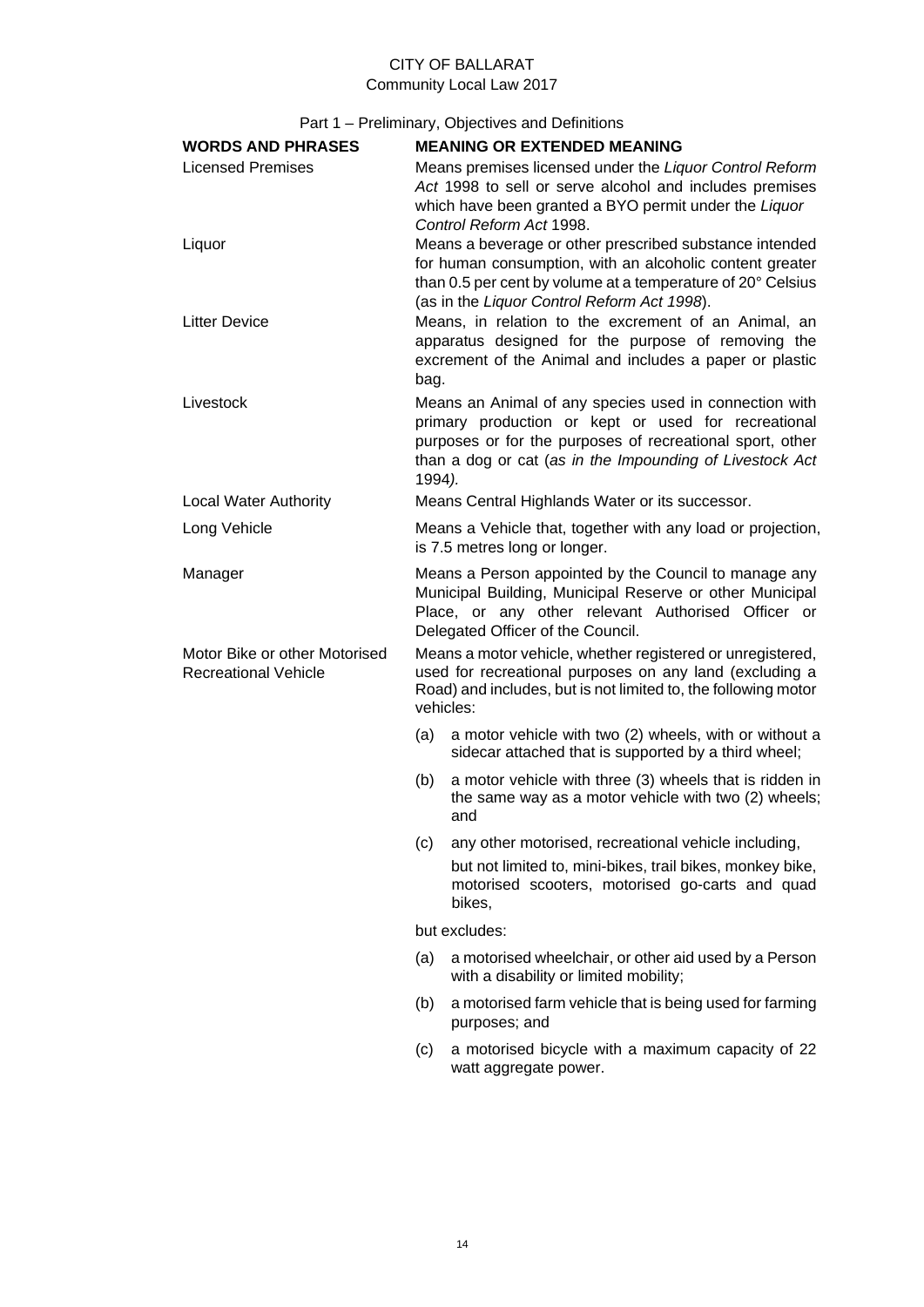# CITY OF BALLARAT

Community Local Law 2017

| <b>WORDS AND PHRASES</b>    | <b>MEANING OR EXTENDED MEANING</b>                                                                                                                                                                                                                                                                                                                                                                                                                                                                                  |  |  |  |
|-----------------------------|---------------------------------------------------------------------------------------------------------------------------------------------------------------------------------------------------------------------------------------------------------------------------------------------------------------------------------------------------------------------------------------------------------------------------------------------------------------------------------------------------------------------|--|--|--|
| Movement of Livestock       | Means all of:                                                                                                                                                                                                                                                                                                                                                                                                                                                                                                       |  |  |  |
|                             | (a)<br>individual or regular movements of Livestock;                                                                                                                                                                                                                                                                                                                                                                                                                                                                |  |  |  |
|                             | as part of normal farm management operations of one<br>(b)<br>farming enterprise but not for the purposes of grazing;                                                                                                                                                                                                                                                                                                                                                                                               |  |  |  |
|                             | from one property to another within the Municipal<br>(c)<br>District or from or to one property in the Municipal<br>District to or from another property within an adjacent<br>municipal district;                                                                                                                                                                                                                                                                                                                  |  |  |  |
|                             | at the rate of not less than one kilometre per hour in<br>(d)<br>the direction of the movement between the two<br>properties;                                                                                                                                                                                                                                                                                                                                                                                       |  |  |  |
|                             | where the properties concerned are occupied by the<br>(e)<br>one farming enterprise; and                                                                                                                                                                                                                                                                                                                                                                                                                            |  |  |  |
|                             | (f)<br>the<br>movement is completed on the<br>day of<br>commencement.                                                                                                                                                                                                                                                                                                                                                                                                                                               |  |  |  |
| <b>Municipal Building</b>   | Means any building (and its grounds) owned, occupied,<br>controlled or managed by the Council, which has some or<br>all areas available for public or community access but may<br>also have some or all areas designated for employee or<br>staff only access, including a recreation centre.                                                                                                                                                                                                                       |  |  |  |
| <b>Municipal Place</b>      | Means any place within the Municipal District that is owned<br>or occupied by the Council and/or controlled or managed<br>by the Council, which the public may or may not have<br>access to (whether an admittance fee is required or not) but<br>also includes Council Land, a Municipal Reserve, Municipal<br>Building, recreation centre, Footpath and Road, and any<br>structures, artworks, public decorations or other public<br>displays erected upon or situated at these places including<br>any waterway. |  |  |  |
| <b>Municipal Reserve</b>    | Means any land, water, waterway or water course either<br>owned or vested in, or under the control and management<br>of the Council, and used or set aside as a reserve, whether<br>for outdoor cultural, environmental, recreational or other<br>purposes, including any artworks, public decorations, other<br>public displays and any structures other than a building,<br>erected upon or situated at these places including any<br>waterway, but excludes a Road.                                              |  |  |  |
| Municipal Stormwater System | Means the drainage system owned, operated or managed<br>by Council which provides for conveyance of stormwater<br>run-off, including kerb and channel, open channels,<br>underground pipe systems, constructed wetlands and<br>natural waterways.                                                                                                                                                                                                                                                                   |  |  |  |
| Noisy Animal                | Means, in relation to the keeping of an Animal capable of<br>causing a disturbance or discomfort to neighbours<br>particularly by noise.                                                                                                                                                                                                                                                                                                                                                                            |  |  |  |
| Notice to Comply            | Means a Notice to Comply issued by the Council or by an<br>Authorised Officer or Delegated Officer under this Local<br>Law.                                                                                                                                                                                                                                                                                                                                                                                         |  |  |  |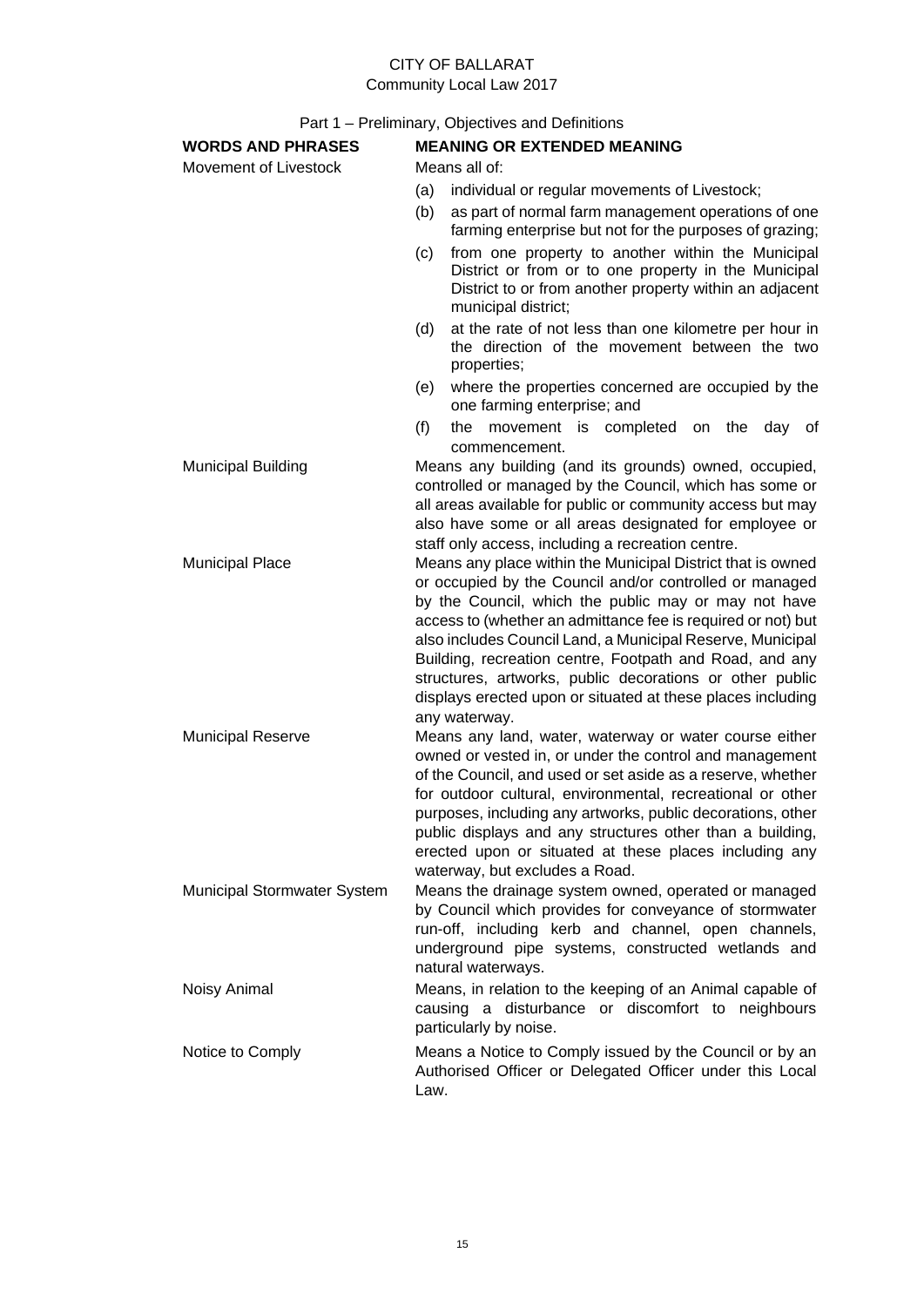| <b>WORDS AND PHRASES</b><br>Offensive       | <b>MEANING OR EXTENDED MEANING</b><br>Means, in relation to the emission of noise, dust, smoke,<br>ash, odour, waste or other thing, which due to its intensity,<br>duration, frequency, or other factor, results in a level of<br>personal discomfort that a reasonable person would not<br>expect to endure, or results in an unreasonable disruption<br>to normal living activity. |
|---------------------------------------------|---------------------------------------------------------------------------------------------------------------------------------------------------------------------------------------------------------------------------------------------------------------------------------------------------------------------------------------------------------------------------------------|
| <b>Outdoor Dining and Trading</b><br>Policy | Means a permit issued under Clause 44.                                                                                                                                                                                                                                                                                                                                                |
| <b>Outdoor Eating Facility</b>              | Means any tables/or chairs that are used for commercial<br>purposes and are located outside on Council controlled<br>land in which food for sale is made available for<br>consumption.                                                                                                                                                                                                |
| <b>Penalty Unit</b>                         | Means a Penalty Unit set out in section 110(2) of the<br>Sentencing Act 1991 that is currently fixed at \$100 for each<br>one (1) Penalty Unit and includes any amendments to that<br>amount as determined from time to time.                                                                                                                                                         |
| Permit                                      | Means a Permit issued by the Council under this Local Law.                                                                                                                                                                                                                                                                                                                            |
| Permit Holder                               | Means a Person to whom a Permit has been issued under<br>this Local Law.                                                                                                                                                                                                                                                                                                              |
| Person                                      | Has the meaning ascribed to it in section 3 of the Act,<br>except that it also may include any other legal entity,<br>whether a corporation, incorporated association or<br>otherwise.                                                                                                                                                                                                |
| <b>Planning Scheme</b>                      | Means a planning scheme approved under the Planning<br>and Environment Act 1987 that operates within the<br>Municipal District.                                                                                                                                                                                                                                                       |
| Poultry                                     | Means any bird such as a fowl, bantam or duck that is kept<br>for the production of eggs, or meat for human consumption,<br>or exhibition, but excludes a rooster, goose, or turkey.                                                                                                                                                                                                  |
| Procession                                  | Means an organised group of people progressing along a<br>Road or gathering for a ceremony or function and includes<br>a fun run and/or bicycle event.                                                                                                                                                                                                                                |
| Pigeon                                      | Means any pigeon kept by its owner for the purpose of<br>breeding, showing or racing.                                                                                                                                                                                                                                                                                                 |
| Recyclables                                 | Means any substances or articles which the Council<br>designates as Recyclables and are described by the<br>Council on its website or in any newspaper generally<br>circulating in the Municipal District.                                                                                                                                                                            |
| <b>Refuse Container</b>                     | Means, in relation to Building Works or a Building Site, a<br>receptacle capable of retaining builder's refuse within a<br>Building Site and preventing removal of the builder's refuse<br>by unauthorised persons or by wind or rain.                                                                                                                                                |
| Reptile                                     | Includes but is not limited to lizards, snakes and turtles.                                                                                                                                                                                                                                                                                                                           |
| <b>Residential Parking Permit</b>           | Means a permit issued by Council to allow a vehicle to be<br>parked in accordance with Council's Residential Parking<br>Policy.                                                                                                                                                                                                                                                       |
| <b>Residential Parking Policy</b>           | Means Council's Car Parking Action Plan as amended from<br>time to time.                                                                                                                                                                                                                                                                                                              |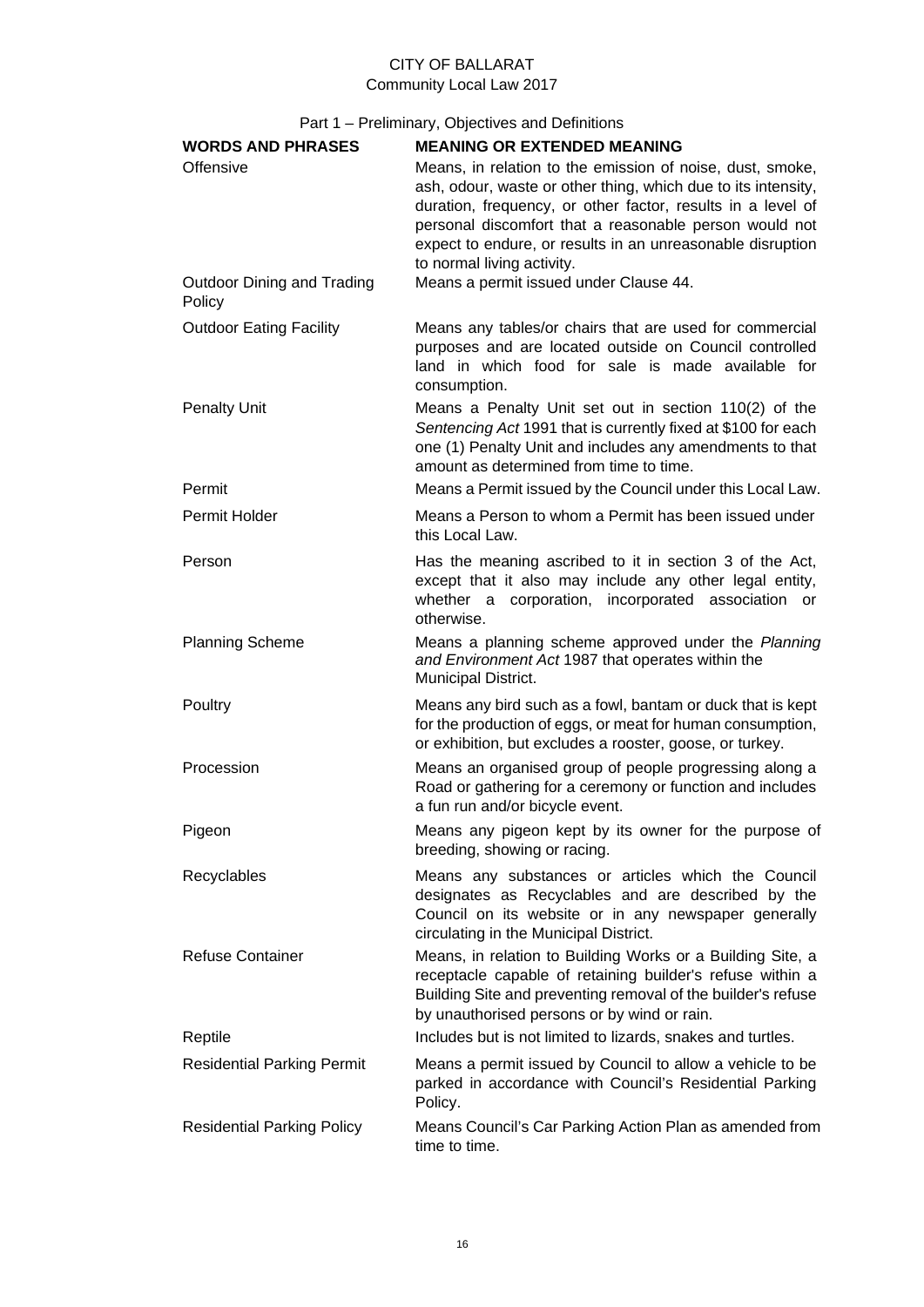| <b>WORDS AND PHRASES</b>  | <b>MEANING OR EXTENDED MEANING</b>                                                                                                                                                                                                                                                                                                                                                                                                         |  |  |
|---------------------------|--------------------------------------------------------------------------------------------------------------------------------------------------------------------------------------------------------------------------------------------------------------------------------------------------------------------------------------------------------------------------------------------------------------------------------------------|--|--|
| Road                      | Has the meaning ascribed to it in section 3 of the Act, as<br>amended from time to time and includes a public highway<br>(as in the Act):                                                                                                                                                                                                                                                                                                  |  |  |
|                           | a street; and<br>(a)                                                                                                                                                                                                                                                                                                                                                                                                                       |  |  |
|                           | a right of way; and<br>(b)                                                                                                                                                                                                                                                                                                                                                                                                                 |  |  |
|                           | any land reserved or proclaimed as a street or road<br>(c)<br>under the Crown Land (Reserves) Act 1978 or the<br>Land Act 1958; and                                                                                                                                                                                                                                                                                                        |  |  |
|                           | (ca) a public road under the Road Management Act 2004;<br>and                                                                                                                                                                                                                                                                                                                                                                              |  |  |
|                           | (d)<br>a passage; and                                                                                                                                                                                                                                                                                                                                                                                                                      |  |  |
|                           | a cul de sac; and<br>(e)                                                                                                                                                                                                                                                                                                                                                                                                                   |  |  |
|                           | (f)<br>a by-pass; and                                                                                                                                                                                                                                                                                                                                                                                                                      |  |  |
|                           | a bridge or ford; and<br>(g)                                                                                                                                                                                                                                                                                                                                                                                                               |  |  |
|                           | a footpath, bicycle path or nature strip; and<br>(h)                                                                                                                                                                                                                                                                                                                                                                                       |  |  |
|                           | any culvert or kerbing or other land or works forming<br>(i)<br>part of the road.                                                                                                                                                                                                                                                                                                                                                          |  |  |
| <b>RPA</b>                | Means a remotely piloted aircraft (including a drone) other<br>than a balloon or a kite.                                                                                                                                                                                                                                                                                                                                                   |  |  |
| Schedule                  | Means a Schedule to this Local Law.                                                                                                                                                                                                                                                                                                                                                                                                        |  |  |
| Sell (Selling)            | Means to offer, negotiate, accept or undertake an<br>exchange of goods or services for consideration and<br>includes to barter or exchange, to agree to sell, to offer or<br>display for sale, to have or keep goods in possession for<br>the immediate purpose of sale rather than storage, to use<br>any machine or mechanical device for the purpose, and to<br>direct, cause or attempt directly or indirectly any of these<br>things. |  |  |
| Service Authority         | Means an entity (whether publicly or privately owned) which<br>provides, or intends to provide, water, sewerage, drainage,<br>gas, electricity, telephone, telecommunications or like<br>services under the authority of an Act of Victoria or the<br>Commonwealth and may include an emergency service.                                                                                                                                   |  |  |
| <b>Shipping Container</b> | A reusable transport and temporary transport storage unit,<br>which is used for moving products and raw materials<br>between locations.                                                                                                                                                                                                                                                                                                    |  |  |
| Smoke Free Area           | Means an area of, or in, any Municipal Place, which has<br>been declared by the Council as a "smoke free" or<br>"nonsmoking" area and has Smoke Free Area signage<br>erected.                                                                                                                                                                                                                                                              |  |  |
| Sound System              | Means a system for producing or amplifying music and other<br>sound and includes a car stereo or radio system.                                                                                                                                                                                                                                                                                                                             |  |  |
| Spruik                    | Means attracting custom by public oral appeals to<br>passersby, with or without sound amplification equipment.                                                                                                                                                                                                                                                                                                                             |  |  |
| <b>Street Festival</b>    | Means an organised recreational, cultural, commercial or<br>social gathering of people that is held in full or in part on a<br>Road.                                                                                                                                                                                                                                                                                                       |  |  |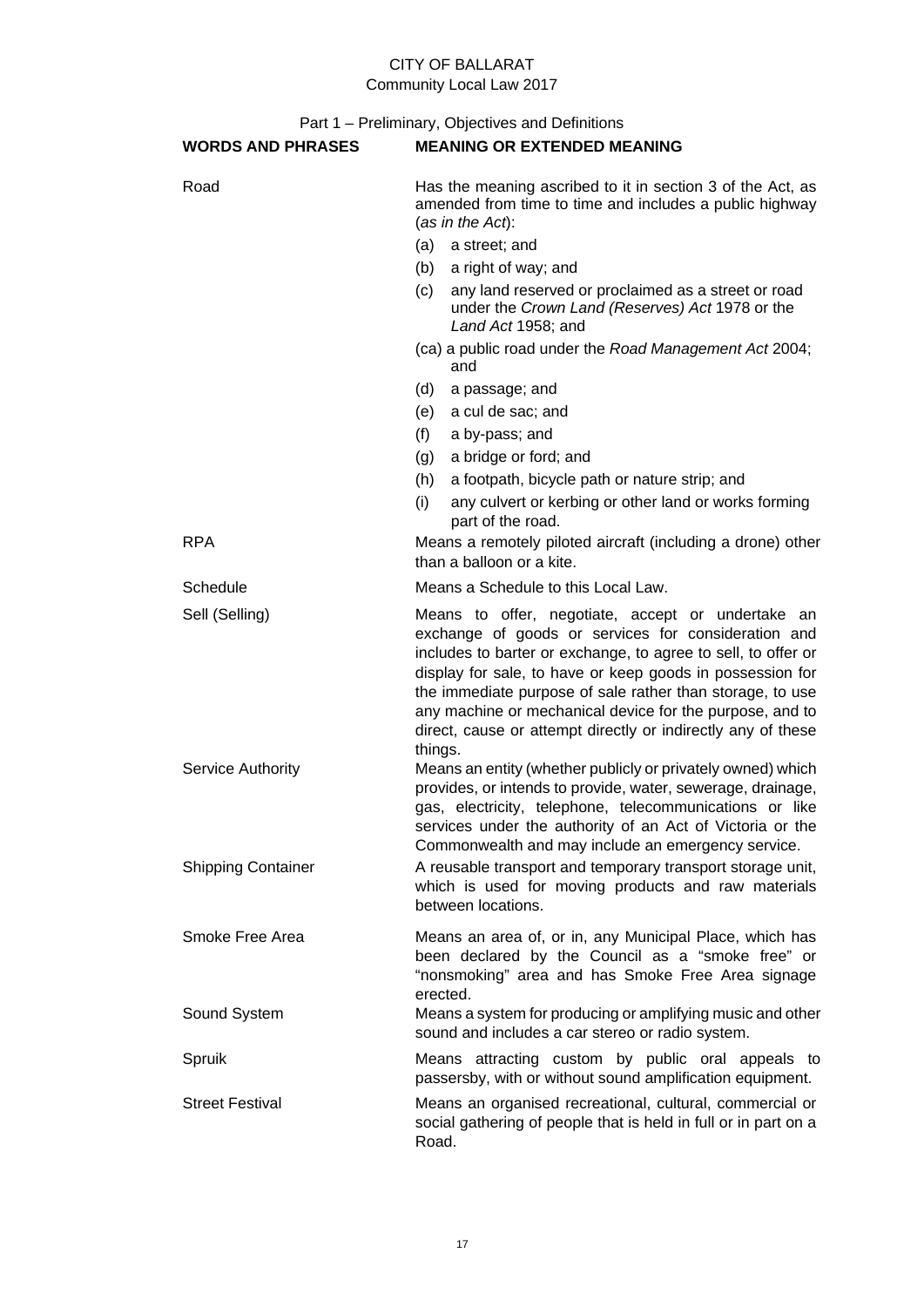| <b>WORDS AND PHRASES</b>      | <b>MEANING OR EXTENDED MEANING</b>                                                                                                                                                                  |  |  |  |
|-------------------------------|-----------------------------------------------------------------------------------------------------------------------------------------------------------------------------------------------------|--|--|--|
| <b>Street Party</b>           | Means an organised social gathering of people from one or<br>several adjacent Roads that is held in full or in part on a<br>Road.                                                                   |  |  |  |
| <b>Trade Waste</b>            | Means any Waste, refuse, slops or other matter arising<br>from or generated by any trade, industry or commercial<br>undertaking.                                                                    |  |  |  |
| Traffic                       | Means the movement of people by foot, or in, or on, a<br>Vehicle along, across or within a Road.                                                                                                    |  |  |  |
| <b>Traffic Control Device</b> | Has the same meaning as in the Road Safety Road Rules<br>2009:                                                                                                                                      |  |  |  |
|                               | a traffic sign, road marking, traffic signals, or other device,<br>to direct or warn traffic on, entering or leaving a road.                                                                        |  |  |  |
| Vehicle                       | Means a conveyance that is designed to be propelled or<br>drawn by any means, whether or not capable of being so<br>propelled or drawn, and includes:                                               |  |  |  |
|                               | a motor vehicle, truck, trailer,                                                                                                                                                                    |  |  |  |
|                               | bus or tram; - a bicycle;                                                                                                                                                                           |  |  |  |
|                               | an air-cushion vehicle, and -                                                                                                                                                                       |  |  |  |
|                               | caravan or horse float but                                                                                                                                                                          |  |  |  |
|                               | excludes a train.                                                                                                                                                                                   |  |  |  |
|                               | However, a reference in this Local Law to a Vehicle:                                                                                                                                                |  |  |  |
|                               | also includes a reference to:<br>(a)                                                                                                                                                                |  |  |  |
|                               | (i)<br>an Animal that is being ridden or is drawing a<br>Vehicle; and                                                                                                                               |  |  |  |
|                               | a group of vehicles consisting of a motor<br>(ii)<br>vehicle connected to one or more vehicles;<br>and                                                                                              |  |  |  |
|                               | a Motor Bike or other Motorised Recreational<br>(iii)<br>Vehicle; but                                                                                                                               |  |  |  |
|                               | but excludes a reference to:<br>(b)                                                                                                                                                                 |  |  |  |
|                               | (i) a wheelchair other than a motorised<br>wheelchair capable of a speed of<br>10<br>kilometres per hour or more;                                                                                   |  |  |  |
|                               | Wheeled Non-Motorised<br>Recreational<br>(ii)<br>a<br>Device except a bicycle when ridden on a<br>carriageway; or                                                                                   |  |  |  |
|                               | a Wheeled Child's Toy.<br>(iii)                                                                                                                                                                     |  |  |  |
| <b>Vehicle Crossing</b>       | constructed surface between the road<br>the<br>Means<br>pavement to the property boundary for vehicle access,<br>including any Footpath section, crossing culverts, kerb and<br>channel or layback. |  |  |  |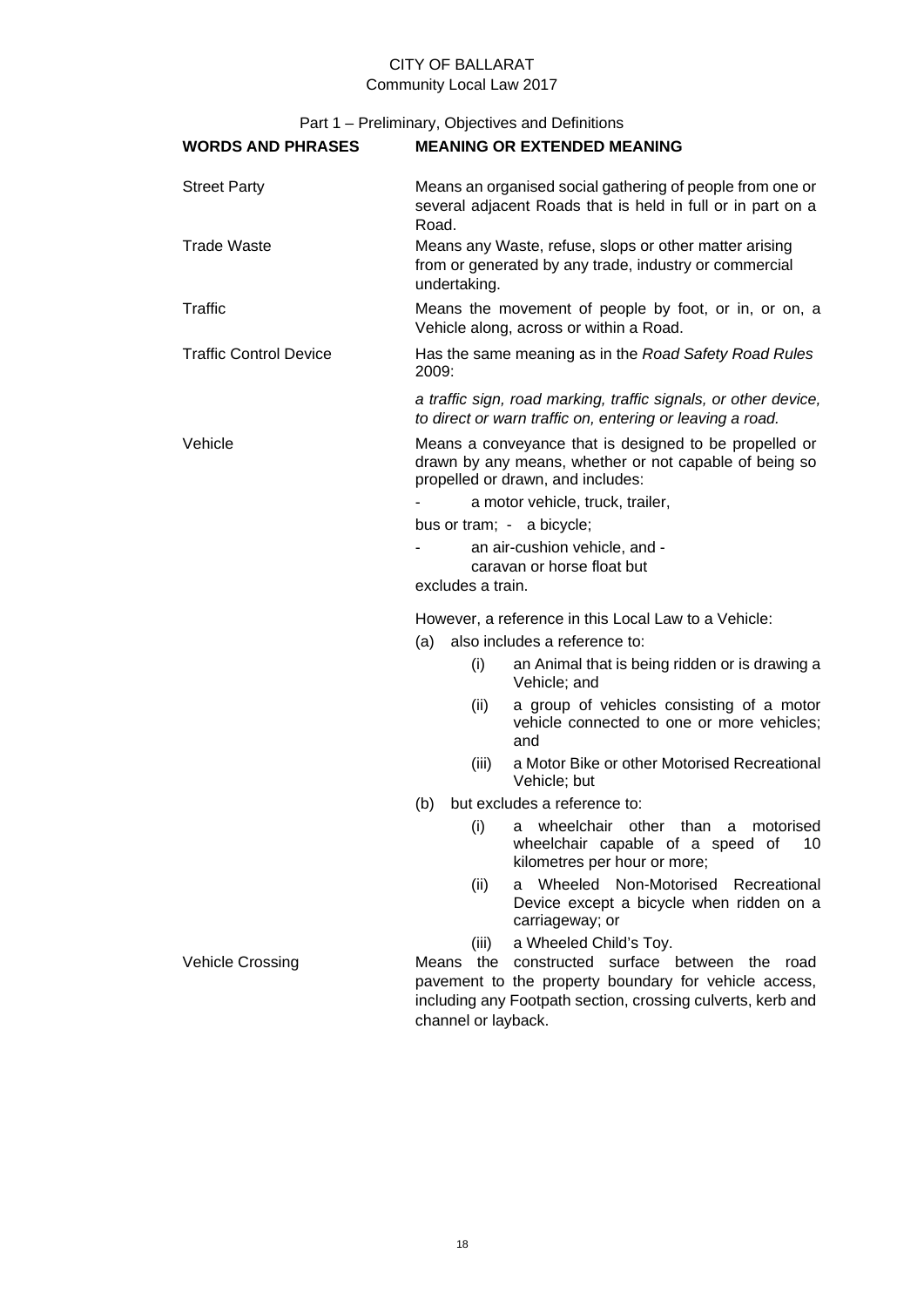Part 1 – Preliminary, Objectives and Definitions

| <b>WORDS AND PHRASES</b>                            | <b>MEANING OR EXTENDED MEANING</b>                                                                                                                                                                                                          |  |  |  |
|-----------------------------------------------------|---------------------------------------------------------------------------------------------------------------------------------------------------------------------------------------------------------------------------------------------|--|--|--|
| Waste                                               | Has the meaning ascribed to it in section 4 of the<br><b>Environment Protection Act 1970:</b>                                                                                                                                               |  |  |  |
|                                                     | any matter whether solid, liquid, gaseous or<br>(a)<br>radioactive which is discharged, emitted<br><sub>or</sub><br>deposited in the environment in such volume,<br>constituency or manner as to cause an alteration in<br>the environment: |  |  |  |
|                                                     | any discarded, rejected, unwanted, surplus or<br>(b)<br>abandoned matter:                                                                                                                                                                   |  |  |  |
|                                                     | (c)<br>any otherwise discarded, rejected, abandoned,<br>unwanted or surplus matter intended for:                                                                                                                                            |  |  |  |
|                                                     | (i)<br>recycling, reprocessing, recovery or purification<br>by a separate operation from that which<br>produced the matter; or                                                                                                              |  |  |  |
|                                                     | (ii)<br>sale; and                                                                                                                                                                                                                           |  |  |  |
| Wheeled Non-Motorised<br><b>Recreational Device</b> | any matter prescribed under that Act to be waste.<br>(d)<br>Means a wheeled device that is built to transport a Person<br>is propelled by human power or gravity and is ordinarily<br>used for recreation or play and:                      |  |  |  |
|                                                     | includes in-line wheeled skates, roller-skates,<br>(a)<br>skateboards, any similar wheeled devices and a<br>bicycle when ridden on Council Land, a shared bike<br>path or any part of a Road other than a carriageway;<br>but               |  |  |  |
|                                                     | excludes a golf buggy, pram, stroller, trolley,<br>(b)<br>wheelchair, Wheeled Child's Toy or a bicycle ridden<br>on a carriageway.                                                                                                          |  |  |  |
| Wheeled Child's Toy                                 | Means a child's pedal car, scooter or tricycle or other<br>similar toy but only when it is being used solely by a child                                                                                                                     |  |  |  |

who is under 16 years old.

19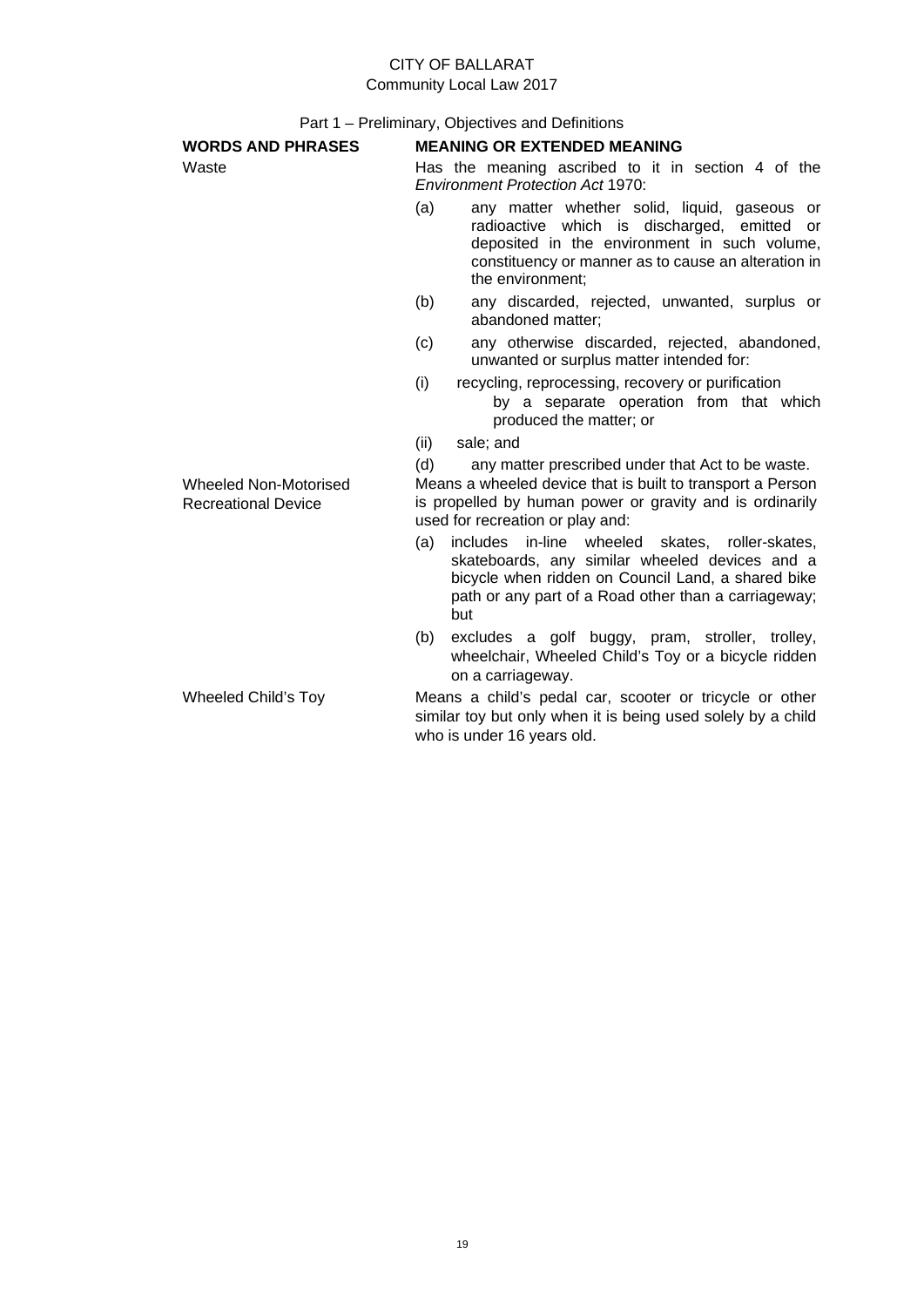# <span id="page-19-0"></span>**PART 2 –PROPERTY, ANIMALS AND WASTE COLLECTION**

# **PROPERTY**

## <span id="page-19-1"></span>**10. UNSIGHTLY LAND**

An owner or occupier of any land must not cause or allow the land or any structure on the land to be kept or remain in a manner which:

10.1. is unsightly or detrimental to the general amenity of the neighbourhood in which it is located; or

10.2. through accumulation or hoarding of rubbish, Waste or other materials gives the appearance of neglect and is out of character with other Allotments in the vicinity. **Penalty: 15 Penalty Units** 

## <span id="page-19-2"></span>**11. DANGEROUS LAND**

An owner or occupier of any land must not cause or allow the land to be kept or remain in a manner which is dangerous or likely to cause danger to a Person, life or property, including but not limited to land which is:

- 11.1. used without a Permit for the storage of any substance which is dangerous or is likely to cause danger to a Person, life or property;
- 11.2. occupied by any unsecured dangerous object or thing; or
- 11.3. occupied by an unfenced or unsecured hole or excavation. **Penalty: 20**

## **Penalty Units**

## <span id="page-19-3"></span>**12. UNAUTHORISED OCCUPATION OF COUNCIL LAND OR A ROAD**

12.1. A person must not, without a Permit or other authority given by the Council, occupy or allow to be occupied any Council Land or any Road for any use including excavation, landscaping, cultivation, planting, building, erection of structures, installation of recreation facilities, Fencing, storage of Vehicles or goods of any kind, or any other use interference or change normally associated with the lawful occupation of land.

## **Penalty 10 Penalty Units**

- 12.2. A person who commits an offence under Sub-clause 12.1 must remove and rectify any change he or she has made to Council Land or any Road as a result of the unauthorised occupation within 14 days of being directed to do so by an Authorised Officer or Delegated Officer or other reasonable time determined by the Council. **Penalty 20 Penalty Units**
- 12.3. If a person (the offender) fails to remove and rectify any change he or she has made to Council Land or any Road under Sub-clause 12.2 the Council may remove and rectify the change and recover the cost of the removal and rectification from the offender.
- 12.4. Mowing a nature strip is excluded from Sub-clause 12.1.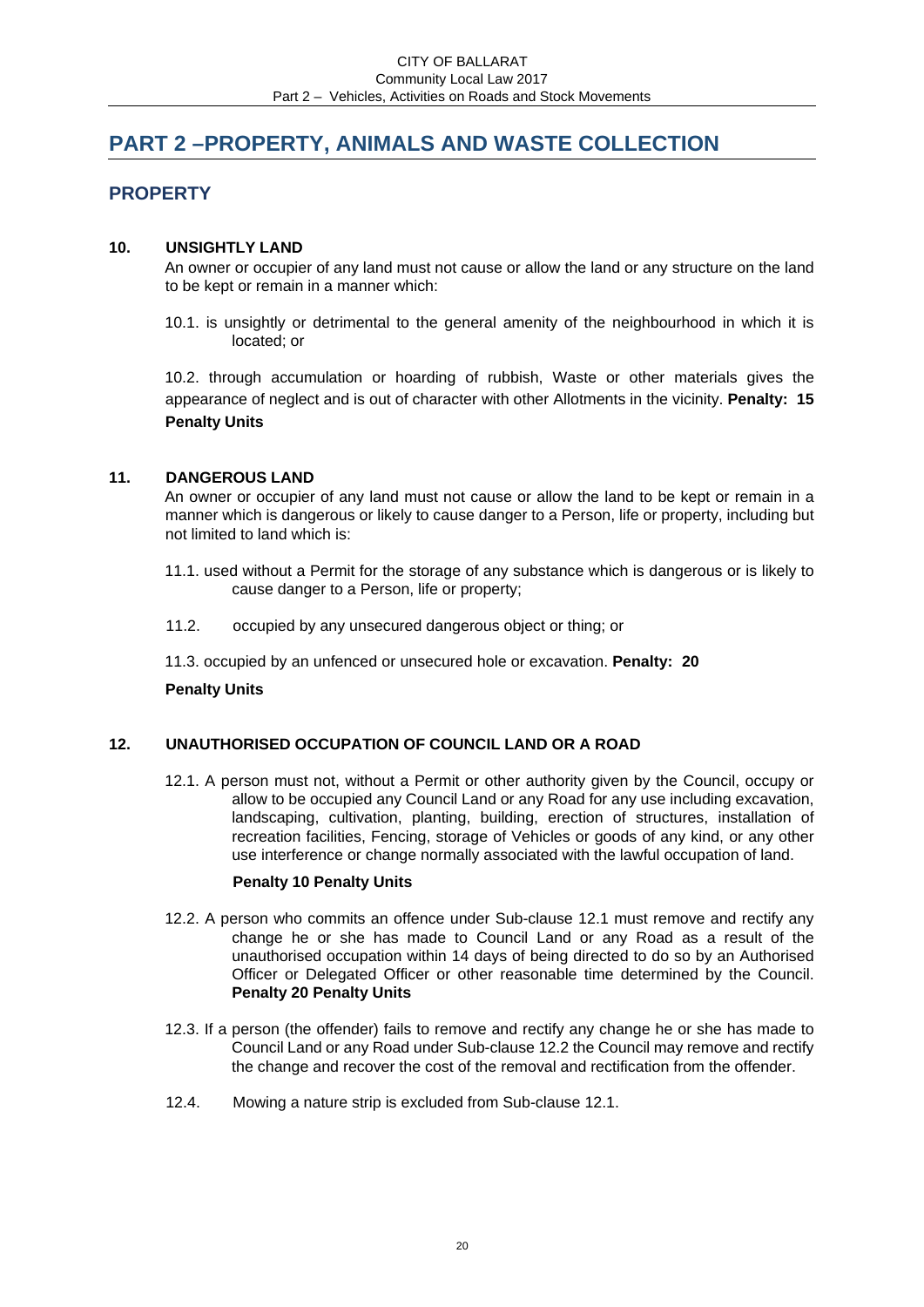| Guidelines for determining whether to grant a Permit to allow a Person to occupy<br>any part of Council Land or a Road for a specified purpose:                                                                                                                                  |
|----------------------------------------------------------------------------------------------------------------------------------------------------------------------------------------------------------------------------------------------------------------------------------|
| (1) Consider Council's Nature Strip Policy.                                                                                                                                                                                                                                      |
| (2) Consider whether this is the correct permit applicable or whether an alternative<br>permit issued by Council is required, such as an event permit, use of reserve<br>permit, roadside trading permit, outdoor dining facilities permit, asset<br>protection permit, etc.     |
| (3) Give priority to the safety of pedestrians, road users, and or lawful reserve<br>users.                                                                                                                                                                                      |
| (4) Consider the community value of the proposed occupation activity.                                                                                                                                                                                                            |
| (5) Consider referrals to other relevant Council Departments, such as Engineering<br>Services, Events, Recreation and Open Space, Environment, Community<br>Development and Planning.                                                                                            |
| (6) Impose essential conditions to mitigate or remove assessed risks.                                                                                                                                                                                                            |
| (7) Ensure any permit issued is strictly limited to a specified place and a specified<br>use.                                                                                                                                                                                    |
| (8) Ensure any permit includes the terms that:                                                                                                                                                                                                                                   |
| (a) Council retains right of access to and inspection of the specified land at any<br>time by an authorised officer or delegated officer.                                                                                                                                        |
| (b) Council may cancel or suspend the permit for safety or any other reason,<br>whether or not a condition of the permit has been breached.                                                                                                                                      |
| (9) Consider appropriate time limits on permits.                                                                                                                                                                                                                                 |
| (10) Ensure a current public liability insurance certificate is provided by the<br>applicant prior to the issue of any permit, unless special exemption is given by<br>Council's Risk Department, a Council approved Policy, or another authorised<br>Senior Officer of Council. |
| (11) Any other matter the Authorised Officer or the Delegated Officer reasonably<br>believes is relevant to the application.                                                                                                                                                     |

## <span id="page-20-0"></span>**13. DILAPIDATED BUILDINGS**

The owner or the occupier of land on which is located any building or other structure which is unoccupied, unfit for occupation or normal use, or not occupied most of the time:

- 13.1. must not permit any structure to become dilapidated or further dilapidated;
- 13.2. must take all reasonable steps to secure the building and land from unauthorised access;
- 13.3. must maintain any building in a state of good repair and appearance, including undertaking temporary repairs as required to ensure on-site safety and security and to avoid the appearance of neglect that is out of character with other Allotments in the vicinity;
- 13.4. must not allow any Graffiti to remain on any building, wall, Fence, post or other structure or object erected on that land;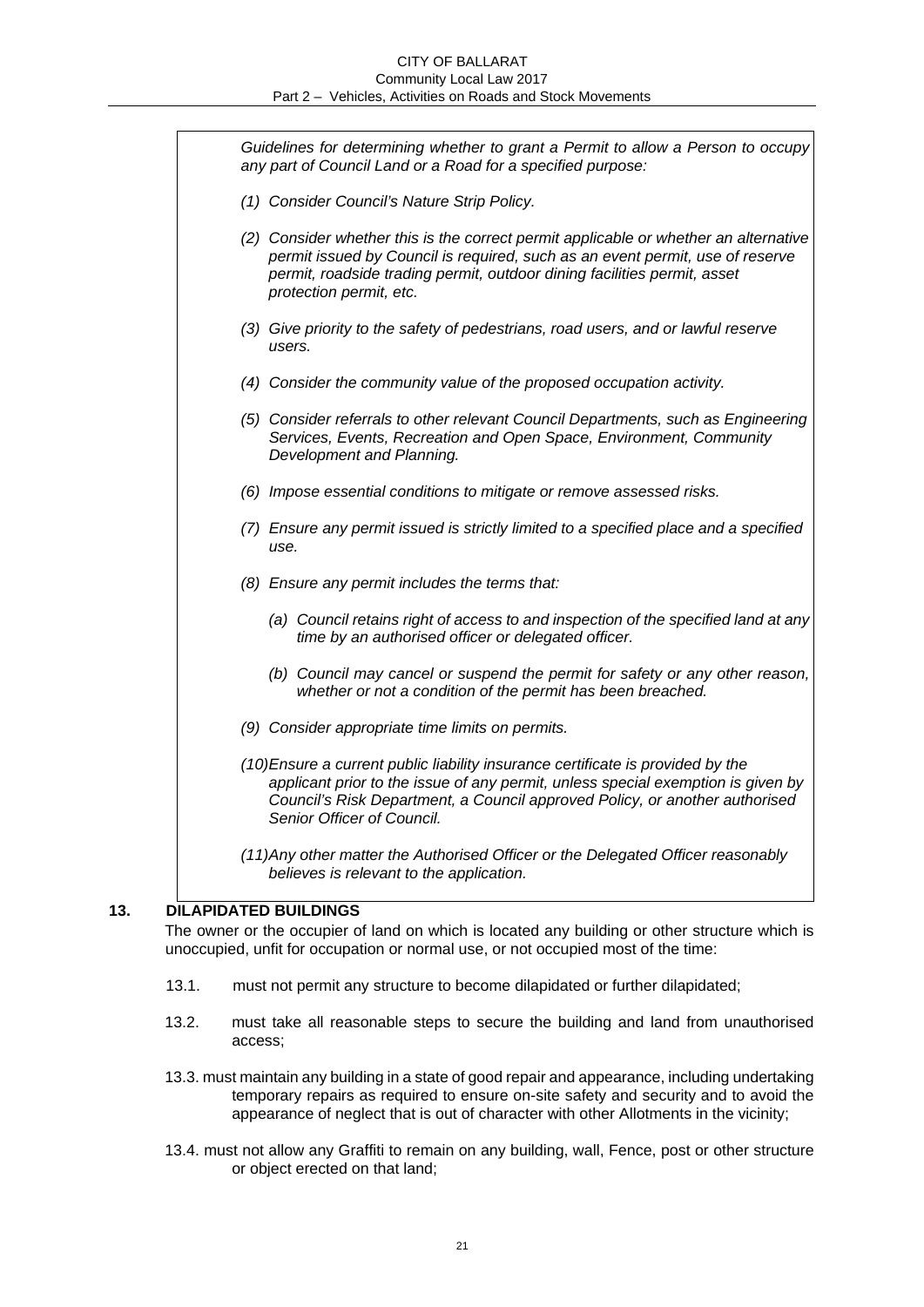13.5. will commit a new offence under this Local Law for every 14 days any breach of this Clause continues unless effective works have been undertaken to remedy any breach.

## **Penalty: 20 Penalty Units**

*Guideline: Run-down, badly maintained or neglected structures can fall into disrepair, reduce neighbouring property values, encourage unauthorised occupation, attract anti-social or criminal behaviour, attract vermin and reduce community perceptions of amenity and safety. Consequently, the Council requires owners and occupiers to maintain their buildings and structures to avoid these problems.* 

*For the purposes of sub clause (1), a building on premises is considered to be dilapidated if:* 

- *13.5.1 the exterior of the building is in a state of disrepair and has been damaged or defaced so as to:* 
	- *13.5.1.1 Affect the visual amenity of the premises; or 13.5.1.2 Cause the building to be out of conformity with the general standard of appearance of other buildings in the vicinity of the premises;*

## <span id="page-21-0"></span>**14. FIRE HAZARDS**

An owner or occupier of land must:

14.1. not allow the land to contain any thing which constitutes or is likely to constitute a fire hazard.

## **Penalty: 10 Penalty Units.**

14.2. maintain any vacant Allotment in a Built-Up Area by regular mowing to maximum height of 100 mm. **Penalty: 10 Penalty Units.** 

14.3. A person who commits an offence under Sub-clause 12.1 or 14.2 must remove and rectify any fire hazard or mow the Allotment within fourteen (14) days of being directed to do so by an Authorised Officer or Delegated Officer or other reasonable time determined by the Council.

## **Penalty 10 Penalty Units**

14.4. If a person (the offender) fails to remove and rectify any fire hazard or mow as directed under Sub-clause 14.3 the Council may remove and rectify the hazard or undertake the mowing and recover the cost of the removal and rectification or mowing from the offender.

## <span id="page-21-1"></span>**15. BURNING**

- 15.1. A Person must not burn, or cause, or allow to be burnt, in the open in any part of the Municipal District:
	- 15.1.1. any Offensive materials; or
	- 15.1.2. any materials that may cause Offensive emissions of smoke and odour to enter any neighbouring property.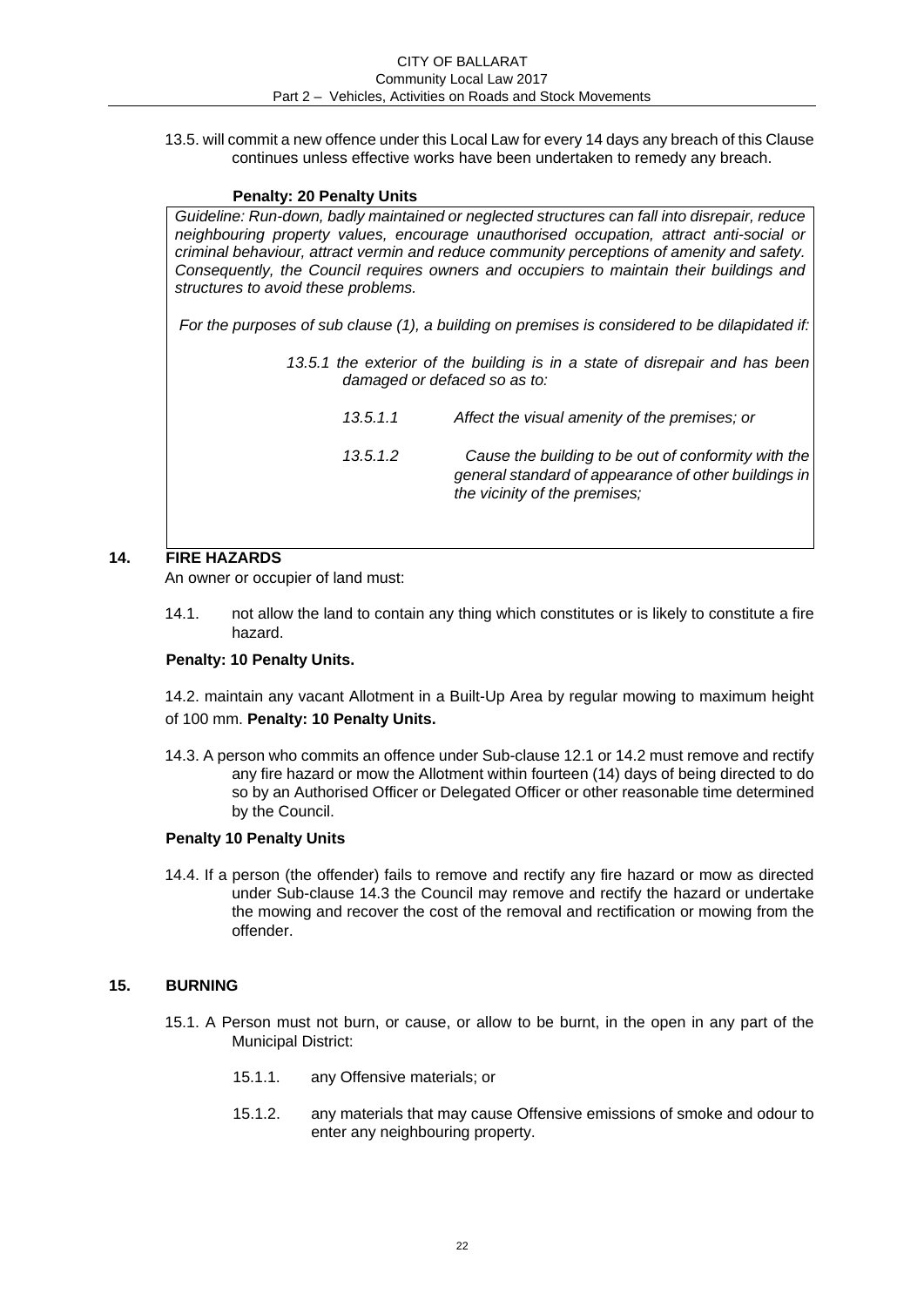## **Penalty: 15 Penalty Units**

15.2. A Person must not, without a Permit, burn outside, or cause, or allow to be burnt outside on any land in the Municipal District, any materials, whether in the open air or in any built or manufactured Incinerator or similar device. No permit is required for burning outside fire restriction periods for properties within the farming zone and properties within the rural living zone that exceed 2 hectares in area.

> Guideline – a permit to burn should not be issued in Built Up Areas in the absence of the applicant establishing a compelling reason as to why the material proposed to be burnt cannot or ought not to be disposed of via Council's waste collection.

> Note – Pursuant to Clause 7.3, any burning during a declared Fire Danger Period must adhere to the Country Fire Authority Act 1958 requirements.

## **Penalty: 15 Penalty Units**

15.3. A Person who has lit or allowed a fire to be lit or remain alight, or has burned or caused or permitted to be burned any materials, contrary to this Clause, must extinguish the fire or burning materials immediately on being directed to do so by an Authorised Officer or Delegated Officer. **Penalty: 20 Penalty Units** 

- 15.4. The following exemptions apply in respect of this Clause:
	- 15.4.1. With respect to Sub-clause 15.2:
		- 15.4.1.1. a permanent or portable Barbeque for the purpose of cooking food or properly constructed or manufactured fireplace for the purpose of outdoor heating that is fit for purpose and designed constructed, located and installed in a manner that will prevent detrimental offsite amenity impact; or
		- 15.4.1.2. for the purpose of meal preparation or personal comfort outside of a Built Up Area if:
			- 15.4.1.2.1. the air movement in the vicinity of the fire is no stronger than 10km per hour;
			- 15.4.1.2.2. the fire is lit in a properly constructed fireplace or in a trench at least 30cm deep;
			- 15.4.1.2.3. the ground and airspace within a distance of 3m from the outer perimeters and uppermost point of the fire are clear of flammable material;
			- 15.4.1.2.4. the fire does not occupy an area in excess of 1m² and the size of the fire and the dimensions of solid fuel used are the minimum necessary for the purpose; and
			- 15.4.1.2.5. the fire is monitored by the Person(s) benefitting from the fire until it is completely extinguished.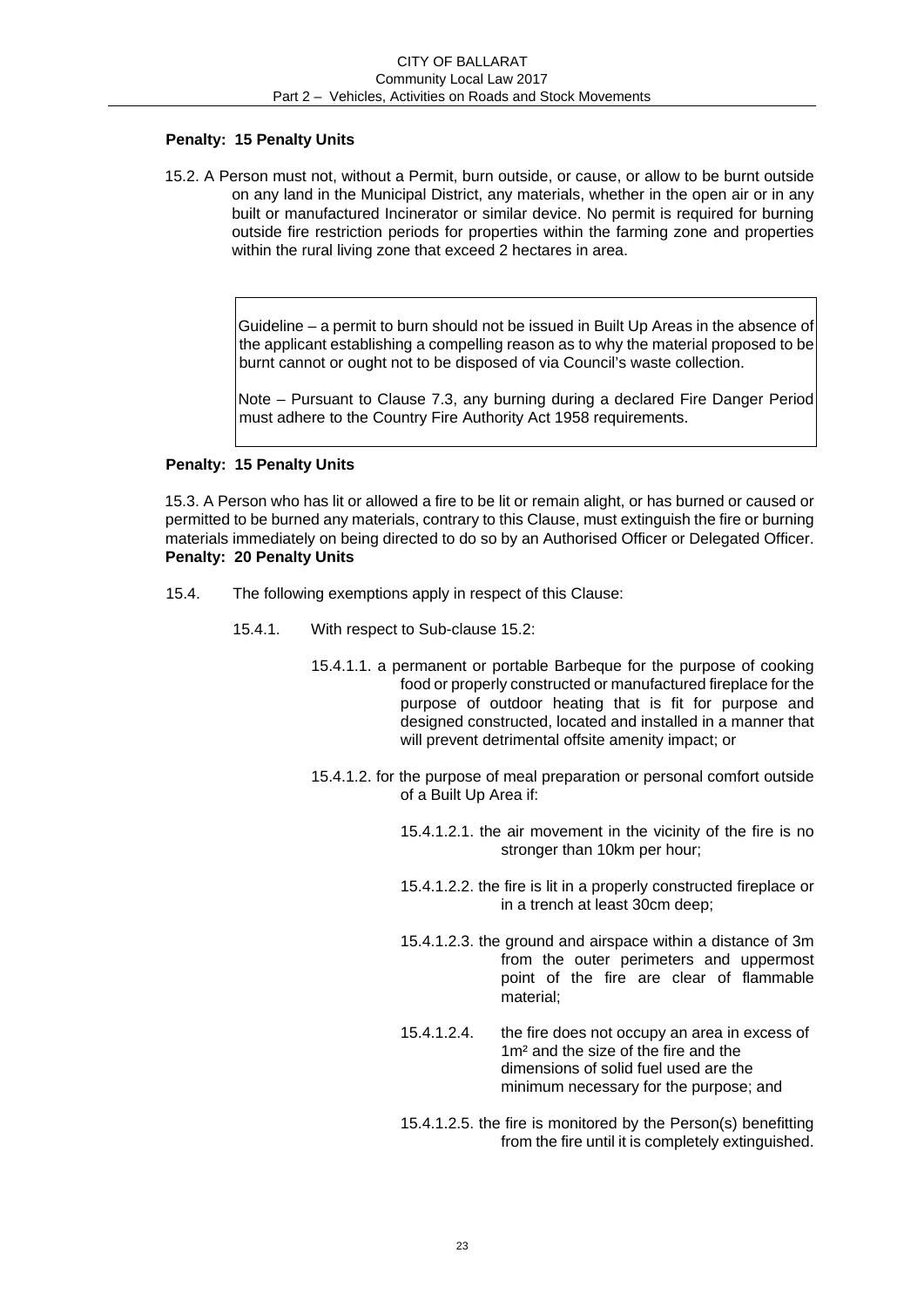- 15.4.2. Council staff members and any Person contracted or authorised by the Council for the purpose may, without a Permit, undertake controlled burning-off as a part of normal reserve maintenance on any Council Land or Road;
- 15.4.3. Fire Agencies carrying out training or fire hazard reduction activities; and
- 15.4.4. An Authorised Officer or Delegated Officer may grant exemptions to any part of this Clause in special or unusual circumstances, such as in emergencies, urgent circumstances or natural disasters.

*Note that permits cannot be issued under sub-clause 15.2 during a Fire Danger Period declared under the Country Fire Authority Act 1958. Fire Danger Period and Total Fire Bans must be complied with. Some situations may not require a Local Laws permit.* 

### <span id="page-23-0"></span>**16. OFFENSIVE EMISSIONS ENTERING NEIGHBOURING PROPERTY**

A Person must not allow, cause or permit Offensive emissions of noise, smoke, dust, ashes, odour, waste or any other thing to enter or continue to enter a neighbouring property. **Penalty for First Offence: 5 Penalty Units** 

**Penalty for Second and Subsequent Offences: 15 Penalty Units** 

### <span id="page-23-1"></span>**17. FIREWORKS**

A Person must not, without a Permit, light or cause or allow to be lit any fireworks on any land. **Penalty: 20 Penalty Units** 

#### <span id="page-23-2"></span>**18. CAMPING ON ANY LAND OTHER THAN COUNCIL LAND**

- 18.1. A Person, must not, without a Permit, camp on any land other than Council Land unless:
	- 18.1.1. the Person is within a registered caravan park, Camping Area or other area determined to be available for camping purposes by the Council; or
	- 18.1.2. the Person is the owner or occupier of the land or has the permission of the owner or occupier, and:
		- 18.1.2.1. camps for a maximum period of 60 days in any six (6) month period, provided that sanitation and laundry facilities of a Dwelling located on the land are available to all persons camping; or
		- 18.1.2.2. camps for a maximum period of 30 days in a 12 month period, in the case of vacant land outside a Built Up Area.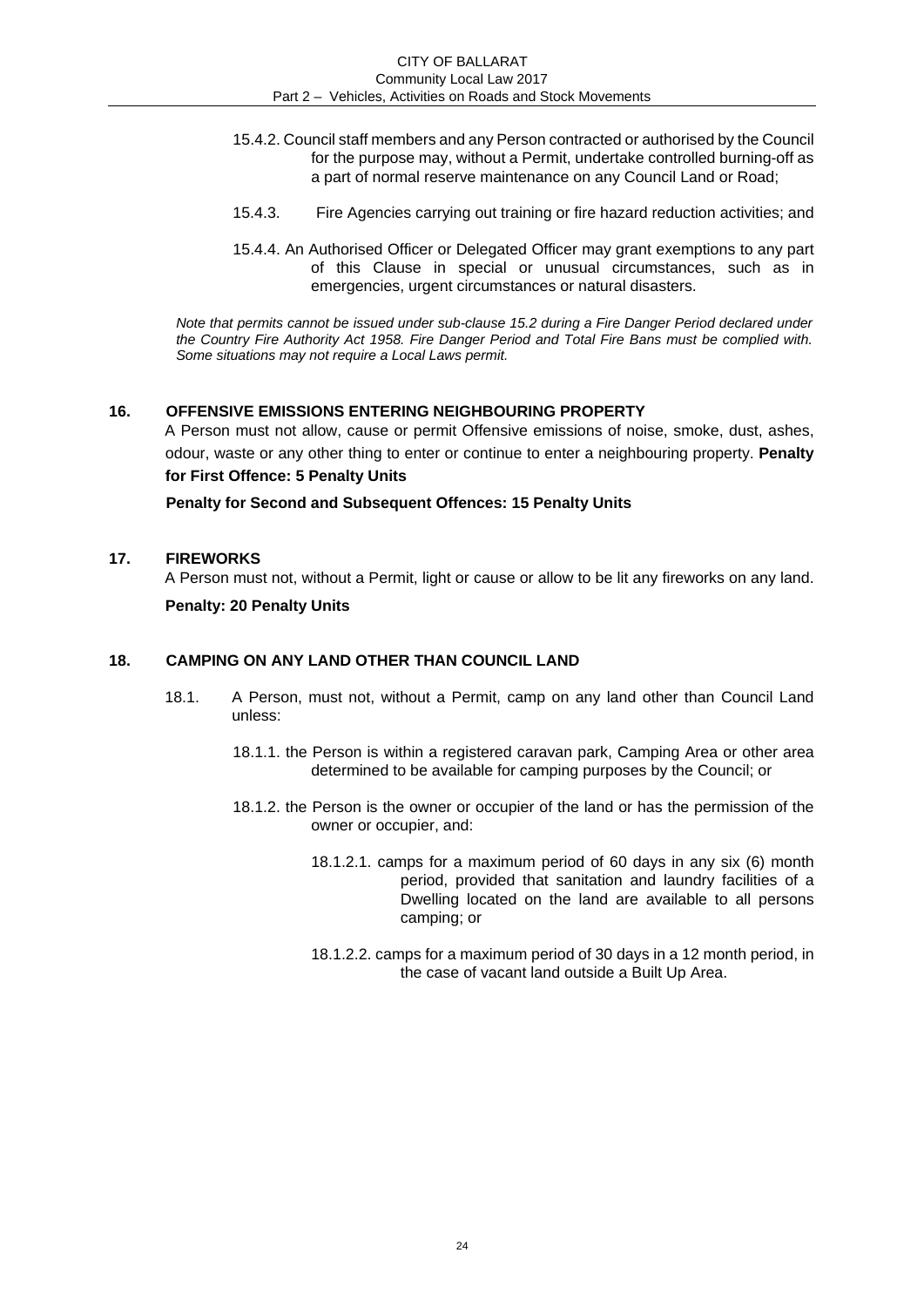## **Penalty: 15 Penalty Units**

|     |     | Guidelines for determining whether to grant a Permit to allow a Person to camp                                                                                                                                                                                                                                                                                                                     |
|-----|-----|----------------------------------------------------------------------------------------------------------------------------------------------------------------------------------------------------------------------------------------------------------------------------------------------------------------------------------------------------------------------------------------------------|
| (1) |     | In determining whether to grant a permit to allow camping in an area which is on<br>any land other than Council land, is not a registered caravan park and has not<br>been declared by the Council to be a 'camping area', the Council or an authorised<br>officer or a delegated officer must, where relevant, have regard to the following<br>guidelines:                                        |
|     |     | (a) the location of the land;                                                                                                                                                                                                                                                                                                                                                                      |
|     |     | (b) the land-use of the applicant's land and that of adjoining allotments;                                                                                                                                                                                                                                                                                                                         |
|     | (a) | the suitability of the land for camping including extent of screening from<br>neighbours;                                                                                                                                                                                                                                                                                                          |
|     |     | (b) the number of tents or other structures to be located on the land;                                                                                                                                                                                                                                                                                                                             |
|     | (C) | the length of time the tents and other structures will be erected on the<br>land;                                                                                                                                                                                                                                                                                                                  |
|     | (d) | on properties of less than 0.5 hectares, only one caravan or campervan<br>may be placed on the land for camping purposes;                                                                                                                                                                                                                                                                          |
|     | (e) | the availability of sanitation and laundry facilities to the land or in a<br>Dwelling on or adjoining the land;                                                                                                                                                                                                                                                                                    |
|     | (f) | any likely damage to be caused; and                                                                                                                                                                                                                                                                                                                                                                |
|     | (g) | any other matter the authorised officer or delegated officer reasonably<br>believes is relevant to the application.                                                                                                                                                                                                                                                                                |
| (2) |     | In determining whether to re-issue, extend, vary or cancel a permit to camp or<br>occupy a campsite on any land other than Council land the Council or an<br>authorised officer or a delegated officer must, where relevant, have regard to<br>where camping is on vacant land unsupervised by the occupier whether the<br>applicant campers are compliant with the following campsite guidelines: |
|     |     | (a) at all times maintaining the campsite in a clean and tidy condition including<br>but not limited to no unconstrained rubbish which is likely to become litter;                                                                                                                                                                                                                                 |
|     | (b) | prior to vacating the campsite, removing all litter (including remnant human<br>excreta and toilet paper) and other refuse from the campsite to a Council<br>authorised disposal point;                                                                                                                                                                                                            |
|     |     | (c) providing approved toilet facilities;                                                                                                                                                                                                                                                                                                                                                          |
|     |     |                                                                                                                                                                                                                                                                                                                                                                                                    |

<span id="page-24-0"></span>19.2. allow any shipping container to adversely impact the visual amenity of a neighbourhood.

# **Penalty: 15 Penalty Units**

19.3. Sub-clause 19.1 does not apply to the Council or any person employed, contracted or authorised by the Council for the purpose.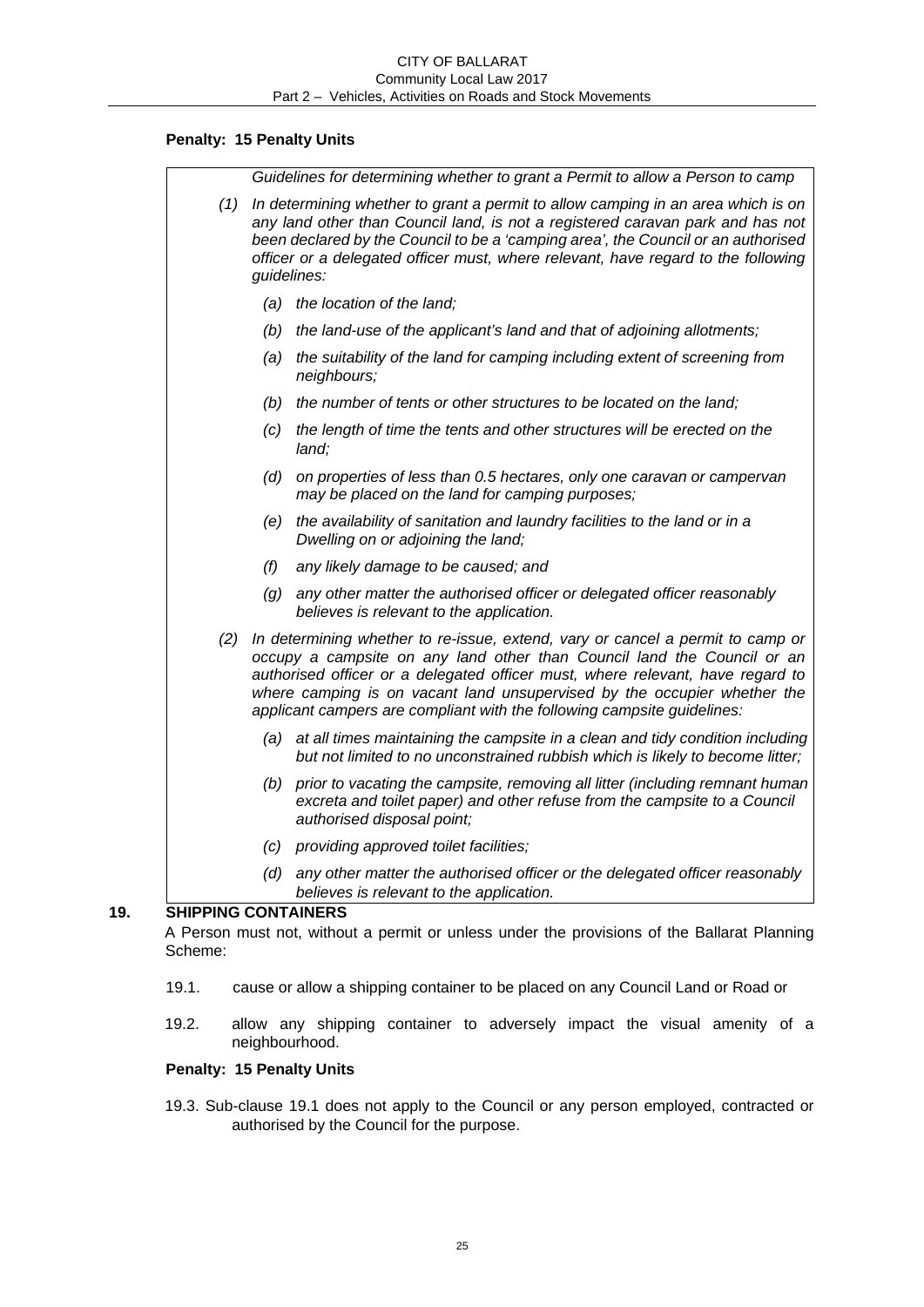#### CITY OF BALLARAT Community Local Law 2017 Part 2 – Vehicles, Activities on Roads and Stock Movements

*Guidelines for determining whether to grant a permit for a shipping container on any land other than Council land or a road:* 

- *(1) The permit for a shipping container will be for a number of days or up to the date on the permit.*
- *(2) If the authorised officer or the delegated officer reasonably believes the shipping container on the land other than Council land or a road will create a traffic hazard, obstruction or other danger to the public, the applicant may be required to take out a public liability policy of insurance (minimum \$10 million) in which case, prior to the issue of the permit or the placement of the container, the Council must be provided with a Certificate of Currency of the public liability policy of insurance for the application.*
- *(3) The shipping container must not be placed on any Council land or on a road, kerb, footpath or nature strip unless specifically permitted at a nominated location.*
- *(4) Any concerns that the authorised officer or the delegated officer may have about*  safety must be satisfactorily resolved prior to the issuing of a permit. It is the permit *holder's responsibility to ensure the container does not represent an unacceptable risk to the health and safety of the public or any other person, which includes but is not limited to securing the container either open or shut when unattended to prevent accidental imprisonment and/or suffocation.*
- *(5) The applicant must not intend to use or actually use the container as a permanent structure. If the applicant indicates an intention to use the container as a permanent shed, the applicant should be informed that an application for a Building Permit is required and a Planning Permit may be required.*
- *(6) Any damage to any Council property caused by the placement or removal of the shipping container, including the pavement, nature strip and services is to be reinstated by the permit holder.*
- *(7) If the shipping container on land other than Council land or a road nevertheless constitutes a traffic hazard or obstruction, the container must be appropriately treated (reflective tape and/or lights) to be sufficiently visible to prevent the hazard to the public.*
- *(8) Any other matter the authorised officer or the delegated officer reasonably believes is relevant to the application.*

*Note: A building permit is required for the use of a shipping container for any use that departs from the definition of a shipping container herein, such as for use as a building for storage or a dwelling. In these circumstances, a Building permit must be obtained prior to siting and, a certificate of occupancy and final inspection prior to use.* 

## <span id="page-25-0"></span>**20. ADDRESS NUMBERS**

- 20.1. The Council or an Authorised Officer or Delegated Officer may allocate an address number to any Allotment in the Municipal District as necessary to identify the Allotment and, from time to time, may make changes to any address number.
- 20.2. The owner or occupier of an Allotment that has been allocated an address number under Sub-clause 20.1 must mark or re-mark as necessary the Allotment with the current number allocated and that number must be:
	- 20.2.1. of such form and durable material;
	- 20.2.2. of sufficient size;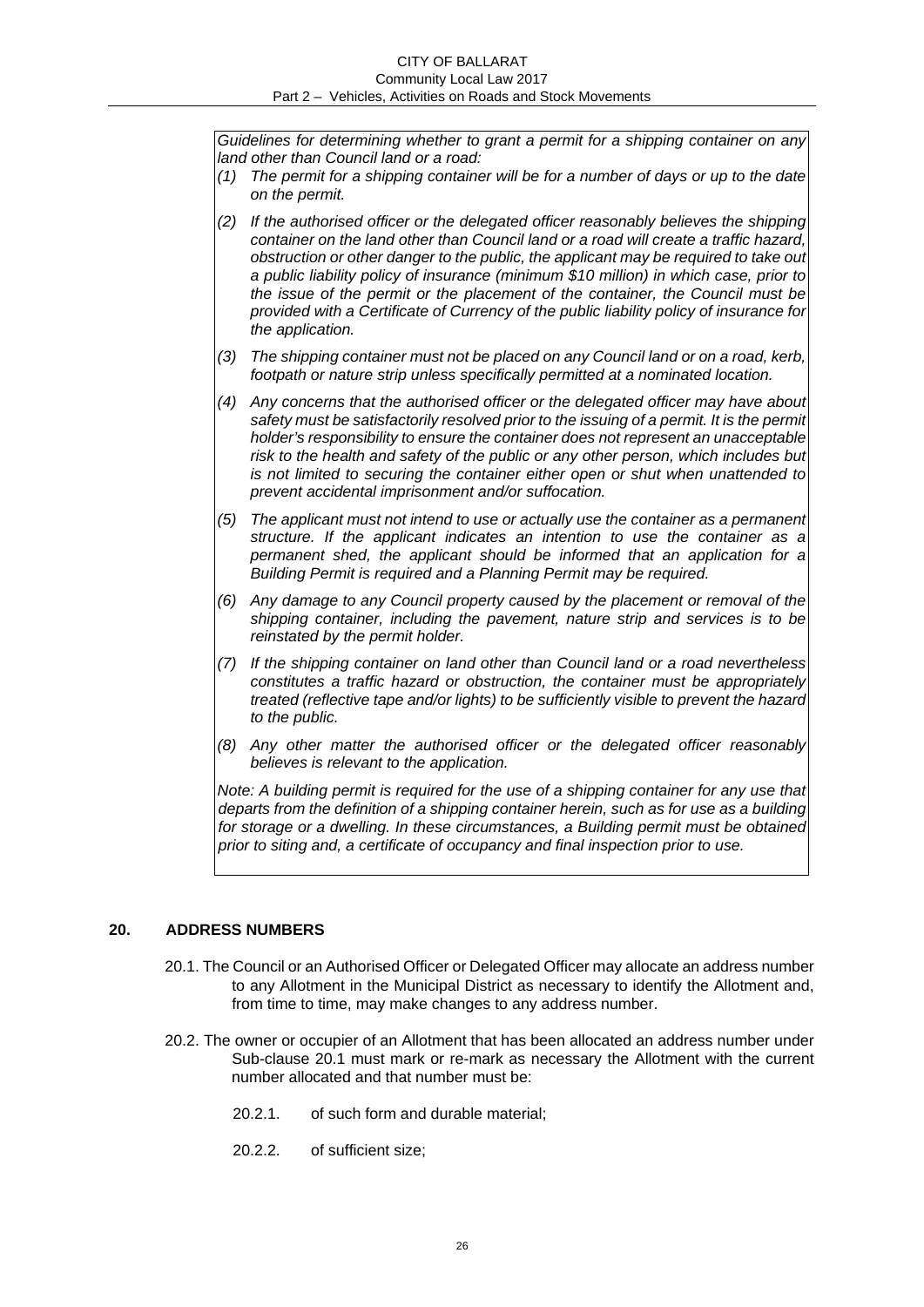- 20.2.3. in such a position;
- 20.2.4. kept in such state of repair; and
- 20.2.5. kept clear of obstructions

as to be clearly visible and readable under all normal lighting conditions from the road on which the Allotment has its frontage. **Penalty: 5 Penalty Units** 

# <span id="page-26-0"></span>**21. TREES, PLANTS, SIGNS AND STRUCTURES NOT TO OBSTRUCT OR OBSCURE**

The owner or occupier of any land must not allow any vegetation growing on the land or any sign, structure or other thing located on the land:

- 21.1. to obstruct or interfere with:
	- 21.1.1. the passage of Traffic on a Road;
	- 21.1.2. the clear view of any driver or pedestrian lawfully using a Road of any other Vehicle, pedestrian or Traffic Control Device upon a Road;
	- 21.1.3. the view between motor vehicles and trains at a railway level crossing that does not have gates, booms or flashing lights.; or
	- 21.1.4. street lighting or any Traffic Control Device;
- 21.2. to otherwise constitute a danger to Vehicles or pedestrians or compromise the safe or convenient use of an abutting Road; or

21.3. to overhang any Footpath or Road at a height that may cause injury, damage or danger to vehicles or pedestrians using the Footpath or Road. **Penalty: 15 Penalty Units** 

# <span id="page-26-1"></span>**ANIMALS**

## **22. KEEPING ANIMALS**

- 22.1. An owner or occupier of any land must not, without a Permit:
	- 22.1.1. keep or allow to be kept more than 6 different types of any Animal on any one parcel of land of 2 hectares or less at any time; and

22.1.2. must not keep or allow to be kept any more in number, for each type of Animal, than is set out in the Table of Animal Types and Numbers in this Clause

#### **Penalty: 10 Penalty Units**

|     | <b>ANIMAL TYPE</b> | <b>URBAN</b><br><b>RESIDENTIAL</b> | <b>RURAL</b><br><b>RESIDENTIAL</b> | <b>RURAL</b>                                                            |
|-----|--------------------|------------------------------------|------------------------------------|-------------------------------------------------------------------------|
| (a) | Dogs               |                                    |                                    | 5 (other than dogs<br>kept for working<br>stock /primary<br>production) |
| (b) | Cats               |                                    |                                    |                                                                         |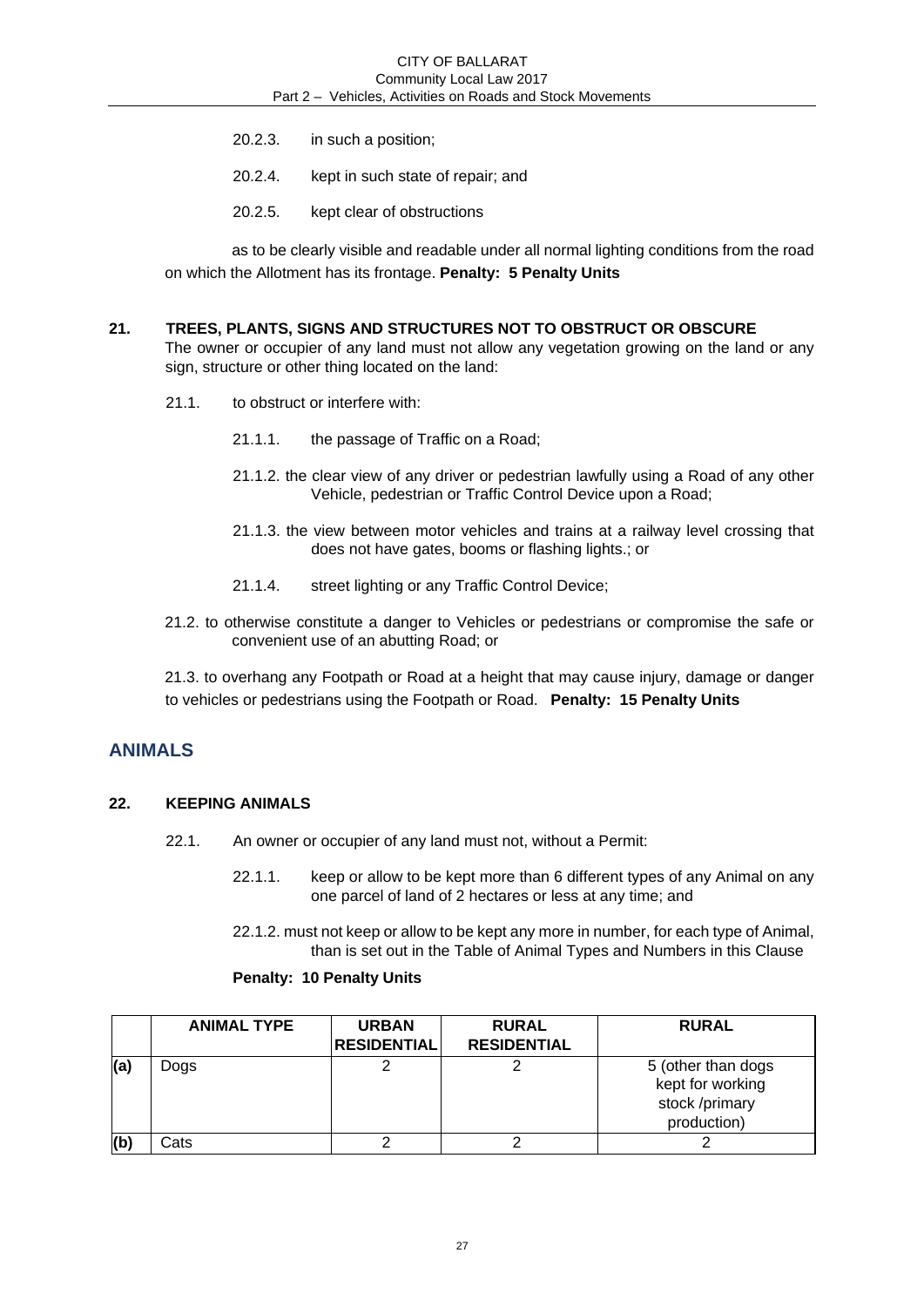#### CITY OF BALLARAT Community Local Law 2017 Part 2 – Vehicles, Activities on Roads and Stock Movements

| $\overline{\text{(c)}}$ | Fowls                    | 5                       | 20                 | No Local Law    |
|-------------------------|--------------------------|-------------------------|--------------------|-----------------|
|                         | (excluding               |                         |                    | permit required |
|                         | roosters)                |                         |                    |                 |
| (d)                     | Roosters                 | $\mathbf 0$             | 1                  | No Local Law    |
|                         |                          |                         |                    | permit required |
| (e)                     | Pheasants                | $\overline{\mathbf{4}}$ | 20                 | No Local Law    |
|                         |                          |                         |                    | permit required |
| (f)                     | Squabs                   | 20                      | 40                 | No Local Law    |
|                         |                          |                         |                    | permit required |
| (g)                     | Other poultry (including | $\mathbf 0$             | 10                 | No Local Law    |
|                         | ducks, geese, turkey,    |                         |                    | permit required |
|                         | guinea fowl or similar)  |                         |                    |                 |
|                         |                          |                         |                    |                 |
|                         |                          |                         |                    |                 |
| (h)                     | Ostriches<br>/ emus      | $\mathbf 0$             | $\mathbf 0$        | No Local Law    |
|                         |                          |                         |                    | permit required |
|                         | peacocks                 |                         |                    |                 |
| (i)                     | Cockatoos                | $\mathbf 0$             | $\overline{2}$     | No Local Law    |
|                         | galahs (caged)           |                         |                    | permit required |
|                         |                          |                         |                    |                 |
| (i)                     | Sheep                    | $\mathbf 0$             | Apply the DSE      | No Local Law    |
|                         |                          |                         | calculation per ha | permit required |
|                         |                          |                         |                    |                 |
| (k)                     | Goats                    | $\mathbf 0$             | $\overline{5}$     | No Local Law    |
|                         |                          |                         |                    | permit required |
| (1)                     | Horses                   | $\mathbf 0$             | 1                  | No Local Law    |
|                         |                          |                         |                    | permit required |
| (m)                     | Pigs                     | $\boldsymbol{0}$        | $\mathbf 0$        | No Local Law    |
|                         |                          |                         |                    | permit required |
| (n)                     | Cows                     | $\mathbf 0$             | Apply the DSE      | No Local Law    |
|                         |                          |                         | calculation per ha | permit required |
| (o)                     | Other primary            | $\mathbf 0$             | 0                  | No Local Law    |
|                         | production animals       |                         |                    | permit required |
|                         |                          |                         |                    |                 |

- 22.2. For the purposes of the table in clause 22.1:
	- 22.2.1. 'Urban Residential' means land within the General Residential Zone, Commercial 1 Zone, Commercial 2 Zone, Neighbourhood Residential Zone, Residential Growth Zone, Mixed Use Zone or Township Zone;
	- 22.2.2. 'Rural Residential' means land within the Low Density Residential Zone or Rural Living Zone; and
	- 22.2.3. 'Rural' means land within the Farming Zone, Rural Conservation Zone, Industrial 1 Zone; Industrial 2 Zone or Industrial 3 Zone.
- 22.3. Unless contrary to other State or Commonwealth legislation, a Permit is also required to keep or allow to be kept any exotic, wild, dangerous, or large Animal not listed in Subclause 22.1.
- 22.4. For the purpose of calculating the numbers of any Animal kept under Sub-clause 22.1, the progeny of any Animal lawfully kept will be counted from 12 weeks after its birth.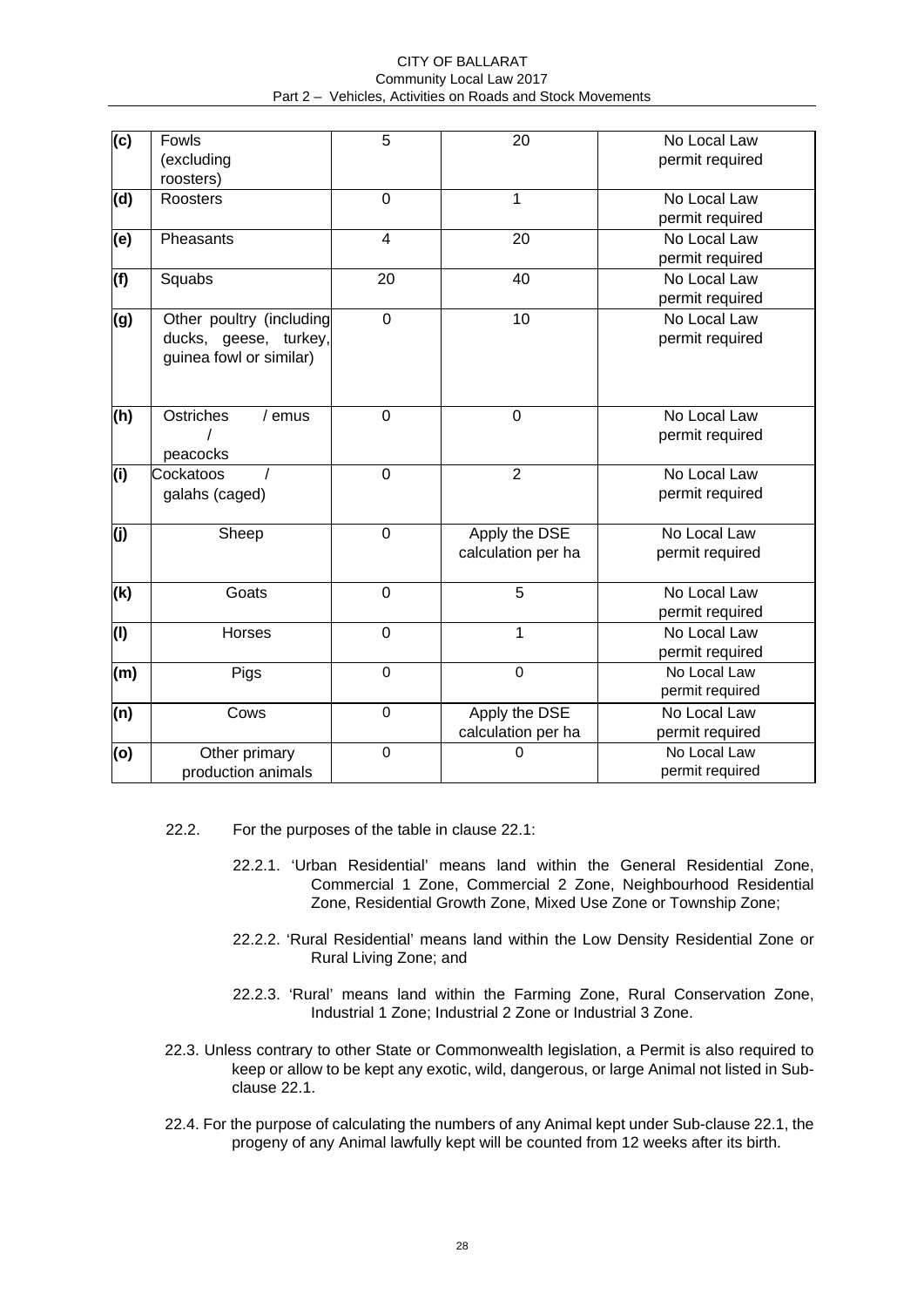- 22.5. Where at the date immediately prior to the day of the commencement of this Local Law any owner or occupier of land lawfully keeps a number of Animals in excess of the new maximum number or type of Animals given in the Table of Animal Types and Numbers in Sub-clause 22.1, and those Animals, where required, are registered with the Council:
	- 22.5.1. that maximum number will be increased for that owner or occupier to include those previously lawful Animals, but only until that time when those individual Animals in excess of the new maximum die or are otherwise disposed of; and
	- 22.5.2. for roosters the time period referred to in Sub-clause 22.5.1 cannot exceed two years from the commencement date of this Local Law; and
	- 22.5.3. those excess Animals may not be replaced, unless by Permit.
- 22.6. Any person keeping Honey Bees must comply with the Victorian Apiary Code of Practice (2011) as prepared and amended from time to time by the Department of Economic Development, Jobs, Transport and Resources.
- 22.7. Any owner or occupier of the land must destroy any English or European wasps nesting on the land.

## <span id="page-28-0"></span>**23. ANIMAL ACCOMMODATION**

- 23.1. An owner or occupier of land must ensure that any Animals (excluding only dogs or cats) and birds kept on that land are:
	- 23.1.1. kept in a secure shelter, structure or enclosure; and

23.1.2. confined to the land unless they are under the effective control of a Person.

## **Penalty: 10 Penalty Units**

23.2. An owner or occupier of land in an Urban Residential or Rural Residential area, must ensure that any animal shelters, structures or enclosures on that land are maintained to the satisfaction of an Authorised Officer or Delegated Officer. **Penalty: 10 Penalty Units** 

*Note that confinement and control of dogs and cats are regulated under the Domestic Animal* Act 1994 *and may include additional Council Orders made pursuant to that Act.* 

## <span id="page-28-1"></span>**24. NOISE AND SMELL FROM ANIMALS**

An occupier of any land on which any Animal is kept must not allow any noise, smell or discharge to emanate from the Animal or animal accommodation which is offensive to persons who occupy adjacent or nearby land. **Penalty: 10 Penalty Units** 

## <span id="page-28-2"></span>**25. ANIMAL EXCREMENT**

25.1. A Person in charge of any Animal must not allow any part of the excrement of the Animal to remain on any Road or Council Land.

#### **Penalty: 10 Penalty Units**

25.2. A Person in charge of any Animal on any Road or Council Land must carry a Litter Device suitable to clean up any excrement left by his or her Animal and must produce such Litter Device upon request of any Authorised Officer or Delegated Officer.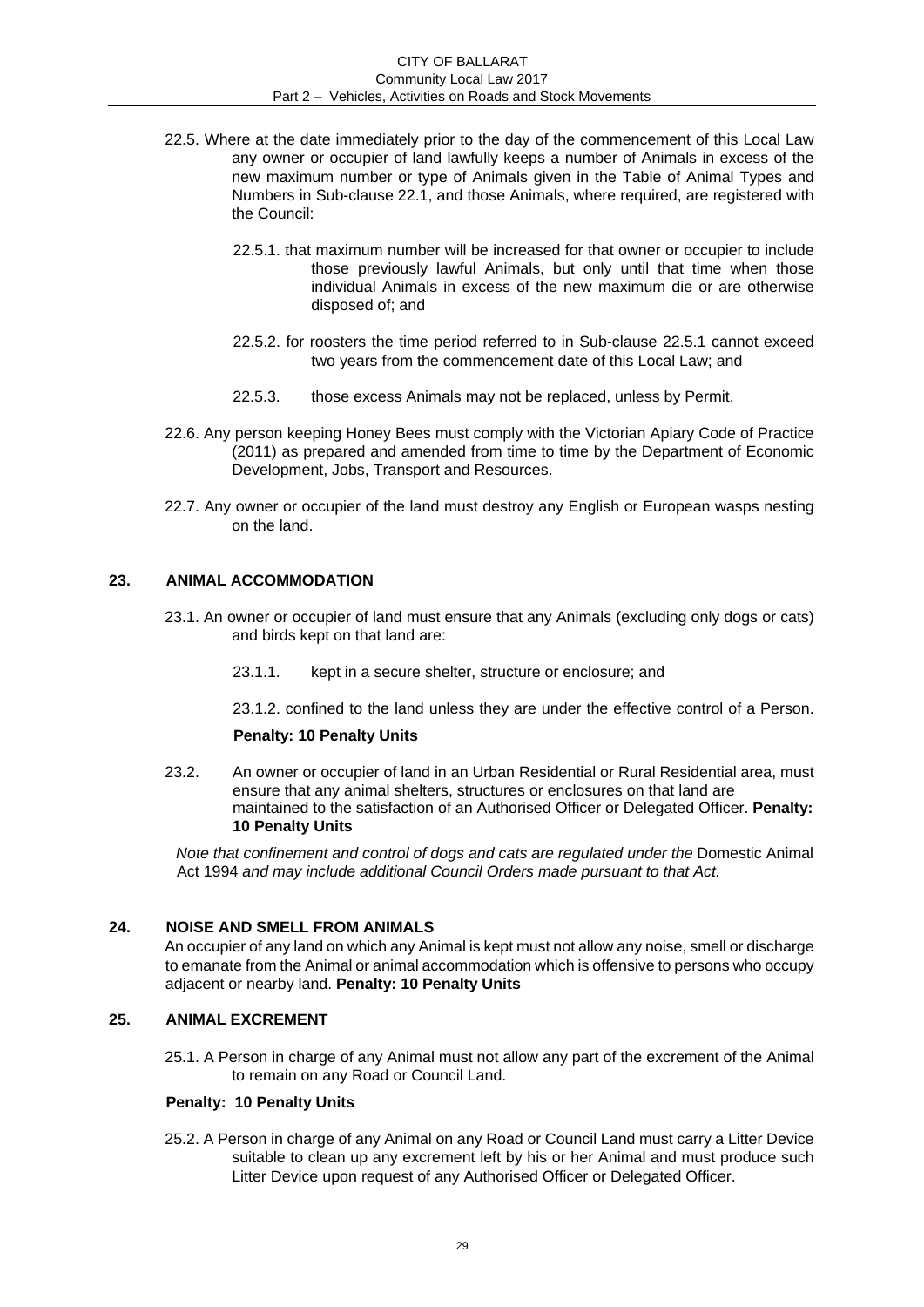## **Penalty: 10 Penalty Units**

25.3. Exemption: Livestock outside a Built Up Area is exempt from Sub-clauses 25.1 and 25.2, except that, in the case of Livestock road crossings, Sub-clause 25.1 will apply if the Animal excrement left on a Road is sufficient to cause a genuine risk to public road safety, including but not limited to, being a contributory factor in any road accident.

## <span id="page-29-0"></span>**26. ADEQUATE FENCING**

26.1. Where any Animal, including any Livestock, is kept on any land, the owner or the occupier of the land must ensure that the land is secured or fenced in a way that will prevent the Animal from escaping from the land.

### **Penalty for first offence: 10 Penalty Units Penalty for second and subsequent offence: 15 Penalty Units**

26.2. Where the Animals kept on any land are sheep, cattle, horses or other large Animals, the owner or occupier of the land must ensure by adequate Fencing that no Animal escapes onto, or remains unattended, on a public Road. **Penalty: 20 Penalty Units** 

- 26.3. No offence is committed under Sub-clause 26.2 where it can be shown that extreme or unusual circumstances beyond the control of the owner or the occupier, such as wildfire, flood or dog attack, directly resulted in the escape of the Animal through otherwise adequate Fencing.
- 26.4. If an Authorised Officer or Delegated Officer is of the opinion that land used for the grazing or keeping of livestock is not adequately fenced then, in addition to any penalty that may be imposed, the Authorised Officer or Delegated Officer may issue a Notice to Comply directing the owner or occupier of the land to do any or all of the following:
	- 26.4.1. install, repair, replace or modify fences and gates;
	- 26.4.2. remove any livestock from the land; or
	- 26.4.3. direct that the land may not be used for the grazing and keeping of livestock until required works have been completed.

# **WASTE COLLECTION**

#### <span id="page-29-1"></span>**27. WASTE, RECYCLABLES AND GREEN WASTE COLLECTIONS**

- 27.1. The occupier of every Dwelling or other land to which the Council provides a waste collection service (including Recyclables and Green Waste collections) must:
	- 27.1.1. use only Council-provided mobile bins or other Council-approved bins in connection with the waste collection service, which bins remain the property of Council;
	- 27.1.2. deposit Domestic Waste only in the mobile garbage bin, Recyclables only in the mobile recycling bin and Green Waste only in the mobile Green Waste bin;
	- 27.1.3. not place any Hazardous Material in a mobile bin;
	- 27.1.4. not cause contamination of mobile bins by depositing items or material in the bins other than Domestic Waste in the designated mobile garbage bin,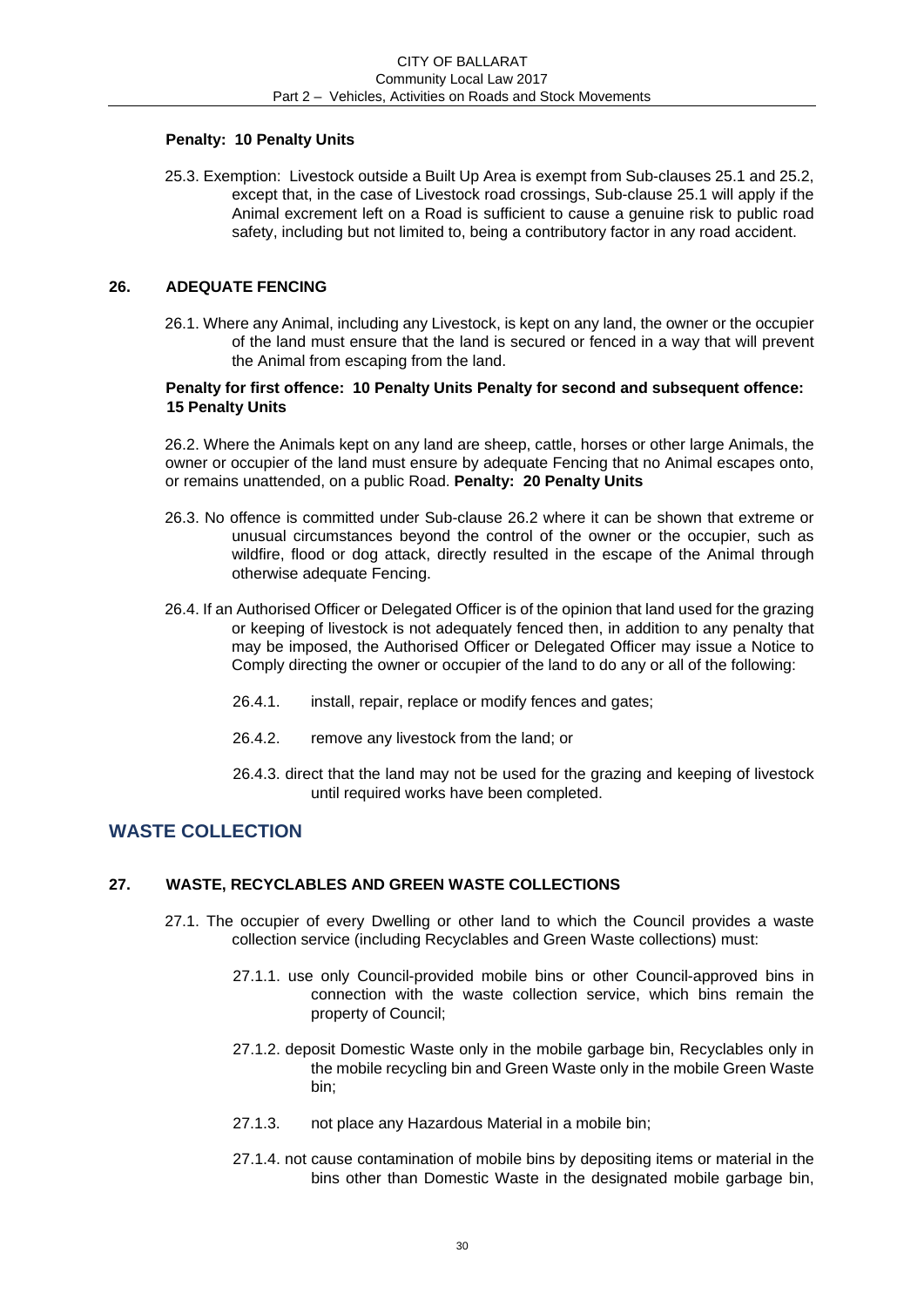Recyclables in the designated mobile recycling bin and Green Waste in the designated mobile Green Waste bin;

- 27.1.5. if directed by the Council to remove Hazardous Material from any mobile bin, comply with that direction;
- 27.1.6. if directed by the Council to dispose of all contents of a mobile bin containing Hazardous Material, comply with that direction;
- 27.1.7. leave the mobile bins out for collection on days designated by the Council from time to time as collection days, or such other days as may be directed by an Authorised Officer or Delegated Officer;
- 27.1.8. place the mobile bins out for collection prior to 6.00am on the day of collection or such other time as designated by the Council from time to time;
- 27.1.9. not leave any mobile bin out for collection more than one day before or one day after a designated collection day;
- 27.1.10. place all mobile bins:
	- 27.1.10.1. adjacent to the kerb outside the front of the premises, at least half a metre clear of any fixed object or adjacent bin and, as far as practicable, free of any other obstruction to collection; or
	- 27.1.10.2. at an alternative collection point as approved or designated by an Authorised Officer or Delegated Officer;
- 27.1.11. place all mobile bins out for collection in a manner specified in any written advice made available to the occupier by the Council;
- 27.1.12. ensure that any mobile bin (including contents) placed out for collection does not exceed 70 kilograms;
- 27.1.13. maintain all mobile bins in a clean and sanitary condition;
- 27.1.14. ensure that the area where the mobile bins are kept on the premises is kept clean and in a sanitary condition;
- 27.1.15. ensure the lid of any mobile bin is closed, except when being accessed;
- 27.1.16. not cause damage to any mobile bins;
- 27.1.17. ensure that each mobile bin is not overfilled thereby preventing the lid from being completely closed down;
- 27.1.18. not place out for collection any material immediately adjacent to the mobile bin;
- 27.1.19. ensure that no mobile bin is removed from the premises except for collection of material in accordance with this Local Law; and
- 27.1.20. not use and store on the property any Council provided mobile bin that is not registered to that property.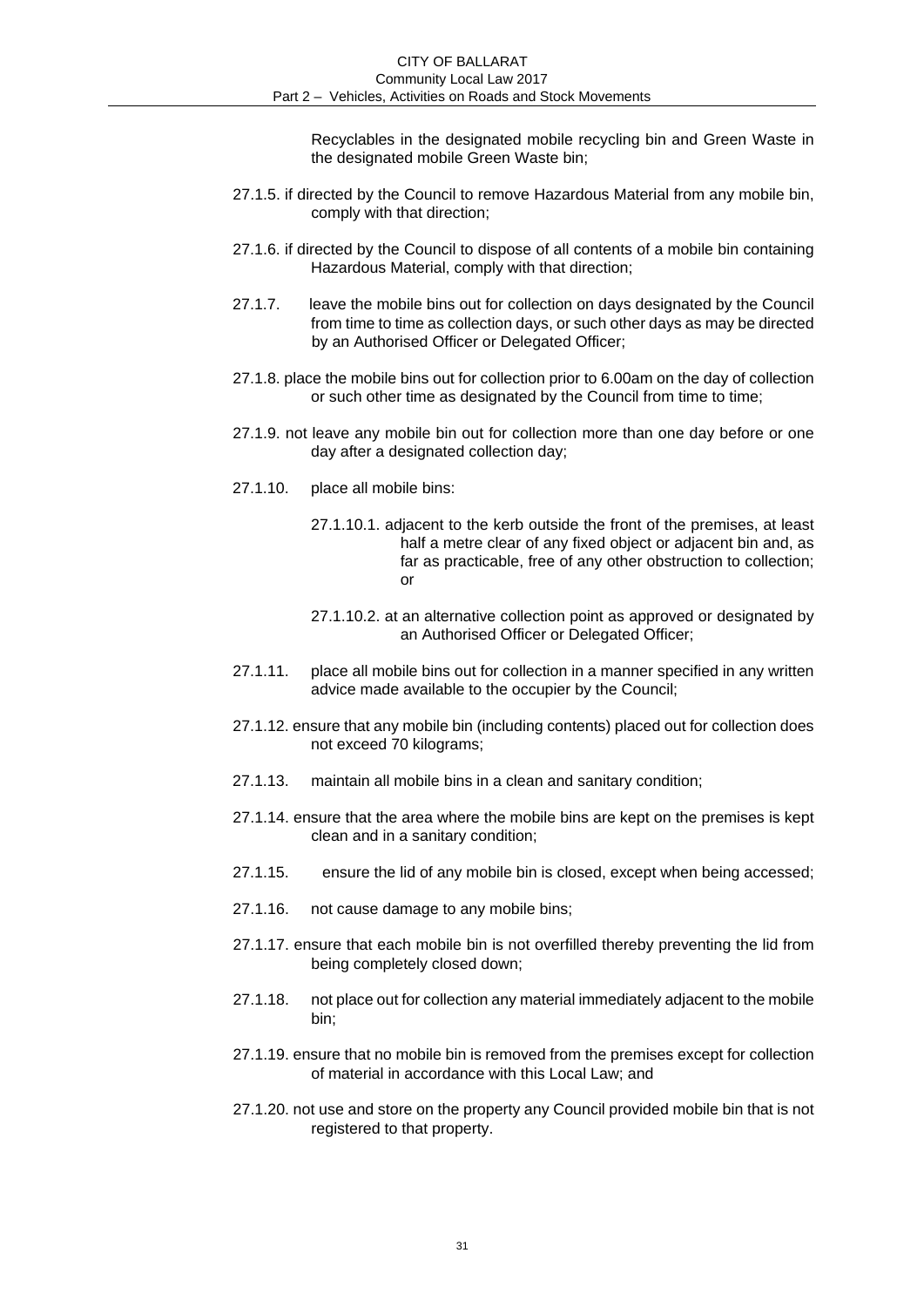## **Penalty: 10 Penalty Units**

27.2. Any non-compliance with any part of Sub-clause 27.1 is an offence under this Local Law.

### **Penalty: 10 Penalty Units**

- 27.3. Council-provided mobile bins or other Council-approved bins remain the property of the Council and may be:
	- 27.3.1. removed in whole or part; or
	- 27.3.2. replaced or exchanged in whole or part with bins of a different designated Waste type

by the Council from any Dwelling or other land to which the Council provides a Waste collection service (including Recyclables and Green Waste collections) if the occupier fails to comply with conditions of use outlined in Sub-clause 27.1.

## **Penalty for First Offence: 5 Penalty Units Penalty for Second Offence: 10 Penalty Units Penalty for Third and Subsequent Offences: 20 Penalty Units**

## <span id="page-31-0"></span>**28. HARD WASTE**

The occupier of every premises to which a hard Waste collection service is provided by the Council may place out for collection any hard Waste, and must do so in a manner set out in a notice published by the Council on its website or in a newspaper generally circulating in the Municipal District or as specified in any written advice provided to the occupier by the Council. **Penalty: 10 Penalty Units** 

## <span id="page-31-1"></span>**29. INTERFERENCE WITH WASTE, RECYCLABLES, GREEN WASTE OR HARD WASTE**

A Person must not remove or interfere with any Waste, Recyclables, Green Waste or hard Waste or mobile bin left out by any other Person on a Road or on Council Land for collection by the Council, unless employed, authorised or contracted by the Council for the purpose.

#### **Penalty: 10 Penalty Units**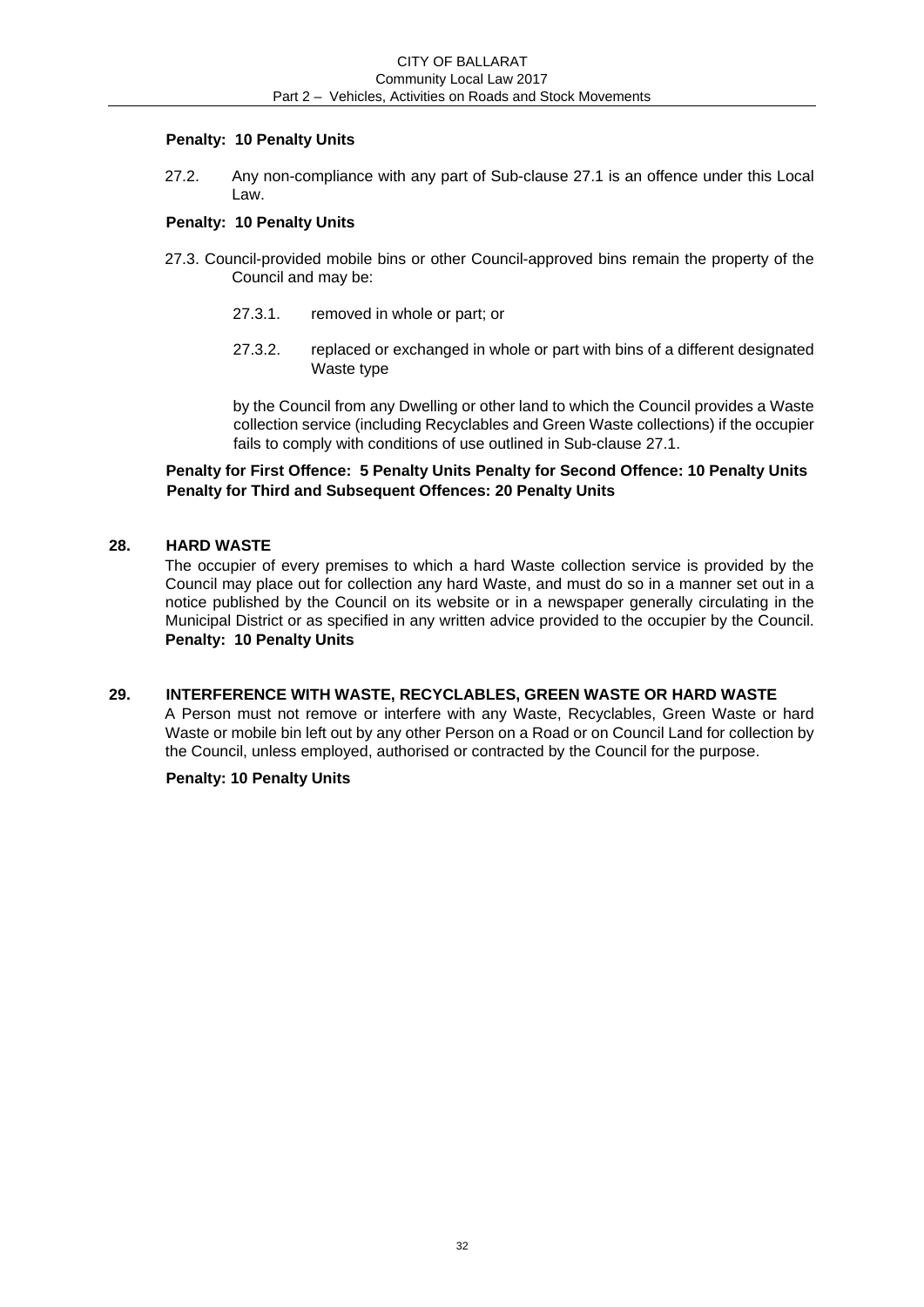# <span id="page-32-0"></span>**PART 3 – PARKING, VEHICLES, ACTIVITIES ON ROADS, AND STOCK MOVEMENTS**

### <span id="page-32-1"></span>**30. RESIDENTIAL PARKING SCHEME**

- 30.1. The Council may from time to time designate any area as an area in which a Residential Parking Policy is in operation.
- 30.2. The Council may at any time rescind, amend or vary any Residential Parking Policy so designated.
- 30.3. A person who resides in an area in which a Residential Parking Policy is in operation may make application to the Council for a Residential Parking Permit.
- 30.4. A Residential Parking Permit must be displayed in accordance with Council's Residential Parking Policy.
- 30.5. A Residential Parking Permit may specify the road or roads or part of the road to which the permit applies.
- 30.6. The holder of a Residential Parking Permit may park an eligible vehicle in the road or roads as specified in the permit without being required to comply with any parking restrictions as to time indicated by parking signs associated with the road or roads.
- 30.7. The Council may from time to time by resolution determine a fee to be paid for a Residential Parking Permit.
- 30.8. Prior to the introduction of a new Residential Parking Policy the Council must notify the owner and occupier of every residence in the area advising as to:-
	- 30.8.1. eligibility;
	- 30.8.2. how to apply for a permit;
	- 30.8.3. the cost of the permit; and
	- 30.8.4. how the policy operates.

## <span id="page-32-2"></span>**31. MOTOR BIKES AND MOTORISED RECREATIONAL VEHICLES**

- 31.1. A Person must not on any part of any Council Land excluding a Road, without a Permit:
	- 31.1.1. drive, ride on or otherwise use; or
	- 31.1.2. permit a person under his or her care or control to drive ride on or otherwise use

a Motor Bike or other Motorised Recreational Vehicle, unless the part of the Council Land has been designated for that purpose.

#### **Penalty: 15 Penalty Units**

31.2. A Person must not, without a Permit: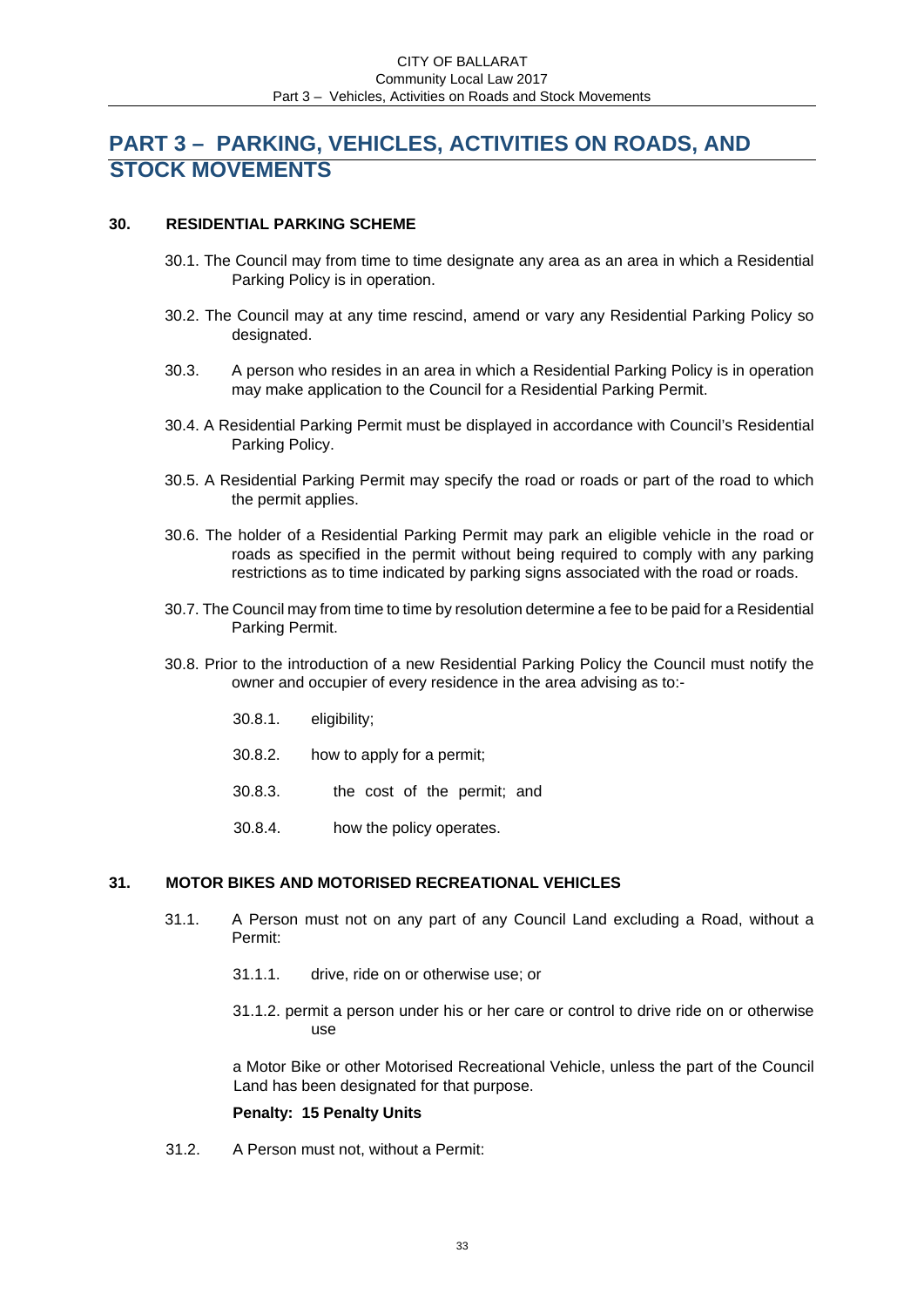31.2.1. drive, ride on or otherwise use any Motor Bike or other Motorised Recreational Vehicle in a Built Up Area on any land other than Council Land or a Road, except for the purpose of directly accessing or leaving that land;

## **Penalty: 15 Penalty Units**

31.2.2. drive, ride on or otherwise use any Motor Bike or other Motorised Recreational Vehicle outside a Built Up Area on any land other than Council Land or a Road, within 500 metres of a Dwelling located on any other land;

### **Penalty: 15 Penalty Units**

31.2.3. as the owner or occupier of any land outside a Built Up Area, allow a Person to drive, ride on or otherwise use any Motor Bike or other Motorised Recreational Vehicle on that land within 500 metres of a Dwelling located on any other land;

### **Penalty: 15 Penalty Units**

- 31.3. A Person is exempt from Sub-clause 31.2.2 and 31.2.3 provided that Person has obtained a written consent:
	- 31.3.1. from all adjoining property occupiers; and
	- 31.3.2. from all other occupiers of Dwellings within 500 metres of the subject land;

and that written consent:

- 31.3.3. includes the period of consent, time of day, number of hours, days of the week and maximum number of Vehicles at any one time to be included in the consent;
- 31.3.4. clearly states that the consent expires if the occupier changes during the period of the consent or if the occupier notifies the Person in writing of their withdrawal of consent;
- 31.3.5. is copied to the consenting occupier after signing;
- 31.3.6. is the limit and extent of any exemption from Sub-clauses 31.2.2 and 31.2.3; and
- 31.3.7. if varying in any detail between consenting occupiers, the most restrictive consent becomes the limit and extent of any exemption from Subclauses 31.2.2 and 31.2.3.

*Note: Pursuant to Clause 9 Definitions: 'Motor Bikes and Motorised Recreational Vehicles' - a motorised farm vehicle that is being used for farming purposes is exempt.* 

## <span id="page-33-0"></span>**32. REPAIR AND DISPLAY FOR SALE OF VEHICLES ON ROADS**

- 32.1. A Person must not dismantle, repair, paint, or carry out maintenance on a Vehicle on a Road, or allow or authorise another Person to do so, except in an emergency breakdown for the purpose of removing it. **Penalty: 15 Penalty Units**
- 32.2. A Person must not display a Vehicle for sale on a Road or on Council Land.

## **Penalty: 15 Penalty Units**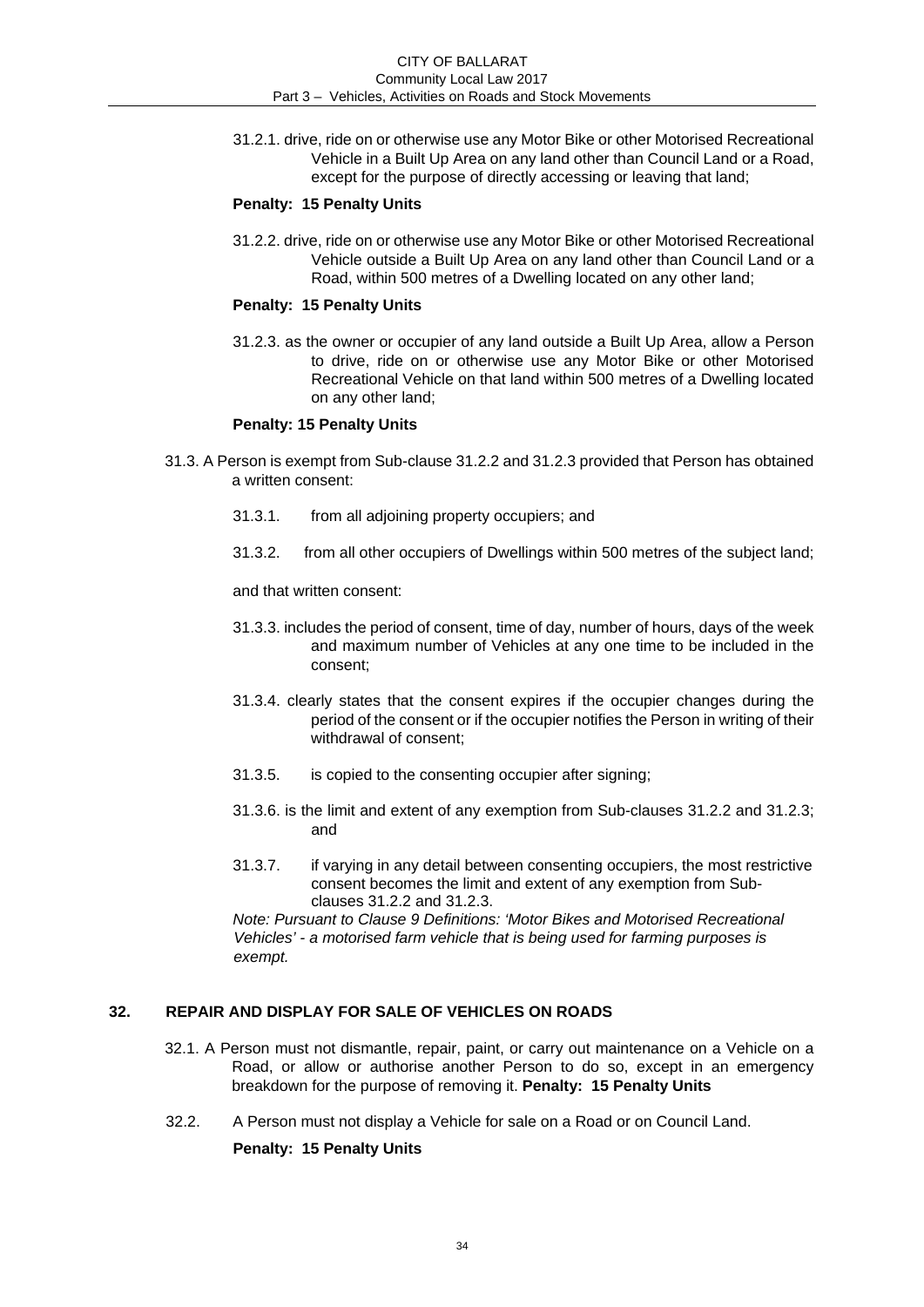## <span id="page-34-0"></span>**33. ABANDONED VEHICLES**

33.1. A Person must not leave any derelict, abandoned or unregistered Vehicle on any Road, Council Land or Municipal Place.

## **Penalty: 15 Penalty Units**

- 33.2. Any Person employed, contracted or authorised by the Council for the specific purpose is exempt from Sub-clause 33.1.
- 33.3. Any Vehicle found on any Road or Council Land or Municipal Place and considered by an Authorised Officer or Delegated Officer to be an Abandoned Vehicle, may be dealt with under the provisions of Schedule 11 to the Act.

## <span id="page-34-1"></span>**34. HEAVY AND LONG VEHICLES – STORING**

A Person must not, without a Permit, keep or store or repair or allow to be kept, stored or repaired any Heavy Vehicle or Long Vehicle:

- 34.1. upon any Road or part of a Road for which the Council is the Responsible Road Authority for the purposes of the Road Management Act 2004;
- 34.2. on any other land less than 0.5 hectares in a Built Up Area; or
- 34.3. on any other land less than 5 hectares for three or more Heavy Vehicles or Long Vehicles.

## **Penalty: 10 Penalty Units**

*Guidelines:* 

- *(1) the land-use of the applicant's land and that of adjoining allotments;*
- *(2) whether planning permission is required for a business or other use;*
- *(3) the maximum number of vehicles at any one time to be kept or stored;*
- *(4) the likely effect on adjoining owners, including visual amenity, fumes and noise;*
- *(5) mitigation measures the applicant is willing to undertake as a condition of the permit; and*
- *(6) any other matter the authorised officer or the delegated officer reasonably believes is relevant to the application.*

## <span id="page-34-2"></span>**35. WASTE RECEPTACLES PLACED ON ROADS OR COUNCIL LAND**

A Person must not, unless in accordance with this Local Law or with a Permit, place or cause to be placed on any Road or Council Land:

- 35.1. any mobile Waste bin, Council approved Waste bin, Trade Waste hopper, builder's Refuse Container, skip bin, Bulk Waste Container or other Waste container; or
- 35.2. any Waste materials of any nature, including Domestic Waste, Green Waste and Recyclables.

## **Penalty: 15 Penalty Units**

*Guidelines*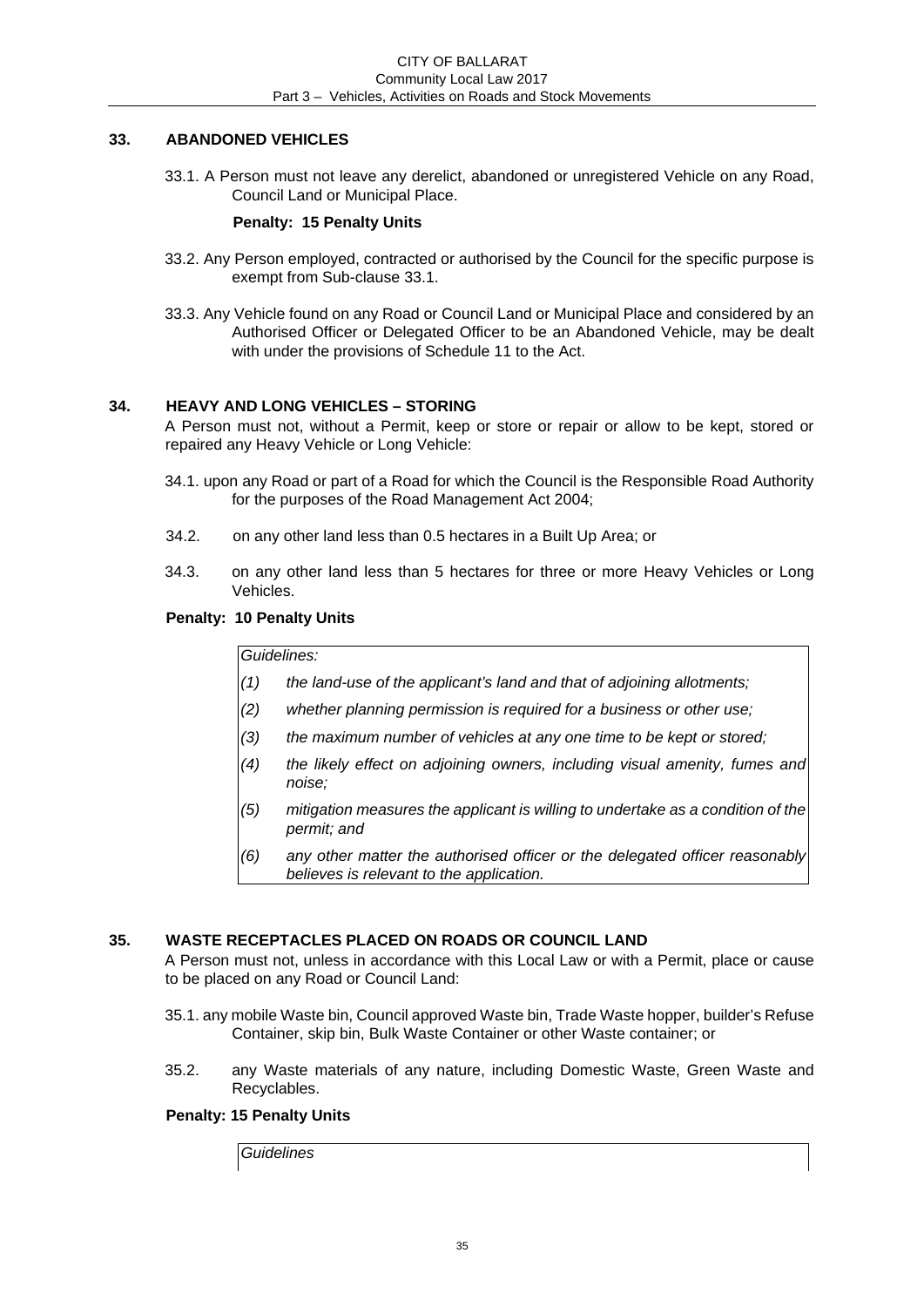- *(1) whether the placement will obstruct the passage of vehicles and pedestrians, or otherwise create a hazard;*
- *(2) whether the placement will contravene any traffic control signs;*
- *(3) protection of any Council assets;*
- *(4) whether a copy of a valid policy of insurance Certificate of Currency has been provided to the Council;*
- *(5) whether an indemnity or guarantee has been provided to the Council; and*
- *(6) any other matter the authorised officer or the delegated officer reasonably believes is relevant to the application.*

#### <span id="page-35-0"></span>**36. PUBLIC WASTE BINS**

- 36.1. The owner or occupier of premises must not deposit any Domestic Waste or Recyclables or Green Waste or any other Waste material of any kind which has been generated in or from that premises in a public waste bin. **Penalty: 10 Penalty Units**
- 36.2. A Person must not deposit into a public waste bin any material prohibited by resolution of Council other than in a public waste bin designated for such Waste. **Penalty: 10 Penalty Units**
- 36.3. A Person may only place animal excreta in a public waste bin if it is wrapped in impermeable material.

#### **Penalty: 10 Penalty Units**

#### <span id="page-35-1"></span>**37. SHOPPING TROLLEYS**

- 37.1. A Person must not leave a shopping trolley on:
	- 37.1.1. a Road;
	- 37.1.2. Council Land except in an area designated by the Council for the leaving of shopping trolleys; or
	- 37.1.3. any vacant land.

#### **Penalty: 10 Penalty Units**

37.2. The owner of any shopping trolley made available to members of the public must ensure that any shopping trolley left in any place other than the owner's shopping trolley storage area is collected and returned to that area. **Penalty: 10 Penalty Units** 

### <span id="page-35-2"></span>**38. FESTIVALS, PROCESSIONS AND PUBLIC ADDRESS SYSTEMS ON ROADS**

- 38.1. A Person may not, without a Permit:
	- 38.1.1. hold a Street Party, Street Festival or Procession, Event or activity on a Road; or
	- 38.1.2. use an audible public address system on a Road or Council Land.

#### **Penalty: 15 Penalty Units**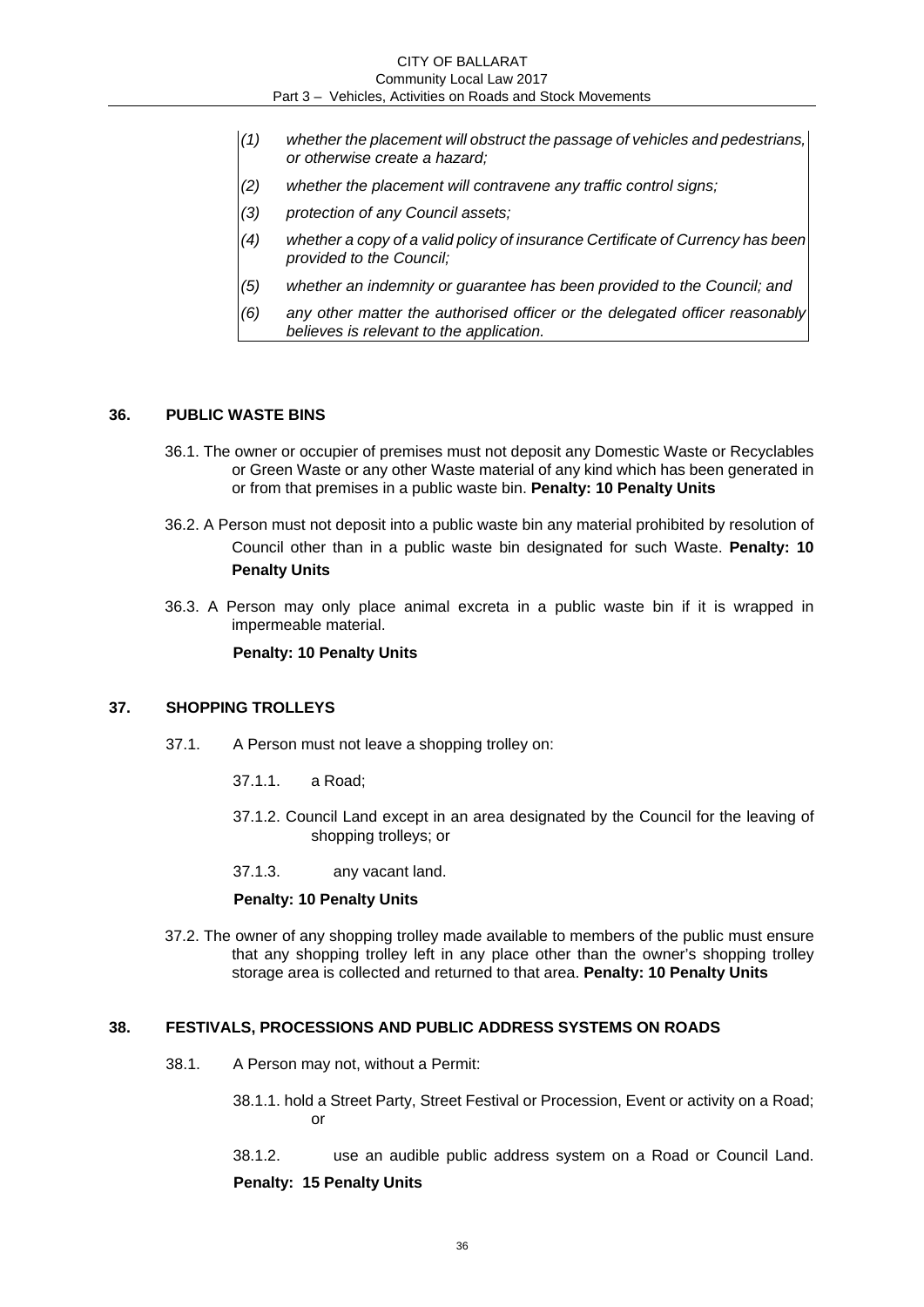38.2. Political or industrial marches are exempt under this Clause, provided Victoria Police are informed prior to the march.

*In determining whether or not to grant a permit for a Street Party, Street Festival or Procession, Event or activity on a Road, the Council may take into account:-* 

- *(1) whether the Street Party, Street Festival or Procession, Event or activity on a Road will unreasonably inconvenience road users or owners and occupiers of land with vehicular access to the section of road to be closed;*
- *(2) whether the written permission of the Victoria Police and the Roads Corporation has been obtained and their requirements met;*
- *(3) whether the road can be closed to vehicular traffic, or partly closed with safe and effective separation of vehicular traffic and festival or procession patrons and equipment; and*
- *(4) any other matter relevant to the circumstances of the application.*

*Where an application is to conduct a Street Festival or Procession, Event or activity on a Road, the application must be made at least 28 days before the event is to take place.* 

In determining whether to grant a permit for a Street Party, the Council must take into *account:-* 

- *(1) whether the road can be closed to vehicular traffic for the duration of the Street Party without detriment to the traffic management of the area;*
- *(2) whether all owners or occupiers of land with any vehicular access via the section of road to be closed have been advised by letter and given seven days to comment or object;*
- *(3) whether a person on behalf of the applicant has been nominated to erect and remove the barriers which close the road at locations and times specified by an Authorised Officer;*
- *(4) whether the footpath on at least one side of the road can be kept clear of obstructions; and*
- *(5) any other matter relevant to the circumstances of the application.*
- *(6) Where an application is to conduct a Street Party the application must be made at least 14 days before the Street Party is to take place.*

# **39. LIVESTOCK ON ROADS**

39.1. A Person must not, without a Permit, undertake the Grazing of Livestock or the Droving of Livestock on a public Road or Council Land. **Penalty: 20 Penalty Units**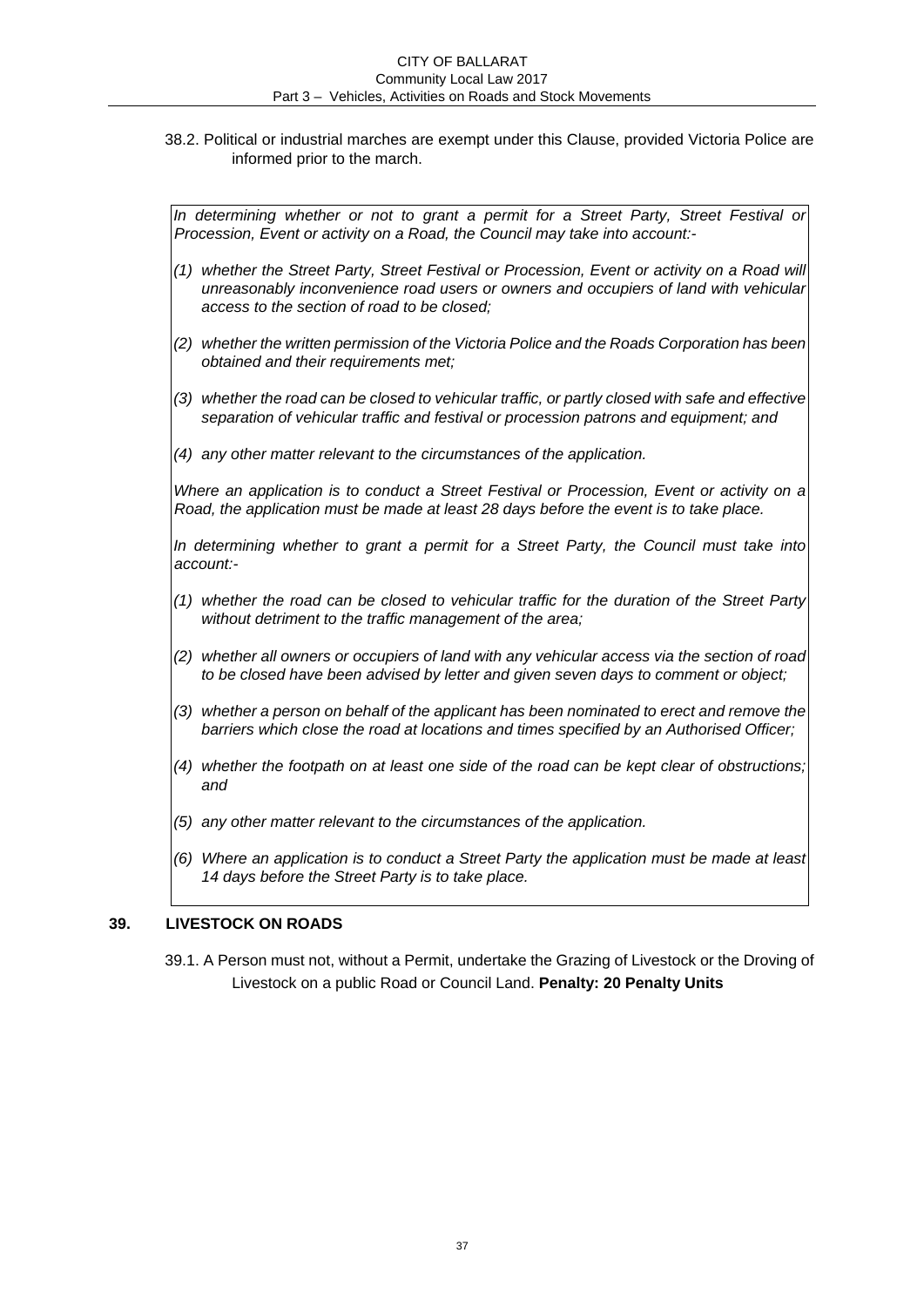# **PART 4- BUSINESS AND BUILDERS**

# **BUSINESS**

# **40. DISPLAYING GOODS FOR SALE ON A ROAD OR COUNCIL LAND**

- 40.1. A Person must not, without a Permit, place or display any goods for sale or samples of goods for sale or cause or allow another Person under his or her control to do so on any part of a Road or Council Land. **Penalty: 20 Penalty Units**
- 40.2. A Person who has placed, permitted to be placed, displayed or permitted to be displayed goods or an Advertising Sign on a Road or Council Land, with or without a Permit, must move or remove them if directed to do so by an Authorised Officer or Delegated Officer.

#### **Penalty: 20 Penalty Units**

- 40.3. Any goods left or displayed on any part of a Road or Council Land contrary to this Clause or displayed in contravention of any conditions of a Permit may be removed by an Authorised Officer or a Delegated Officer and impounded.
- 40.4. Where any goods have been impounded, there must be compliance with the provisions of Clause 84.

### **41. ITINERANT TRADING**

41.1. A Person must not, without a Permit, erect or place on any Road or Council Land any Vehicle, caravan, trailer, table, stall, tent, or other structure for the purposes of Selling or offering for sale any goods (including any Vehicle) or services.

#### **Penalty: 15 Penalty Units**

- 41.2. In addition to any other power which it has, the Council may, by resolution, determine a fee, charge, fare or rent in relation to the Selling or offering for sale any goods or services from any land adjacent to a Road or to any Person who is on that Road or adjacent land.
- 41.3. Where any goods and equipment have been impounded, there must be compliance with the provisions of Clause 84.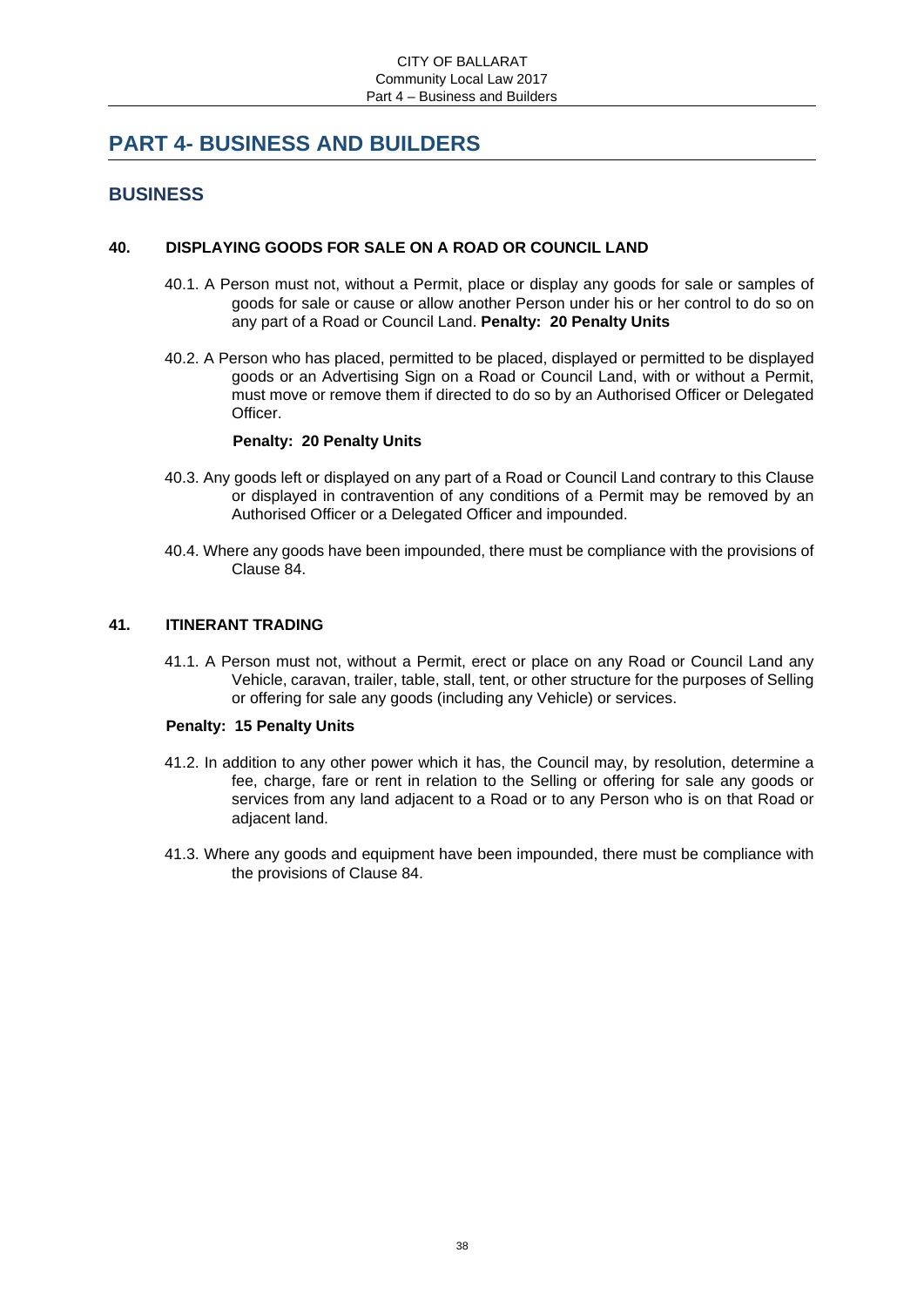*Guidelines for determining whether to grant a permit to allow trading from a road or to a person on a road or to allow trading on Council land:* 

- *(1) whether the safety of road users or the passage of any vehicle will be affected by the placement or performance;*
- *(2) will the activity be detrimental to the amenity of the area including adjacent property occupiers or lawful users of the adjoining public space;*
- *(3) the nature and duration of the proposed trading and whether any time limitations should be imposed, for reasons associated with public safety; asset protection, adequate lighting, traffic management etc.;*
- *(4) whether appropriate arrangements can be made for:* 
	- *a. waste water disposal;*
	- *b. recycling, litter and garbage;*
	- *c. lighting; and*
	- *d. advertising signs;*
- *(5) Comments from Council Departments including:* 
	- *a. Roads management or relevant land asset (reserve) manager,*
	- *b. Planning Department*
	- *c. Economic development*
- *(6) whether the consent of VicRoads has been obtained where the road is an arterial road or a VicRoads controlled road;*
- *(7) whether any indemnity/guarantee has been provided to the Council;*
- *(8) whether required permits been obtained under the Food Act 1984, the Public Health and Wellbeing Act 2008 or any other legislation;*
- *(9) whether the applicant should be required to take out a public liability policy of insurance (minimum \$20 million) and prior to the issue of the permit, provide to the Council a Certificate of Currency of the public liability policy of insurance.*
- *(10) the following business competition issues should be considered, especially where local retail businesses object to the roadside trading:* 
	- *a. is there an overriding value to the broader community and to tourism in the provision of an essentially different and convenient service;*
	- *b. will the offering of a broader service mix in the locality improve local amenity by encouraging new customers and placing competitive pressure to improve retail service standards in the area;*
	- *c. has there been an open and competitive process to obtain roadside trading location permits or should such a process by undertaken;*
	- *d. Council policy concerning roadside trading sites;*
	- *e. is the location likely to place the roadside trader in direct competition with any other exclusively contracted Council business, such a Recreation Centre café operator;*
	- *f. should the roadside trader's range of goods and services be specified and limited by Council;*
	- *g. should the hours of proposed trading be limited for competition purposes.*
- *(11) Council's policy in relation to itinerant or roadside trading.*
- *(12) any other matter the authorised officer or the delegated officer reasonably believes is relevant to the application.*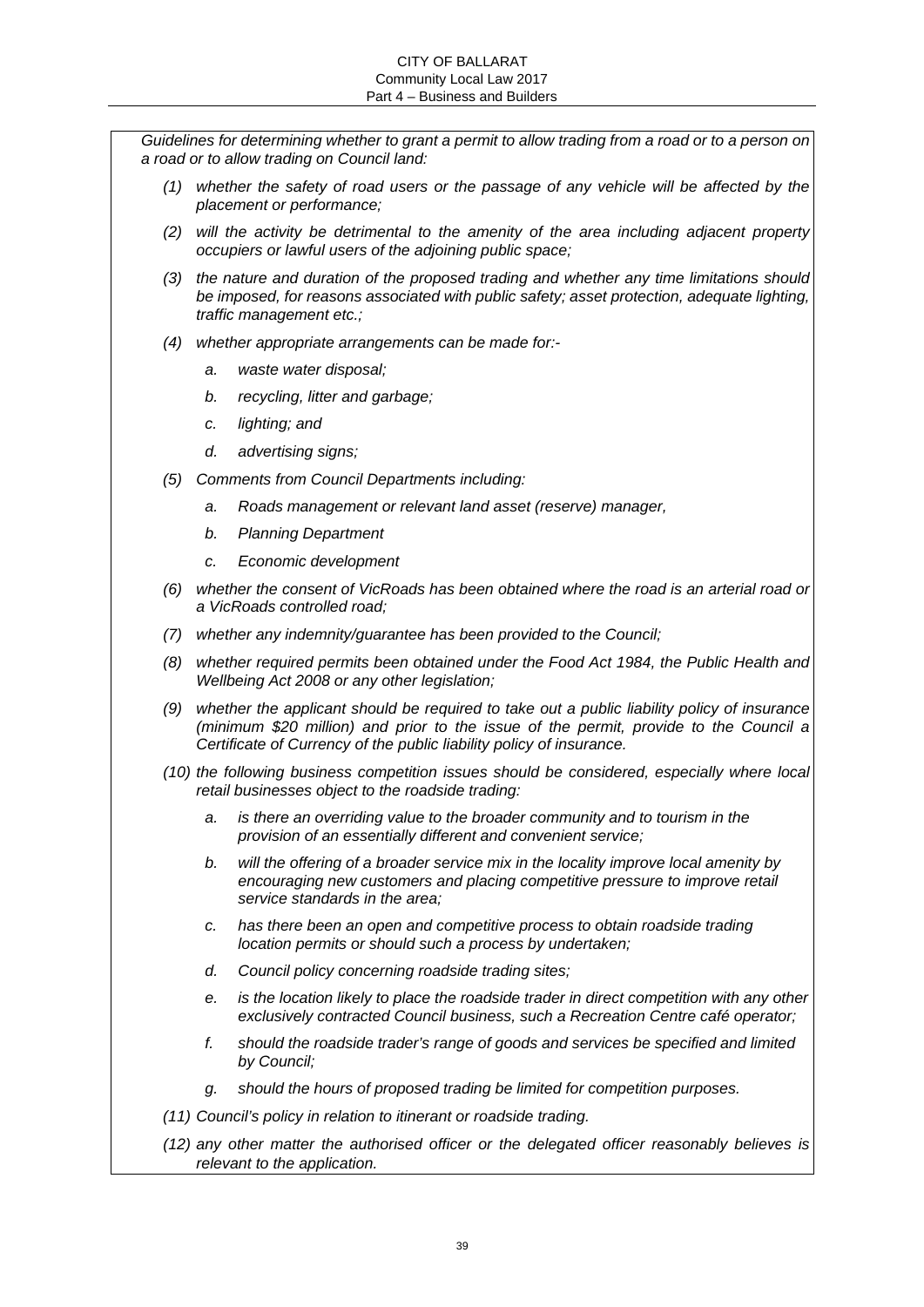# **42. SPRUIKING, BUSKING AND PAVEMENT ART**

42.1. A person must not, without a Permit, Spruik on any Road or Municipal Place or from any private property use any sound amplification equipment to Spruik onto any Road or Municipal Place.

# **Penalty: 10 Penalty Units**

42.2. A person must not, without a Permit, Busk on any Road or Municipal Place or use any sound amplification equipment for the purpose of public entertainment or performance.

#### **Penalty: 10 Penalty Units**

42.3. A person must not, without a Permit, paint or draw on any Road or Council Land or property for the purpose of public entertainment, performance or the collection of money.

# **Penalty: 10 Penalty Units**

42.4. Sub-clauses 42.1, 42.2 and 42.3 do not include short-term outdoor community Events on Council Land or a Road although such Events may be subject to a Permit under other clauses of this Local Law.

# **43. ERECTING OR PLACING OF ADVERTISING SIGNS**

43.1. A Person must not, except in accordance with a Permit, erect or place an Advertising Sign on or over any part of a Road or Council Land, or cause or in any way authorise another Person to do so.

#### **Penalty: 20 Penalty Units**

43.2. A Person who has erected or placed an Advertising Sign on a Road or Council Land with or without a Permit, must move or remove the Advertising Sign if directed to do so by an Authorised Officer or Delegated Officer.

# **Penalty: 20 Penalty Units**

- 43.3. Where an Advertising Sign has been impounded, there must be compliance with the provisions of Clause 84.
- 43.4. Any signage subject to a Permit for use within a Municipal Reserve or subject of a Planning Scheme permit is exempt from this Clause.

# **44. USE OF COUNCIL LAND OR A ROAD FOR OUTDOOR EATING FACILITIES**

44.1. A Person must not, without a Permit, use a Footpath or any part of a Road or any Council Land for the purposes of an Outdoor Eating Facility.

# **Penalty: 20 Penalty Units**

- 44.2. Where any tables, chairs, umbrellas or other equipment have been impounded, there must be compliance with the provisions of Clause 84.
- 44.3. A Permit Holder must move or remove the Outdoor Eating Facility to which the Permit relates when requested to do so for the purposes of public safety by an Authorised Officer or a Delegated Officer or a member of the Victoria Police or an emergency service.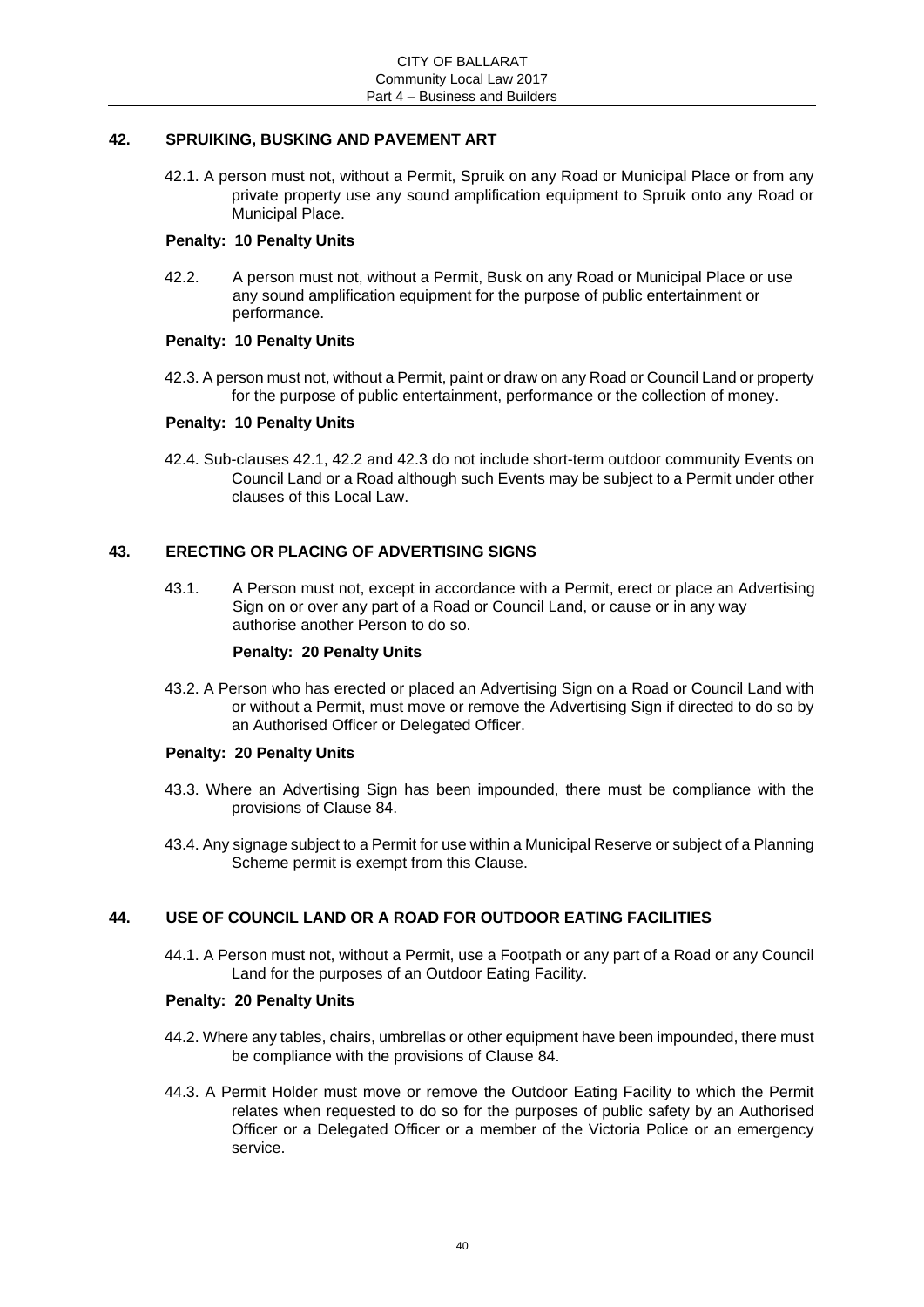### **Penalty: 20 Penalty Units**

*For guidance in determining whether to grant a permit to use a Footpath or any part of a Road or Council land for the purpose of an Outdoor Eating Facility, refer to Council's policy in relation to Outdoor Dining and Trading Policy 2017.* 

# **45. SALE AND CONSUMPTION OF LIQUOR ON ROADS ADJOINING LICENSED PREMISES**

45.1. A Person must not, without a Permit, use a Footpath, other part of a Road, or any Council Land adjoining a Licensed Premises to sell or consume liquor.

# **Penalty: 20 Penalty Units**

45.2. In determining whether to grant a Permit, the Council or an Authorised Officer must have regard to the Guidelines set out in this Local Law.

#### *Guidelines:*

- *(1) the location of the licensed premises, the land use of adjoining allotments and the general amenity of the street and neighbourhood;*
- *(2) the nature of the existing licensed business, eg café, restaurant or night-time entertainment venue;*
- *(3) whether the applicant's business, or the location has a history of alcohol-related behavioural problems;*
- *(4) comments from Planning, Community Development, Environmental Health, and Economic Development departments of Council;*
- *(5) comments from the Victoria Police or any relevant other public authority;*
- *(6) the impact that an increased number of patrons and the service and consumption of alcohol on a footpath will have on the amenity of the surrounding areas;*

*(7) whether Council's permit hours should be the same or be more limited than the existing liquor license for the site;* 

- *(8) whether Council's permit should be conditional upon patrons being seated while consuming alcohol and/or food service being available in the area that is the subject of the application; and*
- *(9) any other matter the Authorised Officer or the Delegated Officer reasonably believes is relevant to the application.*

# **BUILDERS**

# **46. ASSET PROTECTION - ASSET PROTECTION PERMIT – BUILDING WORKS**

- 46.1. For the protection of assets vested in Council, the:
	- 46.1.1. owner of any land;
	- 46.1.2. builder engaged to carry out Building Work on land;
	- 46.1.3. appointed agent; or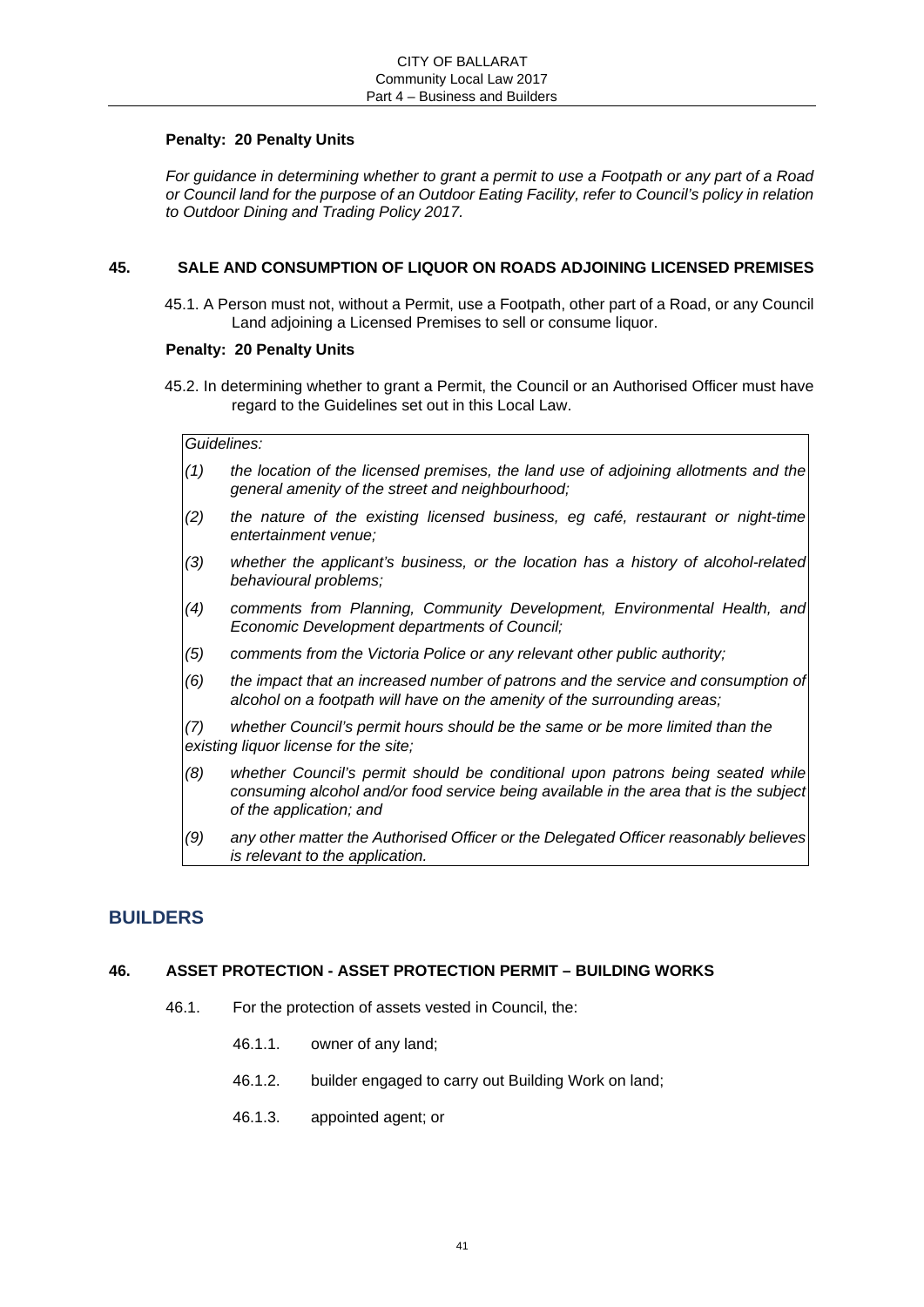- 46.1.4. demolition contractor in the case of Building Work involving demolition, must, where deemed necessary in accordance with Council's Asset Protection Policy:
	- 46.1.4.1. obtain an Asset Protection Permit before carrying out any Building Work, or allowing the Building Work to be carried out on that land;
	- 46.1.4.2. not carry out or allow to be carried out any Building Work on that land unless an Asset Protection Permit has been obtained; and

46.1.4.3. comply with the conditions of any Asset Protection Permit issued by the Council. **Penalty: 20 Penalty Units** 

- 46.2. An Asset Protection Permit in respect of any land where Building Work is to be carried out may be issued by an Authorised Officer or Delegated Officer on completion of an application form and payment of the application fee.
- 46.3. An Asset Protection Permit may allow a Person to enter land from a road other than by a permanently constructed vehicle crossing;
- 46.4. An Asset Protection Permit may be subject to such conditions for the protection of Council's assets and the safety of the persons or property as the issuing authorised officer determines including but not limited to:
	- 46.4.1. requiring protection works to be done;
	- 46.4.2. requiring the payment of a security bond;
	- 46.4.3. requiring that any or all public assets or infrastructure damage be cleaned, repaired, replaced or re-instated within a specified time and to the satisfaction of the Council;
	- 46.4.4. requiring the Asset Protection Permit holder to notify Council in writing immediately on becoming aware of any damage to any Council asset as a result of the building work or work associated with the building work including the delivery or removal of materials or equipment;
	- 46.4.5. requiring a temporary Vehicle Crossing to be installed to the Council's specification before commencement of any Building Work or delivery of any equipment or materials to the land; and
	- 46.4.6. any other condition considered necessary.
- 46.5. The amount of any security bond required under any Asset Protection Permit must be proportionate to the likely costs of repairing any potential damage to any existing Council Land, Road (including carriageway), channel, drain, Vehicle Crossing or other public asset arising from the works the subject of the Permit.
- 46.6. When the Council receives notice of the completion of the works the subject of the Permit, the land will be inspected by the Council and the amount of the security bond:
	- 46.6.1. may be retained by the Council to the proportion necessary to offset the costs of carrying out any works to rectify any damage, provided the person who lodged the bond is first notified of the damage and declines or fails within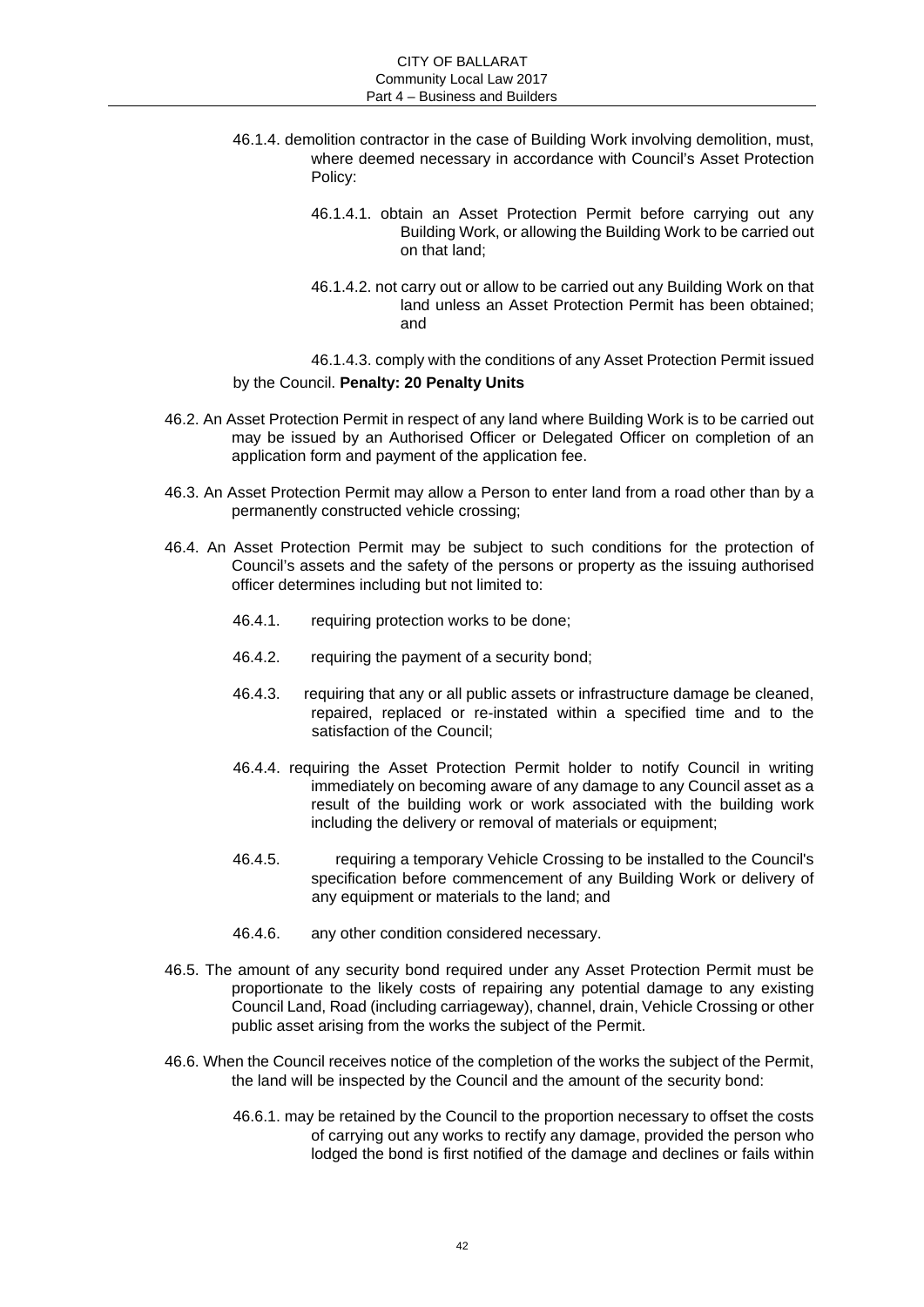30 days to make good the damage at their own expense to the Council's satisfaction; or

46.6.2. must be refunded to the person who lodged it upon the Council's satisfaction that no damage has been caused, or that any damage caused

> has been repaired by, or on behalf of, that person to the Council's satisfaction, or when, after 30 days of receiving notice of completion of the works, the Council has not notified the Person who lodged the bond of any damage requiring repair.

46.7. The person who lodged the bond must supplement the bond by a further payment equal to the difference between the cost of carrying out any works and the amount of the bond, if the Council is satisfied that the amount of the bond is insufficient to meet such cost and it makes a demand for such payment in writing.

#### **Penalty: 20 Penalty Units**

- 46.8. Where the Council so determines, it may at its absolute discretion, agree to accept an alternative form of security to a security bond.
- 46.9. A person who is not one of the persons described in Sub-clause 46.1 must not:
	- 46.9.1. carry out Building Work on land unless, in respect of the Building Work, an Asset Protection Permit has been obtained; or

46.9.2. deliver to a Building Site any equipment or materials unless an Asset Protection Permit has, in respect of the Building Work being carried out on the land, been obtained. **Penalty: 10 Penalty Units** 

# **47. ASSET PROTECTION – DRAINAGE**

- 47.1. Where any Building Work is being carried out on any land, the:
	- 47.1.1. owner of any land;
	- 47.1.2. builder engaged to carry out Building Work on land;
	- 47.1.3. appointed agent; or
	- 47.1.4. demolition contractor in the case of Building Work involving demolition,

must ensure that the Building Site is developed and managed to prevent stormwater pollution, through the contamination of run-off by chemicals, sediment, animal wastes or gross pollutants by adopting measures to:-

- 47.1.5. Minimise the amount of mud, dirt, sand, soil or stones deposited in the abutting roads or washed into the stormwater system; and
- 47.1.6. Prevent building clean up, wash down or other wastes being discharged offsite or allowed to enter the stormwater system.
- 47.2. A person must not deposit, or allow to be deposited, into any drain vested in the Council any Waste material other than stormwater. **Penalty: 20 Penalty Units**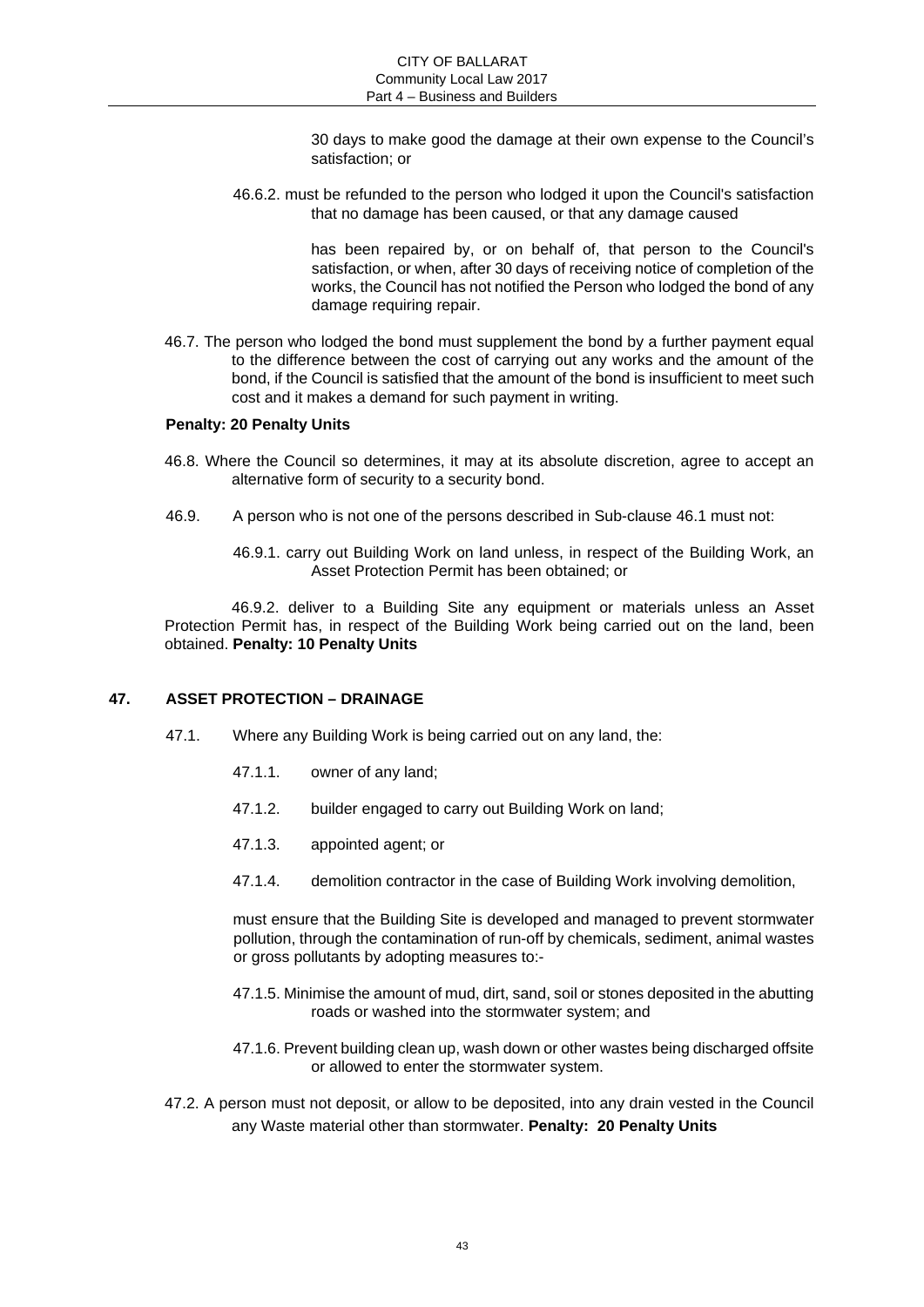# **48. ASSET PROTECTION – HOARDING OR OCCUPYING COUNCIL LAND**

- 48.1. For occupying a Road or Council Land and for the protection of the public, a Hoarding permit is required for the protection of assets vested in Council.
- 48.2. The:
	- 48.2.1. owner of any land;
	- 48.2.2. builder engaged to carry out Building Work on land;
	- 48.2.3. appointed agent; or
	- 48.2.4. demolition contractor in the case of Building Work involving demolition, must:
		- 48.2.4.1. obtain a Hoarding Permit before:
			- 48.2.4.1.1. occupying or fencing off part of a Road or Council Land, for any Building Work, or allowing the Building Work to be carried out;
			- 48.2.4.1.2. blocking any Road with a Vehicle or any other machinery or temporary structure;
			- 48.2.4.1.3. erecting a hoarding, scaffolding or overhead protective awning on or over Road or Council land;
			- 48.2.4.1.4. using a mobile crane or travel tower to carry out Building Work on or over a Road or Council Land;
		- 48.2.4.2. not carry out or allow to be carried out any Building Work on a Road or Council land. Unless a Hoarding Permit has been obtained; and

48.2.4.3. comply with the conditions of a Hoarding Permit issued by the Council. **Penalty: 20 Penalty Units** 

- 48.3. A Hoarding Permit where Building Work is to be carried out on a Road or Council Land may be issued by an Authorised Officer or Delegated Officer on completion of an application form and payment of the application fee.
- 48.4. A Hoarding Permit may be subject to such conditions for the protection of Council's assets and the safety of the public, persons or property as the issuing authorised officer determines including but not limited to:
	- 48.4.1. requiring a traffic management plan;
	- 48.4.2. requiring protection works to be done;
	- 48.4.3. requiring the payment of a security bond;
	- 48.4.4. requiring that any or all public assets or infrastructure damage be cleaned, repaired, replaced or re-instated within a specified time and to the satisfaction of the Council;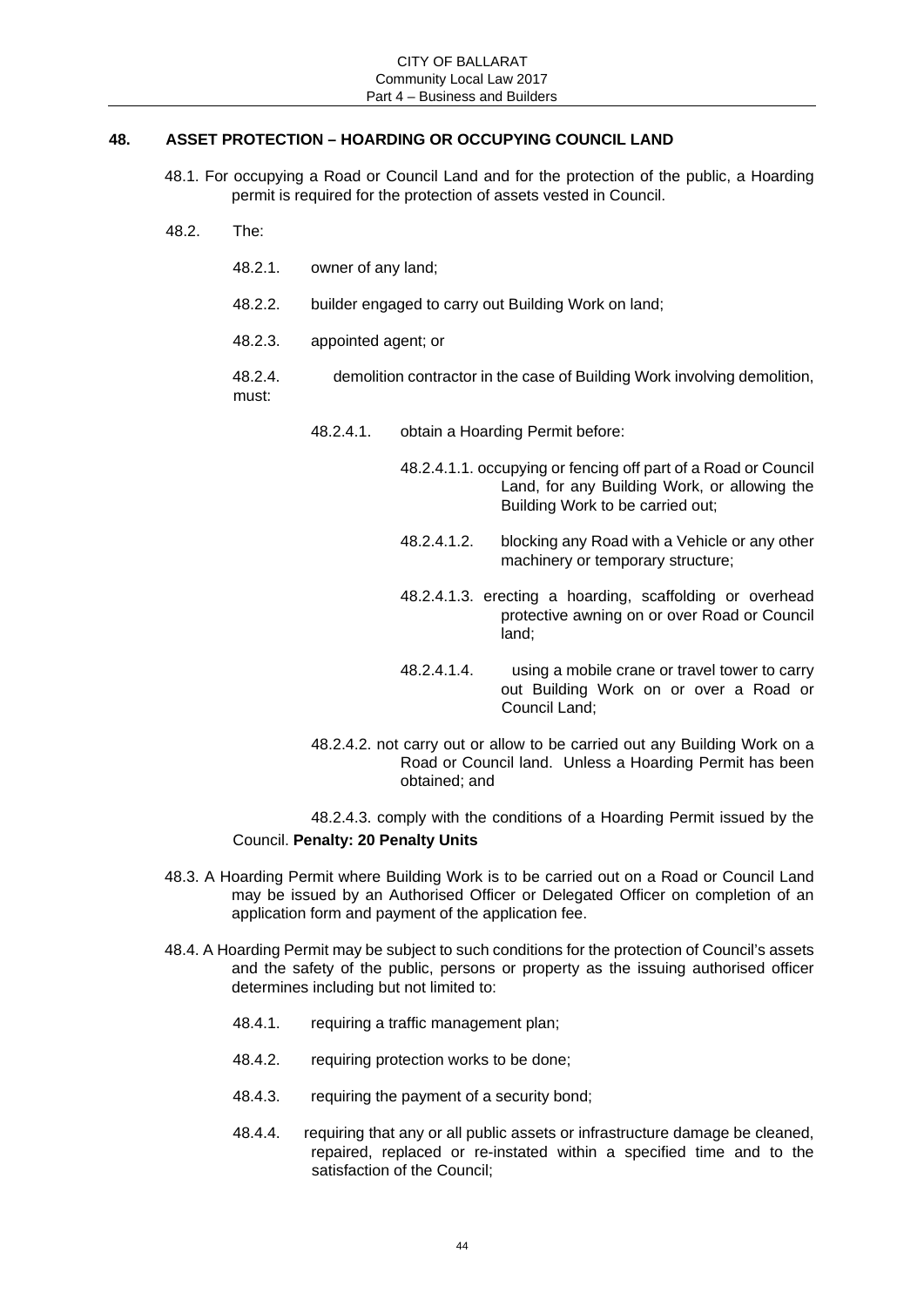- 48.4.5. requiring the Hoarding Permit holder to notify Council in writing immediately on becoming aware of any damage to any Council asset as a result of the building work or work associated with the building work including the delivery or removal of materials or equipment; and
- 48.4.6. any other condition considered necessary.
- 48.5. The amount of any security bond required under any Hoarding Permit must be proportionate to the likely costs of repairing any potential damage to any existing Council Land, Road (including carriageway), channel, drain, Vehicle Crossing or other public asset arising from the works the subject of the Permit.
- 48.6. When the Council receives notice of the completion of the works the subject of the Permit, the land will be inspected by the Council. Any damage identified by the Council will be rectified by the Hoarding Permit holder or at a cost to the Hoarding Permit holder using the following means:
	- 48.6.1. Notice to Comply issued to Hoarding Permit holder to reinstate damaged assets;
	- 48.6.2. Council engage the works to be completed and recover the costs at the expense of the Hoarding Permit holder;
	- 48.6.3. The amount of the security bond may be retained by the Council to the proportion necessary to offset the costs of carrying out any works to rectify any damage, provided the person who lodged the bond is first notified of the damage and declines or fails within 30 days to make good the damage at their own expense to the Council's satisfaction; or
	- 48.6.4. The amount of the security bond must be refunded to the person who lodged it upon the Council's satisfaction that no damage has been caused, or that any damage caused has been repaired by, or on behalf of, that person to the Council's satisfaction, or when, after 30 days of receiving notice of completion of the works, the Council has not notified the Person who lodged the bond of any damage requiring repair.
- 48.7. The person who lodged the bond must supplement the bond by a further payment equal to the difference between the cost of carrying out any works and the amount of the bond, if the Council is satisfied that the amount of the bond is insufficient to meet such cost and it makes a demand for such payment in writing.

#### **Penalty: 20 Penalty Units**

- 48.8. Where the Council so determines, it may at its absolute discretion, agree to accept an alternative form of security to a security bond.
- 48.9. A person who is not one of the persons described in Sub-clause 46.1 must not:

48.9.1. carry out Building Work on a Road or Council land unless, in respect of the Building Work, a Hoarding Permit has been obtained;

#### **Penalty: 10 Penalty Units**

- 48.10. An exemption applies to a Person acting contrary to this Clause where the Person is exempt under the Road Management Act 2004
- 48.11. An Authorised Officer or Delegated Officer may, in connection with a proposal to occupy a Road or Council land, require a traffic management plan and or a Waste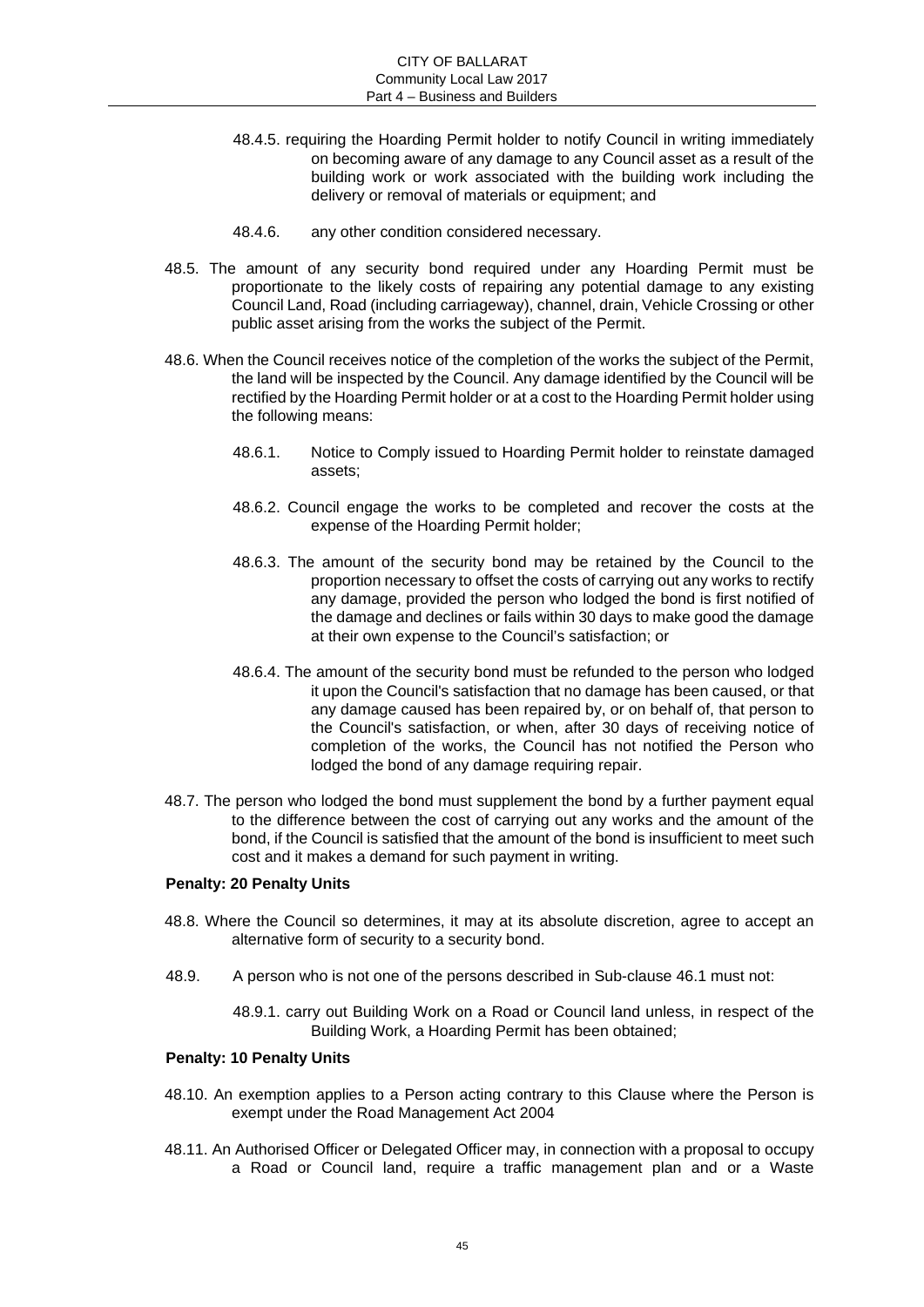management plan be provided to the Council adequately addressing any parking or Traffic or Waste management issues.

*(Note:* 

*A person must not conduct any works in, on, under or over a road without the written consent of the Council as per the Road Management Act 2004.* 

*A person must adhere to the Road Management Act 2004 – Schedule 7 unless exemptions apply under this legislation.)* 

#### **49. ASSET PROTECTION – BUILDING WORK – POWER OF ENTRY**

An Authorised Officer or Delegated Officer may at any reasonable time enter and inspect a Building Site for the purpose of ensuring compliance with any provision of, or a Permit issued under, this Local Law.

#### **50. BUILDING WORK – FENCING, RUN-OFF, REFUSE, EMISSIONS**

- 50.1. Where any Building Work is being carried out on any land, the:
	- 50.1.1. owner of the land;
	- 50.1.2. builder engaged to carry out Building Work on the land;
	- 50.1.3. appointed agent; or
	- 50.1.4. demolition contractor in the case of Building Work which involves demolition,

must to the satisfaction of the Council ensure that:

50.1.5. prior to the commencement of any Building Work on the land, the land is secured with permanent or temporary Fencing which is no less than 1.5 metres high and be capable of preventing litter from being windblown from the site

#### **Penalty: 15 Penalty Units;**

50.1.6. all builder's refuse is contained on the site in a Refuse Container

#### **Penalty: 15 Penalty Units;**

- 50.1.7. The requirement to provide a Refuse Container may be waived at the discretion of an Authorised Officer if it is considered by the Authorised Officer that the building work is unlikely to generate enough refuse to warrant the provision of a Refuse Container
- 50.1.8. no builder's refuse is deposited in or on any land other than within the fenced area of a Building Site

### **Penalty: 15 Penalty Units;**

50.1.9. no builder's refuse is deposited in or over any part of the Municipal Stormwater System

#### **Penalty: 15 Penalty Units;**

50.1.10. all builder's refuse, whether or not in any Refuse Container, is disposed of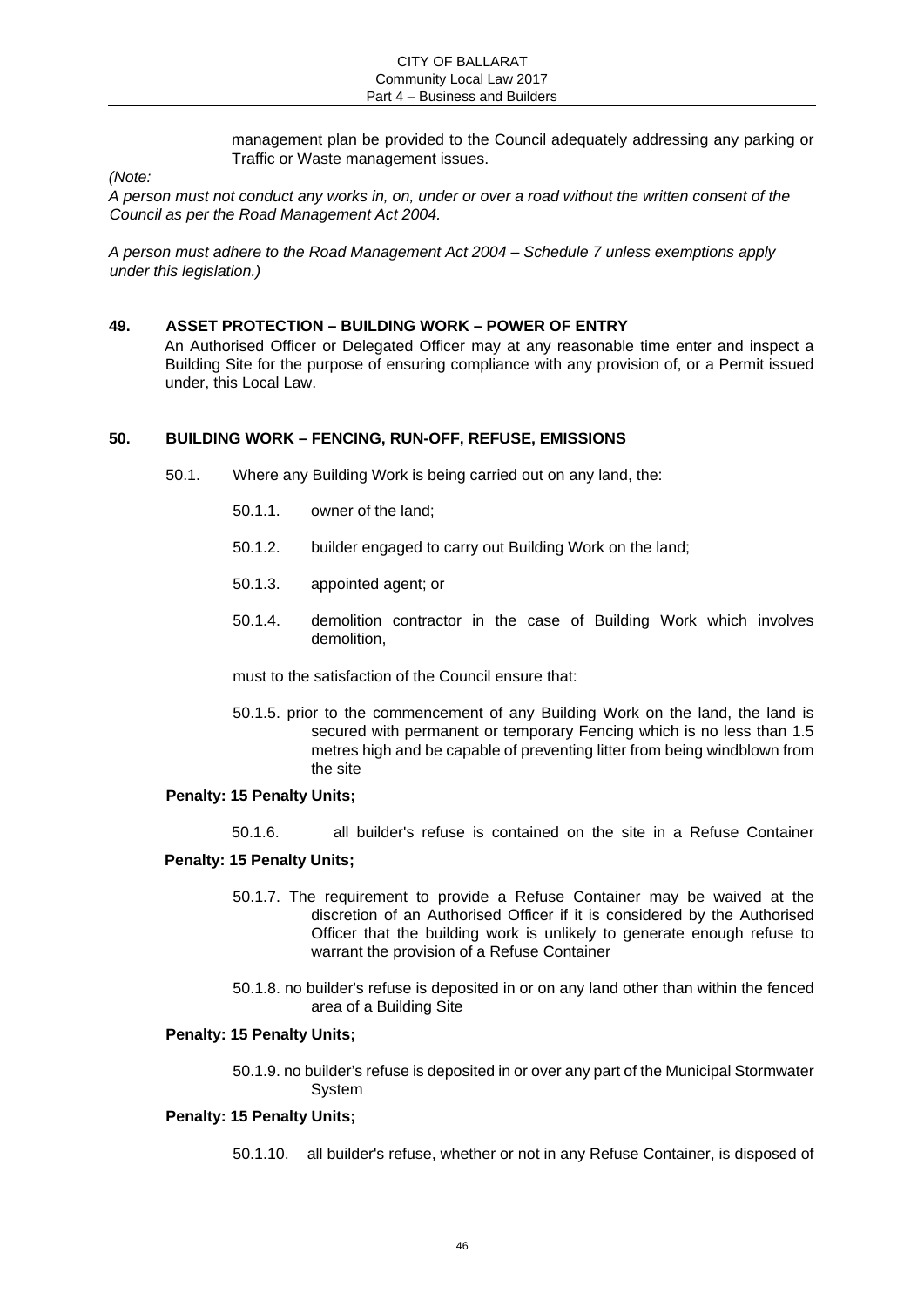within seven (7) days of completion of the Building Work or the issue of an occupancy permit, whichever occurs last

#### **Penalty: 15 Penalty Units;**

50.1.11. no soil, earth or clay is deposited onto any Road from any Vehicle used on a Building Site or a site of excavation or filling of any land

#### **Penalty: 15 Penalty Units; and**

50.1.12. all work on a Building Site is carried out so as not to emit excessive or Offensive dust into the air so as to cause detriment to surrounding and adjoining areas. Penalty: 15 Penalty Units.

# **51. BUILDING WORK – ACCESS AND STORAGE**

The:

- 51.1. owner of any land on which Building Work is being or is to be carried out;
- 51.2. builder engaged to carry out Building Work on land;
- 51.3. appointed agent;
- 51.4. driver of any Vehicle involved in placing or removing a Refuse Container on the land; or
- 51.5. demolition contractor in the case of Building Work involving demolition, in

respect of the Building Work, must ensure that:

51.6. entry takes place only across a temporary Vehicle Crossing unless otherwise permitted by the Council **Penalty: 20 Penalty Units;** 

51.7. no materials are deposited on any part of a Road or Council Land without the approval of the Council.

#### **Penalty: 15 Penalty Units;**

#### **52. BUILDING SITE IDENTIFICATION**

Prior to the commencement of any Building Work, the:

- 52.1. owner of the land;
- 52.2. builder engaged to carry out Building Work on the land;
- 52.3. appointed agent; or
- 52.4. demolition contractor in the case of Building Work which involves demolition,

must to the satisfaction of the Council provide adequate and appropriate Building Site identification including:

- 52.4.1. the builder's business name and postal address;
- 52.4.2. the builder's contact phone number; and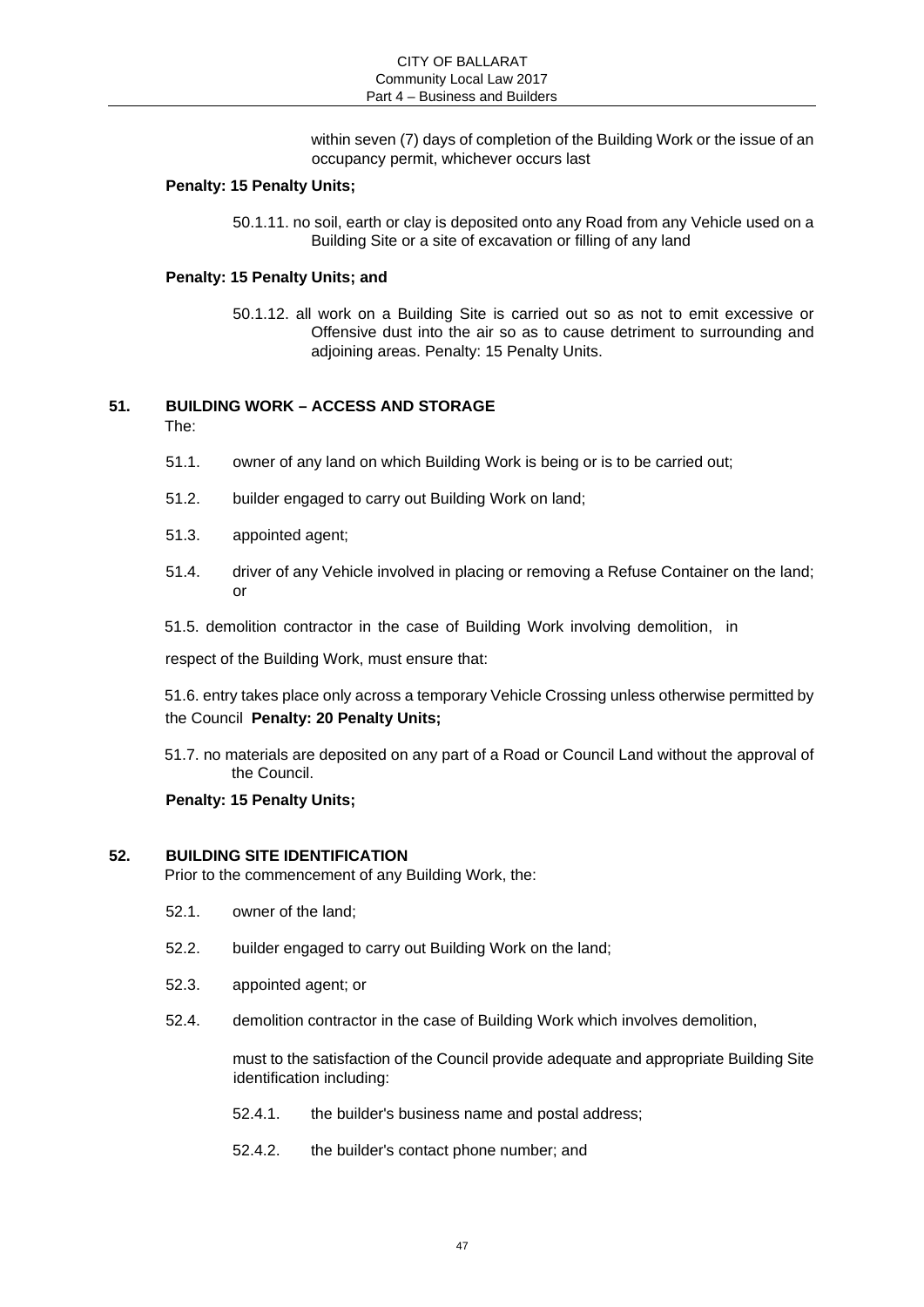52.4.3. the site address, including lot number.

52.5. All Building Site identification must be visible from the road at all times and must remain in place until such time as the Building Work is completed and the Building Site is cleared prior to occupancy. **Penalty: 10 Penalty Units** 

# **53. VEHICLE CROSSINGS – CONSTRUCTING**

53.1. A Person must not, without a Permit, construct, install, remove, relocate or alter a Vehicle Crossing, whether temporarily or permanently. **Penalty: 20 Penalty Units** 

- 53.2. Each owner and occupier of land must not, without a Permit:
	- 53.2.1. construct or allow to be constructed; or
	- 53.2.2. use or allow to be used

a second or subsequent Vehicle Crossing to service the land. **Penalty:** 

# **20 Penalty Units**

# **54. VEHICLE CROSSINGS – MAINTAINING**

The owner of the land must, at his or her own cost, ensure that any Vehicle Crossing between the Road and the boundary of such land is maintained and kept in good condition. **Penalty: 15 Penalty Units** 

# **55. VEHICLE CROSSINGS – POWER TO DIRECT WORKS**

- 55.1. Council or an Authorised Officer or Delegated Officer may direct:
	- 55.1.1. the construction of a temporary or permanent Vehicle Crossing;
	- 55.1.2. the repair or reconstruction of a Vehicle Crossing; or
	- 55.1.3. the removal of a Vehicle Crossing, and the reinstatement of any kerb, channel, Footpath or other areas to the satisfaction of the Authorised Officer,
	- by the owner or occupier of any adjacent land at his or her cost.
- 55.2. Each owner or occupier of land to whom a direction has been given under this clause must comply with that direction by applying within 2 business days for a Permit to do the thing which is directed.

**Penalty: 20 Penalty Units**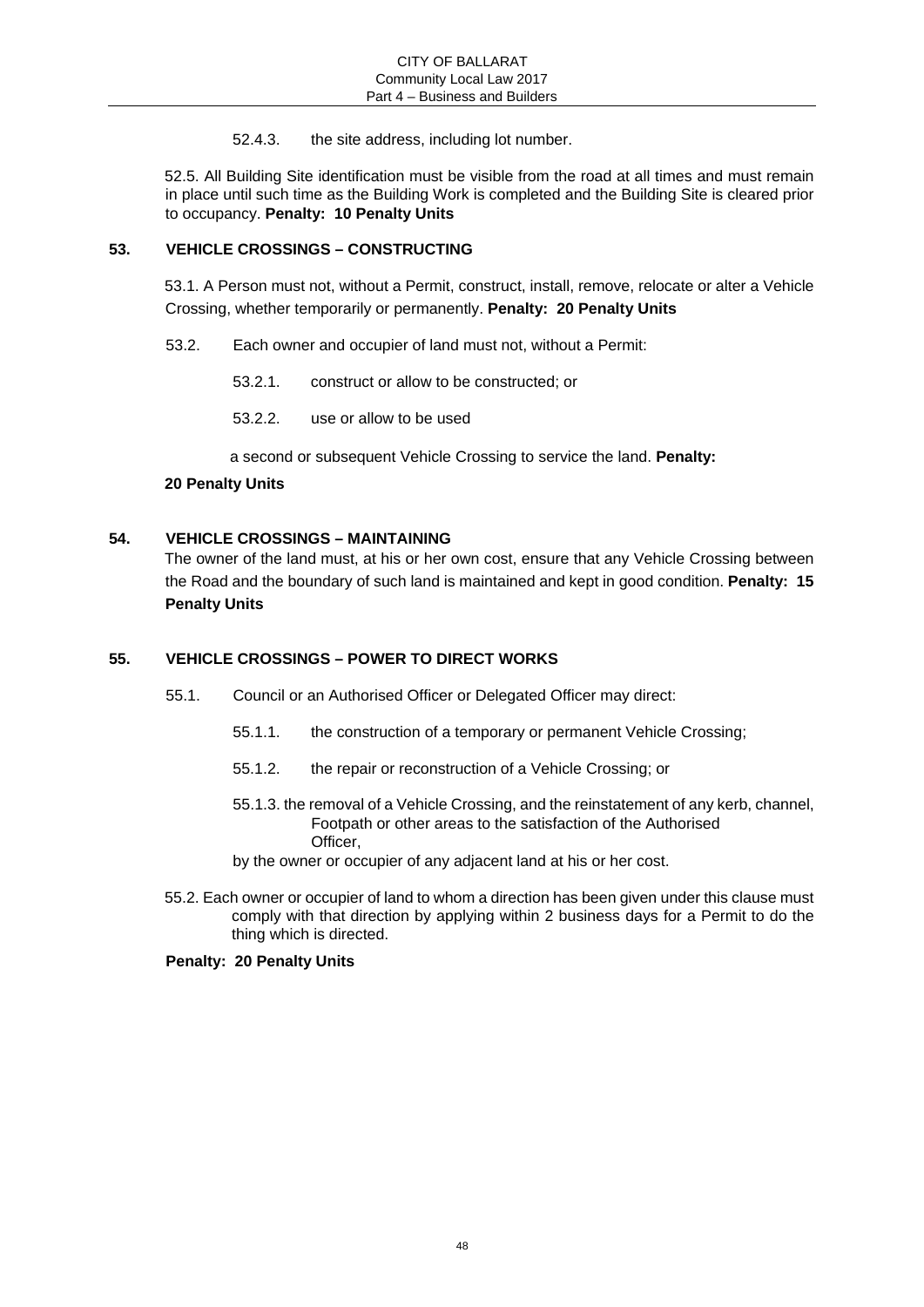# **PART 5 - ALCOHOL AND SMOKING**

# **56. POSSESSION AND CONSUMPTION OF LIQUOR ON ROADS AND MUNICIPAL PLACES**

- 56.1. For the purposes of this clause, Council may at any time prescribe all or part of any Municipal Place to be a place where the consumption or possession of Liquor is prohibited or regulated including limited to certain times of the day, certain days of the year, defined public holiday periods, special events or particular places.
- 56.2. A Person must not, at any time:
	- 56.2.1. on a Road;
	- 56.2.2. in any Motor Vehicle within any Municipal Place other than a Road;
	- 56.2.3. any part of the municipal district prescribed by Council under sub clause 56.1;
	- 56.2.4. in any Municipal Place

consume any Liquor or have in his or her possession or control any Liquor other than Liquor in a container with an unbroken seal. **Penalty: 15 Penalty Units** 

- 56.3. Sub clause 56.2 does not apply to a Person:
	- 56.3.1. participating in a Festival or Special Event in respect of which Council has granted a Permit for persons to consume Liquor or to have in their possession or control Liquor other than Liquor in a container with an unbroken seal; or
	- 56.3.2. In a Municipal Place and acting in accordance with a Council prescription under sub-clause 56.1;
	- 56.3.3. On a premises that is licensed under the Liquor Control Reform Act 1998.
- 56.4. If a Person contravenes sub clause 56.2, a member of Victoria Police or an Authorised Officer or Delegated Officer may direct the person to do all or any of the following:
	- 56.4.1. Cease consuming liquor;
	- 56.4.2. Leave the Municipal Place; and
	- 56.4.3. Dispose of the contents of the container.

56.5. A Person must comply with a direction given under sub clause 56.4. **Penalty: 15** 

# **Penalty Units**

56.6. If a Person does not comply with a direction given under clause 56.4, an Authorised Officer may confiscate any unsealed container of liquor associated with the contravention

Part 5 – Alcohol and Smoking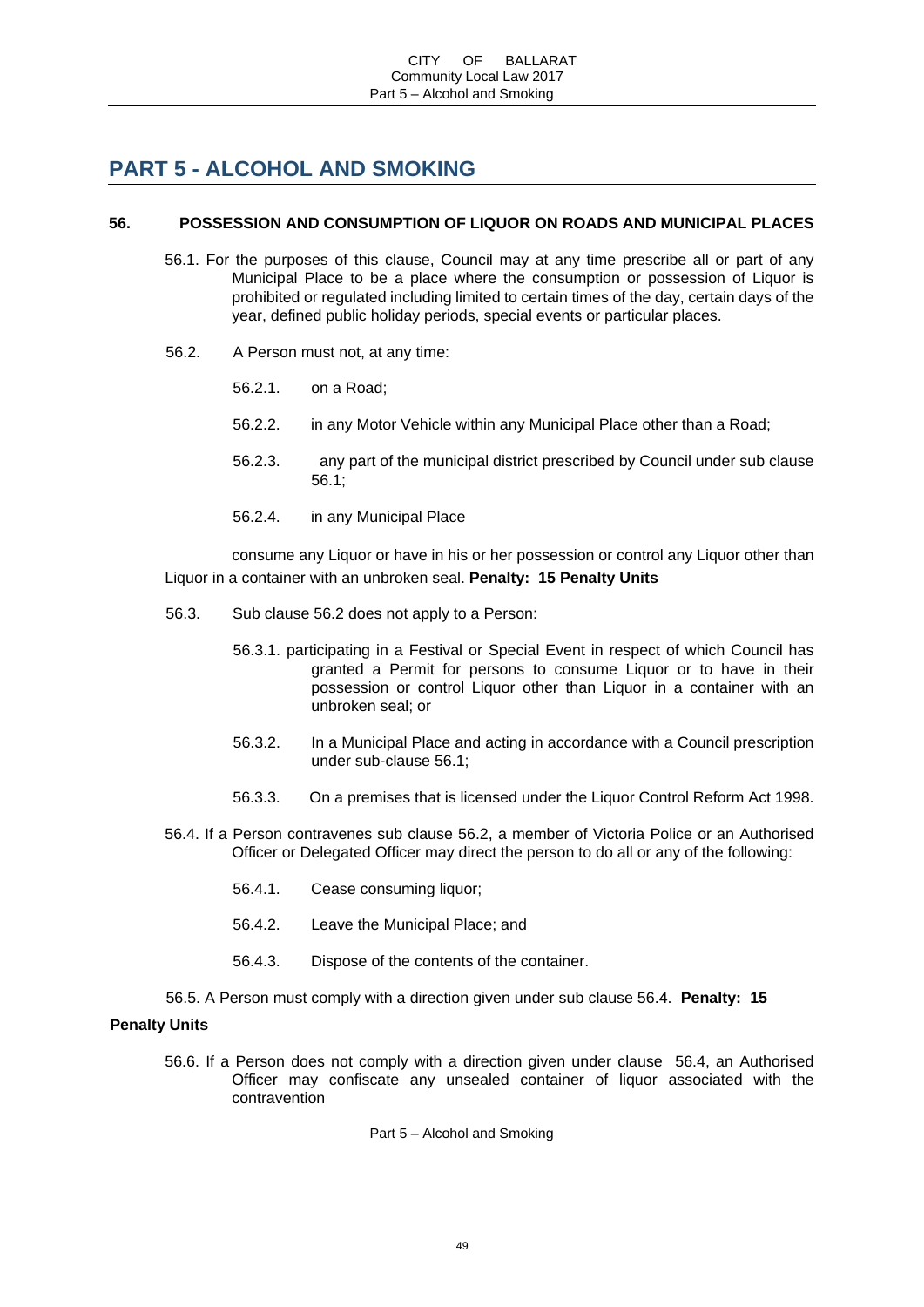#### CITY OF BALLARAT Community Local Law 2017 Part 6 – Municipal Places, Reserves, Landfill Sites and Buildings

# **57. GLASS CONTAINERS**

- 57.1. The Council may by resolution, or as a condition of a permit, declare any part of a Road, Reserve, or Municipal Place free of glass containers, and that declaration may be unconditional or limited to certain times of the day, certain days of the year, defined public holiday periods, special events or particular places.
- 57.2. Where the declaration is by resolution, the Council must erect and maintain, or cause to be erected and maintained, appropriate signage indicating the boundaries days and times of those areas that are declared free of glass containers.

57.3. A Person must not, without Council authorisation, bring into, provide or use any glass container in any area that is declared free of glass containers by the Council. **Penalty: 10 Penalty Units** 

#### **58. SMOKE FREE AREAS IN MUNICIPAL PLACES**

- 58.1. The Council may by resolution, or as a condition of a permit, declare any part of a Road, Reserve, or Municipal Place to be a Smoke Free Area, and that declaration may be unconditional or limited to certain times of the day, certain days of the year, defined public holiday periods, special events or particular places.
- 58.2. Where the declaration is by resolution, the Council must erect and maintain, or cause to be erected and maintained, appropriate signage indicating the boundaries and/or days and times of those areas that are declared Smoke Free Areas.
- 58.3. A Person must not smoke in, or on, any Municipal Place, or part of a Municipal Place, that has been declared to be a Smoke Free Area and has appropriate Smoke Free Area signage erected.

#### **Penalty: 10 Penalty Units**

# **PART 6 MUNICIPAL PLACES, RESERVES, LANDFILL SITES AND BUILDINGS**

# **MUNICIPAL PLACES**

#### **59. COUNCIL'S POWER IN MUNICIPAL PLACES**

- 59.1. Under this Local Law the Council may do any of the following in relation to any Municipal Place:
	- 59.1.1. restrict access to all or part of a Municipal Place to any person;
	- 59.1.2. close a Municipal Place or any part of it to the public;
	- 59.1.3. determine the hours a Municipal Place or any part of it is open to the public;
	- 59.1.4. establish conditions of entry to a Municipal Place or any part of it;
	- 59.1.5. establish conditions for the use or hire of a Municipal Place or any part of it;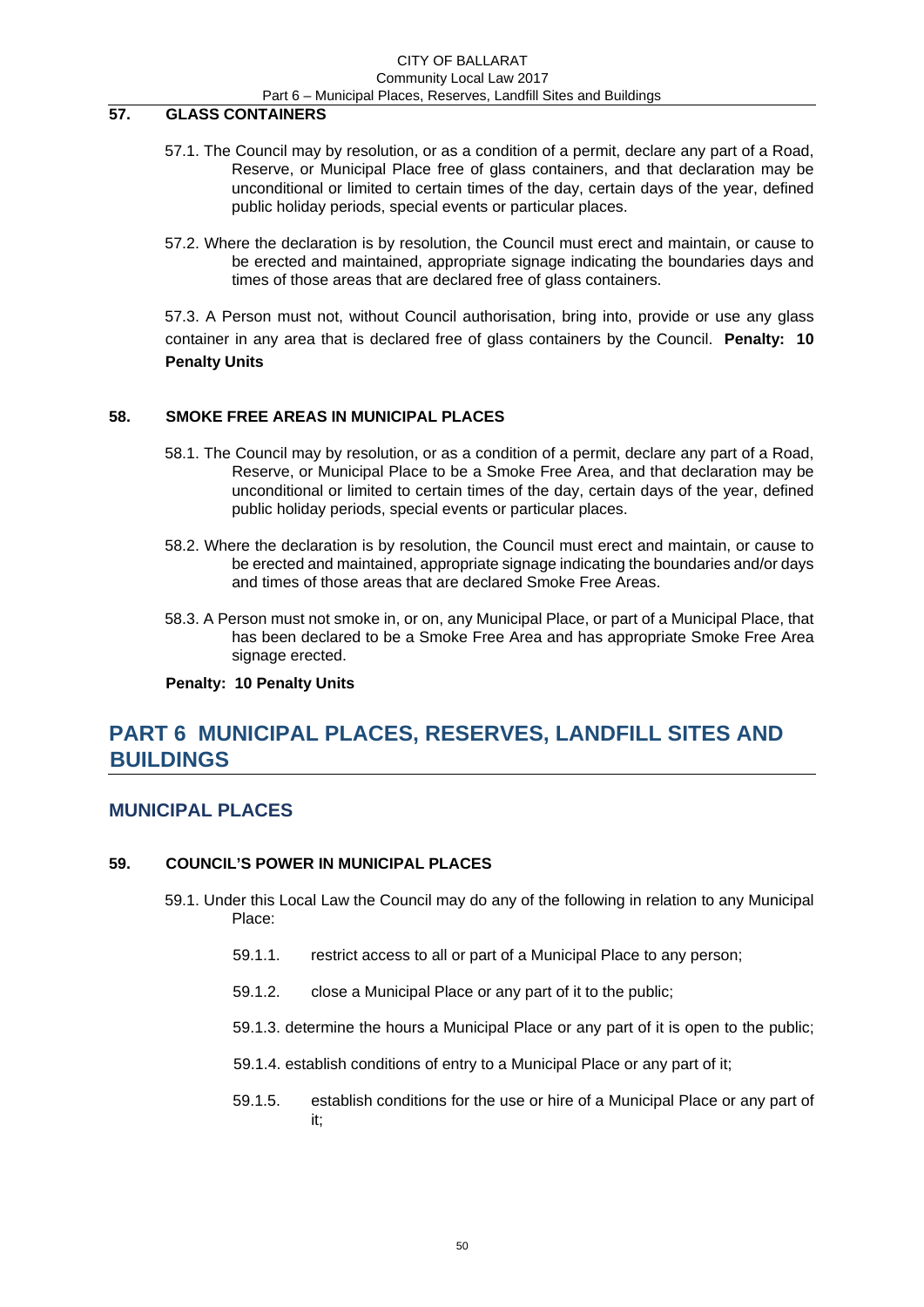- 59.1.6. set and collect fees or charges for admission to or the hire of or the use of a Municipal Place or any part of it;
- 59.1.7. set and collect fees or charges for the hire or use of any Council property in connection with a Municipal Place or any part of it; and
- 59.1.8. authorise a person to do any of these things.
- 59.2. A Person must not act contrary to any restriction, closure, condition, fee, charge, hire agreement or authorised instruction in relation to a Municipal Place unless authorised by the Council to do so.

#### **Penalty 10 Penalty Units**

59.3. A Person must not use a Municipal Place or any part of it or any Council property in connection with it, without first paying any relevant fees or charges. **Penalty 10 Penalty Units** 

#### **60. BEHAVIOUR IN MUNICIPAL PLACES – PROHIBITIONS**

A Person must not, while in a Municipal Place, behave in a manner that endangers others or unreasonably interferes with the quiet enjoyment of the Municipal Place by any other Person. **Penalty: 15 Penalty Units** 

#### **61. DAMAGING OR INTERFERING WITH A MUNICIPAL PLACE**

- 61.1. A Person must not, unless authorised by the Council for the purpose, do the following in, or on, a Municipal Place:
	- 61.1.1. destroy, damage, deface or interfere with the Municipal Place;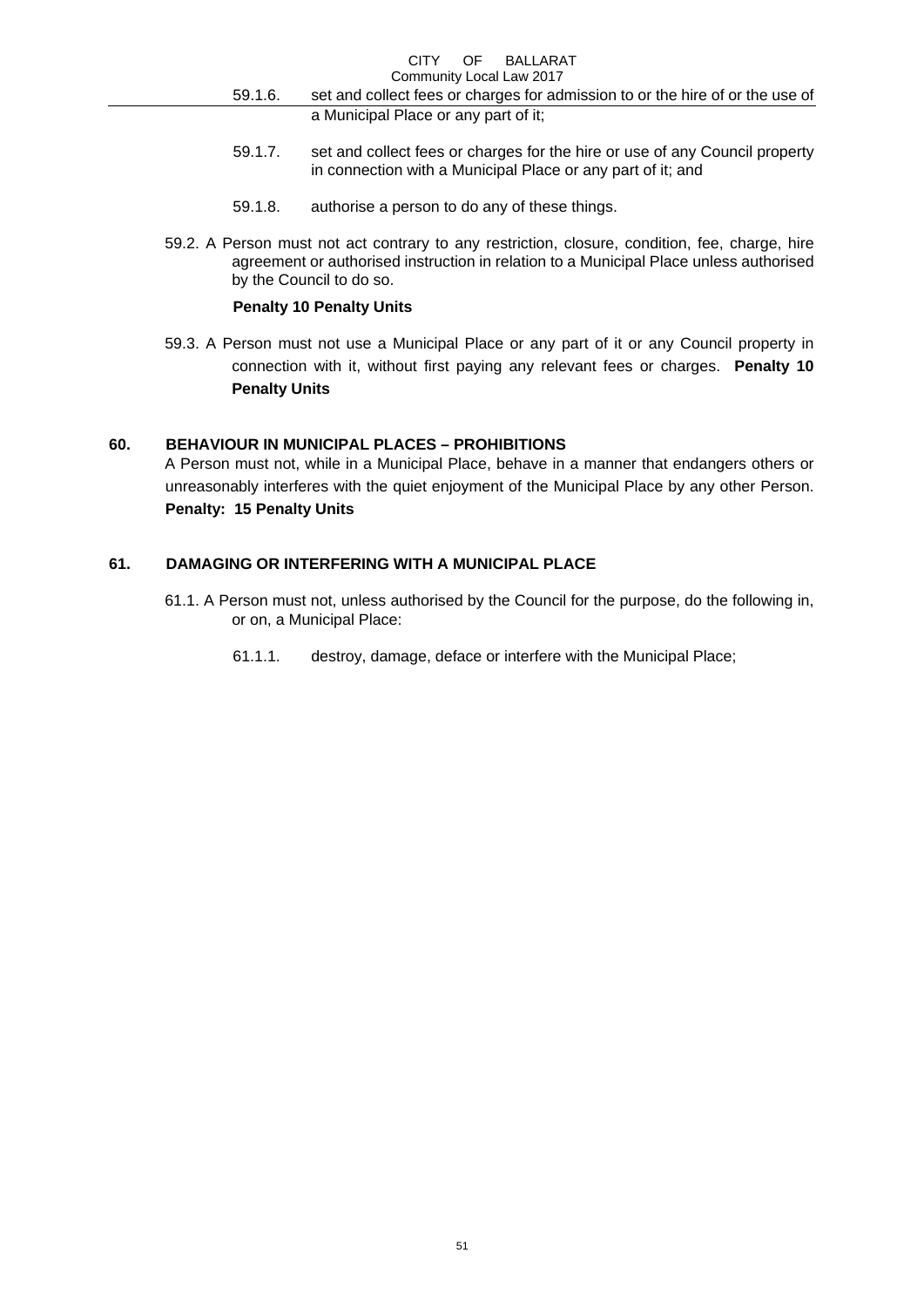- 61.1.2. construct an opening or gate in a fence on the boundary of Council property;
- 61.1.3. remove, destroy, damage, deface or interfere with, or allow to be removed, destroyed, damaged or interfered with, the Municipal Place or thing in or on or attached to the Municipal Place;
- 61.1.4. act contrary to any sign, public notice or published information in relation to the Municipal Place;
- 61.1.5. destroy, deface, damage, remove, plant or interfere with any tree, gardenbed or plant in, or on, the Municipal Place, other than for the purposes of maintaining grass on a nature strip or in accordance with a permit for cultivation of a nature strip garden issued under Clause 12;
- 61.1.6. do or omit to do anything which causes any natural or other material to escape or otherwise be conveyed onto a Road and thereby become a hazard; or
- 61.1.7. cause any damage to any Council assets in, or on, the Municipal Place as a result of a failure as an owner or occupier of any land to adequately maintain, or to rectify any faults within a reasonable time, in drainage systems, utility supply systems or any other matter for which the owner or occupier of the land is responsible for maintaining.

#### **Penalty: 20 Penalty Units**

- 61.2. An Authorised Officer or Delegated Officer may remove and impound anything that is in or on a Municipal Place in contravention of this Clause.
- 61.3. A Person who holds an Asset Protection Permit and is acting in accordance with its purpose, scope and conditions is exempt from this provision.

#### **62. BALLARAT AERODROME**

- 62.1. A person must not enter or remain on the Aerodrome Movement Area other than:-
	- 62.1.1. a pilot or crew member of an aircraft;
	- 62.1.2. an employee or agent of the Council, the Civil Aviation Authority or an emergency service in performance of their duties;
	- 62.1.3. a person who is a passenger either in an aircraft or in the process of entering or leaving an aircraft;
	- 62.1.4. a person lawfully involved in the refuelling or servicing of an aircraft; or
	- 62.1.5. any other person authorised by the Aerodrome Manager and acting in accordance with that authority

#### **Penalty: 20 Penalty Units**

- 62.2. The Aerodrome Manager may issue any person with an authority to leave a vehicle standing on the Aerodrome Movement Area.
- 62.3. Any person who leaves a vehicle standing within the Aerodrome Movement Area without an authority referred to in sub-clause 62.2 shall be guilty of an offence under this Local Law.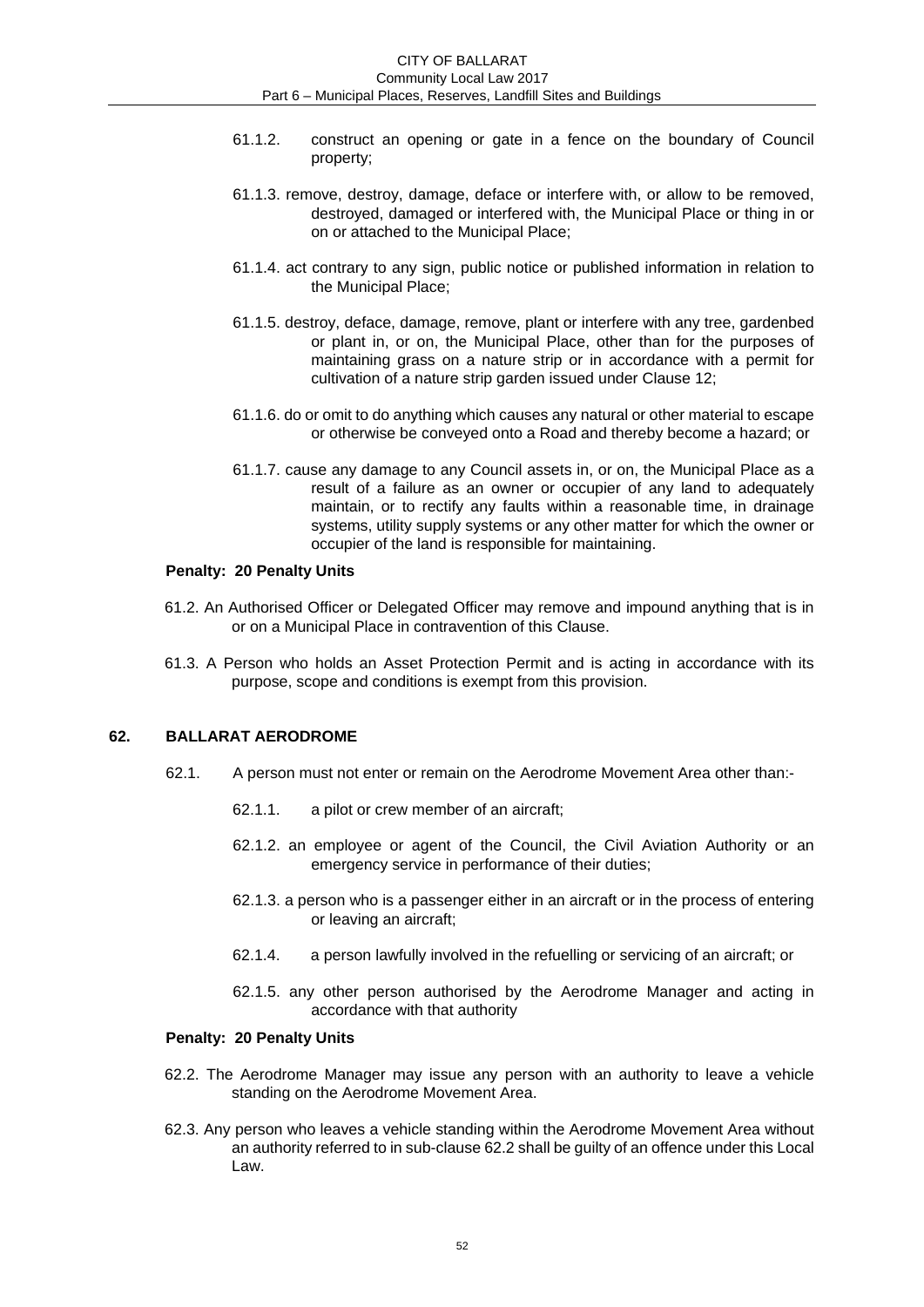### **Penalty: 20 Penalty Units**

# **63. OBSTRUCTIONS ON COUNCIL LAND OR A ROAD**

- 63.1. A Person must not, without a Permit:
	- 63.1.1. leave or allow to be left any:
		- 63.1.1.1. Bulk Waste Container on a Road or Council Land; or

63.1.1.2. other thing on a Road or Council Land which encroaches on, or obstructs the free use of, the Road or Council Land or which reduces the breadth, or confines the limits, of the Road or Council Land. **Penalty: 20 Penalty Units** 

- 63.2. A Person who has left or allowed to be left a Bulk Waste Container or other thing on a Road or Council Land with or without a Permit or other authorisation, must move or remove them if directed to do so by an Authorised Officer or Delegated Officer. **Penalty: 20 Penalty Units**
- 63.3. If a Person reasonably suspected of having committed an offence under Sub-clause 63.1 is the driver of a Vehicle which transports a Bulk Waste Container or other thing and that person cannot be found or it is impracticable to charge that person with an offence under Sub-clause 63.1, any Person who is an owner, manager or director of the business which supplies the Bulk Waste Container or other thing which is left on and obstructs the free use of a Road or Council Land may be charged with and is capable of committing an offence under Sub-clause 63.1.
- 63.4. Anything left or allowed to be left contrary to Sub-clause 63.1, or in contravention of any conditions of a Permit or other authorisation, may be removed by an Authorised Officer or Delegated Officer and impounded.

# **RESERVES**

*(Note: Clauses 59-63 in Part 6 – Municipal Places, also apply to Reserves. See Also Clause 12 Unauthorised Occupation of Council Land or a Road, in Part 2 - Your Property.)* 

# **64. BEHAVIOUR IN MUNICIPAL RESERVES – PROHIBITIONS**

64.1. A Person must not, while in a Municipal Reserve, behave in a manner that unreasonably impacts the well-being of or endangers others, or unreasonably interferes with the quiet enjoyment of the Municipal Reserve by any other Person. **Penalty: 15 Penalty Units** 

- 64.2. A Person must not, while in a Municipal Reserve:
	- 64.2.1. destroy, damage or interfere with any Council property;
	- 64.2.2. act in any manner likely to cause damage to property or the environment;
	- 64.2.3. use any children's playground equipment except for the purpose it is provided;
	- 64.2.4. act contrary to any sign erected in the reserve;
	- 64.2.5. feed any bird or native fauna;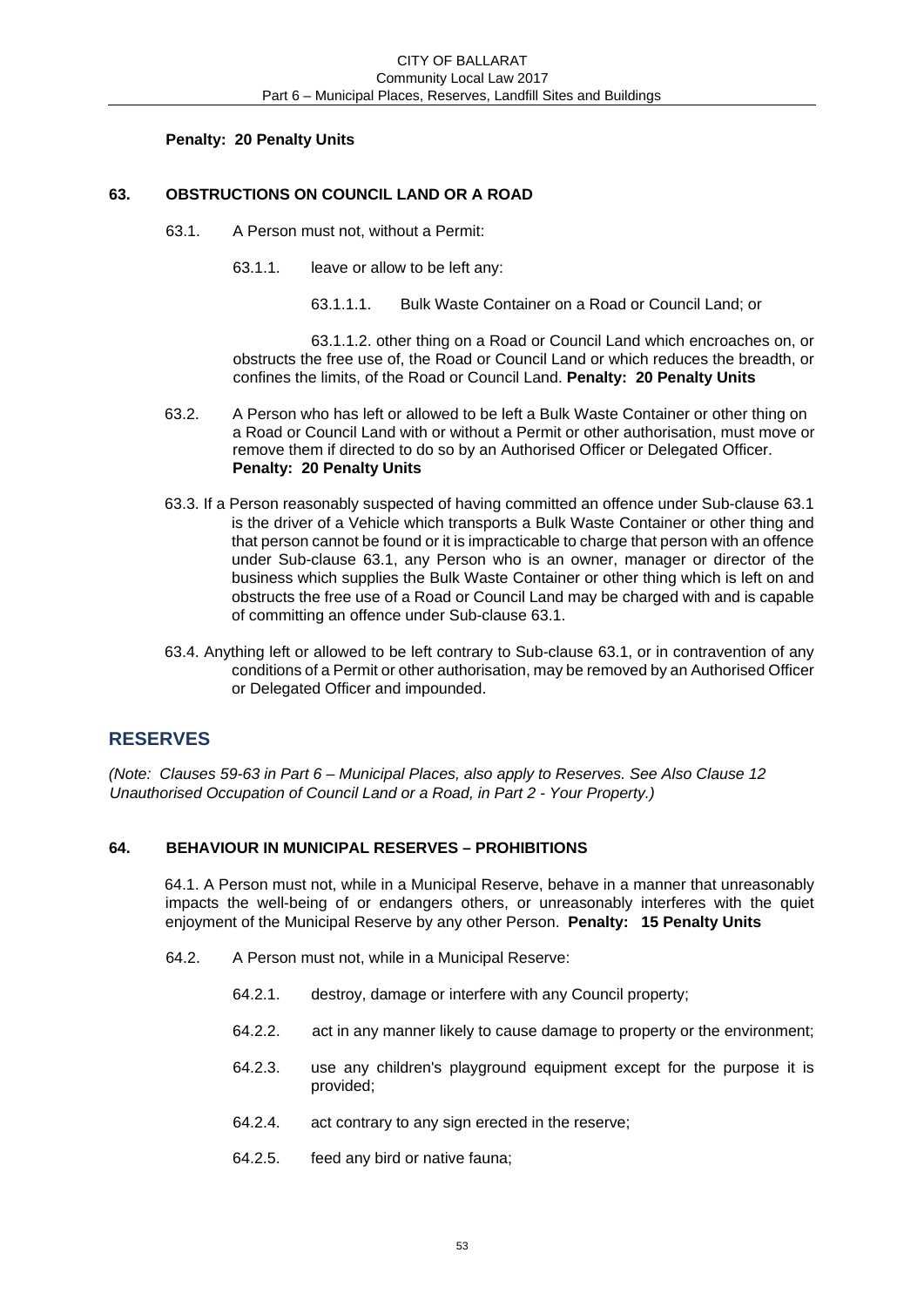- 64.2.6. abandon any Animal or bird;
- 64.2.7. destroy, damage, injure or interfere with any flora or any fauna; 64.2.8. carry
- or use any firearm unless authorised or licensed to do so;
- 64.2.9. light a fire or permit any fire to remain alight except in:
	- 64.2.9.1. a barbecue provided by the Council*;* or
	- 64.2.9.2. a portable liquid petroleum gas barbecue;
- 64.2.10. play any games with a hard ball except in an area set aside for that purpose; or

64.2.11. damage or interfere with the landform, flora, fauna, ground cover, soil or waterways of any area marked by signage as "protected natural environment". **Penalty: 15 Penalty Units** 

64.3. A person employed, contracted or authorised by Council for a specific purpose in a Municipal Reserve is exempt from this Clause so far as it applies to that purpose.

#### **65. USE OF MUNICIPAL RESERVES – PERMIT APPLICATION**

Any Person who intends to use a Municipal Reserve in any manner that is reasonably likely to:

- 65.1. increase the risk to public safety;
- 65.2. endanger Council assets;
- 65.3. diminish the comfort and the opportunity for quiet enjoyment by other users; or
- 65.4. cause damage to flora or fauna in or on the Municipal Reserve;

must apply for a Permit.

# **Penalty for First Offence: 10 Penalty Units Penalty for Second and Subsequent Offences: 15 Penalty Units**

#### **66. USE OF MUNICIPAL RESERVES – PERMITTED USES**

A Person must not undertake any of the following activities on a Municipal Reserve without first obtaining a Permit:

- 66.1. organise any competitive sport, game, or activity other than a sport, game, or activity played for family or social purposes;
- 66.2. organise any Event, unless in possession of an Event Permit from the Council; *(see Clause 68 Events);*
- 66.3. conduct or celebrate a wedding;
- 66.4. consume or possess any Liquor in open containers other than between sunrise and sunset (see also Clause 56 Possession and Consumption of Liquor after Sunset in Municipal Places Other than Roads);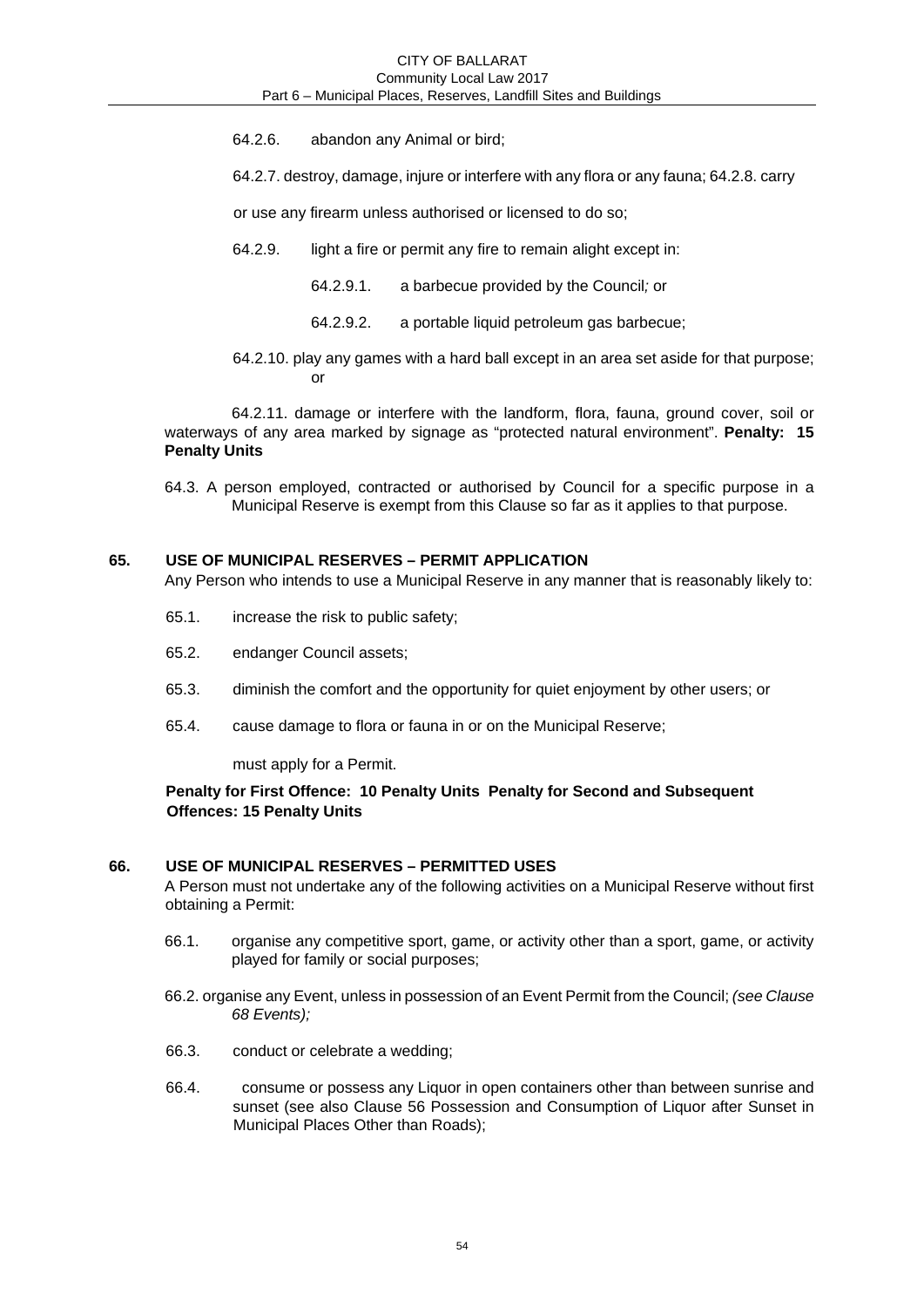- 66.5. organise or hold any rally, procession, demonstration or any other public gathering, in which case such a Permit must not be unreasonably withheld;
- 66.6. make a collection of money;
- 66.7. use an amplifier or public address system (*see also Clause 38.2 public address systems on Roads and Council Land* );
- 66.8. operate or otherwise use any watercraft, unless in an area clearly designated for the purpose;
- 66.9. construct or install a film set, or record for television or other media purposes, any event or activity, if the construction, installation or recording (as the case may be) is for fee or reward or commercial purposes (but excluding wedding and general photography or recording and any media photography or recording for news production purposes);
- 66.10. pitch any tent, or erect any temporary structure or shelter, whether for Camping or other purposes, but excluding temporary shade structures used on a daily basis for casual purpose *(see also Clause 69 Camping on Council Land or a Road);*
- 66.11. drive any Livestock (see also Clause 39 Livestock on Roads);
- 66.12. use, possess, ignite or engage any person for the use, possession or ignition of fireworks *(see also Clause 17 Fireworks);*
- 66.13. ride or drive a Vehicle or Animal in a manner or in a place likely to damage or ruin any grassed area or turf surface or otherwise interfere with the use of the reserve *(see also Clause 31.1 Motor Bikes and Motorised Recreational Vehicles - on Council Land);*
- 66.14. ride any horse other than in an area and at a time designated by the Council;
- 66.15. drive, ride in or on, park upon or otherwise use any motor vehicle other than in an area designated by the Council *(note also Clause 70 Parking on Municipal Reserves);*
- 66.16. launch into any wetland, lake, pond or other watercourse on Council Land or a Road any watercraft other than from a launching facility designated for such purpose;
- 66.17. Sell or offer for sale any other goods or services including any intoxicating Liquor to any Person (see also Clause 40 Displaying Goods for Sale on Council Land or a Road and Clause 41 Itinerant Trading);
- 66.18. operate, or cause to be operated, any amusement for which a charge is made or to make a collection of money for any purpose*;*
- 66.19. operate tour guiding, personal training or any other organised recreational activity for commercial gain;
- 66.20. live on or Camp in a boat moored to a Council jetty, pontoon, boat ramp or pier;
- 66.21. conduct repairs to any boat or watercraft moored to a Council jetty, pontoon, boat ramp or pier except in an emergency breakdown for the purpose of removing it;
- 66.22. erect, fix or place any advertisement for educational, cultural, political, religious, social, or recreational purposes by any Person. Any sign erected:
	- 66.22.1. must not be animated or internally illuminated;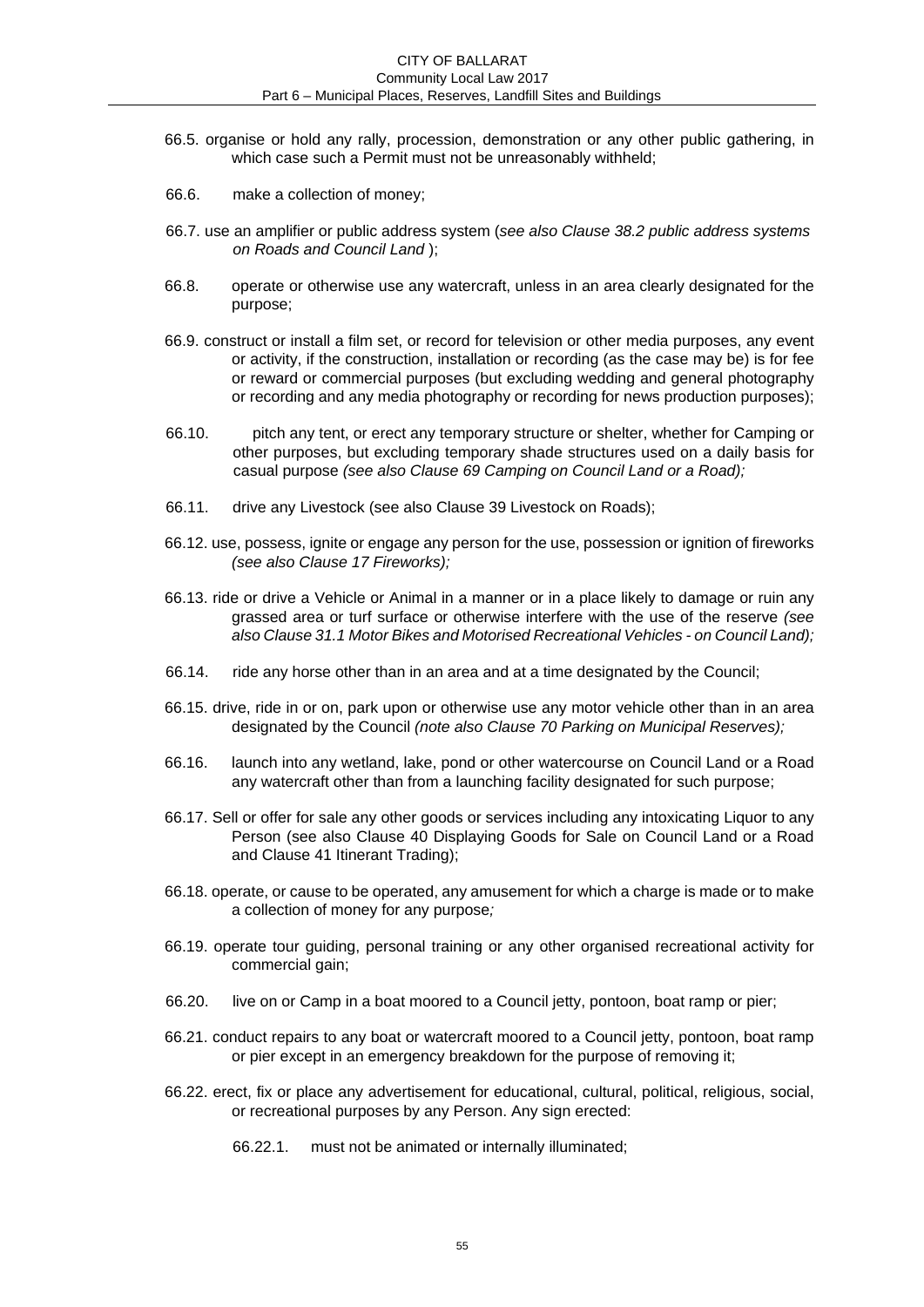- 66.22.2. must not exceed 5 square metres;
- 66.22.3. must not remain in place any longer than 14 days after the event, or remain in place any longer than 3 months (whichever time is shorter); and
- 66.22.4. must be placed in close proximity to the Event or other location nominated by an Authorised Officer or a Delegated Officer.

*(Any Advertising Sign which does not conform to these signage requirements may be subject to a planning permit.)* 

#### **Penalty: 15 Penalty Units**

- 66.24. An Authorised Officer or Delegated Officer when assessing whether a Permit is required, may decide that a specific activity, although included in this Clause, is of such small duration, size or other relevant factor that no Permit is required.
- 66.25. A Person employed, contracted or authorised by Council for a specific purpose in a Municipal Reserve is exempt from this Clause so far as it applies to that purpose.

#### **67. ACCESS TO MUNICIPAL RESERVES**

- 67.1. Except as otherwise determined by the Council or an Authorised Officer or a Delegated Officer, any Municipal Reserve is open to the public from sunrise to sunset free of charge on any day.
- 67.2. The Council or an Authorised Officer or a Delegated Officer may, in the case of any Municipal Reserve set aside days and times upon which charges or entrance fees may be made for the use of the Municipal Reserve.
- 67.3. The Council or an Authorised Officer or a Delegated Officer may restrict access to any part of a Municipal Reserve whether for temporary works, for short-term or long-term lease use or for any other purpose and public access to such restricted areas may be non-existent, limited by condition or subject to a fee or donation.

67.4. A Person must not enter any Municipal Reserve whether open to the public or subject to restricted access, other than via designated access points (where applicable) during the hours of opening and subject to any conditions, fee or donation imposed, unless directed otherwise by a member of Council staff or an authorised contractor in the course of his or her employment. **Penalty: 10 Penalty Units** 

# **68. EVENTS**

- 68.1. A Person must not, without a Permit, hold or organise any Event on any Council Land or Road within the Municipal District. **Penalty: 20 Penalty Units**
- 68.2. A Person must not, without a Permit, hold or organise any Event on any land other than Council Land or a Road within the Municipal district if that Event may reasonably be expected to have a material impact on the neighbouring community or a materially increased risk to public safety or to Council assets. **Penalty: 20 Penalty Units**
- 68.3. The following exemptions apply in respect of this Clause:
	- 68.3.1. an Authorised Officer or a Delegated Officer may assess an application and may decide that, based on the circumstances of the matter, a Permit under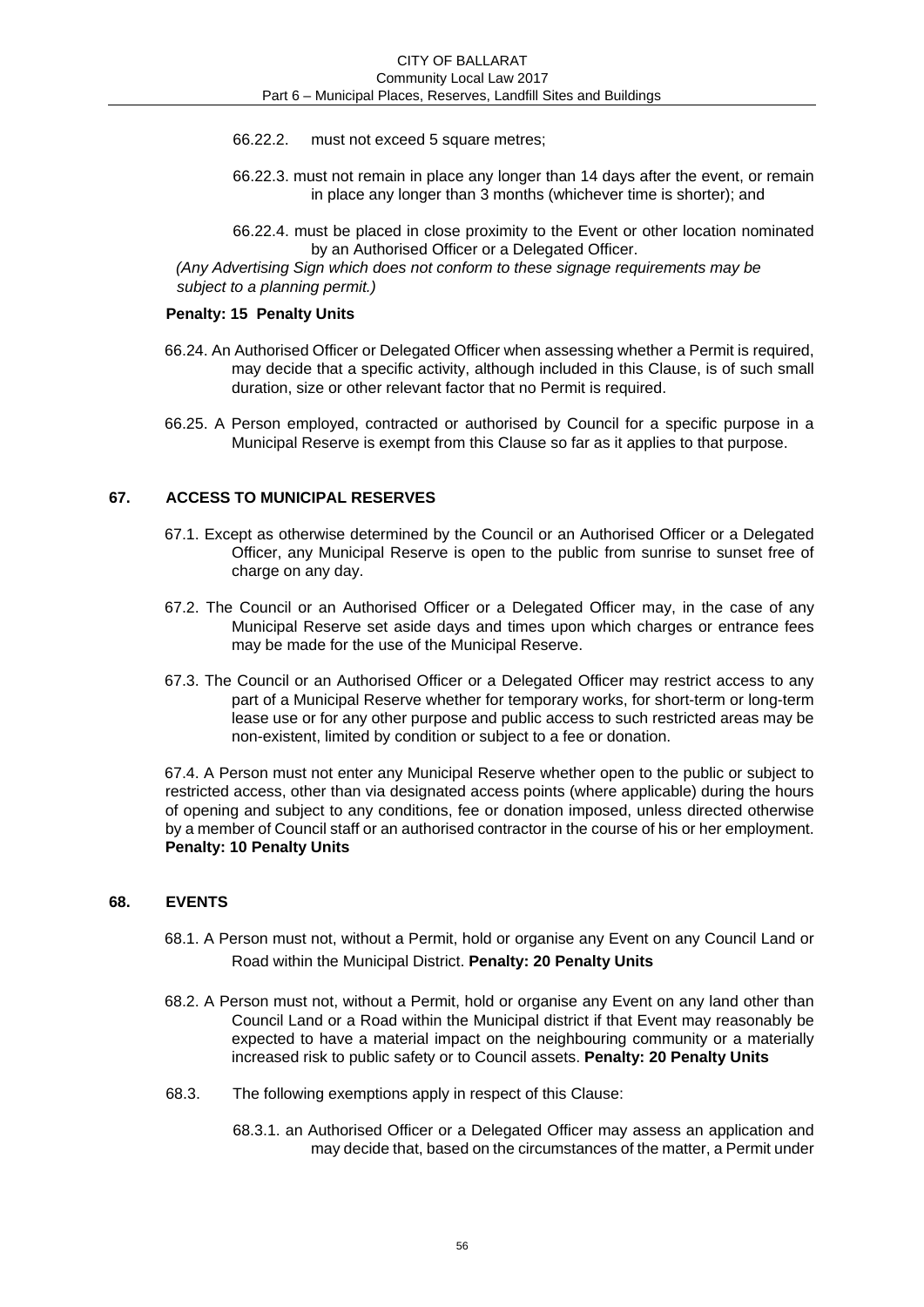sub-clause 68.1 or 68.2 is not required (although certain activities may still require a Permit under Clauses 65-66 – Use of Municipal Reserves); and

68.3.2. an Event that is subject to a planning permit is exempt from the requirement of a Permit under Sub-clause 68.1 or 68.2.

# **69. CAMPING ON COUNCIL LAND OR A ROAD**

A Person must not, without a Permit, Camp on any Council Land (including a Municipal Reserve) or a Road unless such Person is within a registered caravan park or a Camping Area. **Penalty: 15 Penalty Units.** 

*(Camping on land other than Council Land or a Road may be permitted but may be subject to a separate Permit. See Clause 18: Camping on Land other than Council Land or a Road.)* 

# **70. PARKING ON MUNICIPAL RESERVES**

70.1. The registered owner of a Vehicle must not, or must not allow, without a Permit, that Vehicle to be parked on any part of any Municipal Reserve other than in a parking area that is set aside for that purpose by the Council or agreed to by the Council or an Authorised Officer or a Delegated Officer.

# **Penalty: 5 Penalty Units**

70.2. Sub-clause 70.1 does not apply to any Council employee, contractor or authorised person acting in the course of his or her duties.

# **71. USE OF WHEELED NON-MOTORISED RECREATIONAL DEVICES AND WHEELED CHILD'S TOYS**

- 71.1. If the Council designates an area in which a Wheeled Non-Motorised Recreational Device and/or a Wheeled Child's Toy must not be used, it must ensure that signage is erected in, or on, that designated area, clearly identifying the location and extent of the area in which the Wheeled Non-Motorised Recreational Device and/or the Wheeled Child's Toy must not be used.
- 71.2. A Person must not use a Wheeled Non-Motorised Recreational Device and/or a Wheeled Child's Toy in an area that has been designated by the Council to be an area in which the use of such device or toy is prohibited. **Penalty: 10 Penalty Units**
- 71.3. Where the Council fails to ensure appropriate signage is erected as required under Subclause 72.1, no Person may be issued with an Infringement Notice or prosecuted for an offence under Sub-clause 72.2.
- 71.4. Any Person who uses a Wheeled Non-Motorised Recreational Device and/or a Wheeled Child's Toy, or allows or permits another Person in their care or control to use a Wheeled Non-Motorised Recreational Device and/or a Wheeled Child's Toy on Council Land, on a bike path, or on a Footpath or on any other part of a Road other than the carriageway must ensure that:
	- 72.4.1. the use does not obstruct, hinder, endanger, prevent the free passage of, or unreasonably alarm or inconvenience any pedestrian or other user; or

72.4.2. where the Wheeled Non-Motorised Recreational Device is a bicycle ridden on a bike path, the use is not contrary to any signage restricting speed or requiring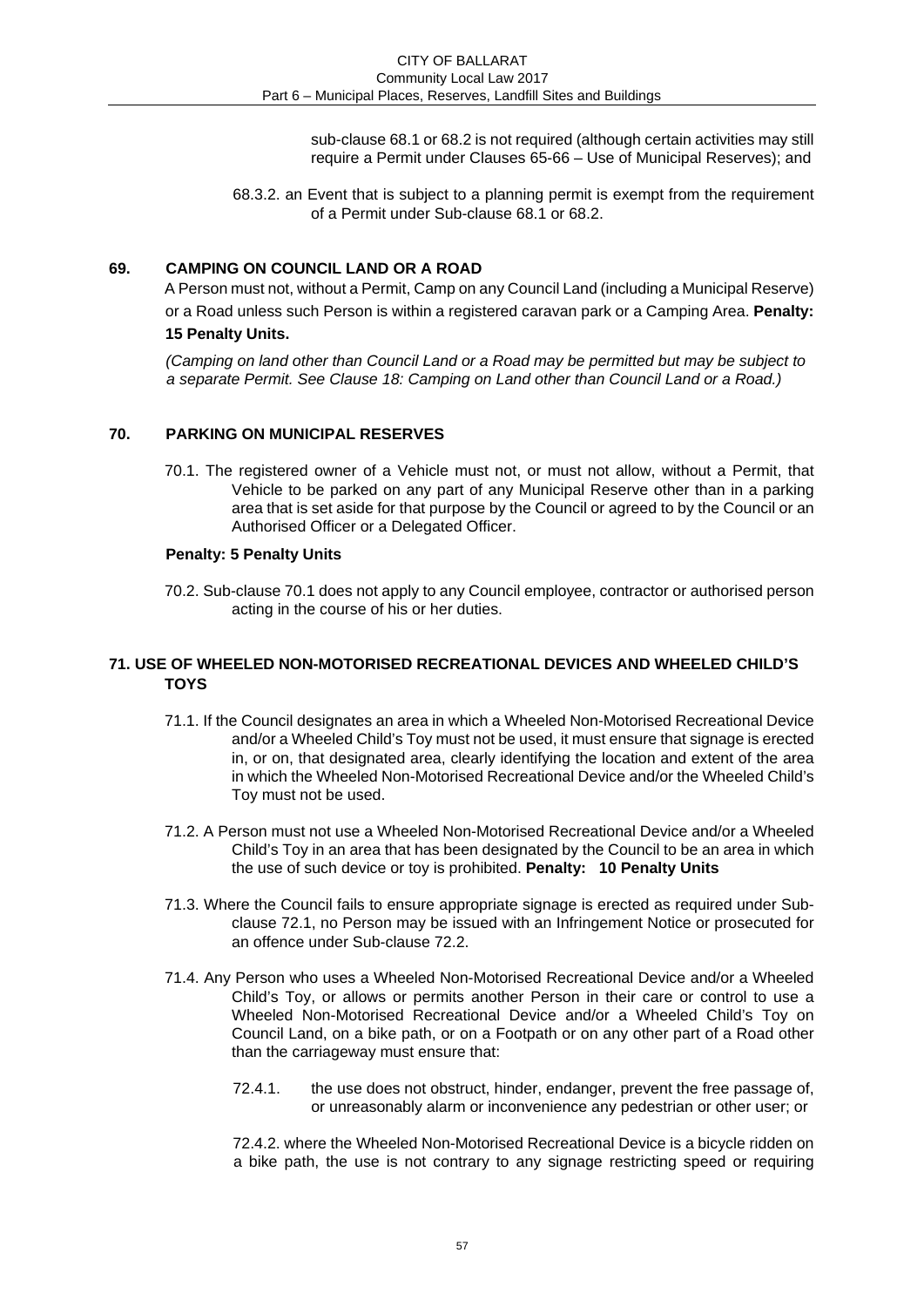dismounting and does not by speed or other means endanger or risk endangering children, Animals or other users. **Penalty: 10 Penalty Units** 

# **72. IMPOUNDING OF WHEELED NON-MOTORISED RECREATIONAL DEVICES AND WHEELED CHILD'S TOYS**

72.1. Where a Wheeled Non-Motorised Recreational Device or a Wheeled Child's Toy has been impounded, there must be compliance with the provisions of Clause 84.

# **LANDFILL SITES**

### **73. DEPOSITING OF WASTE AT MUNICIPAL LANDFILL SITES, RECYCLING AND WASTE TRANSFER FACILITIES AND RESOURCE RECOVERY CENTRES**

- 73.1. Any municipal landfill and any recycling and waste transfer facilities or resource recovery centre available for the disposal of Waste may be subject to the fees, charges, terms and conditions as determined by the Council from time to time.
- 73.2. A Person using a municipal landfill, recycling and waste transfer facility or resource recovery centre:
	- 73.2.1. must pay the fees and charges and comply with the terms and conditions determined by the Council for use of the landfill, facility or centre;
	- 73.2.2. must deposit Waste in accordance with the directions of the facility attendant or Authorised Officer or Delegated Officer and in accordance with any signs erected at the landfill, facility or centre;
	- 73.2.3. may only deposit material designated by the Council from time to time;
	- 73.2.4. may only deposit material permitted by any Environment Protection Authority Site Licences applying to the landfill, facility or centre from time to time; and
	- 73.2.5. must not deposit any hazardous, dangerous or infectious materials.

# **Penalty: 15 Penalty Units**

- 73.3. A Person must not deposit any Waste at any municipal landfill, recycling and waste transfer facilities or resource recovery centre which is not at the time of deposit open to accept such Waste or any such category of Waste. **Penalty: 20 Penalty Units**
- 73.4. A Person employed, authorised or contracted by the Council for a specific purpose is exempt from sub-clauses 74.1, 74.2 and 74.3 of this provision to the extent of that purpose.

# **COUNCIL BUILDINGS**

# **74. BEHAVIOUR IN MUNICIPAL BUILDINGS**

74.1. A Person must not, while in a Municipal Building, behave in a manner that endangers others or unreasonably interferes with the quiet enjoyment of the Municipal Building by any other Person.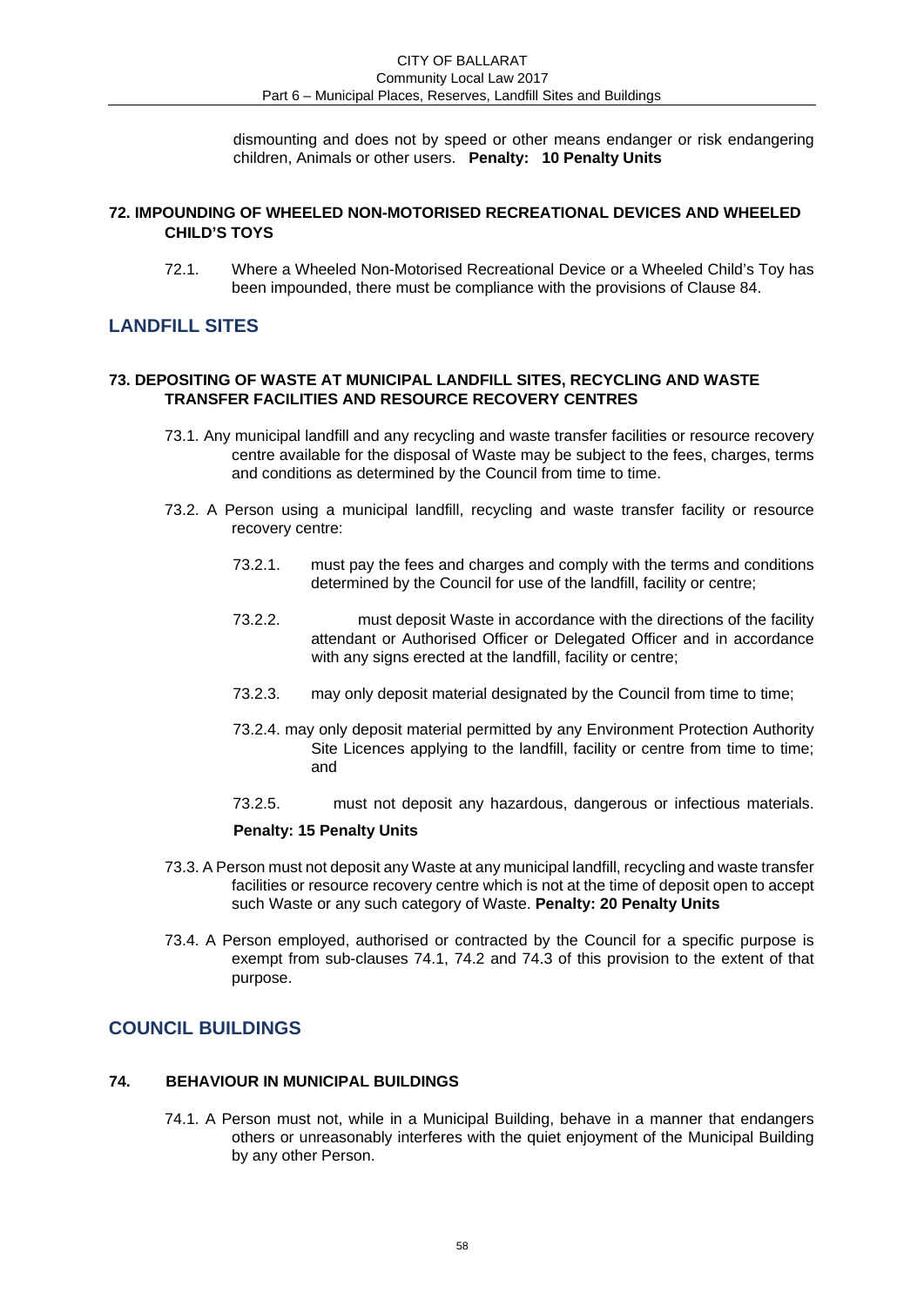# **Penalty: 15 Penalty Units**

- 74.2. A Person must not, while in a Municipal Building:
	- 74.2.1. use indecent, insulting, offensive or abusive language; or
	- 74.2.2. behave in an indecent, offensive, insulting or riotous manner.

#### **Penalty: 15 Penalty Units;**

- 74.3. Unless authorised by the Council or an Authorised Officer or Delegated Officer, a Person must not in a Municipal Building:
	- 74.3.1. destroy, damage, interfere with or deface the Municipal Building;
	- 74.3.2. destroy, damage, interfere with or deface anything located at, on or in the Municipal Building;
	- 74.3.3. remove any object which is owned by the Council from the Municipal Building;
	- 74.3.4. act in a manner contrary to any restriction or prohibition contained in the inscription on a sign at, on or in the Municipal Building;
	- 74.3.5. deposit any litter, except in receptacle provided for that purpose;
	- 74.3.6. except for a child under the age of six (6) years in the care of a responsible person, and for a carer providing assistance to a person with a disability, enter or use any dressing room, shower, convenience or other area in a Municipal Building which has been appropriated for Persons of the opposite gender;
	- 74.3.7. sell any goods or services;
	- 74.3.8. erect, affix, place or leave any advertisement;
	- 74.3.9. erect, operate or cause to be erected or operated any amusement;
	- 74.3.10. obstruct, hinder or interfere with any member of staff of Council in the performance of his or her duties;
	- 74.3.11. act contrary to any lawful direction of an Authorised Officer or Delegated Officer or member of Council staff, including, without limitation, a direction to leave the Municipal Building, whether or not a fee for admission has been paid;
	- 74.3.12. use or interfere with any life-saving or emergency device, unless using the device in an emergency, or participating in an instruction approved by the Council or an Authorised Officer or Delegated Officer;
	- 74.3.13. organise any function or Event;
	- 74.3.14. bring any Animal into, or allow any Animal under his or her control to remain in, a Municipal Building, except for Assistance Animals;
	- 74.3.15. bring any Vehicle into a Municipal Building, except for:

74.3.15.1. a pram or pusher being used by a child; or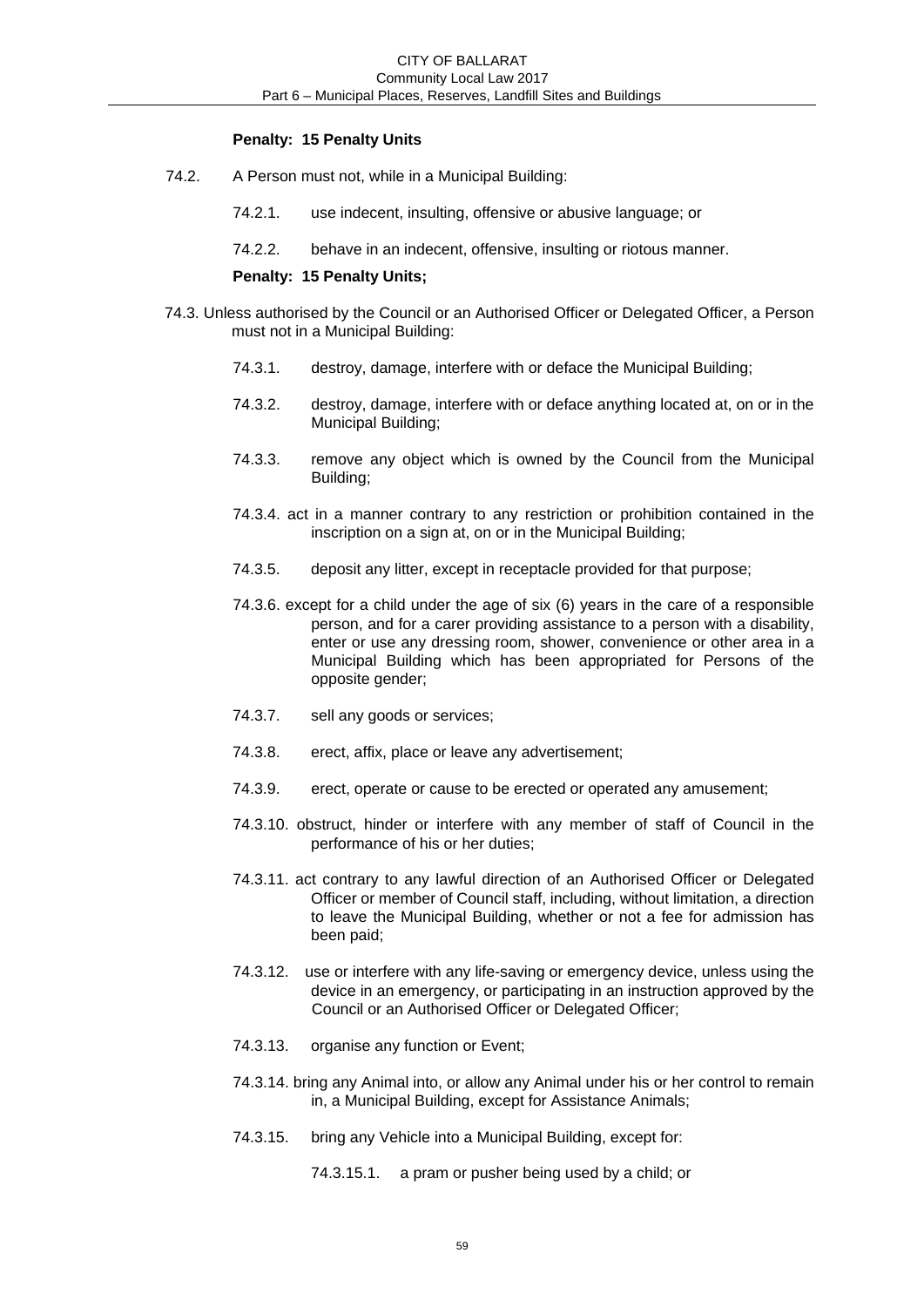- 74.3.15.2. a wheelchair or motor scooter being used by a physically disabled person; or
- 74.3.16. bring into a Municipal Building any substance, liquid or powder which may:

74.3.16.1. be dangerous or injurious to health;

74.3.16.2. have the potential to foul, pollute or soil any part of the Municipal Building; or

74.3.16.3. cause discomfort to any person **Penalty:** 

### **15 Penalty Units.**

# **75. ENTRY TO MUNICIPAL BUILDINGS**

A Person must not, unless directed to do so by the Council or an Authorised Officer or Delegated Officer:

75.1. enter a Municipal Building other than through an entrance provided for that purpose;

# **Penalty: 10 Penalty Units;**

- 75.2. enter or remain in a Municipal Building without having paid any admission fee or charge imposed by the Council; **Penalty: 10 Penalty Units;**
- 75.3. remain in a Municipal Building after being directed to leave by an Authorised Officer or Delegated Officer:

#### **Penalty: 10 Penalty Units;**

75.4. re-enter a Municipal Building after having been directed to leave that Municipal Building by an Authorised Officer or Delegated Officer, any sooner than the beginning of the next working day when the Municipal Building is open to the public, unless a written permission to re-enter is granted by Council or an Authorised Officer or Delegated Officer; or

#### **Penalty: 15 Penalty Units; or**

- 75.5. re-enter a Municipal Building after having been directed to leave that Municipal Building by an Authorised Officer or Delegated Officer and being served with a temporary suspension letter stating that the Council is taking action to issue a Notification Of Prohibition From Entry under this Local Law, until:
	- 75.5.1. a Notification of Prohibition from Entry is issued,
	- 75.5.2. the temporary suspension is withdrawn, or

75.5.3. the temporary suspension period of up to 21 days, or in the case where the subject Building is the person's workplace, the temporary suspension of up to 7 days, passes. **Penalty: 20 Penalty Units.** 

75.6. Whether or not a temporary suspension letter is issued or has expired does not alter Council's power to issue a Notification of Prohibition from Entry.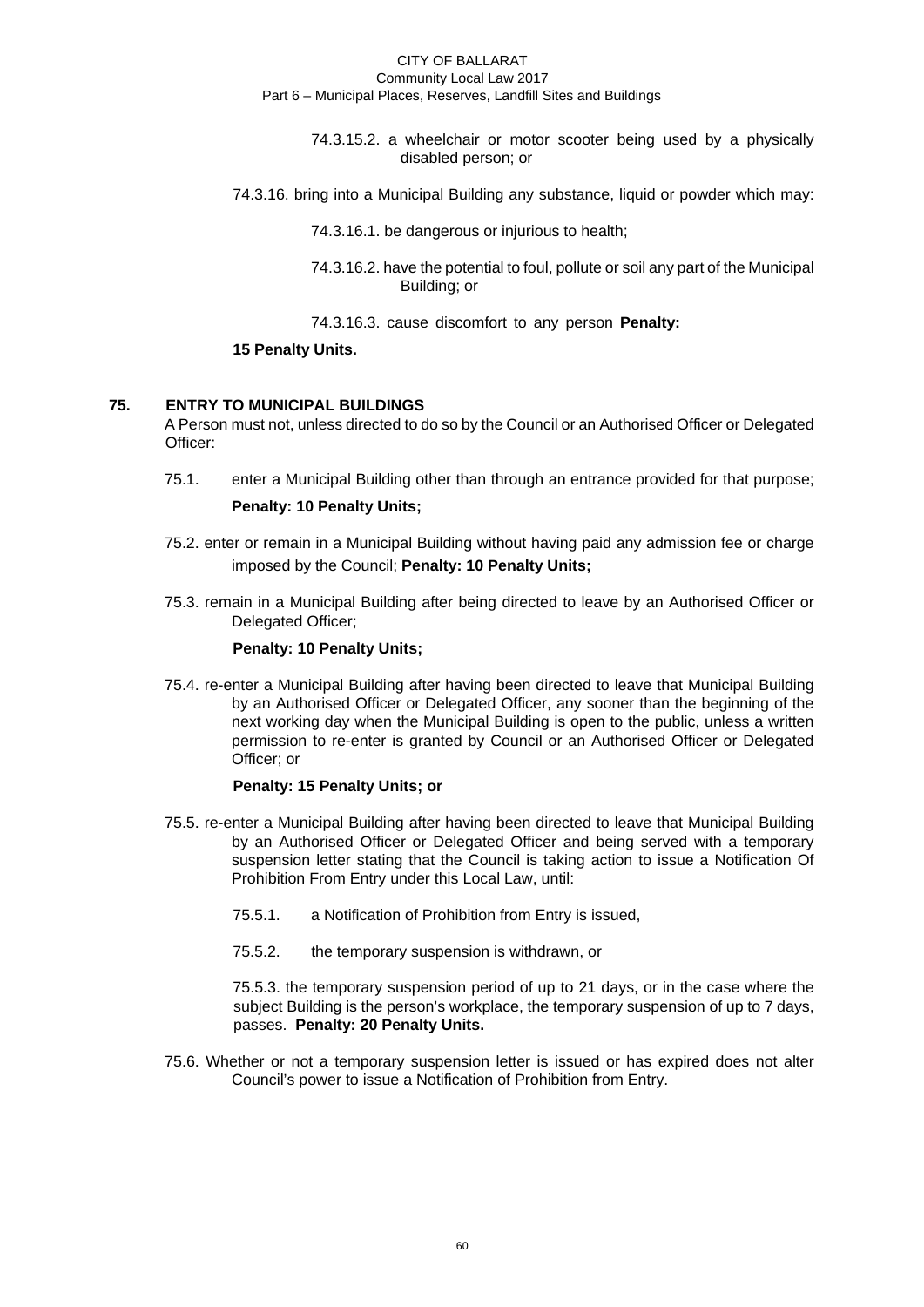# **76. AVAILABILITY AND HIRE**

- 76.1. A Person must not organise or undertake any Event, public meeting, performance or commercial purpose within a Municipal Building without the consent of the Council. **Penalty: 15 Penalty Units**
- 76.2. During any period for which a Municipal Building or any part of it has been hired out, the Manager may refuse admission to the Municipal Building or any part of it to any Person who is not connected with the hiring purpose.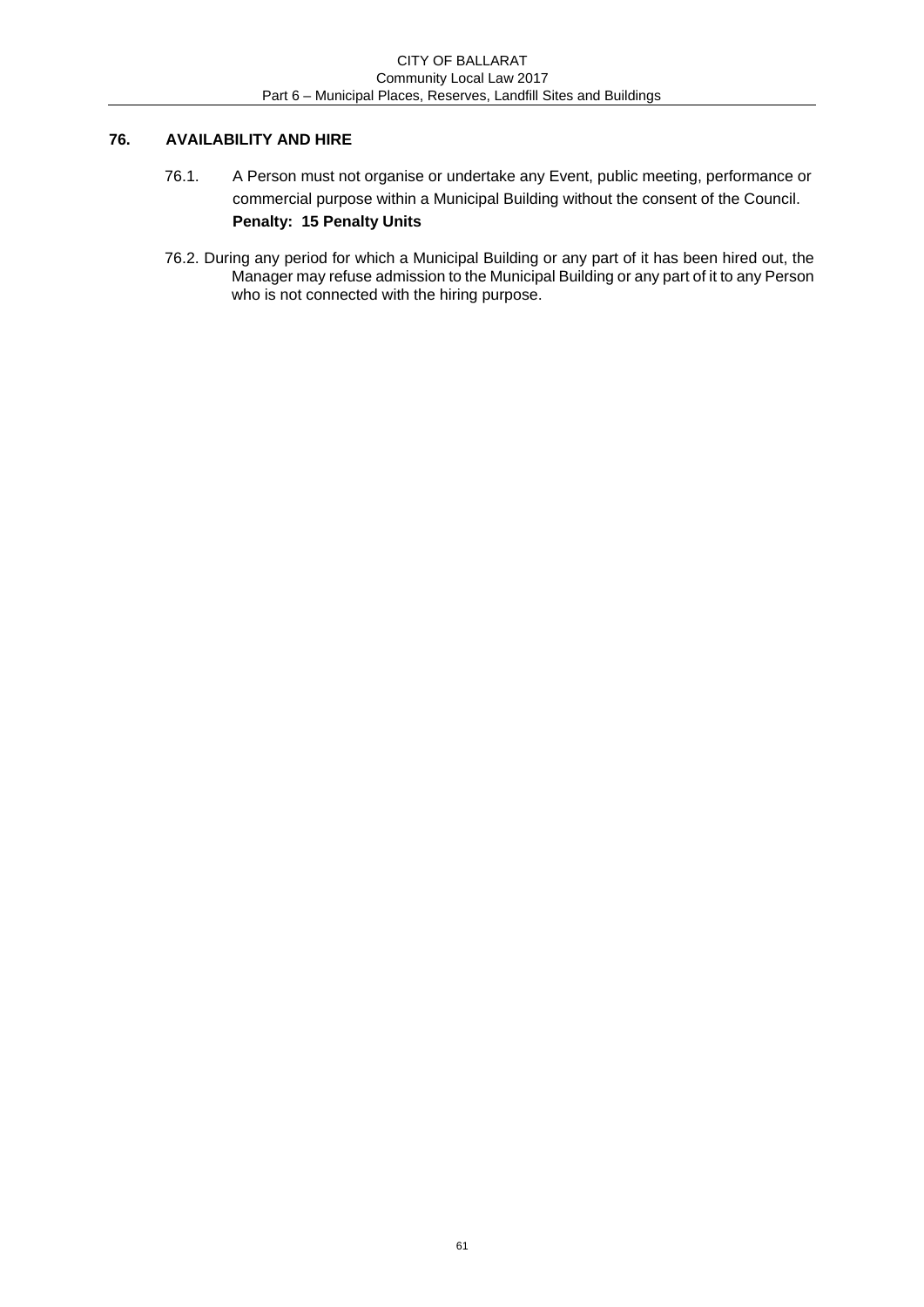# **PART 7 – ADMINISTRATION, PERMITS, APPEALS, FEES AND PENALTIES**

# **ADMINISTRATION**

# **77. EXERCISE OF DISCRETIONS**

- 77.1. In exercising any discretion contained in this Local Law, the Council or an Authorised Officer or a Delegated Officer will have regard to:
	- 77.1.1. the objectives of this Local Law;
	- 77.1.2. the Guidelines in this Local Law;
	- 77.1.3. any Council Policies relevant to this Local Law;
	- 77.1.4. any relevant Permit Conditions in the Local Law; and
	- 77.1.5. any other policies adopted by the Council from time to time, provided that such policies are not inconsistent with this Local Law.
- 77.2. The Council may, from time to time, prepare policies for use by the Council, Council staff and other persons for the purposes of this Local Law.
- 77.3. Any policies that are adopted by the Council must not be inconsistent with the objectives of this Local Law, or any other documents as determined from time to time and incorporated by reference in this Local Law.
- 77.4. The Council may, from time to time, by resolution, amend any item in the Local Law or document incorporated by reference in this Local Law but any such change will have no force or effect until formal notification has been given through *the Victoria Government Gazette*. Prior to notification, such amendments do not form part of this Local Law.
- 77.5. In preparing any Guidelines in this Local Law, the Council must have regard to the objectives of this Local Law.

# **78. REGISTER OF DETERMINATIONS**

- 78.1. Any determinations resolved by the Council for the purposes of this Local Law and amendments to any document incorporated by reference in this Local Law resolved by the Council must be maintained by the Council in a register kept for that purpose.
- 78.2. The register kept for the purposes of this Clause must be made available for inspection at the office of the Council during normal office hours.

# **79. POWER TO OBTAIN NECESSARY AND ADDITIONAL INFORMATION**

79.1. The Council or an Authorised Officer or Delegated Officer may require any Applicant for a Permit to provide additional information before dealing with an application for a Permit or an exemption and for the purposes of administering and enforcing the provisions of this Local Law.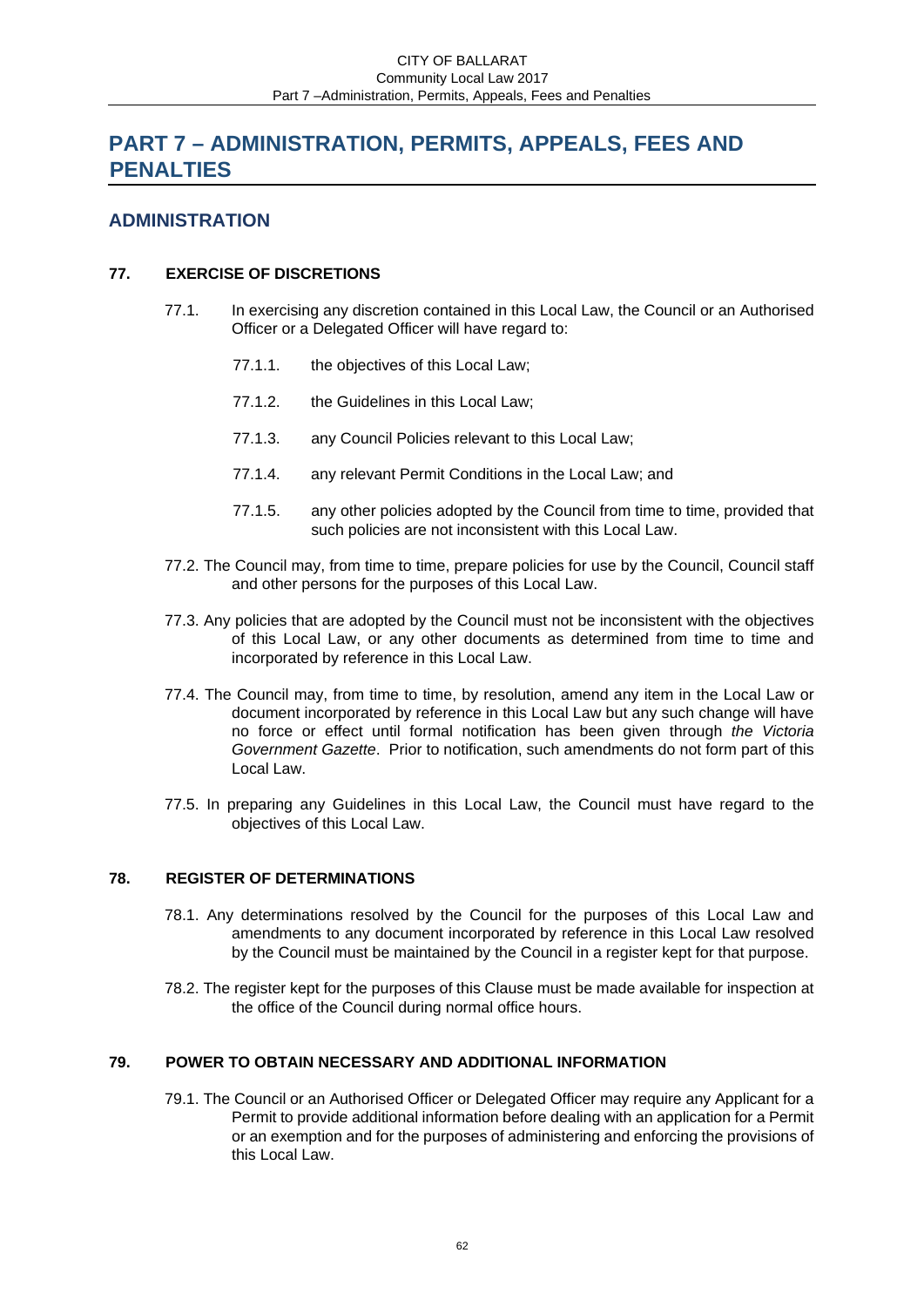79.2. A Person who makes any false representation or declaration (whether oral or in writing) in, or who knowing and/or willingly omits any relevant information from, an application for a Permit or exemption is guilty of an offence. **Penalty: 20 Penalty Units** 

# **80. POWER TO DIRECT – NOTICE TO COMPLY**

- 80.1. An Authorised Officer or Delegated Officer may, by serving a Notice to Comply, direct any owner, occupier or other relevant Person to remedy any situation that constitutes a breach of this Local Law.
- 80.2. A Person who fails to remedy a situation within the time specified in accordance with a Notice to Comply served on that Person is guilty of an offence.
- 80.3. If a person on whom a notice to comply is served fails to comply with the requirements of that notice to comply, Council or an Authorised Officer or any employee or any other person authorised in writing by Council, may enter upon any private land or public land on which there is any such failure to comply and do all such acts, matters or things that are required to comply with the notice to comply.
- 80.4. All costs and expenses incurred by Council in carrying out any acts, matters or things described are a debt due to Council from the person on wo the notice to comply was served.

# **Penalty: 20 Penalty Units**

*When considering whether to issue a Notice to Comply, an authorised officer or a delegated officer should, where relevant, have regard to the following guidelines:* 

- *(1) A Notice to Comply must state:* 
	- *(a) the clause of this Local Law that is being breached;*
	- *(b) the time within which the breach (to which the Notice to Comply relates) must be remedied;*
	- *(c) any consequence or penalty that may apply if the person served with a Notice to Comply fails to remedy the breach in accordance with the Notice to Comply; (d) the right, if any, to appeal the Notice to Comply.*
- *(2) The time specified in a Notice to Comply must be reasonable in the circumstances, and what is reasonable will vary depending on the situation to be remedied but should take into account, as applicable:* 
	- *(a) the amount of work to be performed in order to observe the notice;*
	- *(b) the degree of difficulty in remedying the breach;*
	- *(c) the availability of necessary materials or other necessary items;*
	- *(d) weather and seasonal conditions;*
	- *(e) the degree of risk or potential risk; and*
	- *(f) any other relevant factor that the authorised officer or delegated officer reasonably believes is relevant in the circumstances.*

*The Form for a Notice to Comply is provided in Schedule 3.*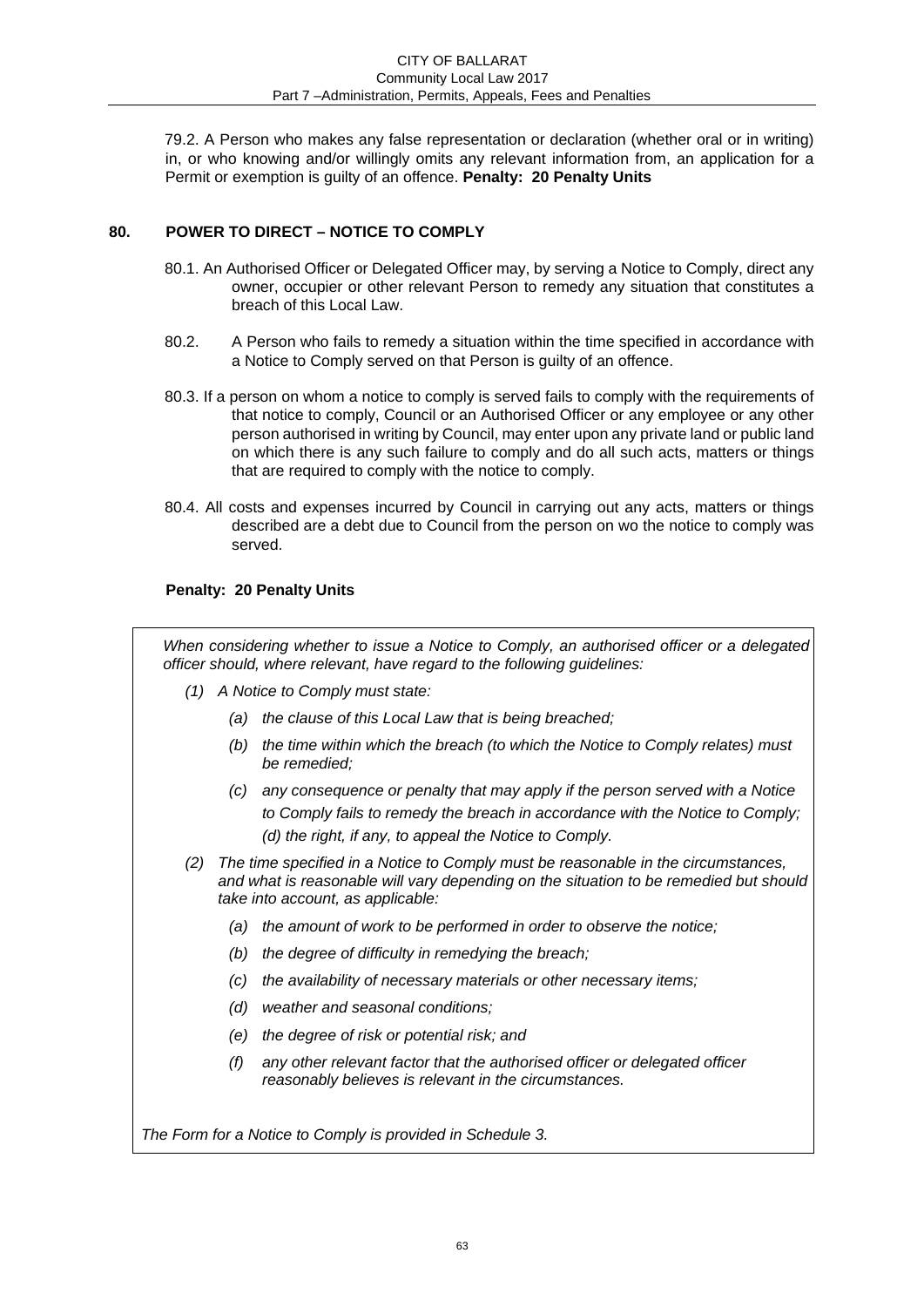# **81. POWER TO DIRECT – IN PERSON**

- 81.1. An Authorised Officer or Delegated Officer who finds any Person contravening or failing to comply with any provision of this Local Law may give that Person any reasonable direction to cease the contravention or failure to comply.
- 81.2. A Person to whom a direction is given under Sub-clause 82.1 must comply with that direction.

# **Penalty: 10 Penalty Units**

# **82. POWER TO ACT – URGENT CIRCUMSTANCES**

In urgent circumstances arising as a result of any failure to comply with this Local Law, an Authorised Officer or a Delegated Officer may:

- 82.1. take action to remove, remedy or rectify the failure without the necessity to serve a written warning or Notice to Comply; or
- 82.2. take any other action necessary to abate an immediate danger or threat.

*When considering whether action to remedy urgent circumstances exists, an authorised officer or delegated officer must, where relevant, have regard to the following guidelines:* 

*What is regarded as urgent circumstances and whether action should be taken will depend on the circumstances of each situation. Factors to be taken into consideration may include:* 

- *(1) Whether, in the reasonable belief of the authorised officer or delegated officer, there exists an urgent risk or threat to:*
	- *(a) public health;*
	- *(b) public safety;*
	- *(c) the environment; (d) animal welfare; or (e) any property.*
- *(2) Whether any urgent action proposed to be taken extends no further than is necessary to cause the immediate abatement of, or to minimise the risk or danger involved*
- *(3) Whether:* 
	- *(a) the person by whose default, permission or sufferance the situation has arisen; or*
	- *(b) the owner or the occupier of the premises or property affected, is not known or cannot be found.*
- *(4) Whether the need to take action is sufficiently urgent, and that the time involved or difficulties associated with the serving of a written warning or Notice to Comply may place a person, or any animal, property or thing at risk or in danger.*
- *(5) Whether, if practical, a senior officer has been given prior notice of the proposed action.*
- *(6) If urgent action is taken:*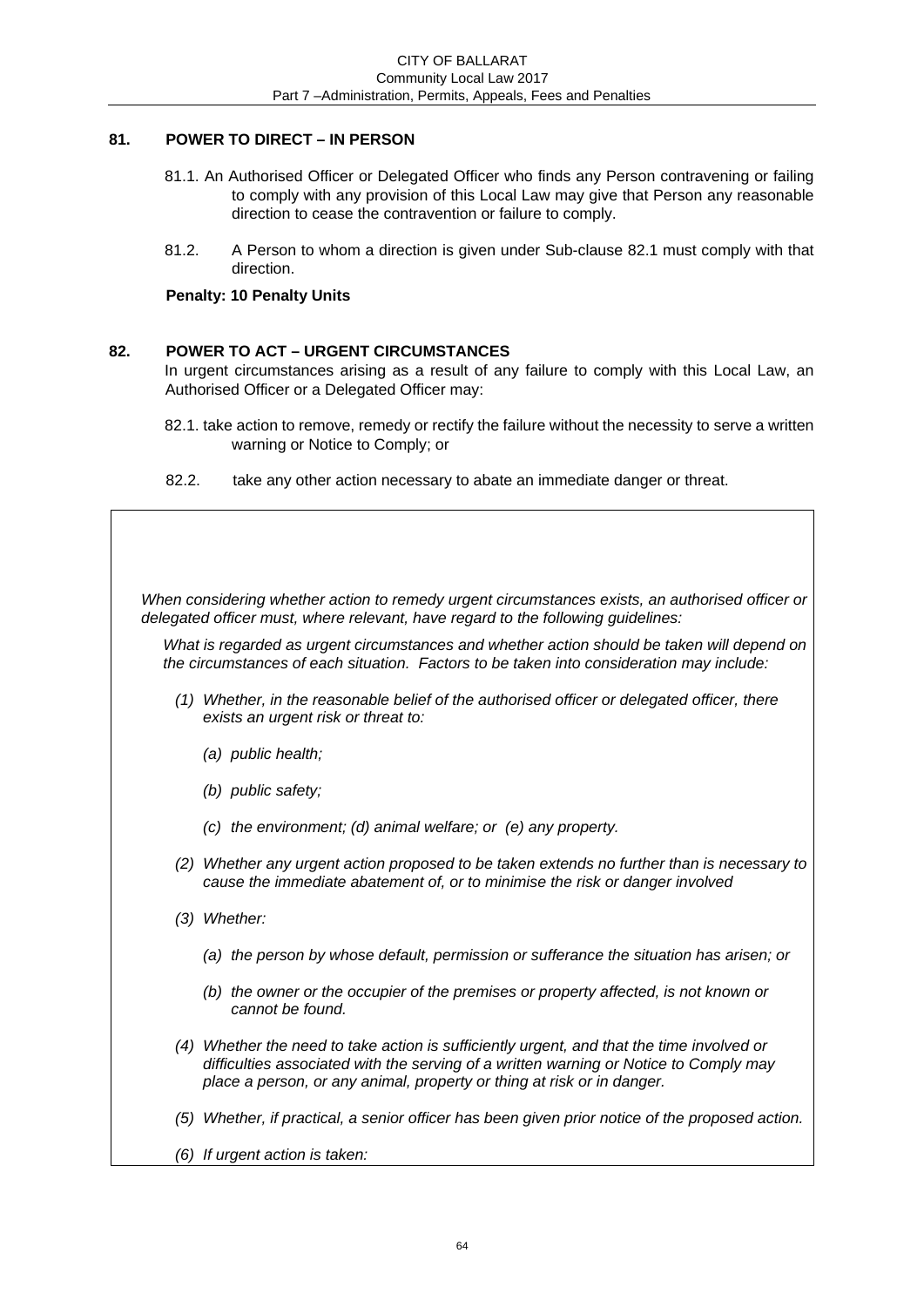- *(a) the urgent action taken must not extend beyond what is necessary to cause the immediate abatement of, or to minimise the risk or danger involved;*
- *(b) senior officer of Council should be informed of the action taken as soon as possible;*
- *(c) details of the failure and remedying action are, as soon as possible, forwarded to the person on whose behalf the action was taken.*

#### **83. POWER TO IMPOUND – IMPOUNDING THINGS**

- 83.1. If an Authorised Officer or Delegated Officer detects an Animal, item or other thing in breach of, or being used contrary to, the provisions of this Local Law and, in the opinion of that Authorised Officer or Delegated Officer, the continuation of that breach or use is contrary to Clauses in this Local Law or presents a potential hazard or risk to any Person or property, the Authorised Officer or Delegated Officer may impound that Animal, item or other thing.
- 83.2. If an Authorised Officer or Delegated Officer has impounded an Animal, item or other thing in accordance with this Local Law:
	- 83.2.1. the Council or an Authorised Officer or Delegated Officer must, if it is practicable to do so, serve notice of the impounding either personally or by mail on the person who appears to be the owner of the impounded thing or animal; and
	- 83.2.2. the Council may refuse to release the impounded thing or animal until the Appropriate Fee or charge for its release has been paid to the Council.
	- 83.2.3. Any impounded Animal, item or other thing not claimed within the time specified within any Notice of Impounding or under the provisions of any other policy may be disposed of by the Council by sale, tender or public auction, may be transferred to the municipal tip or given away.

#### **84. DELEGATION**

In accordance with section 114 of the Act, the Council:

- 84.1. delegates to the Chief Executive Officer, each Senior Officer and to any Person for the time being acting for such persons all of the powers, discretions, authorities and considerations of the Council under this Local Law including, but not limited to, the powers, discretions and authorities subject to any Guidelines and Council Policies incorporated by reference in this Local Law, to issue or refuse any Permit, fix conditions and durations relevant to such Permit, cancel any Permit, require additional information, apply Guidelines and Policies of the Council, consider any appeals and waive the need for any Permit, or waive, or fix, or reduce, any fee or charge, or to do any act, matter or thing necessary, or incidental to, the performance or exercise of any function or power by the Council;
- 84.2. delegates to any Authorised Officer or Delegated Officer and to any Person for the time being acting for such persons the power, subject to any Guidelines and Council Policies incorporated by reference in this Local Law, to issue or refuse any Permit and to apply conditions to any Permit, to exercise discretions, require additional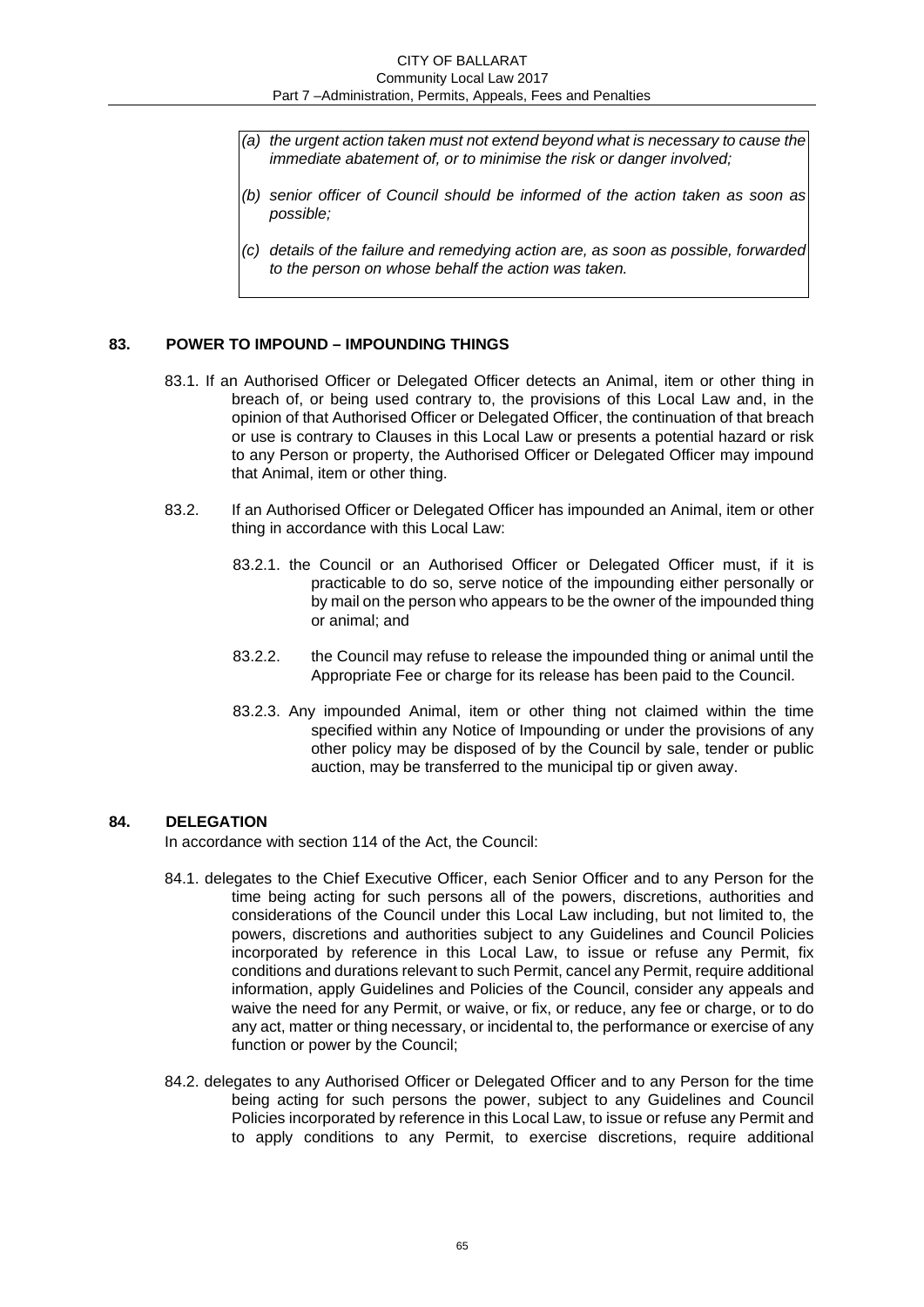information and apply Guidelines and Policies of the Council in respect of any Permit applications, exemptions and waivers; and

84.3. delegates to each Authorised Officer or Delegated Officer the powers, discretions and authorities to act on behalf of the Council in exercising any discretion of the Council in accordance with the Guidelines in this Local Law, the issue of an Infringement Notice and the undertaking of prosecutions.

# **PERMITS**

#### **85. PERMITS**

- 85.1. The Council, any Authorised Officer, or a Delegated Officer may define the form of any Permit application, the manner in which a Permit application will be processed and the terms and conditions under which a Permit may be issued.
- 85.2. In addition to any other conditions applied to any Permit under this Local Law, Standard Permit Conditions applicable to all Permits under this Local Law are available on Council's website.
- 85.3. A Permit expires on the date specified in the Permit or if no such date is specified the Permit will expire one (1) year after the date of issue.
- 85.4. The Council or an Authorised Officer or Delegated Officer may correct a Permit after issuing it, if the Permit contains a clerical error, an error from accident, slip or omission, an evident material miscalculation, or material mistake in the description of any person, thing, date or property referred to in the Permit.
- 85.5. Where the Council or an Authorised Officer or Delegated Officer is of the opinion that there is or has been a breach of any conditions of a Permit, a Notice to Comply may be issued to the Permit Holder, or the Permit may be cancelled or new conditions may be applied.
- 85.6. The Council or an Authorised Officer or Delegated Officer may amend or cancel any Permit if it is found:
	- 85.6.1. to contain a material misstatement or concealment of facts in relation to the application for the Permit;
	- 85.6.2. any material change of circumstances occurs after the issue of the Permit;
	- 85.6.3. a failure to comply with the conditions under which the Permit was issued; or
	- 85.6.4. a failure to comply with a Notice to Comply within the time specified in relation to a breach of a condition of the Permit.
- 85.7. The Council or an Authorised Officer or Delegated Officer must notify the Permit Holder of the intention to amend or cancel a Permit and give the Permit Holder an opportunity to make a written submission before the Permit is amended or cancelled.
- 85.8. If the Council or an Authorised Officer or Delegated Officer, after considering any written submission made by the Permit Holder, determines to cancel or amend the Permit, the amendment or cancellation must be placed in the register of Permits.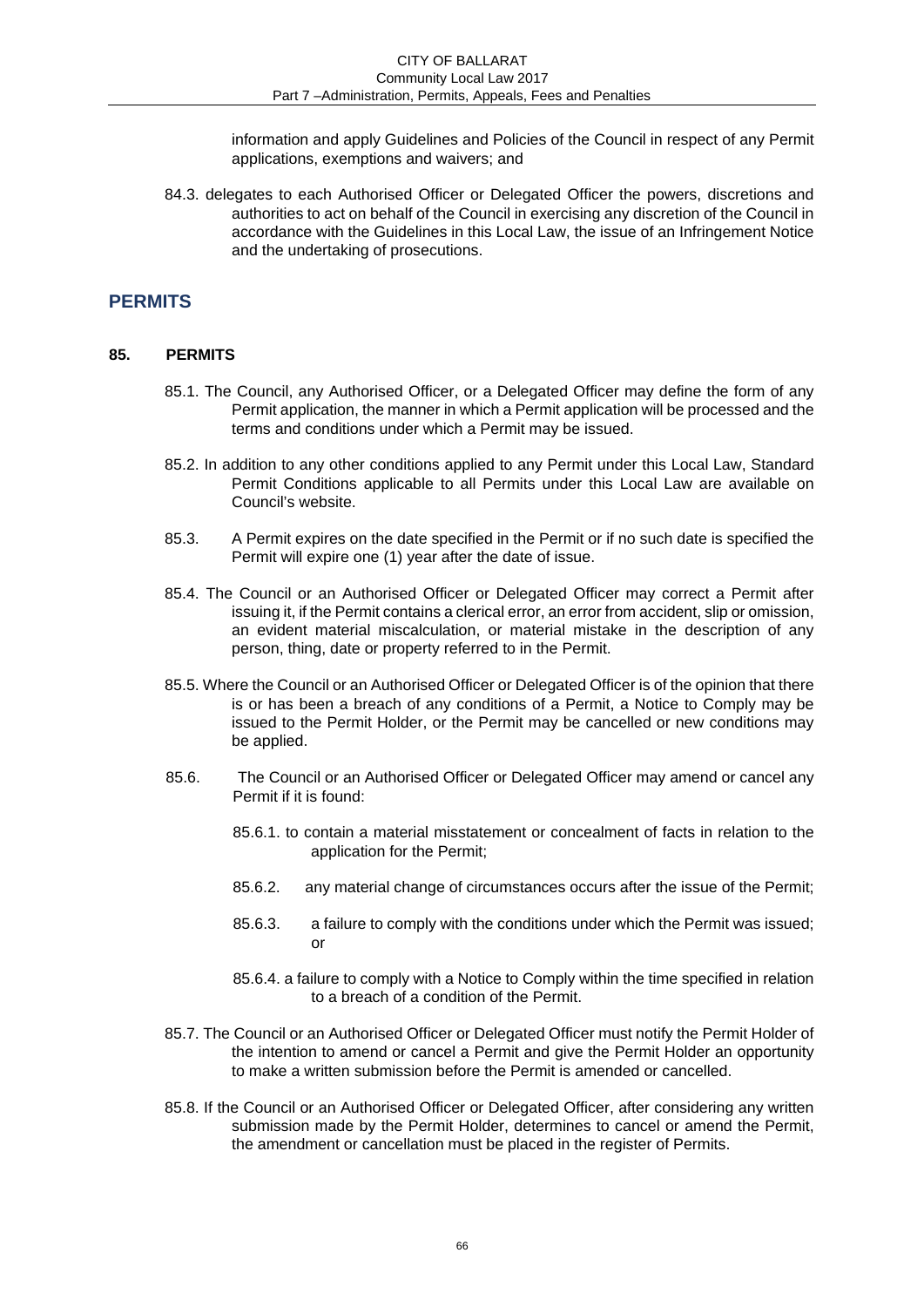- 85.9. Where a Permit is cancelled because of a breach of any condition the Council may refuse any refund of any portion of the fees and charges associated with the application or the issuing of the Permit.
- 85.10. The Council and any Authorised Officer or Delegated Officer are not liable under this Local Law for any loss or damage suffered by any Permit Holder or any associated person as a result of or following upon the cancellation or refusal to re-issue any Permit, whether following the breach of any condition, or any other lawful reason for cancellation or a refusal to re-issue.
- 85.11. A Permit issued by the Council does not confer any permanent property rights stated or inferred upon any Permit Holder in relation to any Council asset.
- 85.12. A Permit which expires on the expiry date confers no right of re-issue upon any Applicant who may have been issued with a similar Permit previously.

*Guidelines for the issuing Permits.* 

*In the exercise of the discretion under this Local Law for the processing of permit applications and the issuing of permits, an authorised officer or delegated officer must, where relevant,*  have regard to the following guidelines as well as any other matters specific to the type of *permit being sought:* 

- *(1) whether additional information is required before dealing with an application;*
- *(2) any relevant Council Policy;*
- *(3) any submissions accompanying the application;*
- *(4) any comments from internal departments, relevant external agencies or other persons; (5) whether the appropriate fee or charge has been paid;*
- *(6) whether any public notice, or written notice to other parties in relation to the permit application inviting submissions, has been or will be made;*
- *(7) whether the applicant has been exempted by Council from the requirement to obtain a permit, and the conditions of any exemption being met and maintained;*
- *(8) whether the rectification, remedying or restoration of a situation or circumstance is required prior to the issuing of a permit or as a condition of any permit;*
- *(9) whether the consent of the owner has been obtained where the applicant is not the owner of the property for which the permit is sought;*
- *(10) whether the permit should be subject to the happening of an event;*
- *(11) how any time limit should be applied by specifying the duration, commencement, completion date or termination date; and*
- *(12) any other matter which the Council officer reasonably believes in the circumstances is relevant to the exercise of this discretion.*

*Standard permit conditions apply to all permits used by the Council and are in addition to specific permit conditions applicable to any specific type of permit. Note: The holding of a permit or compliance with a condition included in a permit does not of itself relieve the permit-holder from;* 

- *(1) Compliance with any other legislation with respect to the subject matter of the permit; or*
- *(2) Liability for any damage sustained by any other person as a result of an activity undertaken by or on behalf of the permit-holder pursuant to the permit.*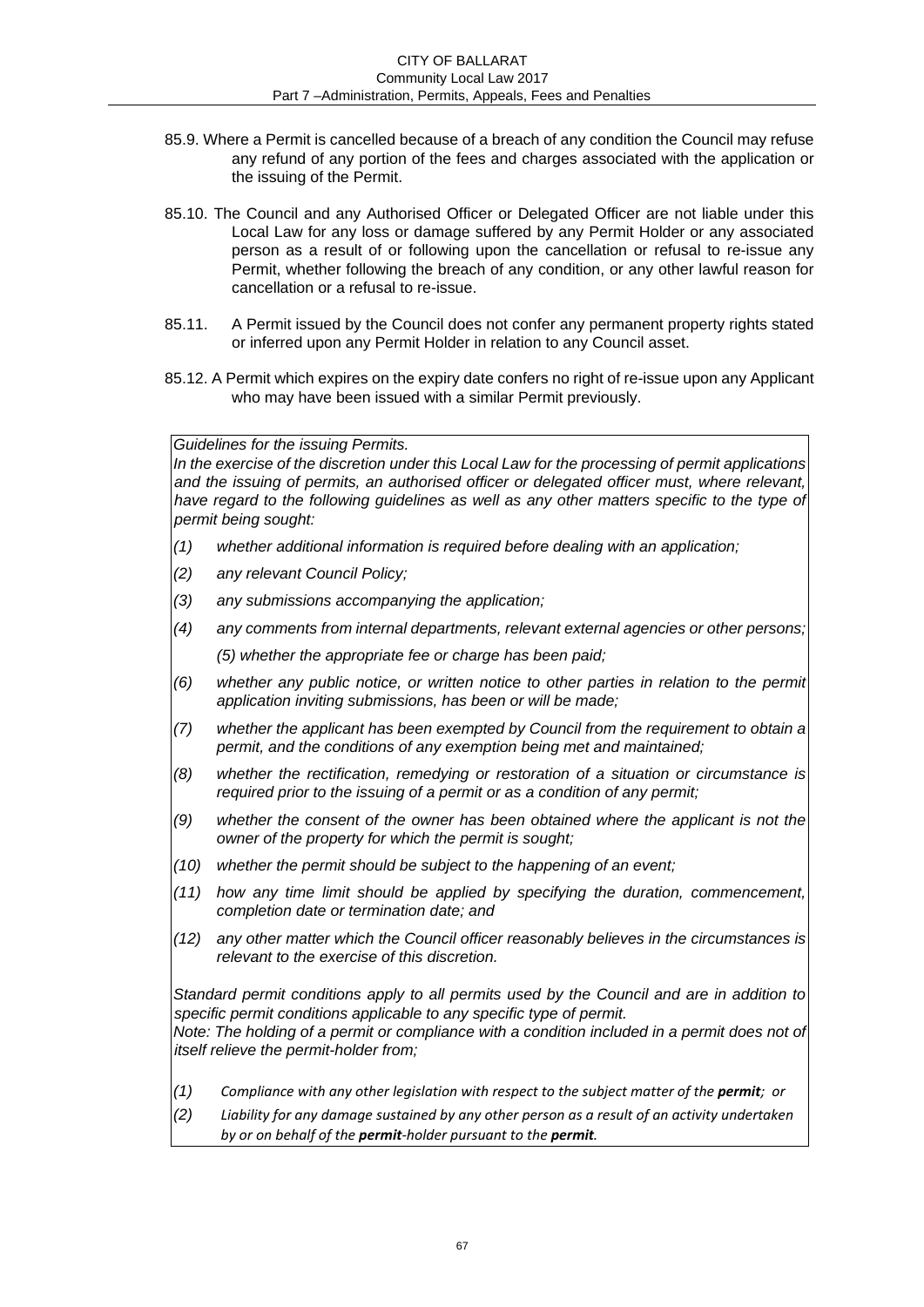# **86. REGISTER OF PERMITS**

- 86.1. A register of any Permits issued by the Council for the purposes of this Local Law must be maintained by the Council.
- 86.2. Any cancellations or corrections of Permits which have been issued under this Local Law are also to be recorded in the register.

# **87. EXEMPTION FROM PERMIT OR PERMIT FEE**

- 87.1. The Council may, by written notice exempt any Person or group of Persons from the need to obtain a Permit and such exemption may be conditional, may be altered and may be cancelled.
- 87.2. The Council may, by written notice exempt any Person or group of Persons from the need to pay any Permit fee.
- 87.3. An exemption from the requirement to pay a Permit fee may be cancelled or corrected in the same way as a Permit.
- 87.4. A Service Authority or a Person employed by, or acting on behalf of, a Service Authority is exempt from this Local Law and is not required to obtain a Permit in respect of activity to be undertaken for the purposes of the Service Authority but must notify the Council of the activity prior to its commencement.

# **APPEALS**

# **88. APPEALS – MATTERS OTHER THAN INFRINGEMENT NOTICES**

- 88.1. Any Person who is aggrieved by any matter under this Local Law may make a written representation or appeal for consideration by the Council within twenty-eight (28) days of the date of the matter concerned, but the making of any written representation or appeal will not in any way remove or suspend that Person's obligation to act in accordance with any obligations, directions or notices which are applicable under this Local Law.
- 88.2. Sub-clause 89.1 does not confer a right for a Person to make a submission under section 223 of the Act.
- 88.3. Details regarding written representations and appeal processes in relation to any Infringement Notice issued under this Local Law are found in Clause 90 of this Local Law.
- 88.4. Any written representation or appeal under this Local Law will be determined by an Appeals Officer separate and independent from, any Authorised Officer or Delegated Officer who made any decision, exercised any power, issued any notice or otherwise acted or refused to act under this Local Law in the matter which is the subject of the written representation or appeal.
- 88.5. On any written representation or appeal on any matter under this Local Law (except an appeal solely from an Infringement Notice) the decision of Council is final, excepting a review on legal grounds to the Supreme Court of Victoria.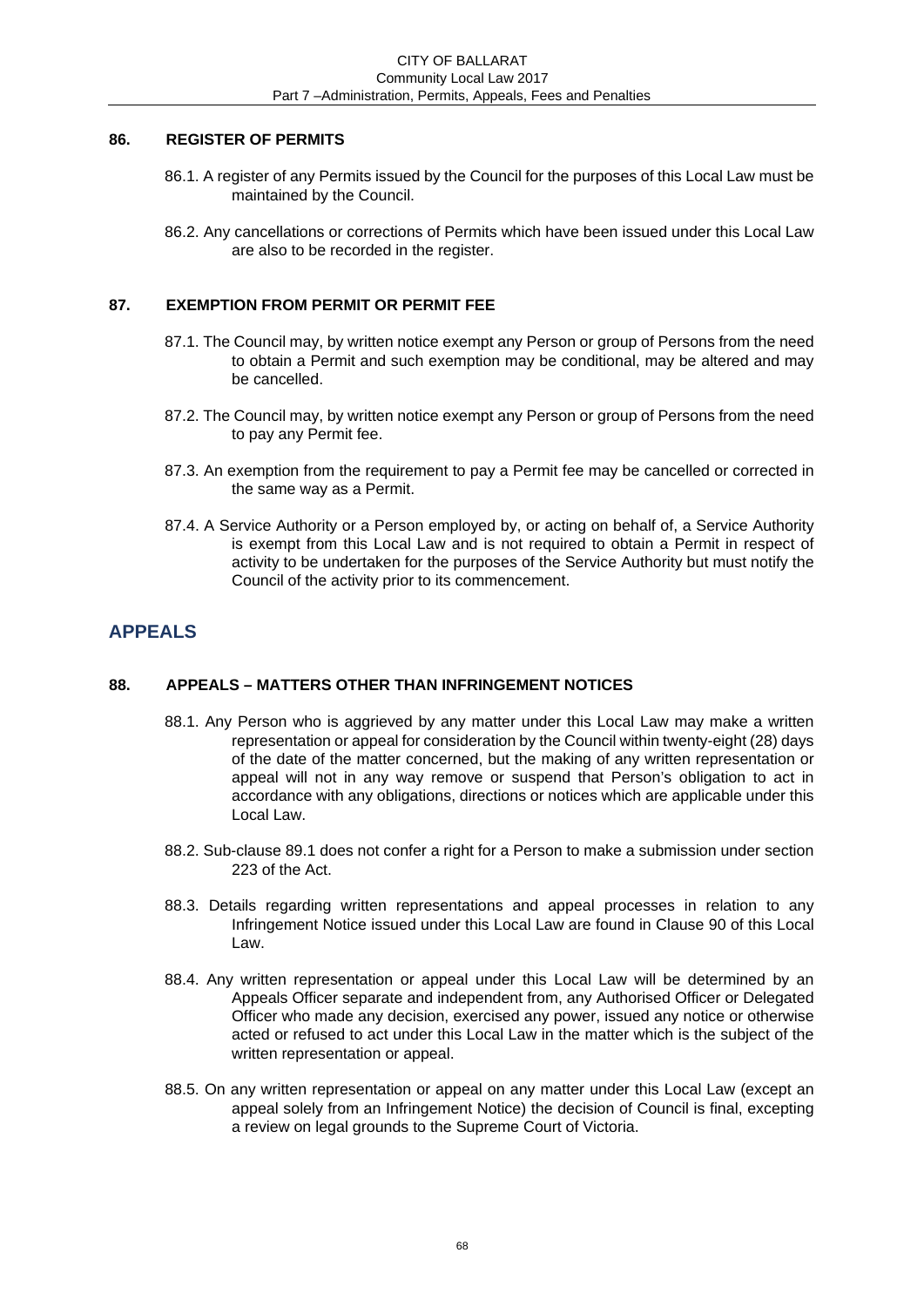# **89. APPEALS – LOCAL LAW INFRINGEMENT NOTICES**

- 89.1. An Authorised Officer or a Delegated Officer may serve an Infringement Notice on a Person who has committed an offence under this Local Law, requiring the Person to pay the penalty for that offence within a time specified on the issue of the Infringement Notice.
- 89.2. The penalty fixed for the Infringement Notice is the applicable penalty stated in the Schedule to this Local Law, or if no applicable penalty is stated in the Schedule to this Local Law, the penalty shall be 20 per cent of the maximum penalty applicable under this Local Law.
- 89.3. The provisions of this Clause are to be read subject to the Infringements Act 2006 as amended from time to time.

# **FEES AND PENALTIES**

*The Council's fees and charges are determined annually by the Council in its budgeting process and are available from the Council's website or by enquiry direct to the Council.* 

# **90. SETTING FEES AND CHARGES**

- 90.1. The Council may, from time to time, by resolution determine the fees and charges to apply under this Local Law and may include an administration or processing fee or charge. The Council must give public notice of its resolution to set or alter fees and charges.
- 90.2. Where a Permit is issued part way through the financial year and is to operate for the balance of that financial year, the Council may vary the normal annual fee or charge a pro rata fee which is proportionate to the period for which the Permit will apply.

# **91. DIFFERENTIAL OR STRUCTURED FEES AND CHARGES**

In determining any fees and charges, the Council may establish a system or structure of fees and charges, including minimum or maximum or pro-rata fees or charges, if it considers it is appropriate to do so.

# **92. WAIVER OR ALTERATION TO FEES AND CHARGES**

The Council may waive, reduce or alter any fee or charge with or without conditions upon receipt of a written submission from an applicant stating reasons why any such fee or charge should be waived, reduced or altered.

# **93. OFFENCES**

- 93.1. Where any provision in this Local Law prohibits any act, behaviour or thing, any Person who contravenes such provision is quilty of an offence.
- 93.2. Where any provision in this Local Law prohibits any act or thing between specified hours of the day or night, or during specified months of the year, or on certain days, or in, or at, specified locations or specified parts of those locations, any Person who contravenes such provision is guilty of an offence.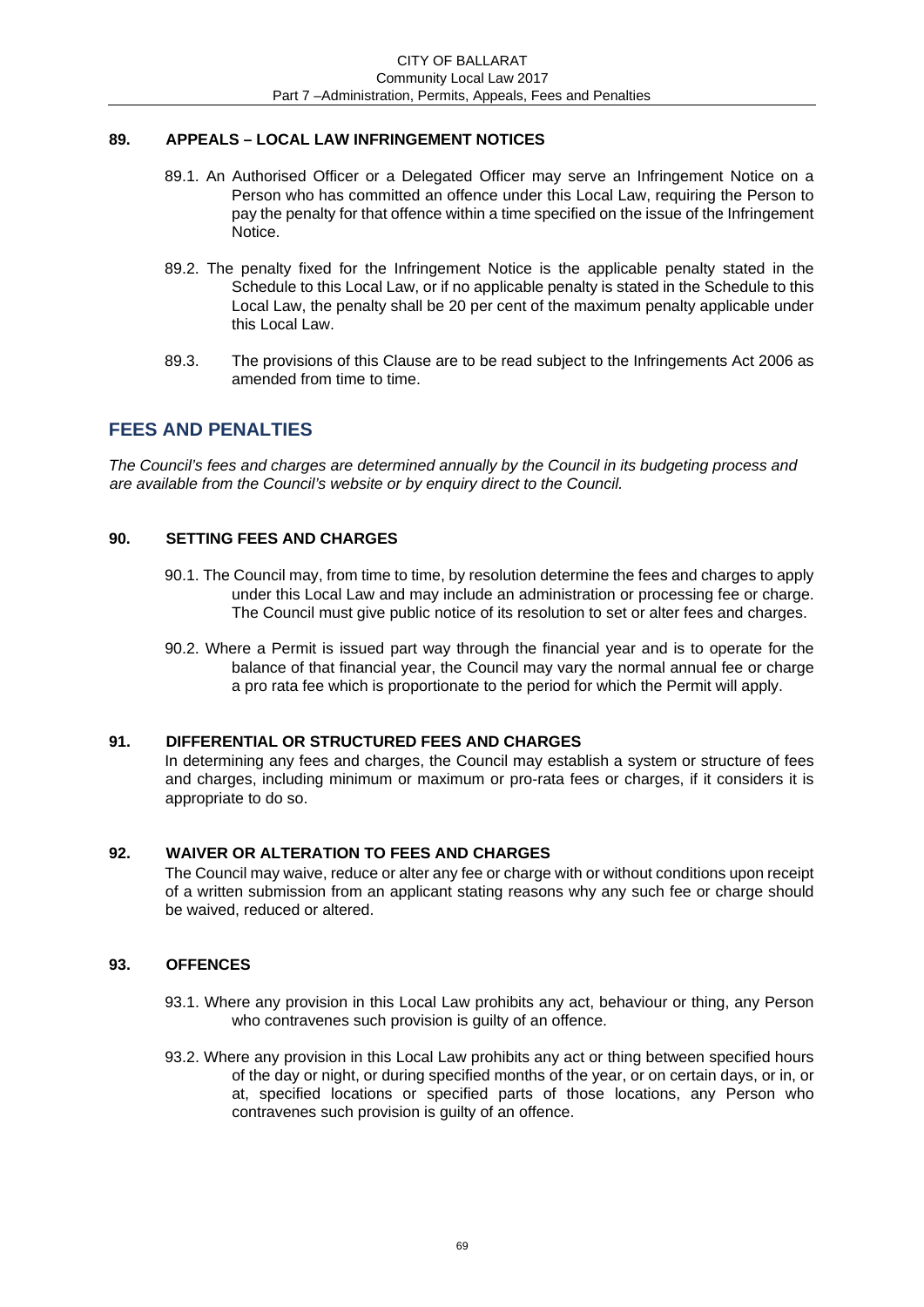- 93.3. Where any provision in this Local Law requires any act or thing to be done, any Person who is required to do the act or thing but does not do it contravenes this Local Law and is guilty of an offence.
- 93.4. Any Person who is guilty of an offence against this Local Law (other than an offence described in clause 94.5) is liable to the penalty indicated in this Local Law in respect of that offence, or if no such penalty is indicated, a penalty of:
	- 94.4.1. 10 Penalty Units for a first offence; and
	- 94.4.2. 15 Penalty Units for any second or subsequent offence.
- 93.5. Where any provision in this Local Law requires that a Person obtain a Permit before engaging in a particular activity, that Person is guilty of an offence if that Person engages in that activity without a Permit authorising that activity (unless the Council in its discretion has granted an exemption for the requirement for a Permit) and is liable to the penalty indicated in this Local Law in respect of that offence, or if no such penalty is indicated, a penalty of 20 Penalty Units.
- 93.6. Where any Permit, or exemption from a Permit, issued under this Local Law contains any conditions, any Person who contravenes or fails to comply with such a condition is guilty of an offence.

#### **Penalty: 20 Penalty Units**

### **94. PENALTIES**

Schedule 1 to this Local Law sets out penalties for Infringement Notice purposes, which may be issued as an alternative to prosecution in respect of non-compliance with this Local Law, where the Council or an Authorised Officer or a Delegated Officer determines to proceed by way of Infringement Notice.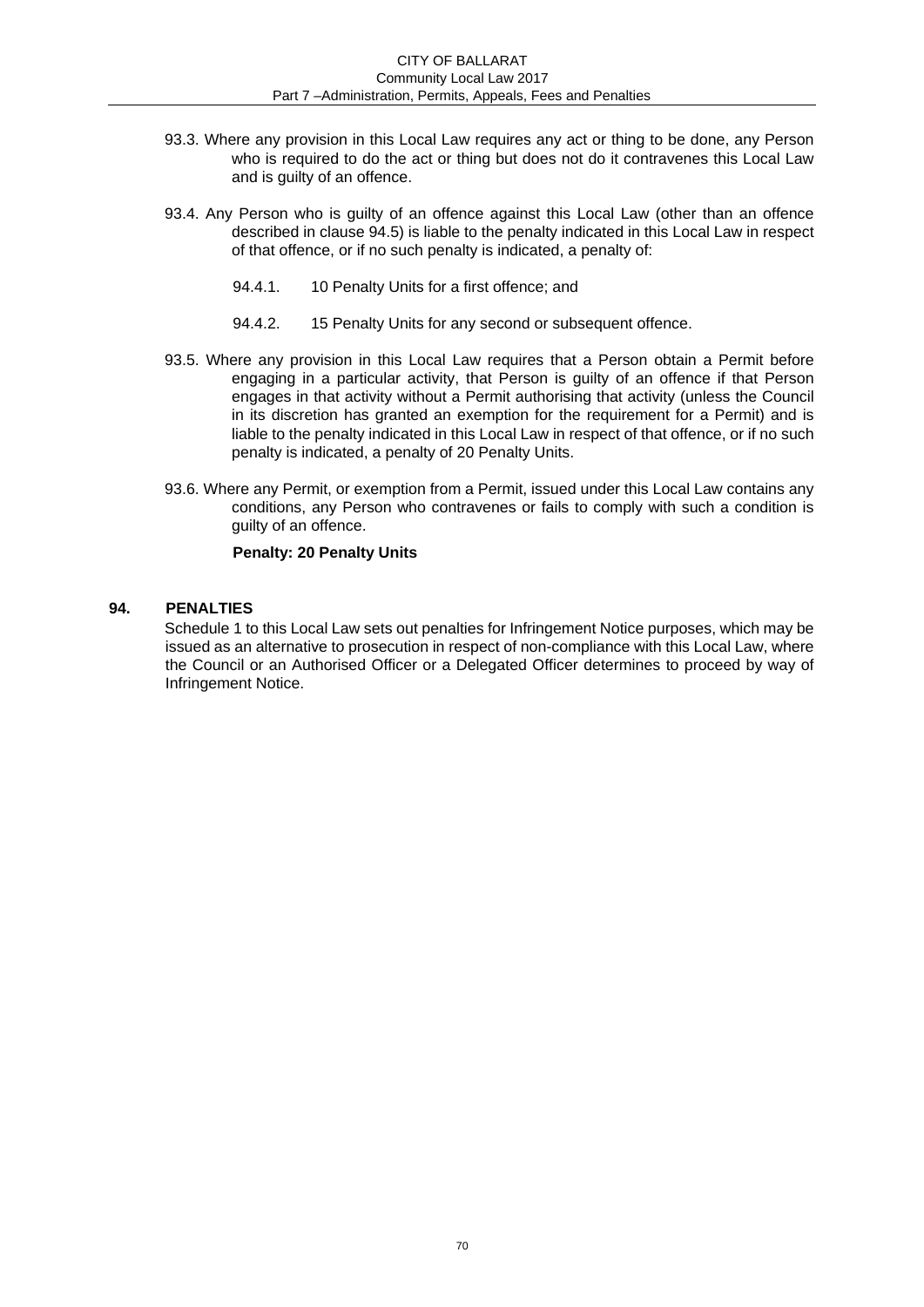**Clause Offence Maximum Infringement Penalty Notice**<br>Units **Penalty Units Penalty Units** 

# **SCHEDULE 1 – INFRINGEMENT NOTICE PENALTIES**

# **COMMUNITY LOCAL LAW 2017**

# **TABLE OF MAXIMUM PENALTIES AND INFRINGEMENT NOTICE PENALTIES IN RESPECT TO OFFENCES AGAINST THE LOCAL LAW**

*Why are Infringement Penalties different from Maximum Penalties?* 

*Infringement Notice penalties are used to simplify the process of enforcing less serious breaches of the Local Law. Infringement Notices avoid the complex process of Court prosecution. When Infringement Notices are paid on time, no conviction is recorded by a Court. The amount of an Infringement penalty is normally significantly less than the potential maximum penalty which a Court might impose for the same offence.* 

*Maximum penalties may be imposed by a Court when:* 

• *Council chooses to prosecute an offence, rather than issue an Infringement Notice, or* • *A person receiving an Infringement Notice chooses to have the matter heard in Court.* 

*A 'Penalty Unit' means a Penalty Unit under the Sentencing Act 1991. For Local Laws, a Penalty Unit is currently fixed by the State Government at the value of \$100 per Penalty Unit (but this may vary from time to time).* 

If any offence under the Local Law is not set out in the table below, the infringement penalty for that offence will be 20% of the maximum penalty for that offence.

| <b>Clause</b> | <b>Offence</b>                                                 | <b>Maximum</b><br><b>Penalty</b><br><b>Units</b> | Infringement<br><b>Notice</b><br><b>Penalty</b><br><b>Units</b> |
|---------------|----------------------------------------------------------------|--------------------------------------------------|-----------------------------------------------------------------|
| 10.1          | Land kept in unsightly manner                                  | 15                                               | 3                                                               |
| 10.2          | Land kept in unsightly manner by accumulating materials        | 15                                               | 3                                                               |
| 11.1          | Land kept in dangerous manner – storage dangerous<br>substance | 20                                               | 5                                                               |
| 11.2          | Land kept in dangerous manner – occupied by<br>dangerous thing | 20                                               | 5                                                               |
| 11.3          | Land kept in dangerous manner - unsecured excavation           | 20                                               | 5                                                               |
| 12.1          | Unauthorised Occupation of Council Land or a Road              | 10                                               | 2                                                               |
| 12.2          | Failure to Remove Unauthorised Occupation                      | 20                                               | 5                                                               |
| 13.1          | Dilapidated Building - permitting                              | 20                                               | 5                                                               |
| 13.2          | Dilapidated Building – failure to secure                       | 20                                               | 5                                                               |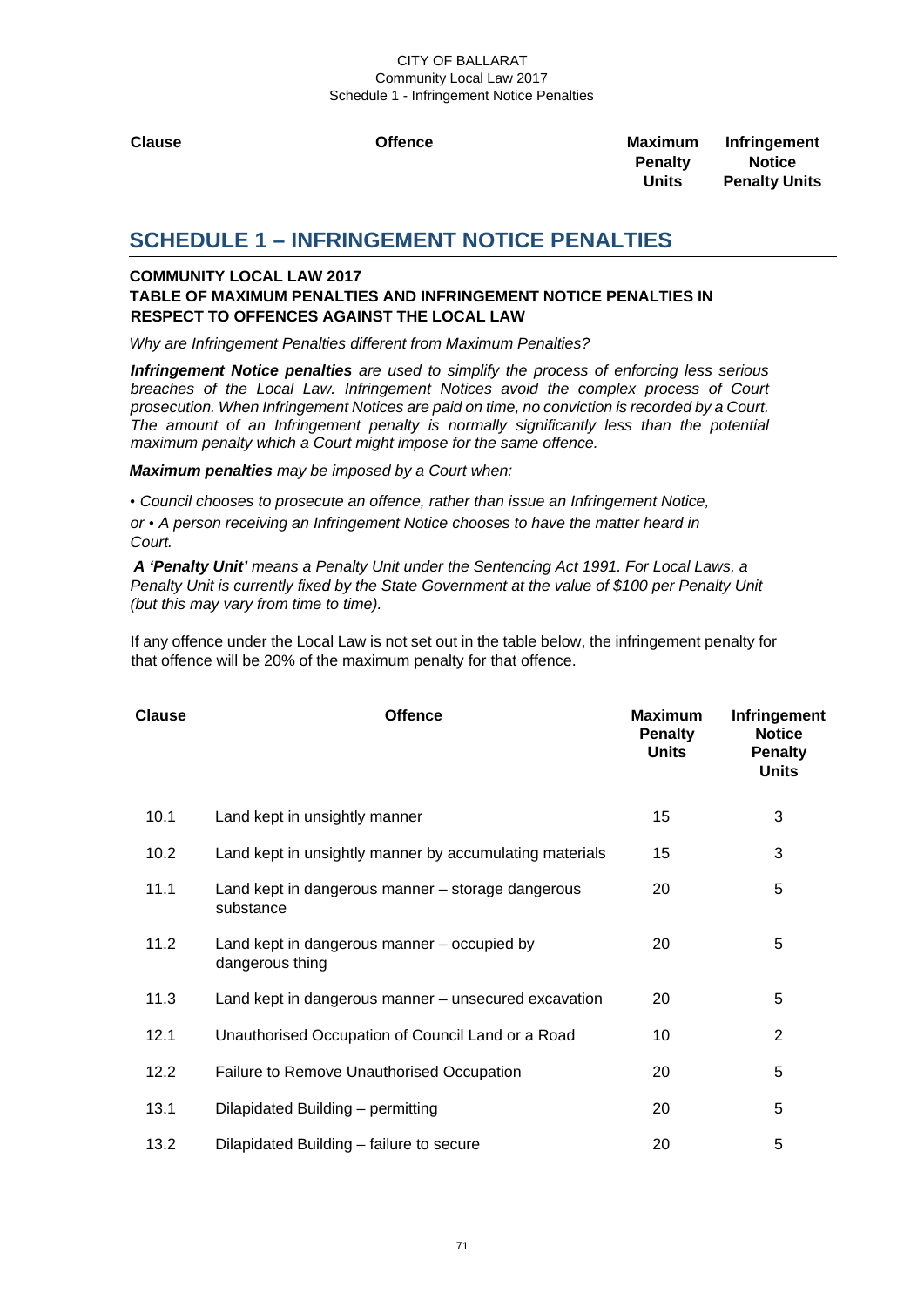#### CITY OF BALLARAT Community Local Law 2017 Schedule 1 - Infringement Notice Penalties

| <b>Clause</b>  | <b>Offence</b>                                                                                                 | <b>Maximum</b><br><b>Penalty</b><br><b>Units</b> | Infringement<br><b>Notice</b><br><b>Penalty Units</b> |
|----------------|----------------------------------------------------------------------------------------------------------------|--------------------------------------------------|-------------------------------------------------------|
| 13.3           | Dilapidated Building - failure to maintain appearance                                                          | 20                                               | 5                                                     |
| 13.4           | Dilapidated Building - failure to remove Graffiti                                                              | 20                                               | 5                                                     |
| 13.5           | Dilapidated Building - failure to undertake works within a<br>14 day period                                    | 20                                               | 5                                                     |
| 14.1           | Land containing a fire hazard                                                                                  | 20                                               | 5                                                     |
| 14.2           | Failure to mow vacant Allotment April-October to 150 mm                                                        | 15                                               | 3                                                     |
| 14.3           | Failure to remove or rectify fire hazard within 1 week                                                         | 20                                               | 5                                                     |
| 15.1.1         | <b>Burning Offensive materials</b>                                                                             | 15                                               | 3                                                     |
| 15.1.2         | Burning materials that may cause Offensive emissions<br>entering neighbouring land                             | 15                                               | 3                                                     |
| 15.2           | Burning in open or in an incinerator without Permit                                                            | 15                                               | 3                                                     |
| 15.3           | Failure to extinguish a fire when directed                                                                     | 20                                               | 5                                                     |
| 16             | Causing Offensive Emissions to enter neighbouring<br>property - 1st Offence                                    | 5                                                | 1                                                     |
| 16             | Causing Offensive Emissions to enter neighbouring<br>property - 2nd and subsequent Offences                    | 15                                               | 3                                                     |
| 17             | Fireworks lit without a Permit                                                                                 | 20                                               | 5                                                     |
| 18             | Camping without Permit on Land other than Council Land<br>or a Road contrary to requirements                   | 15                                               | 3                                                     |
| 19             | Keeping a Shipping Containers on Council Land or a<br>Road, without a permit                                   | 15                                               | 3                                                     |
| 19.2           | Allowing a Shipping Container to adversely impact visual<br>amenity on Land Other than Council Land or a Road, | 15                                               | 3                                                     |
| 20             | Failing to number an address adequately                                                                        | 10                                               | $\overline{2}$                                        |
| 21             | Allowing vegetation or other things to obstruct, interfere,<br>endanger or overhang, or obscure                | 15                                               | 3                                                     |
| 22             | Keeping Animals contrary to Local Law                                                                          | 10                                               | 2                                                     |
| 23.1 &<br>23.2 | Failure to provide adequate Animal Accommodation                                                               | 10                                               | $\overline{2}$                                        |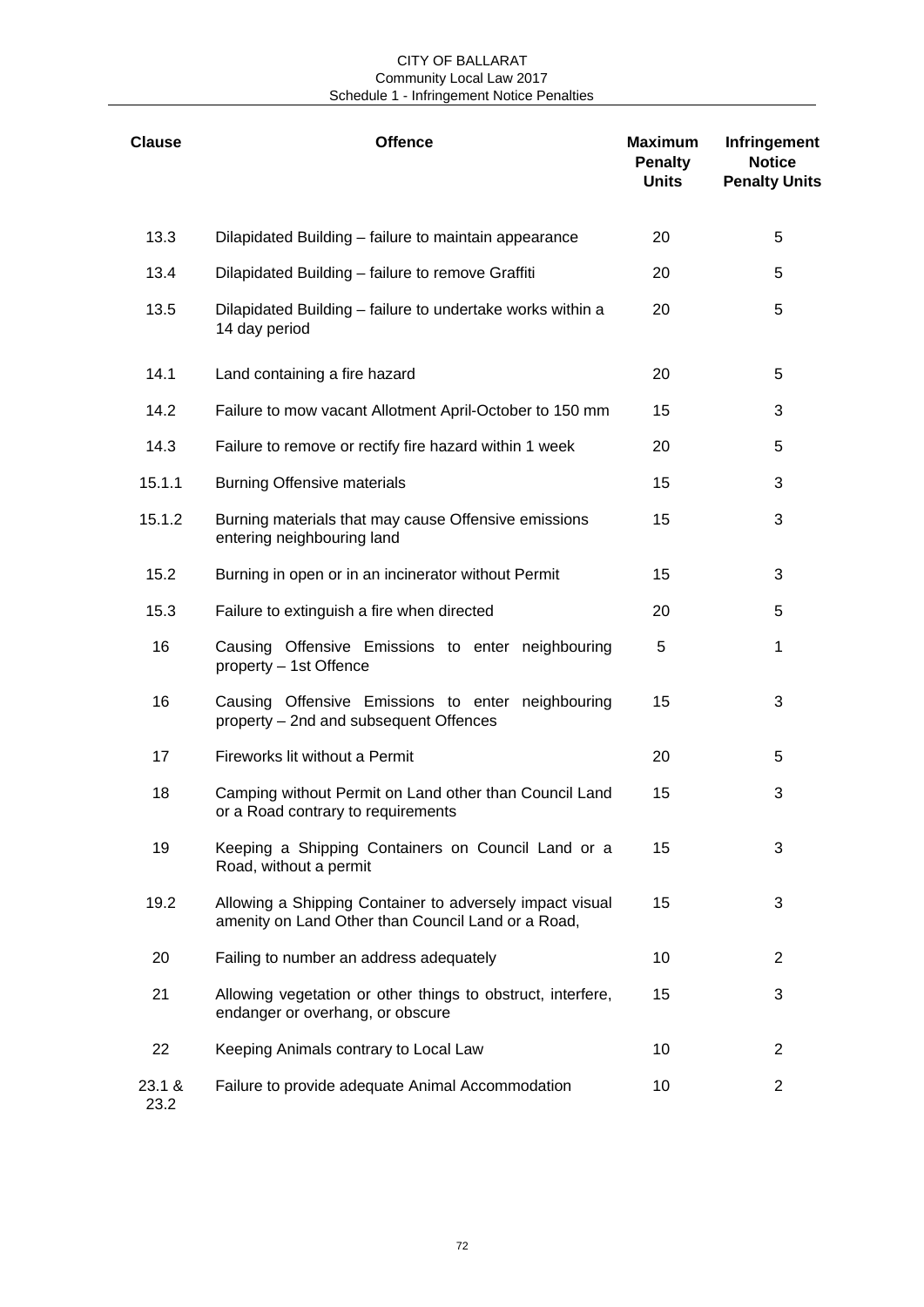| <b>Clause</b>      | <b>Offence</b>                                                                                                                                                                                                   | <b>Maximum</b><br><b>Penalty</b><br><b>Units</b> | Infringement<br><b>Notice</b><br><b>Penalty Units</b> |
|--------------------|------------------------------------------------------------------------------------------------------------------------------------------------------------------------------------------------------------------|--------------------------------------------------|-------------------------------------------------------|
| 24                 | Allowing noise smell or discharge from animals to interfere<br>with adjacent or nearby occupiers of land                                                                                                         | 10                                               | $\overline{2}$                                        |
| 25.1               | Animal excrement remaining on Council land or a Road                                                                                                                                                             | 10                                               | $\overline{2}$                                        |
| 25.2               | Failure to carry a suitable animal litter device                                                                                                                                                                 | 10                                               | $\overline{2}$                                        |
| 26.1               | Inadequate Fencing for Animal kept - 1 <sup>st</sup> Offence                                                                                                                                                     | 10                                               | $\overline{2}$                                        |
| 26.1               | Inadequate Fencing for Animal kept - 2 <sup>nd+</sup> Offence                                                                                                                                                    | 15                                               | 3                                                     |
| 26.2               | Inadequate Fencing Livestock on Public Road                                                                                                                                                                      | 20                                               | 5                                                     |
| 27.1 &<br>27.2     | Failing to comply with Council Waste<br>Collection<br>requirements                                                                                                                                               | 10                                               | 2                                                     |
| 27.1.3             | Placing Hazardous Material in recyclable collection bin<br>after written warning. - 1 <sup>st</sup> Offence                                                                                                      | 5                                                | 1                                                     |
| 27.1.3             | Placing Hazardous Material in recyclable collection bin<br>after written warning. - 2 <sup>nd</sup> Offence                                                                                                      | 10                                               | 2                                                     |
| 27.1.3             | Placing Hazardous Material in recyclable collection bin<br>after written warning. $-3rd$ and Subsequent Offences                                                                                                 | 20                                               | 5                                                     |
| 28                 | Failure to comply with Hard Waste Collection as specified                                                                                                                                                        | 10                                               | $\overline{2}$                                        |
| 29                 | Interference with Waste materials left for collection                                                                                                                                                            | 10                                               | 2                                                     |
| 31.1               | Use of Motor Bike Or Motorised Recreational Vehicle on<br>Council Land excluding a Road without a Permit                                                                                                         | 15                                               | 3                                                     |
| 31.2.1             | Use of Motor Bike Or Motorised Recreational Vehicle on<br>Land Other than Council Land or a Road in Built Up Area<br>without a Permit                                                                            | 15                                               | 3                                                     |
| 31.2.2 &<br>31.2.3 | Use or as owner occupier allow the use of Motor Bike Or<br>Motorised Recreational Vehicle on Land Other than<br>Council Land or a Road outside Built Up Area within 500<br>metres of a Dwelling without a Permit | 15                                               | 3                                                     |
| 32                 | Repairing or Displaying for sale a Vehicle on a Road                                                                                                                                                             | 15                                               | 3                                                     |
| 33                 | Abandoning a Vehicle on a Road or Council Land                                                                                                                                                                   | 15                                               | 3                                                     |
| 34                 | Storing Heavy Vehicle contrary to Local Law                                                                                                                                                                      | 10                                               | 2                                                     |
| 35.1 &<br>35.2     | Placing waste bins or Waste on a Road or Council Land<br>contrary to Law                                                                                                                                         | 15                                               | 3                                                     |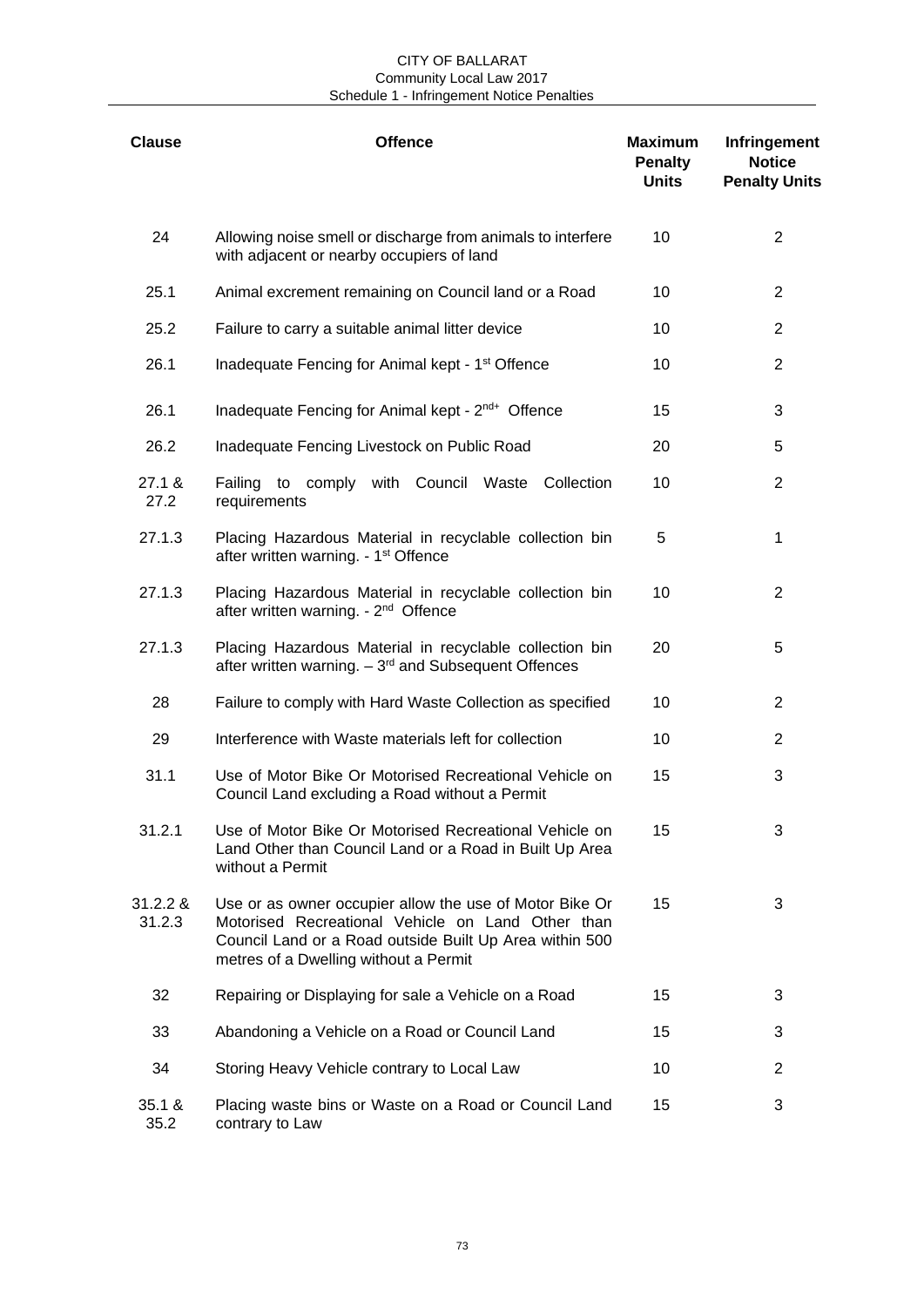| <b>Clause</b> | <b>Offence</b>                                                                                                          | <b>Maximum</b><br><b>Penalty</b><br><b>Units</b> | Infringement<br><b>Notice</b><br><b>Penalty Units</b> |
|---------------|-------------------------------------------------------------------------------------------------------------------------|--------------------------------------------------|-------------------------------------------------------|
| 36            | Public waste bins used contrary to requirements                                                                         | 10                                               | $\overline{2}$                                        |
| 37.1          | Leaving Shopping Trolley in non-designated area                                                                         | 10                                               | $\overline{2}$                                        |
| 37.2          | Owner failing to collect Shopping trolley and return it to<br>designated area                                           | 10                                               | $\overline{2}$                                        |
| 38.1.1        | Holding a Street Procession or festival without Permit                                                                  | 15                                               | 3                                                     |
| 38.1.2        | Using public address system on Road without a Permit                                                                    | 15                                               | 3                                                     |
| 39.1          | Grazing or Droving Livestock without or contrary to Permit                                                              | 20                                               | 5                                                     |
| 40.1          | Displaying goods for sale on a Road or Council Land<br>without Permit                                                   | 20                                               | 5                                                     |
| 40.2          | Failing to remove goods for sale or Advertising Sign from<br>a Road or Council Land when directed                       | 20                                               | 5                                                     |
| 41.1          | Itinerant trading without Permit                                                                                        | 15                                               | 3                                                     |
| 42.1          | Spruiking without a Permit                                                                                              | 10                                               | $\overline{2}$                                        |
| 42.2          | Busking without a Permit                                                                                                | 10                                               | $\overline{2}$                                        |
| 42.3          | Drawing or Painting on a Road or Council Land without a<br>Permit                                                       | 10                                               | $\overline{2}$                                        |
| 43.1          | Advertising Sign on Council Land or a Road without<br>Permit                                                            | 20                                               | 5                                                     |
| 43.2          | Failure to remove Advertising Sign when directed                                                                        | 20                                               | 5                                                     |
| 44.1          | Using Council Land or a Road for Commercial Outdoor<br><b>Eating Facility without Permit</b>                            | 20                                               | 5                                                     |
| 45            | Sale or consumption of Liquor on Footpath adjoining<br>licensed premises without Permit                                 | 20                                               | 5                                                     |
| 46.1          | Asset Protection - Building Works commencing without a<br>Permit, or undertaking contrary to requirements or<br>Permit. | 20                                               | 5                                                     |
| 46.7          | Asset Protection - Building Works - Failure to make<br>supplementary bond payment to rectify damage                     | 20                                               | 5                                                     |
| 46.9          | Failure of other person to refrain from commencing work<br>or deliveries before an Asset Protection Permit is issued.   | 10                                               | 2                                                     |
| 47.2          | Depositing Waste other than stormwater in Council drain                                                                 | 20                                               | 5                                                     |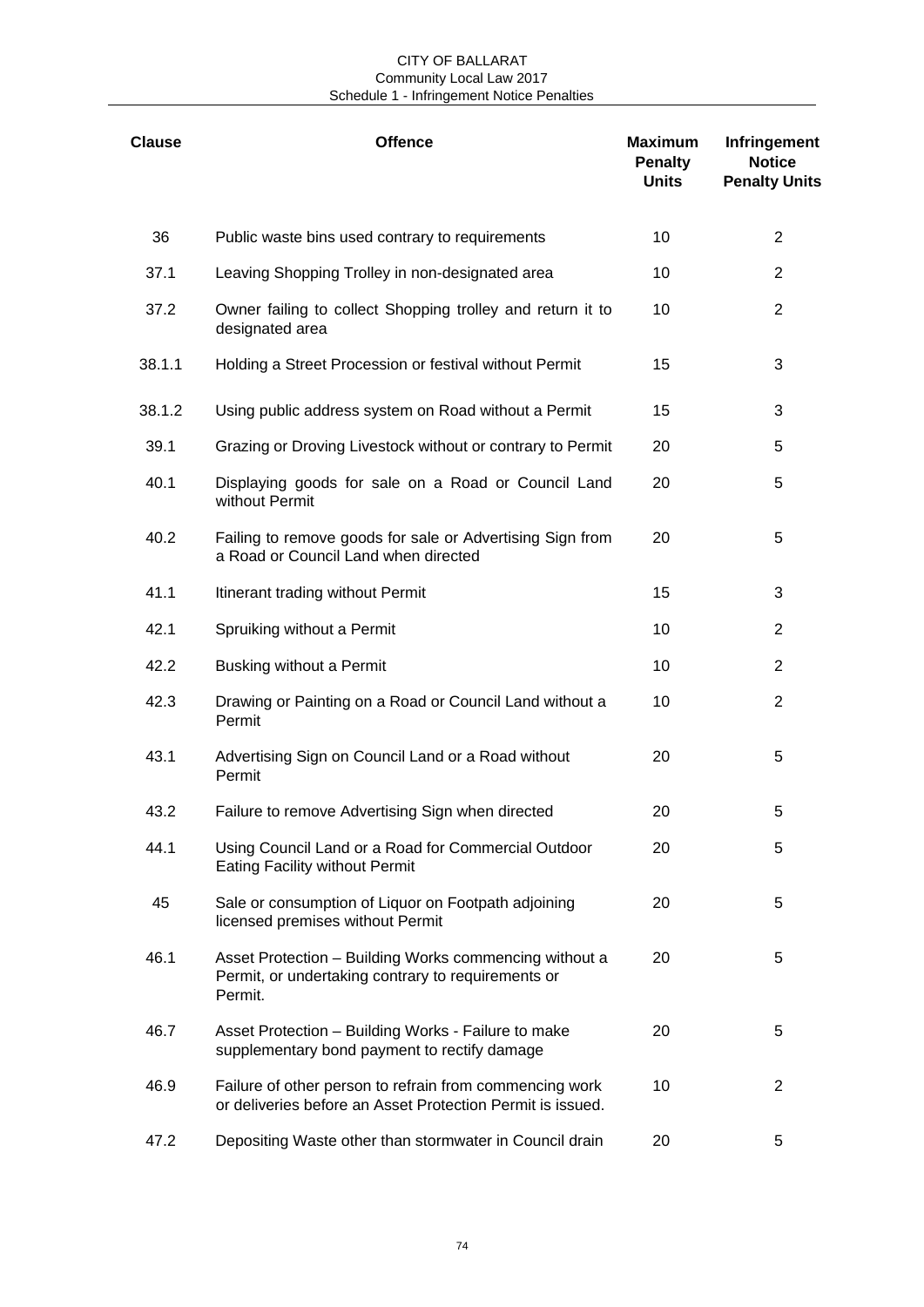| <b>Clause</b>          | <b>Offence</b>                                                                                                   | <b>Maximum</b><br><b>Penalty</b><br><b>Units</b> | Infringement<br><b>Notice</b><br><b>Penalty Units</b> |
|------------------------|------------------------------------------------------------------------------------------------------------------|--------------------------------------------------|-------------------------------------------------------|
| 48.1                   | Asset Protection - Occupying or Opening a Road or<br>Council Land without a Permit                               | 20                                               | 5                                                     |
| 50.1.5                 | Failure to securely Fence a Building Work                                                                        | 15                                               | 3                                                     |
| $50.1.6 -$<br>50.1.10  | Failure to comply with refuse requirements for Building<br>Work and Building Sites                               | 15                                               | 3                                                     |
| $50.1.11 -$<br>50.1.12 | Failure to prevent deposits on Roads or excessive or<br>emissions of Offensive dust from Building Sites          | 15                                               | 3                                                     |
| 51.6                   | Failure to comply with vehicular crossing<br>access<br>requirements for a Building Work                          | 20                                               | 5                                                     |
| 51.7                   | Failure to comply with no storage of materials on a Road<br>or Council Land for a Building Work                  | 15                                               | 3                                                     |
| 52.5                   | Failure to identify Building Site                                                                                | 10                                               | $\overline{2}$                                        |
| 53.1                   | Constructing or altering or removing a Vehicle Crossing<br>without a Permit                                      | 20                                               | 5                                                     |
| 53.2                   | Constructing or using a second Vehicle Crossing without a<br>Permit                                              | 20                                               | 5                                                     |
| 54                     | Failure to maintain a Vehicle Crossing in good condition                                                         | 15                                               | 3                                                     |
| 55.2                   | Failure to apply for Vehicle Crossing permit when directed                                                       | 20                                               | 5                                                     |
| 56                     | Consumption and possession of Liquor on Roads or<br><b>Municipal Places</b>                                      | 15                                               | 3                                                     |
| 56.5                   | Failure to comply with direction of a member of Victoria<br>Police or an Authorised Officer or Delegated Officer | 15                                               | 3                                                     |
| 57.3                   | Bringing into, providing or using a glass container in an<br>area declared free of glass containers by Council   | 10                                               | $\overline{2}$                                        |
| 58.3                   | Smoking in Municipal Places contrary to signs                                                                    | 10                                               | $\overline{2}$                                        |
| 59.2 &                 | Contrary Behaviour in a Municipal Place                                                                          | 10                                               | $\overline{2}$                                        |
| 59.3                   | Use of Municipal Place without payment of appropriate fee                                                        | 10                                               | 2                                                     |
| 60                     | Endangering or interfering with others in a Municipal Place                                                      | 15                                               | 3                                                     |
| 61                     | Damaging/defacing/interfering with a Municipal Place                                                             | 20                                               | 5                                                     |
| 62                     | Unauthorised entry to Ballarat Aerodrome Movement Area                                                           | 20                                               | 5                                                     |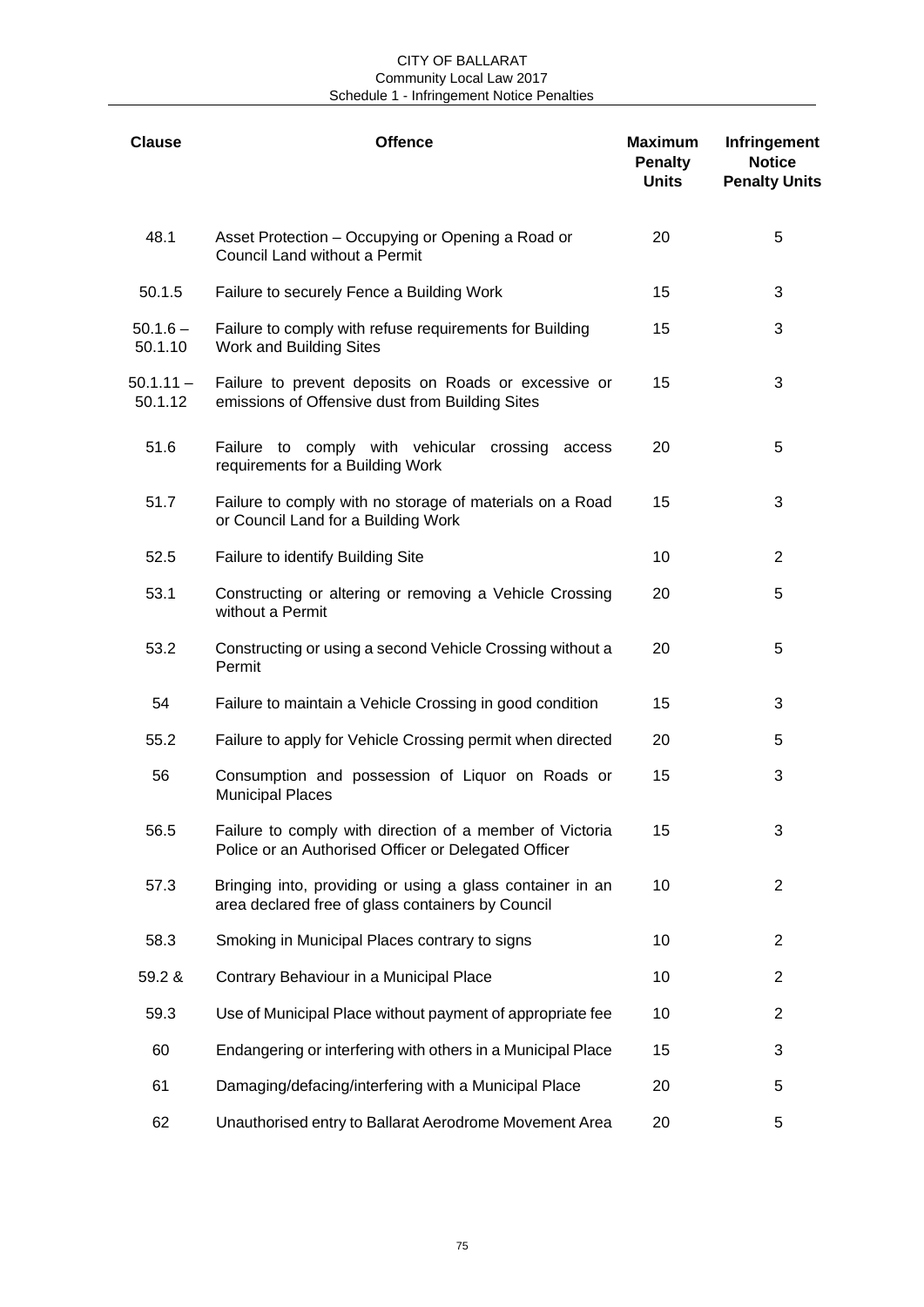| <b>Clause</b>  | <b>Offence</b>                                                                                                                                    | <b>Maximum</b><br><b>Penalty</b><br><b>Units</b> | Infringement<br><b>Notice</b><br><b>Penalty Units</b> |
|----------------|---------------------------------------------------------------------------------------------------------------------------------------------------|--------------------------------------------------|-------------------------------------------------------|
| 63.1           | Obstructions on Council Land or a Road                                                                                                            | 20                                               | 5                                                     |
| 63.2           | Failure to remove an obstruction on Council Land or a<br>Road when directed                                                                       | 20                                               | 5                                                     |
| 64.1 &<br>64.2 | Contrary Behaviour in a Municipal Place                                                                                                           | 15                                               | 3                                                     |
| 65.1           | Use of Municipal Reserve endangering public safety<br>Council assets or enjoyment of others without seeking a<br>Permit - 1 <sup>st</sup> Offence | 10                                               | 2                                                     |
| 65.1           | Use of Municipal Reserve endangering public safety<br>Council assets or enjoyment of others without seeking a<br>Permit - 2 <sup>nd</sup> Offence | 15                                               | 3                                                     |
| 66             | Use of Municipal Reserve for permitted use without a<br>Permit                                                                                    | 15                                               | 3                                                     |
| 67             | Accessing a Municipal Reserve contrary to requirements                                                                                            | 10                                               | $\overline{2}$                                        |
| 68.1           | Holding an Event on Council Land, a Road without a<br>Permit                                                                                      | 20                                               | 5                                                     |
| 68.2           | Holding an Event on Land Other than Council Land or a<br>Road where there is a material impact of community or<br>public safety without a Permit  | 20                                               | 5                                                     |
| 69             | Camping on Council Land or a Road without a Permit<br>and not in a designated camping area.                                                       | 15                                               | 3                                                     |
| 70             | Parking on a Municipal Reserve without a Permit                                                                                                   | 5                                                | 1                                                     |
| 71.1           | Use of RPA or 'drone' without a Permit                                                                                                            | 10                                               | 2                                                     |
| 72.2           | Use of Wheeled Non-Motorised Recreational Device or<br>Wheeled Child's Toy in prohibited area                                                     | 10                                               | $\overline{2}$                                        |
| 72.4           | Use of Wheeled Non-Motorised Recreational Device or<br>Wheeled Child's Toy on a Road to obstruct or endanger                                      | 10                                               | 2                                                     |
| 74.2           | Use of Landfill Site, Waste Transfer Facility or Resource<br>Recovery Centre contrary to requirements                                             | 15                                               | 3                                                     |
| 74.3           | Depositing at Landfill Site, Waste Transfer Facility or<br>Resource Recovery Centre outside open hours                                            | 20                                               | 5                                                     |
| 75.1 &<br>75.2 | Behaving to endanger, interfere with or offend others in<br>a Municipal Building                                                                  | 15                                               | 3                                                     |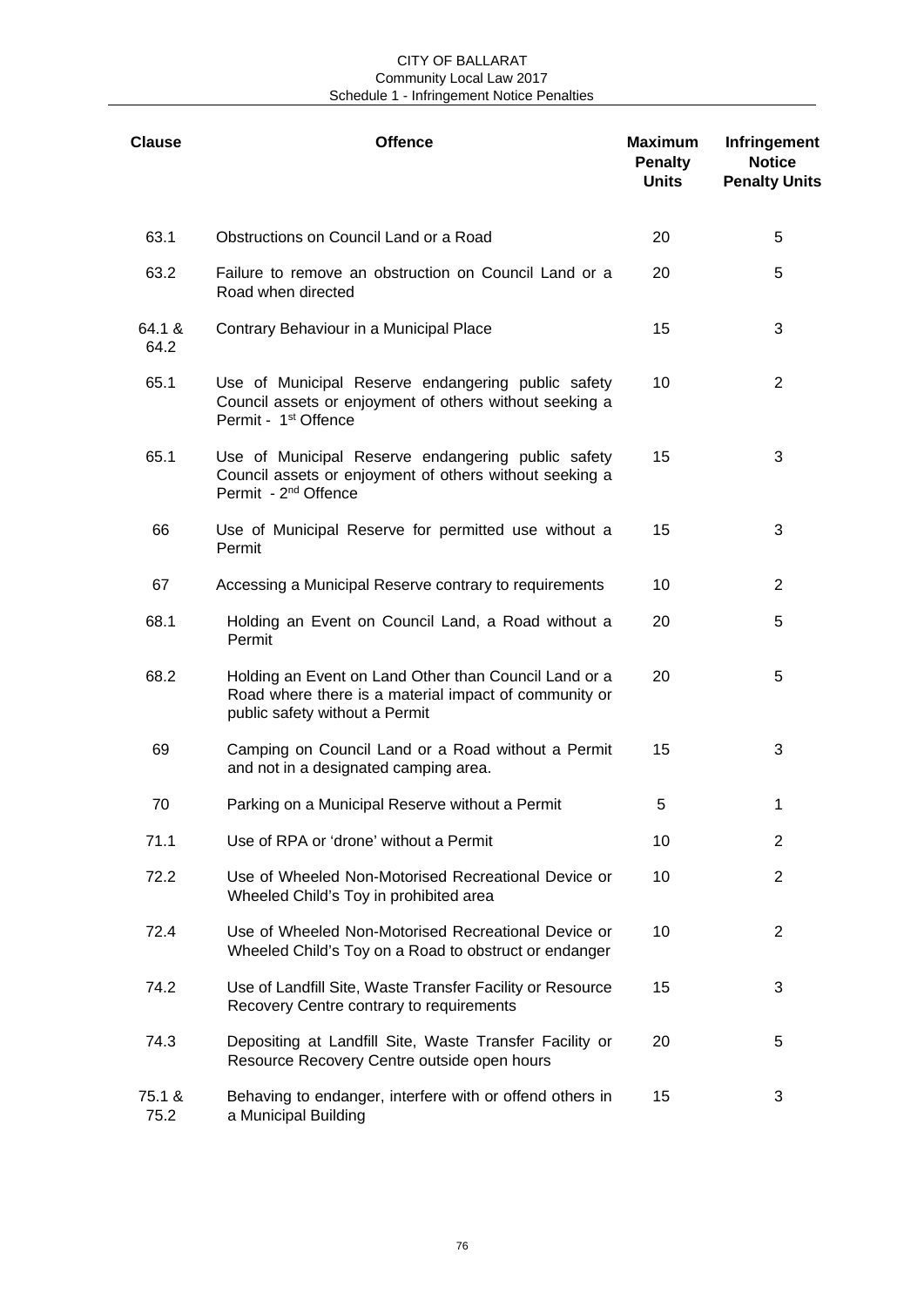| <b>Clause</b>   | <b>Offence</b>                                                                                             | <b>Maximum</b><br><b>Penalty</b><br><b>Units</b> | Infringement<br><b>Notice</b><br><b>Penalty Units</b> |
|-----------------|------------------------------------------------------------------------------------------------------------|--------------------------------------------------|-------------------------------------------------------|
| 75.3            | damaging<br>Behaving<br>otherwise<br>contrary<br>or<br>to<br>requirements in a Municipal Building          | 15                                               | 3                                                     |
| 76.1 to<br>76.3 | Entering or remaining in a Municipal Building contrary to<br>requirements or direction                     | 10                                               | $\overline{2}$                                        |
| 76.4            | Re-entering a Municipal Building after a direction to leave                                                | 15                                               | 3                                                     |
| 76.5            | Re-entering a Municipal Building after a direction to leave<br>and receiving a temporary suspension letter | 20                                               | 4                                                     |
| 77              | Use of a Municipal Building without consent                                                                | 15                                               | 3                                                     |
| 80              | False or misleading information on a Permit application                                                    | 20                                               | 5                                                     |
| 81.2            | Failure to comply with Notice to Comply in specified time                                                  | 20                                               | 5                                                     |
| 82.2            | Failure to comply with lawful direction when contravening<br>Local Law                                     | 10                                               | $\overline{2}$                                        |
| 94.4            | Offence where no penalty is given $-1st$ Offence                                                           | 10                                               | 2                                                     |
| 94.4            | Offence where no penalty is given $-2nd$ and Subsequent<br><b>Offences</b>                                 | 15                                               | 3                                                     |
| 94.5            | Failure to obtain Permit                                                                                   | 20                                               | 5                                                     |
| 94.6            | Failure to comply with a condition of a Permit or<br>exemption                                             | 20                                               | 5                                                     |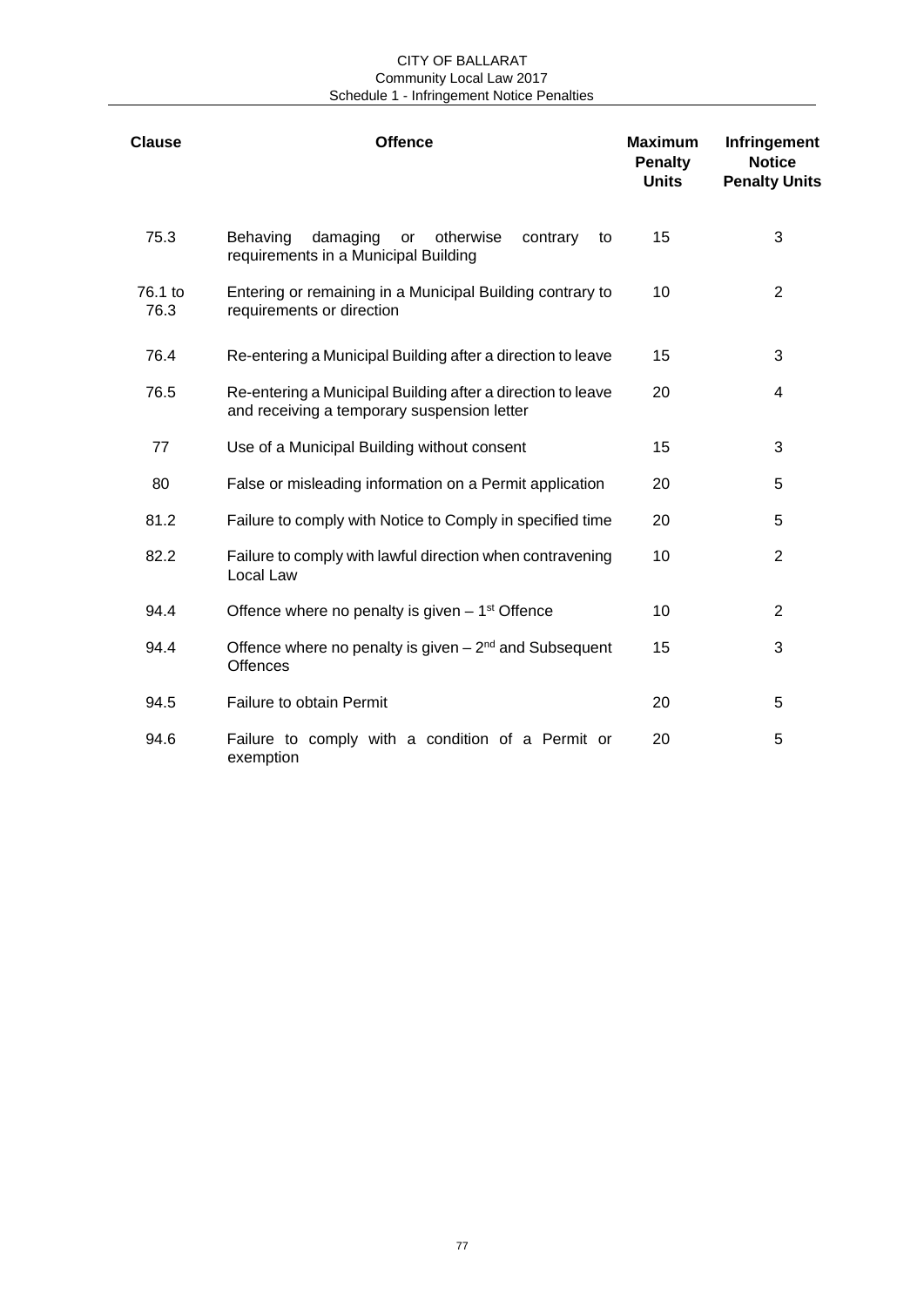## **SCHEDULE 2 – AERODROME MOVEMENT AREA**



# **SCHEDULE 3 – NOTICE TO COMPLY**

### **NOTICE TO COMPLY**

TO:\_\_\_\_\_\_\_\_\_\_\_\_\_\_\_\_\_\_\_\_\_\_\_\_\_\_\_\_\_\_\_\_\_\_\_\_\_\_\_\_\_\_\_\_\_\_\_\_\_\_\_\_\_\_\_\_\_\_\_\_\_\_\_\_\_\_\_\_\_\_\_\_\_\_\_\_\_\_ (Name)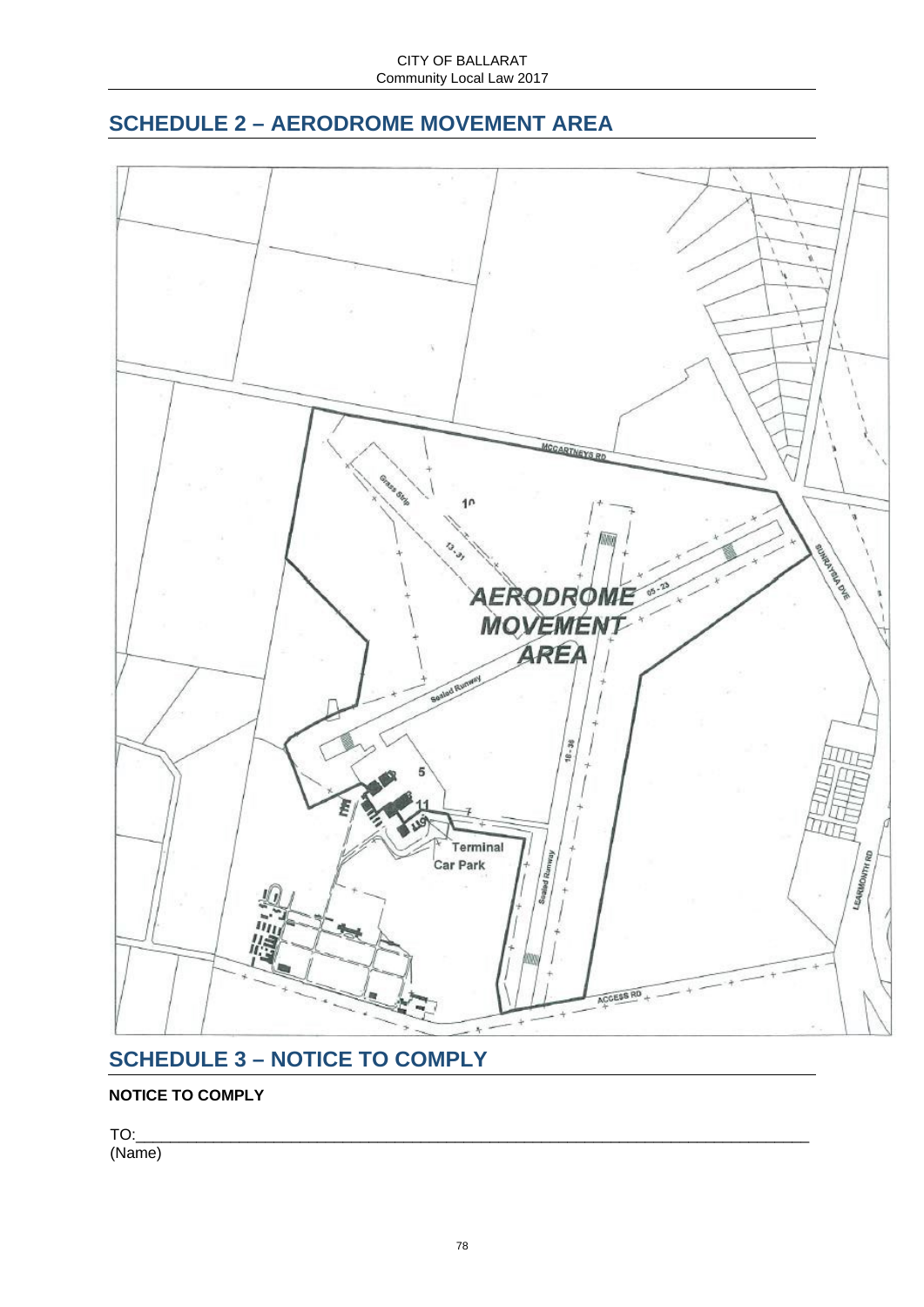\_\_\_\_\_\_\_\_\_\_\_\_\_\_\_\_\_\_\_\_\_\_\_\_\_\_\_\_\_\_\_\_\_\_\_\_\_\_\_\_\_\_\_\_\_\_\_\_\_\_\_\_\_\_\_\_\_\_\_\_\_\_\_\_\_\_\_\_\_\_\_\_\_\_\_\_\_\_\_\_\_

(Address)

| This Notice to Comply is based upon the following breach of Council's Community Local Law 2017.<br>Clause ________<br>In relation to:                                                                                                                                                                                                                                                                          |  |  |
|----------------------------------------------------------------------------------------------------------------------------------------------------------------------------------------------------------------------------------------------------------------------------------------------------------------------------------------------------------------------------------------------------------------|--|--|
|                                                                                                                                                                                                                                                                                                                                                                                                                |  |  |
| To remedy the breach, you must carry out the following work/s, action and/or cease the following activity,<br>as specified below, within _________ days from the date of this notice. Works or Actions required to<br>comply:                                                                                                                                                                                  |  |  |
|                                                                                                                                                                                                                                                                                                                                                                                                                |  |  |
|                                                                                                                                                                                                                                                                                                                                                                                                                |  |  |
| You should contact the undersigned at the Municipal Offices during business hours for any further<br>information about this Notice.                                                                                                                                                                                                                                                                            |  |  |
| If you fail to comply with this Notice you will be guilty of an offence and liable for payment of the penalty<br>of \$____________ (penalty) for the offence. Additionally, an Authorised Officer may proceed to have<br>any required work carried out, in which case, you will be liable for the cost of such works (in addition to<br>the above penalty) under Section 225 of the Local Government Act 1989. |  |  |
| Date<br>(Insert Date)                                                                                                                                                                                                                                                                                                                                                                                          |  |  |
| (Name of Authorised Officer)                                                                                                                                                                                                                                                                                                                                                                                   |  |  |

…………………………………………………………………………………..

(Signature of Authorised Officer)

NOTE:

**Telephone** 

If this Notice relates to a contravention of a Permit and there is no compliance with the Notice, apart from any other penalties, the Permit may be cancelled. If you do not wish to have the Permit cancelled you should comply with the directions in this Notice.

You may appeal by writing to Council and seeking a Review of this Notice and any potential permit cancellation.

Resolution for the making of this Local Law was agreed to by the Council on the 13th day of December 2017.